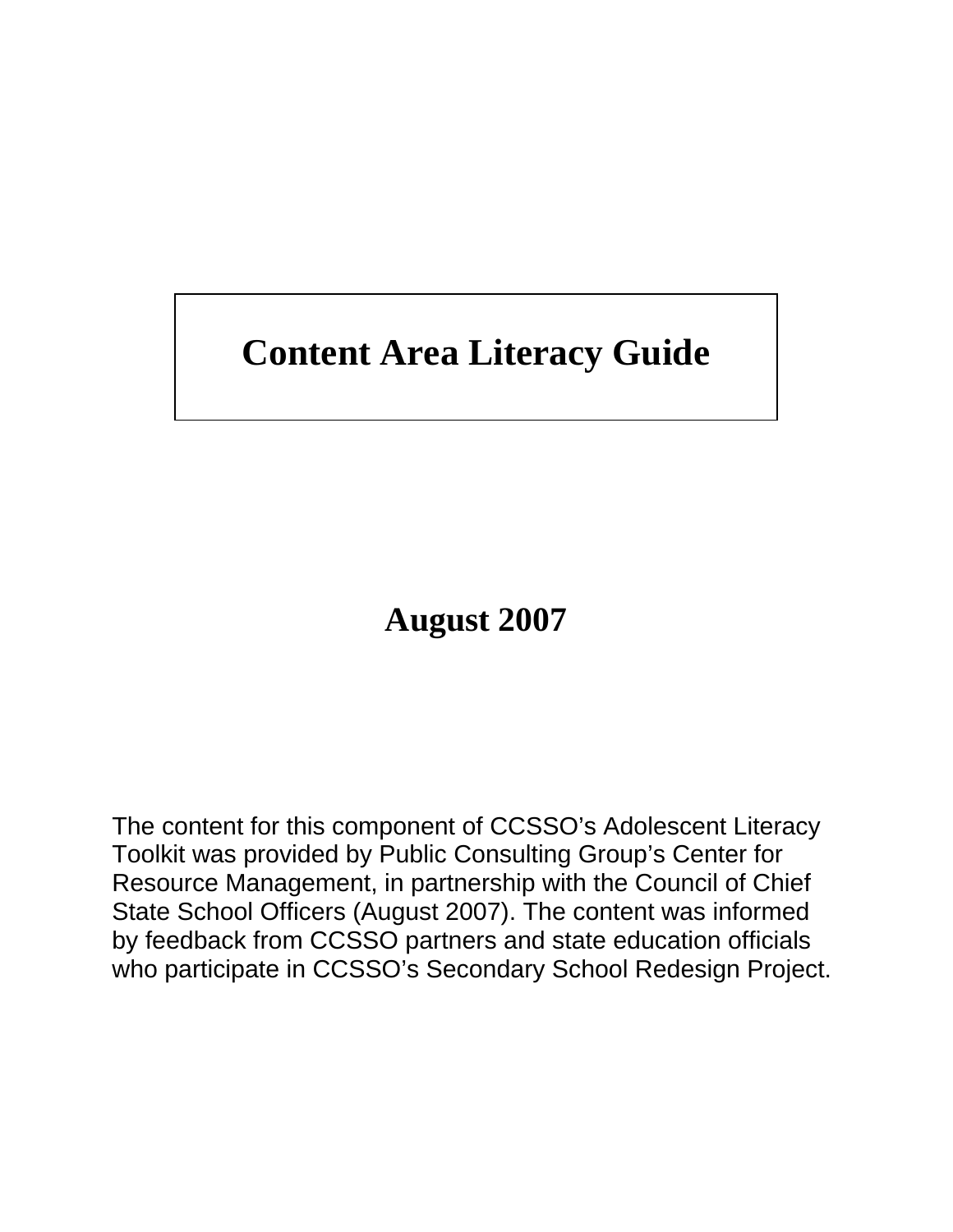# **Table of Contents**

| Purpose 1 1 |  |
|-------------|--|
|             |  |
|             |  |
|             |  |
|             |  |
|             |  |
|             |  |
|             |  |
|             |  |
|             |  |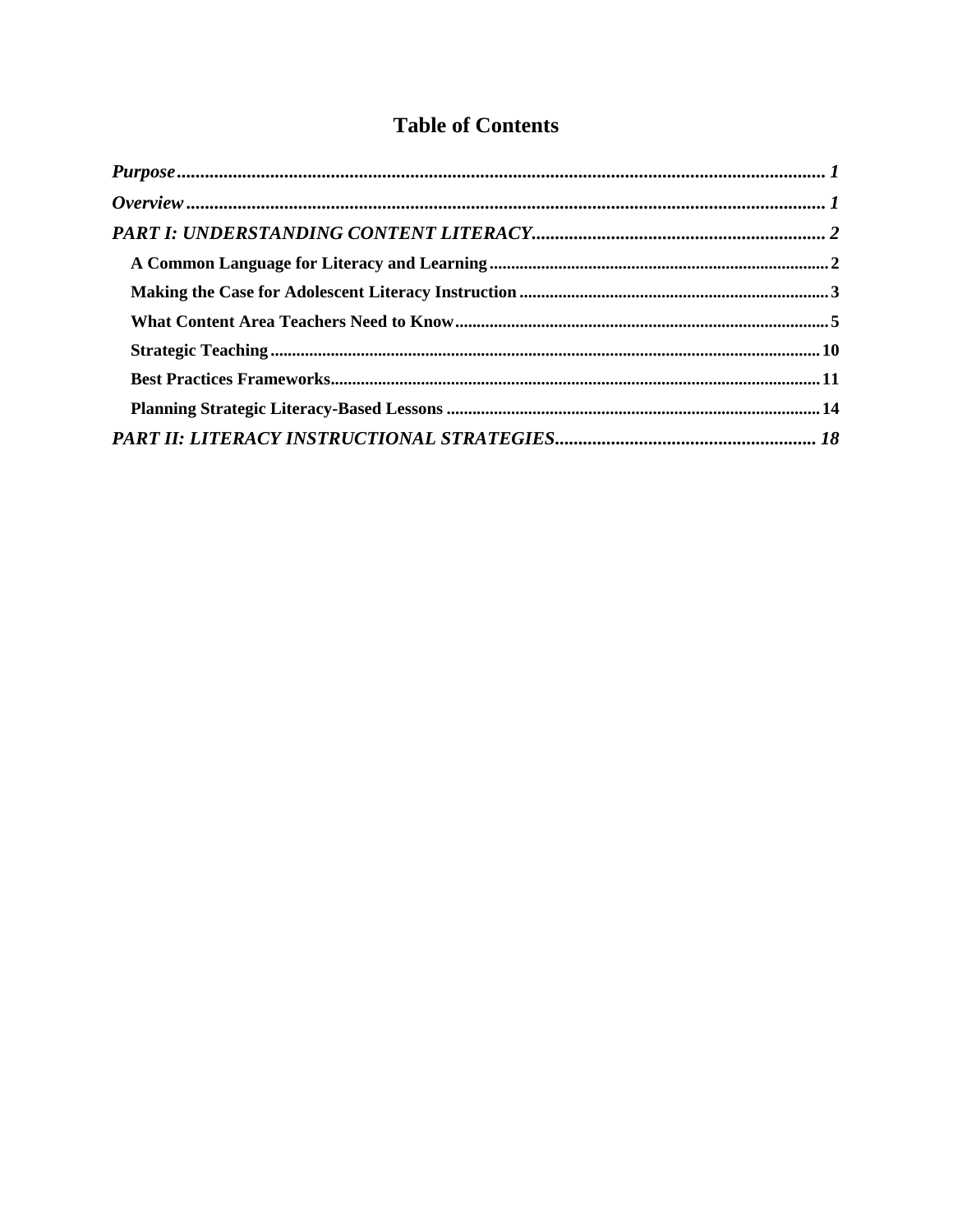# **Content Area Literacy Guide**

### **PURPOSE**

<span id="page-2-0"></span>It is indisputable that high school students must become proficient readers and writers to successfully meet the requirements of the secondary curricula and be adequately prepared for college and citizenship. But all too often high school teachers have not been adequately prepared to strengthen the literacy skills of their students. This Content Area Literacy Guide<sup>[1](#page-2-1)</sup> is a resource to help high school teachers learn how to use literacy strategies as an essential means to help students master core content.

### **OVERVIEW**

The Content Area Literacy Guide begins with a description of the various terms that are used within its pages, followed by an explanation of why content literacy development is critical for all students at the high school level. The Guide provides concrete suggestions for supporting all students as they progress from the *learning to read* focus of elementary school to the *reading to learn* focus of high school core content classes.

Examples of instructional strategies and best practices that support adolescent learners to improve content literacy and learning outcomes within the science, social studies, mathematics, and English classes are provided to encourage thinking and discussion by secondary educators as they learn more about literacy best practices. Suggestions are provided about how to integrate what is known about adolescent literacy and literacy best practices into content instruction.

The Guide also includes a framework for effective lesson planning and a template to assist with planning content area lessons that incorporate before, during, and after reading. Teachers may adapt the template to address district and local school lesson planning requirements.

The Guide concludes with a collection of nearly two dozen strategies that support students' literacy development and their understanding of content. Each strategy includes a description, its purpose, stepby-step directions for use, and suggestions for differentiated applications. Each description also contains a quadrant chart that illustrates how each instructional strategy might be implemented in an English, mathematics, science, or social studies classroom.

 $\overline{a}$ 

<span id="page-2-1"></span><sup>&</sup>lt;sup>1</sup> The focus of this Guide is on content area reading, but two points must be emphasized: 1) Although reading is emphasized in these materials, literacy is more than just reading; 2) Many in the literacy field stress the interconnectedness of reading, writing, and thinking and the need to explicitly provide instruction and modeling for each of these to support student success.

The content for this component of CCSSO's Adolescent Literacy Toolkit was provided by Public Consulting Group's Center for Resource Management, in partnership with the Council of Chief State School Officers (August 2007). The content was informed by feedback from CCSSO partners and state education officials who participate in CCSSO's Secondary School Redesign Project. 1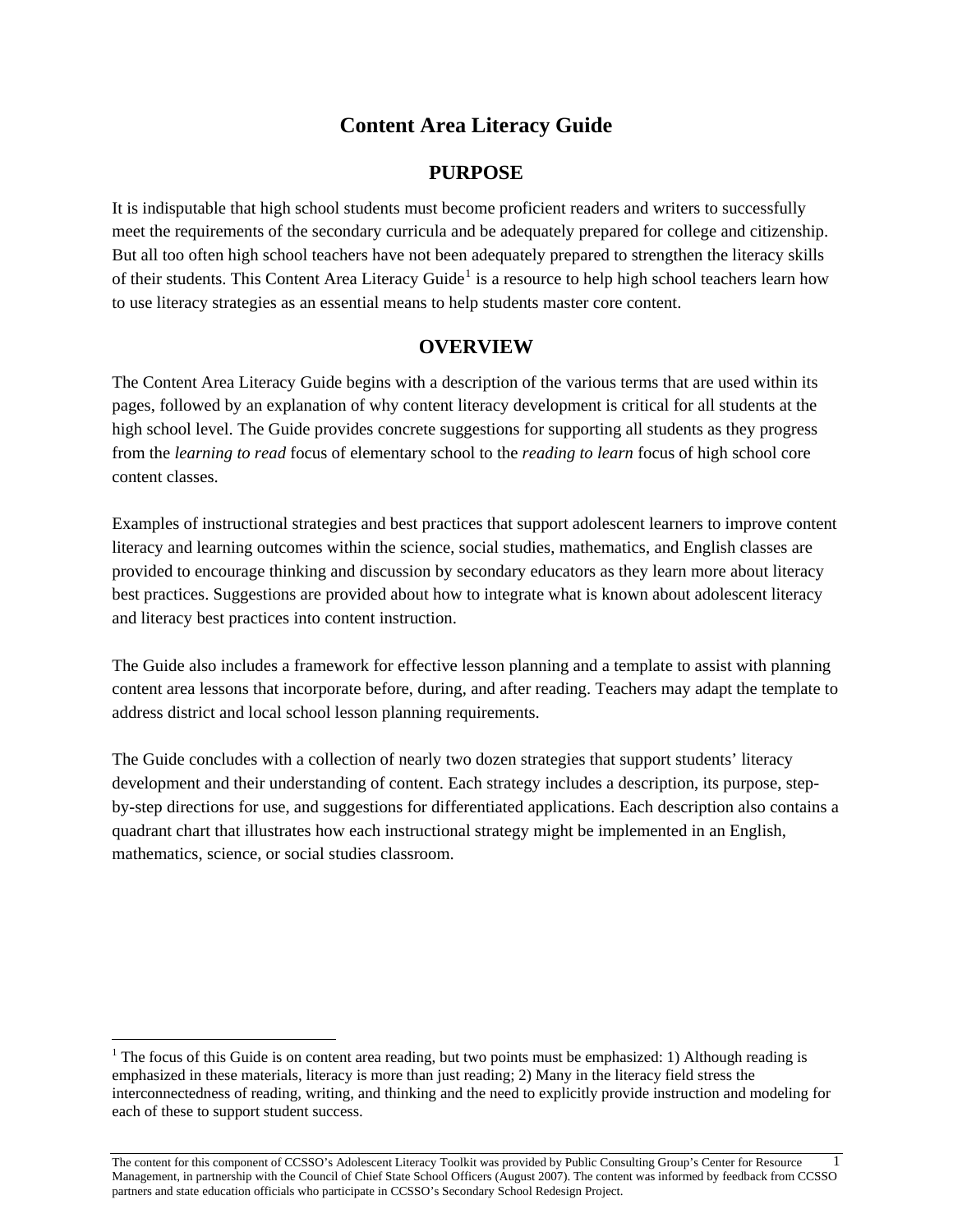# **PART I: UNDERSTANDING CONTENT LITERACY**

### <span id="page-3-0"></span>**A Common Language for Literacy and Learning**

It is important to have common language when talking with colleagues and with students about literacy and learning. Without a shared vocabulary, it is difficult to talk about what you are trying to accomplish to improve teaching and learning.

In this Guide, *adolescent literacy* refers to the ability of middle and high school students to competently read, write, think about, discuss, and present text-based information and ideas using a wide variety of print formats, including electronic and multimedia.

Three additional terms appear frequently throughout these materials: *learning strategies, instructional strategies,* and *best practices*. It is important to note these concepts have many meanings throughout the field of literacy. Thus, the definitions below are not intended to define these terms in the field, but are used here to help teachers understand and use the resources in this Guide.

### Learning Strategies

Learning strategies refer to the specific *strategies* students learn how to use independently to understand a new concept or master a skill. One way to think about learning strategies is to consider what an effective practitioner of a discipline does to solve a challenging problem. For example, what do good readers do when confronted with the challenge of understanding a difficult text? Good readers consider what they know about a topic before reading. They also monitor their comprehension and generate questions as they read.

In order for students to learn how to use specific learning strategies independently, it is important for teachers to explain and ensure students understand the following:

- 1. What each strategy is designed to do
- 2. Why the strategy is important to use
- 3. How the strategy works

### Instructional (Literacy Support) Strategies

Instructional strategies are the specific *techniques* teachers use to support student learning. They are often used to convey and organize information that is provided to students, or they may be used to teach specific learning strategies. In the field of content literacy, *instructional strategies* are often referred to as *literacy support* strategies, e.g., two-column note taking (which supports the *learning strategy* of note taking), anticipation/reaction guide (which supports the *learning strategies* of establishing a purpose for reading and finding evidence in the text), reciprocal teaching (which supports the social nature of literacy and the specific reading comprehension strategies of predicting, summarizing, clarifying, and questioning), as well as others.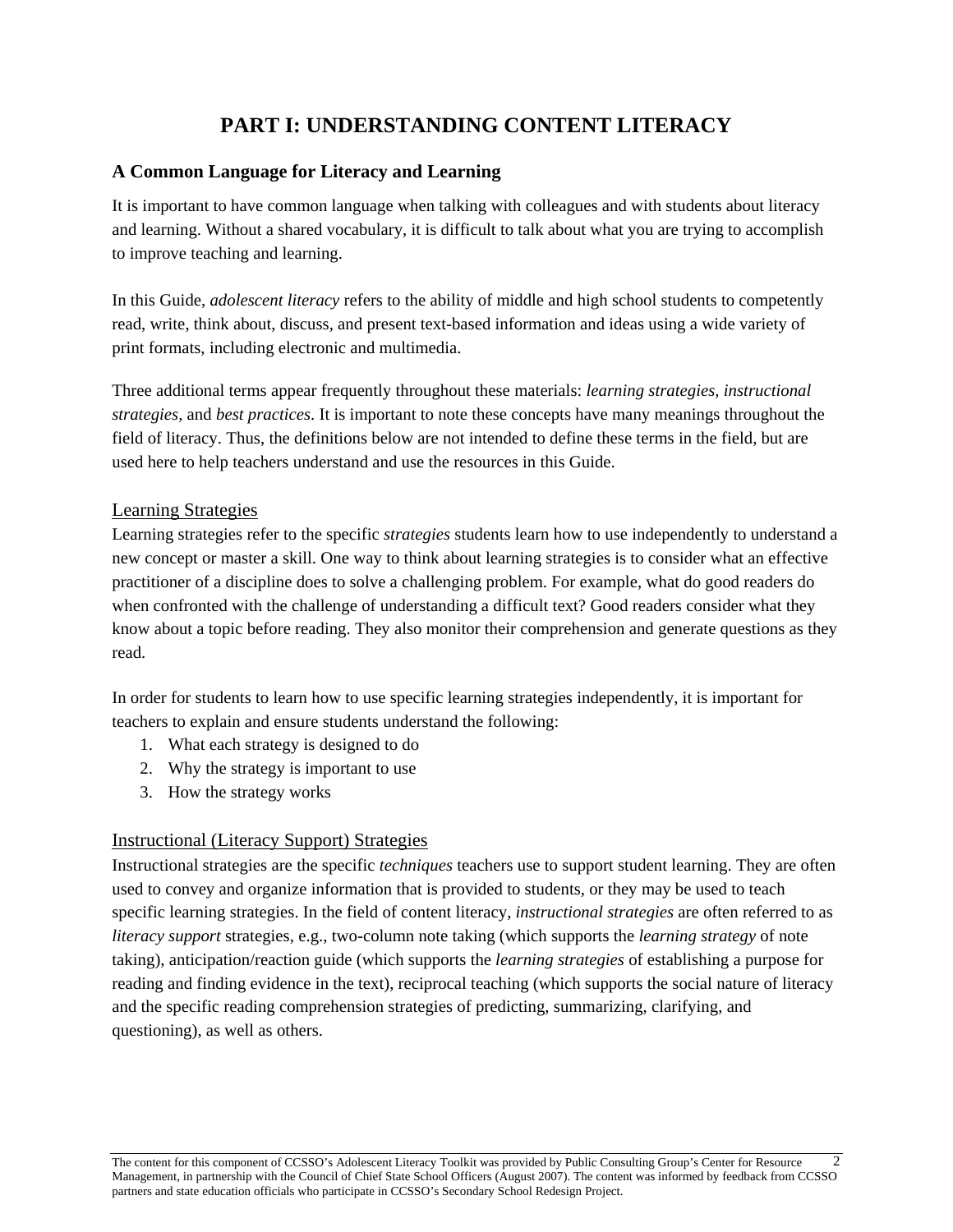<span id="page-4-0"></span>It is important to note that a teaching strategy may also be a learning strategy. For example, a teacher may ask students to use a graphic organizer to organize information from a text. Students may also use graphic organizers independently to support their reading of texts.

### Best Practices

When using the resources in this Guide, *best practices* refer to routine uses of instructional strategies that support student learning. Best practices develop from evidence in the research, as well as the interpretation of the evidence by experts in the field. Since research is always ongoing, what constitutes a best practice is always evolving and open for debate.

One best practice promoted in this Guide is the *Before, During, and After* framework. This framework describes the routine of using instructional strategies at each of the following three phases of instruction:

- 1. Prior to reading a text to prepare for learning
- 2. During the reading of a text to monitor comprehension
- 3. After the reading of a text to consolidate learning

Another best practice is the *Gradual Release* model. This is a pattern where teachers provide a great deal of scaffolding or support when students are introduced to new material. As a lesson or unit progresses, scaffolding is gradually released until students have independently mastered the concepts or skills. The gradual release model often includes the following:

- 1. Direct instruction and/or modeling at the outset
- 2. Some type of collaborative or small group work
- 3. Independent practice or demonstration

### Concluding Remarks

When supporting students' literacy development in any content area, it is important to:

- 1. Consider what learning strategies students need to use in order to master the concepts and skills being taught
- 2. Determine what instructional strategies best fit the context
- 3. Make sure effective instructional routines are practiced on a regular basis

### **Making the Case for Adolescent Literacy Instruction**

#### What the Data Show

If we hope to increase students' content knowledge, persistence through graduation, and readiness for college and citizenship, *literacy instruction must be an essential component of all core content classes***.**  The reality is many middle and high schools do not provide this instruction systemically across all content area classes. The result is many students who enter high school on or close to grade level reading skills are losing ground as they progress through high school. A recent study of high school juniors and seniors taking the ACT College Exam found that only half of the students were ready for college-level reading assignments in core subjects like mathematics, history, science, and English (ACT, 2006).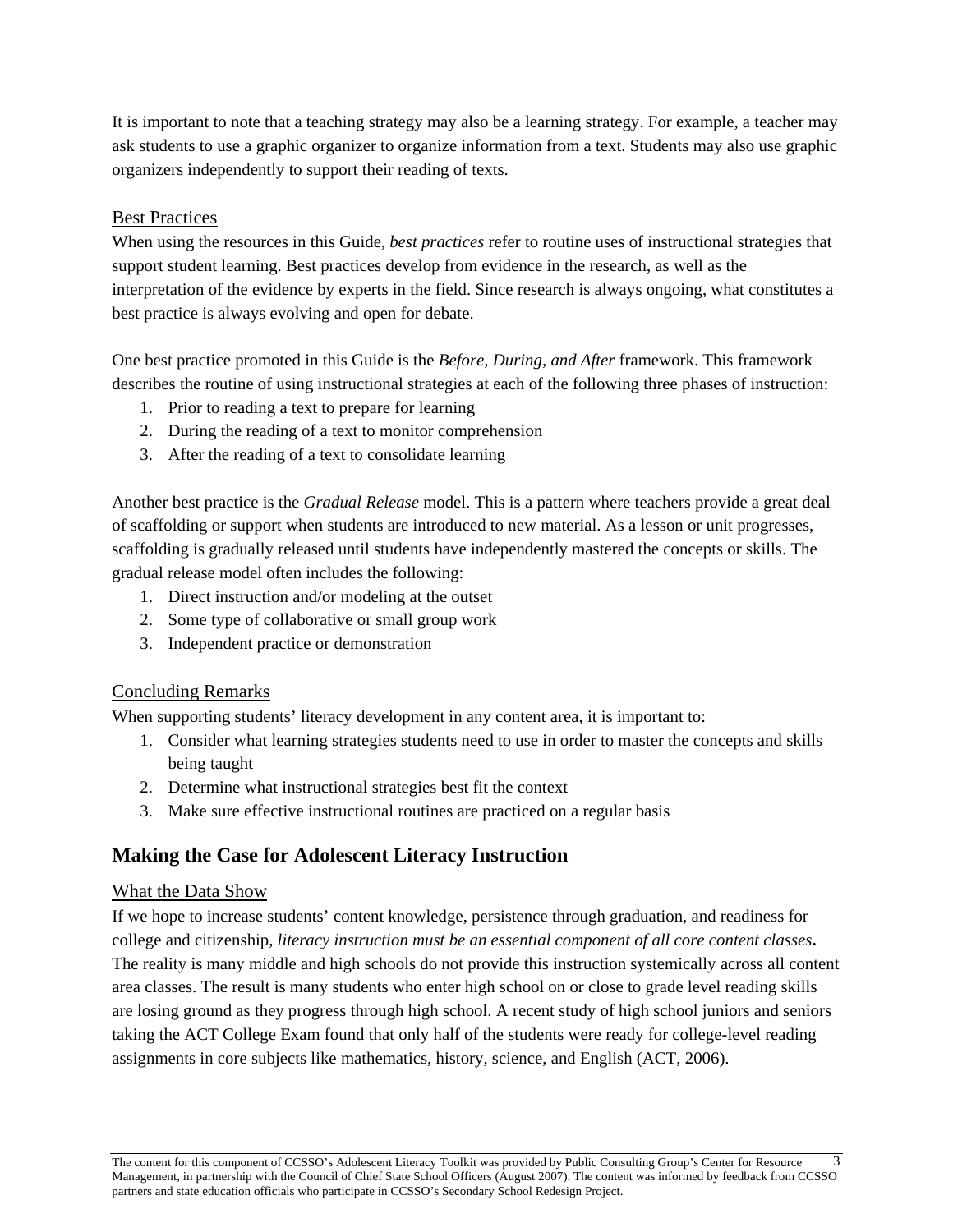An additional reality is most students are not arriving at our nation's high schools with grade level reading skills. Less than a third of the nation's adolescents demonstrate proficiency with grade level reading skills and expectations; even worse, only one in seven low-income students are meeting grade level expectations (National Center of Education Statistics, 2005). Governor Wise of the Alliance for Excellent Education puts it this way, "reading is the heart of learning, and the nation is in the literacy emergency room showing a flat line on the education EKG. The National Assessment of Educational Progress (NAEP) results, nationally and for each state, clearly demonstrate we still are not doing what is needed to help our older students build the reading skills they will need to deal with increasingly complex high school courses" (AEE, 2006).

### Elementary Versus High School Literacy Instruction

In the elementary years, reading instruction focuses on *basic reading:* phonics/decoding, fluency, and comprehension of narrative and simple informational text. The type of instruction needed for most students to be successful with content area reading and writing changes drastically in middle and high school. Students in middle and high schools are bombarded with a wide variety of complex expository and descriptive text, technical content vocabulary, and writing requirements of content classes. Most students know how to read on at least a literal level when they enter high school. In other words, they can decode and comprehend basic information when reading straightforward text. However, many do not know how to "read to learn" more complex texts on their own; they do not know how to independently use reading, writing, and critical thinking strategies to comprehend information, construct meaning, question the author's thinking against other text or their own experiences, or synthesize new information and ideas to new situations. Literacy instruction at the high school level should support students to continue developing reading fluency; improving vocabulary knowledge; developing higher-level reasoning and thinking skills; improving reading comprehension strategies, and increasing student motivation and engagement with reading and writing (Torgeson et al., 2007).

### Literacy Instruction in the Content Areas

*Content literacy instruction* is needed for students to meet the reading, vocabulary, critical thinking, and writing demands they face. With just basic reading instruction, students are unprepared to read, write, and discuss using the language of science, social studies, mathematics, and English language arts—the result is that many are not successful without support to do this within the context of content area instruction. As students are asked to read texts of increasing complexity from grade level to grade level, their skills as readers must also become increasingly sophisticated. High school students still need support in learning how to comprehend and critically think about media, lectures, demonstrations, charts and graphs, and hands-on activities. When they are confronted each year with increasingly complex texts to read in every class, in content areas that are either new to them or require higher order analysis, evaluation, and synthesis, many students find that they "can read it, but don't get it" (Tovani, 2000). Students need to realize that the skills, comprehension requirements, and understanding of text structures involved with reading a mathematics textbook, a science journal article, a primary source in a history class, and a Shakespearian play are quite different—and they need to be able to use effective learning strategies with each.

The content for this component of CCSSO's Adolescent Literacy Toolkit was provided by Public Consulting Group's Center for Resource Management, in partnership with the Council of Chief State School Officers (August 2007). The content was informed by feedback from CCSSO partners and state education officials who participate in CCSSO's Secondary School Redesign Project. 4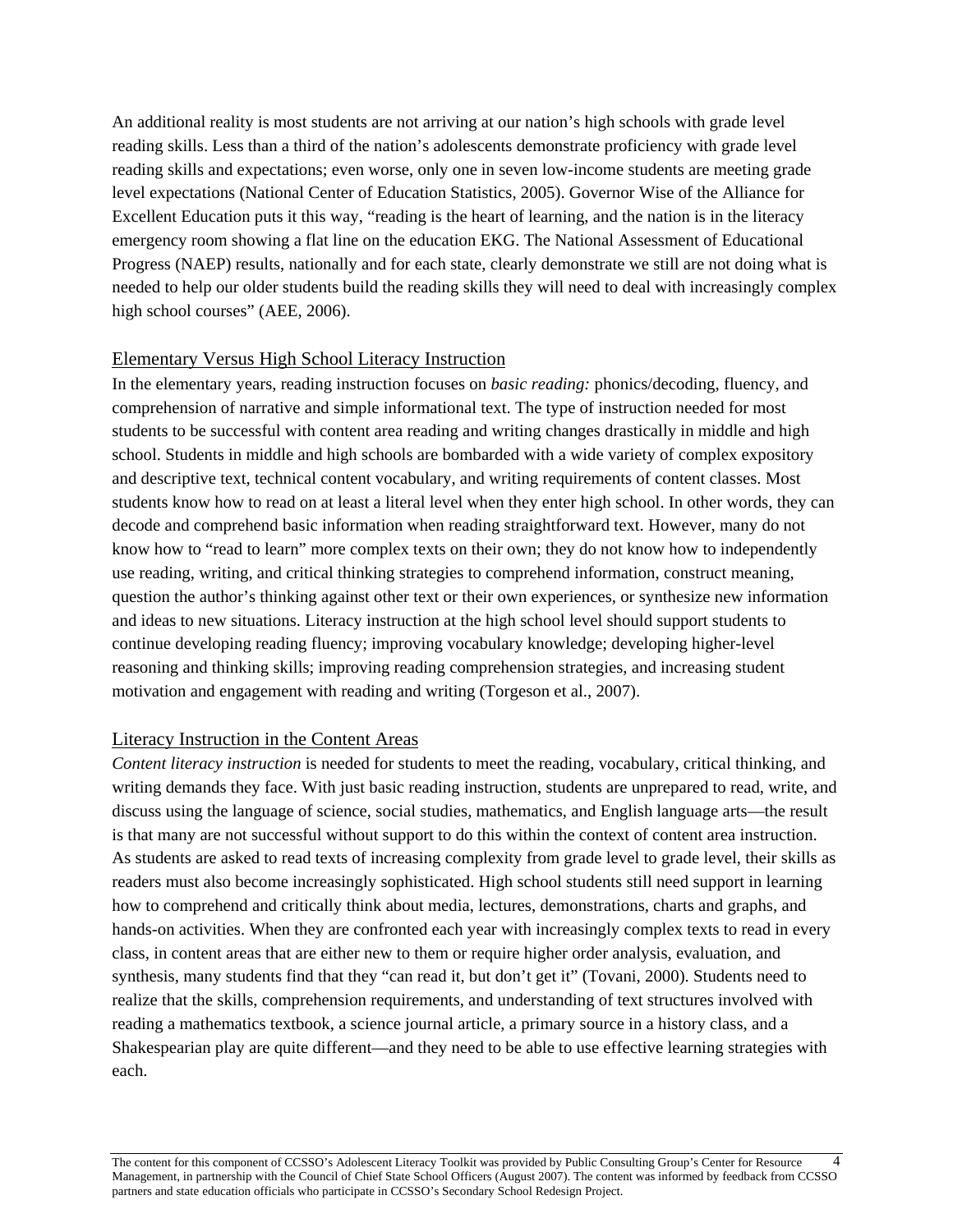<span id="page-6-0"></span>Content area teachers play a critical role in supporting adolescents' ability to comprehend the tough expository and literary text they are required to read. There are two main reasons for this:

- 1) No one understands the specific content of English language arts, social studies, science, and mathematics better than the teacher of that discipline. Content area teachers are the ones who have the knowledge of the reading, writing, listening, discussion, and deep thinking skills that are required to understand content text.
- 2) Content area teachers have the opportunity to develop students' literacy skills because they see them on a frequent, regular basis and can teach content relevant to reading and writing within the context of a unit of study, promoting engagement and learning (Irvin, J., Meltzer, J., & Dukes, M., 2007).

Content area teachers need onsite support to learn and implement literacy best practices through professional development and opportunities to collaboratively plan and share literacy instructional strategies. When teachers receive this type of support, they can play an essential role in addressing and supporting the literacy needs of adolescents. The suggestions within this Guide provide a framework for content teachers to use to begin to address the alarming statistics of adolescent literacy within their classrooms.

### **What Content Area Teachers Need to Know**

Teachers often find they actually know more than they realize about good reading practices because many are avid readers in their content area and intuitively construct meaning. Many teachers intuitively know how to read their content, but may not have used a specific instructional strategy to help students learn these skills. Teachers need to make the steps in the reading/learning process visible and accessible to every student.

First, it is important that teachers understand and articulate the specific reading and learning demands of their respective content areas. Because some state standards embed literacy standards within content descriptions, or separate them into reading or English language arts standards, many teachers of mathematics, science, and social studies have not directly considered the cognitive demands of content learning. As a result, they may assign reading, writing, and thinking tasks without considering whether or not the students have the requisite literacy skills to complete the task.

Next, it is essential for teachers to learn and use a repertoire of instructional strategies, presented later in this Guide, in purposeful ways to support students to be able to transfer their use of these strategies across a department, team, and/or school. Within a department or learning team, teachers can agree on the types of reading, writing, research/inquiry, and speaking/presenting opportunities students will have, where instruction on how to do these will occur, and which instructional strategies will be taught, modeled, and used. This will support students in developing fluency with learning strategies they can use to accomplish content area learning tasks. Transfer of learning strategies across content areas occurs when students experience common instructional strategies across content areas and classes.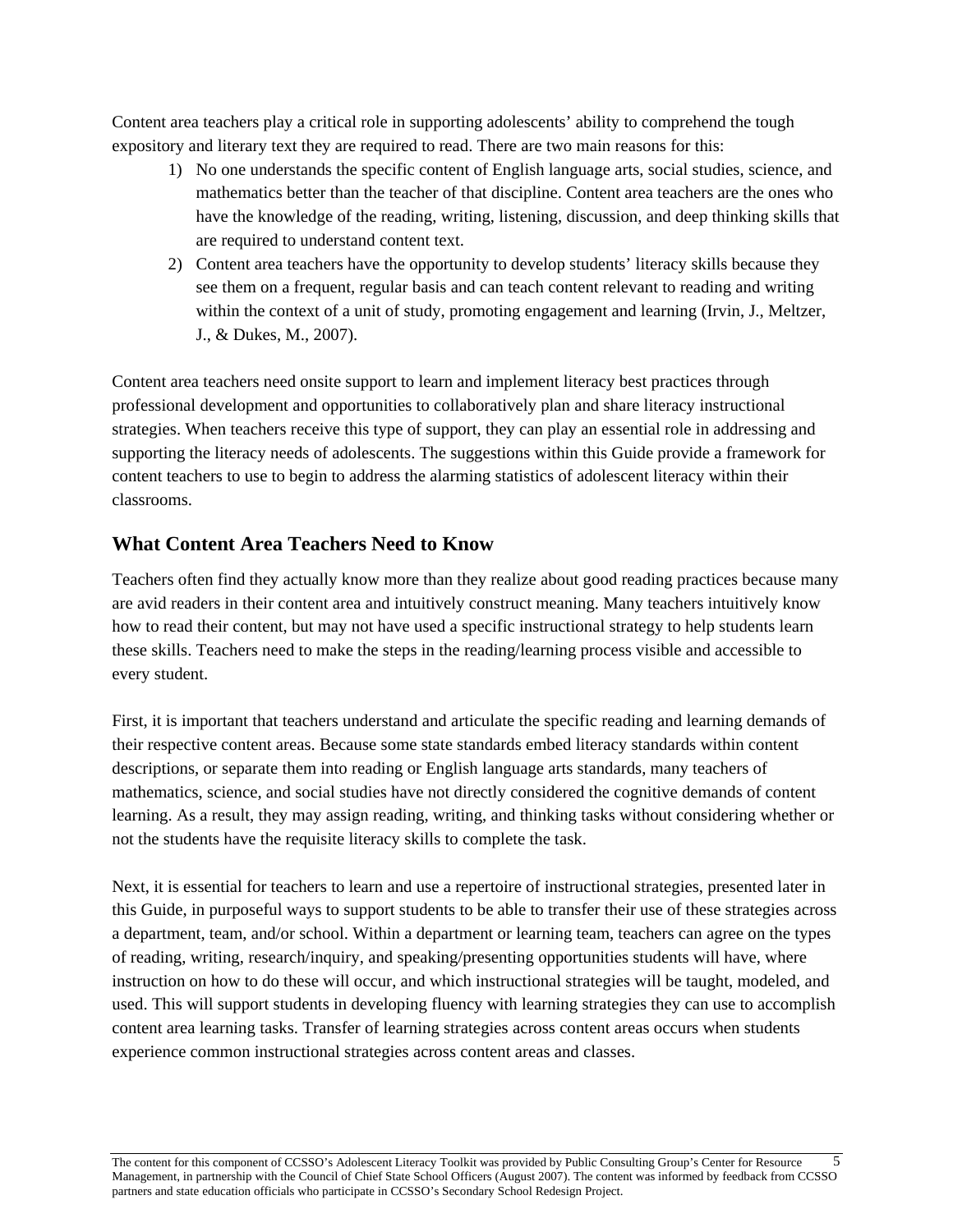There are instructional strategies that work well across all content areas, but there are also studies indicating that some specific literacy strategies support reading and writing in certain content areas. In particular, reading and writing in science (Norris & Phillips, 1994), social studies (Mosburg, 2002; Perfetti, Britt, & Georgi, 1995), and mathematics (Leong & Jerred, 2001) require specific skills unique to each content area (as cited in Torgeson et al., 2007, p 18).

The following descriptions provide readers with some background information about the reading and writing demands of the four core content disciplines and important literacy tasks in each area. If the reading/writing connection is fully developed, students will be better prepared to make meaning of expository and narrative text. Content teachers have the opportunities to not only teach the skills and learning strategies most applicable to their content, but they also can model and teach students how to use reading and writing to learn the content material. The following information can serve as a springboard for powerful discussions among teachers, teams, departments, and schools as they consider how to connect instructional goals with instructional strategies in core content classes. For further information about content area reading and writing, visit the **Content Expert** section of the CCSSO Adolescent Literacy Toolkit.

### Reading and Writing in Science

Science text often presents students with particular roadblocks to learning because the vocabulary is technical, the text is filled with symbols and formulas. and it is often written in an expository style. Science textbooks are often written on a much higher reading level than the students' actual reading level or grade level. This presents a challenge for both the on-grade level student, but especially for the struggling reader. Explicit teaching and modeling of comprehension strategies, vocabulary development activities, use of leveled text, and use of collaborative group protocols for reading text and text supplements are just a few of the instructional strategies and practices that will support literacy needs of science students.

Lab experiences provide science students with a good opportunity to learn and remember some of the abstract vocabulary found in science text (Barton, 1997). For instance, it is much easier for students to understand the term *mitosis* if they can view slides of the stages of cell division. Lab experiences also provide an opportunity for students to make the reading/writing connection through the recording of observations, predictions, and developing hypotheses. The key is to help students make these connections on their own, as many depend on teachers to frontload information and guide them in explaining lab processes and results.

Inquiry-based science encourages students to use higher order thinking skills and conduct investigations. Students need support with selecting tools, such as graphic organizers or learning logs, to collect information from text or experiments as they search for answers. Organizing their findings and thoughts through writing helps students summarize, synthesize, and reflect on what they have read or discovered during their investigative methods.

The content for this component of CCSSO's Adolescent Literacy Toolkit was provided by Public Consulting Group's Center for Resource Management, in partnership with the Council of Chief State School Officers (August 2007). The content was informed by feedback from CCSSO partners and state education officials who participate in CCSSO's Secondary School Redesign Project. 6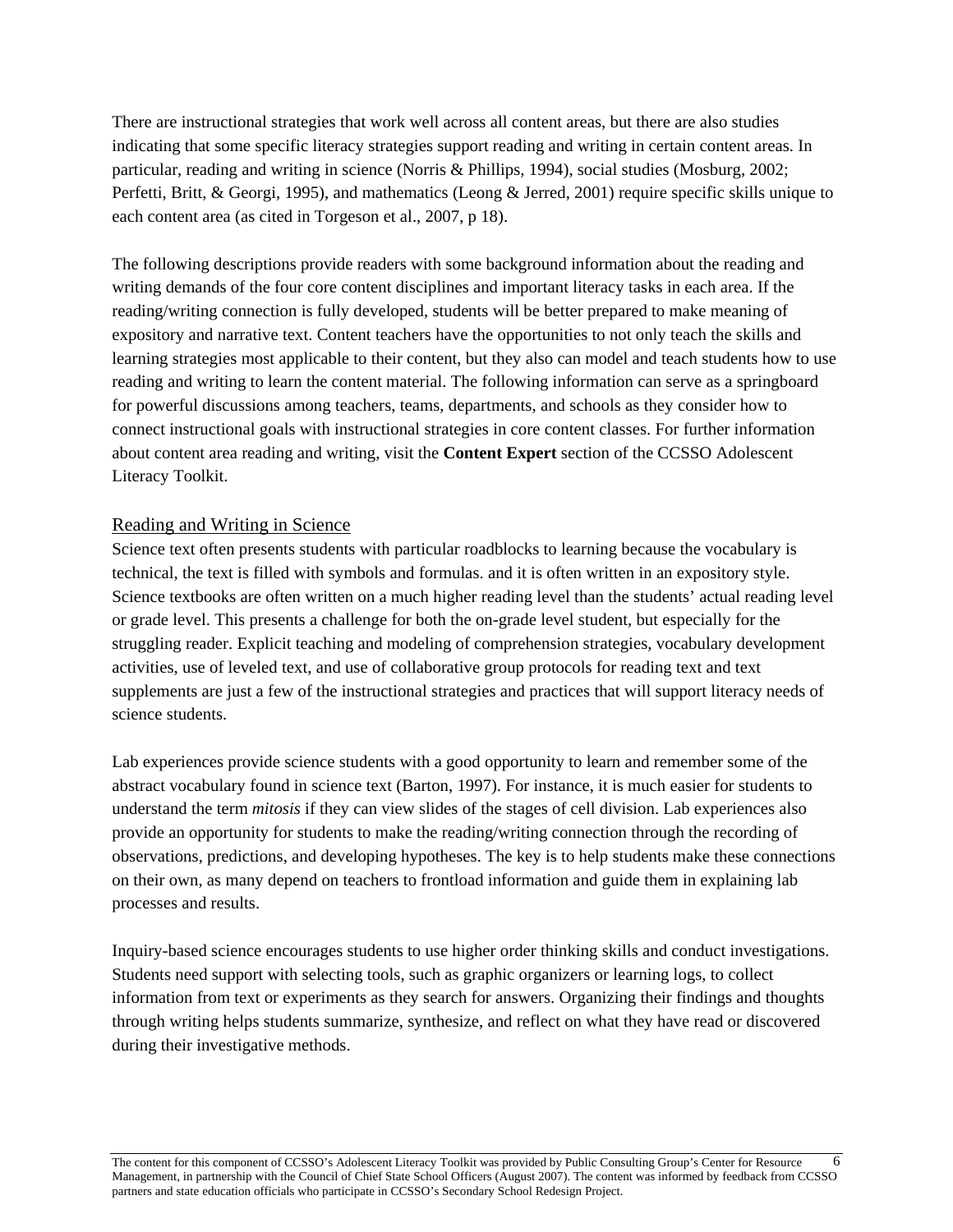Science tasks require students to gather data, make predictions, conduct experiments, and interpret data. This requires students to draw upon critical reading skills such as following directions, drawing conclusions, and problem solving. Understanding these literacy and cognitive skill requirements of science will allow teachers to help students select appropriate instructional literacy strategies to support learning and understanding.

### **Sample literacy tasks required of science students:**

- Compare and contrast
- Form hypotheses and draw conclusions
- Understand the 'bigger picture'
- Determine the relative importance of information
- Write about findings in learning logs or as part of lab report conclusions

### Reading and Writing in Social Studies

Students' success with social studies text requires them to have not only basic level skills such as the ability to recall and select main ideas and details, but also the ability to use higher order thinking skills to analyze text format and structure, evaluate perspective and sources, and synthesize across multiple texts. As students engage with text, they use questioning strategies or skills to build meaning and understanding (Beck & McKeown, 2002). They also must identify cause and effect relationships, recognize bias, distinguish fact from opinion, and compare and contrast. Social studies texts come with other literacy challenges—the need to read graphs and maps and various presentations of data.

As social studies teachers plan instruction, it is important to identify instructional strategies that will best support students to learn facts and, more importantly, to understand context and relationships and to make connections from differing periods of history to current events. Questioning strategies, such as Question Answer Relationship (QAR) and ReQuest, move students from simple recall to making the types of inferences that are so important for students' deep understanding of social studies text.

Class activities should support the reading/writing connection and help students move from a basic understanding of bias, issues of equality and differing points of view. Instructional strategies should transition from reading about cause and effect relationships to writing persuasive and argumentative essays supported by students' understanding of the topic. By writing about the information collected during reading of social studies texts, students have the opportunity to clearly define their thinking and understanding. Writing assignments in social studies should stimulate students' thinking and may include report writing about an event in history; expository writing to compare and contrast; writing narratives that weave historical events with fiction; and writing to argue or defend an idea or belief.

### **Sample literacy tasks required of social studies students:**

- Sequence and make connections between historical events
- Understand text structures and features
- Evaluate sources
- Recognize issues and trends in context

The content for this component of CCSSO's Adolescent Literacy Toolkit was provided by Public Consulting Group's Center for Resource Management, in partnership with the Council of Chief State School Officers (August 2007). The content was informed by feedback from CCSSO partners and state education officials who participate in CCSSO's Secondary School Redesign Project. 7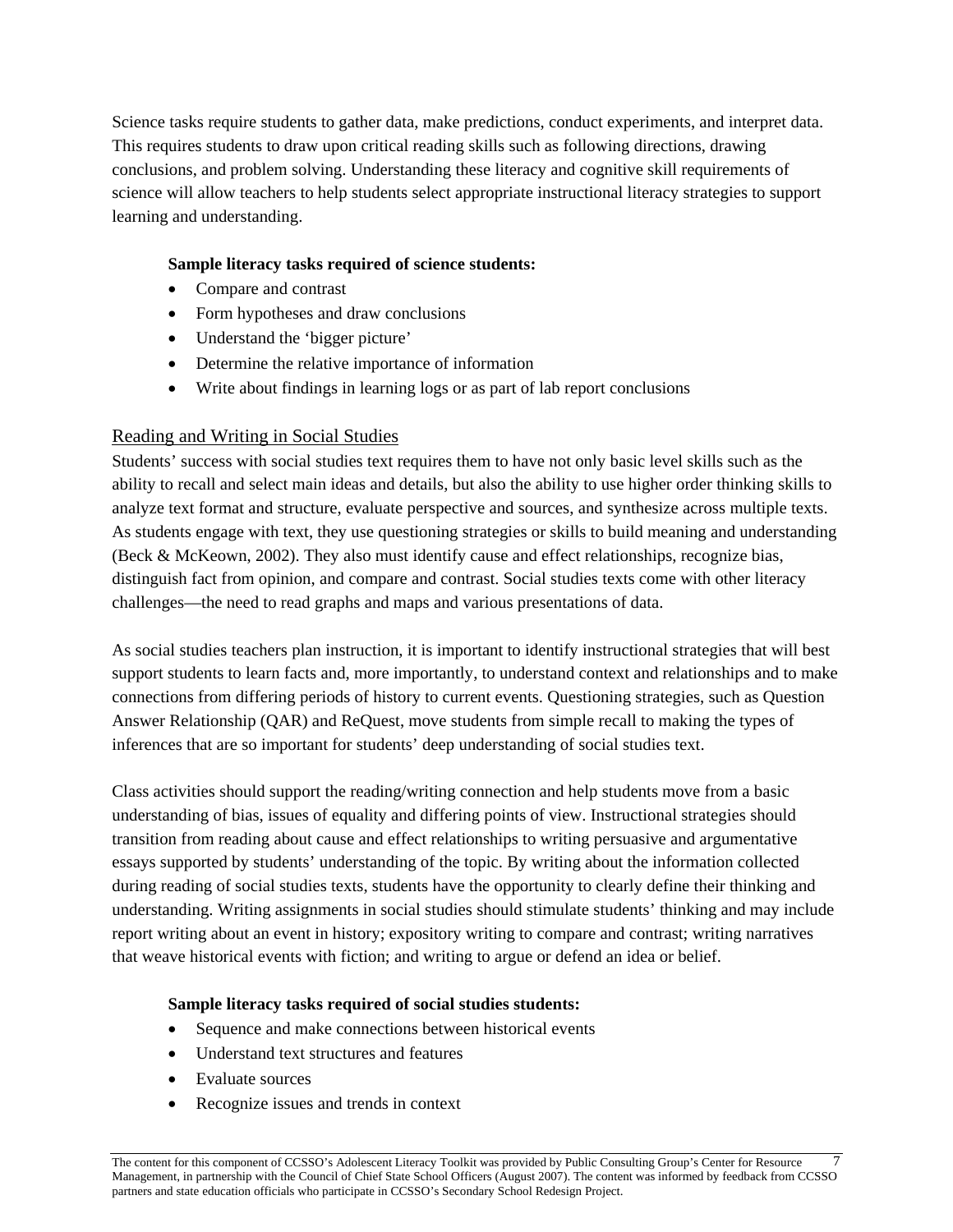- Engage in reflective inquiry through reading and writing
- Recognize and write about cause-and-effect relationships
- Distinguish between, and write about, fact versus opinion

### Reading and Writing in Mathematics

Mathematics texts are dense with symbols, equations, concise explanations, and graphic representations that require students to read slowly and deliberately. Understanding the technical vocabulary of mathematics is critical to knowing how to set up a problem or an equation. Students must also understand the multiple meanings of words such as *power*, *root, tangent, reciprocal,* and *degree,* which have specific meanings in mathematics that are quite different from their meanings in other contexts. Vocabulary development strategies, such as Knowledge Rating Guides and Triple-Entry Vocabulary Journals, can support the learning and remembering of mathematics vocabulary.

Understanding the language or vocabulary of mathematics is only the beginning of the literacy skills required to be successful with reading and understanding mathematics text. Other literacy challenges include understanding how the position of symbols in an equation or words in a word problem can influence meaning, how to read and interpret graphs, and how to write an explanation of one's mathematical thinking, or problem-solving steps.

Mathematics requires students to be analytical readers, something that does not come naturally to most students (MacGregor, 1990). The savvy mathematics teacher will use a variety of instructional strategies to help students read and understand mathematics text. Direct, explicit instruction will guide students' understanding of terminology; how to "read" mathematics expressions; and how to successfully identify words in a word problem to guide setting up the equation to solve the problem.

Constructing meaning through discussion and writing is the natural next step to comprehension. Mathematics students need the opportunity to discuss and investigate solutions and apply mathematical vocabulary in their writing and their thinking. When students have an opportunity to write about their thinking through the problem-solving process, they become much better at constructing meaning and understanding of the mathematics concepts and not just the mathematics operation.

### **Sample literacy tasks for mathematics students:**

- Understand processes
- Grasp abstract concepts and translate them into symbols
- Distinguish patterns
- Decode words and numeric and nonnumeric symbols
- Translate words into problems and problems into words
- Use journals to write about and examine ideas and reflect on solutions
- Write paragraphs to compare key concepts, such as a line and a plane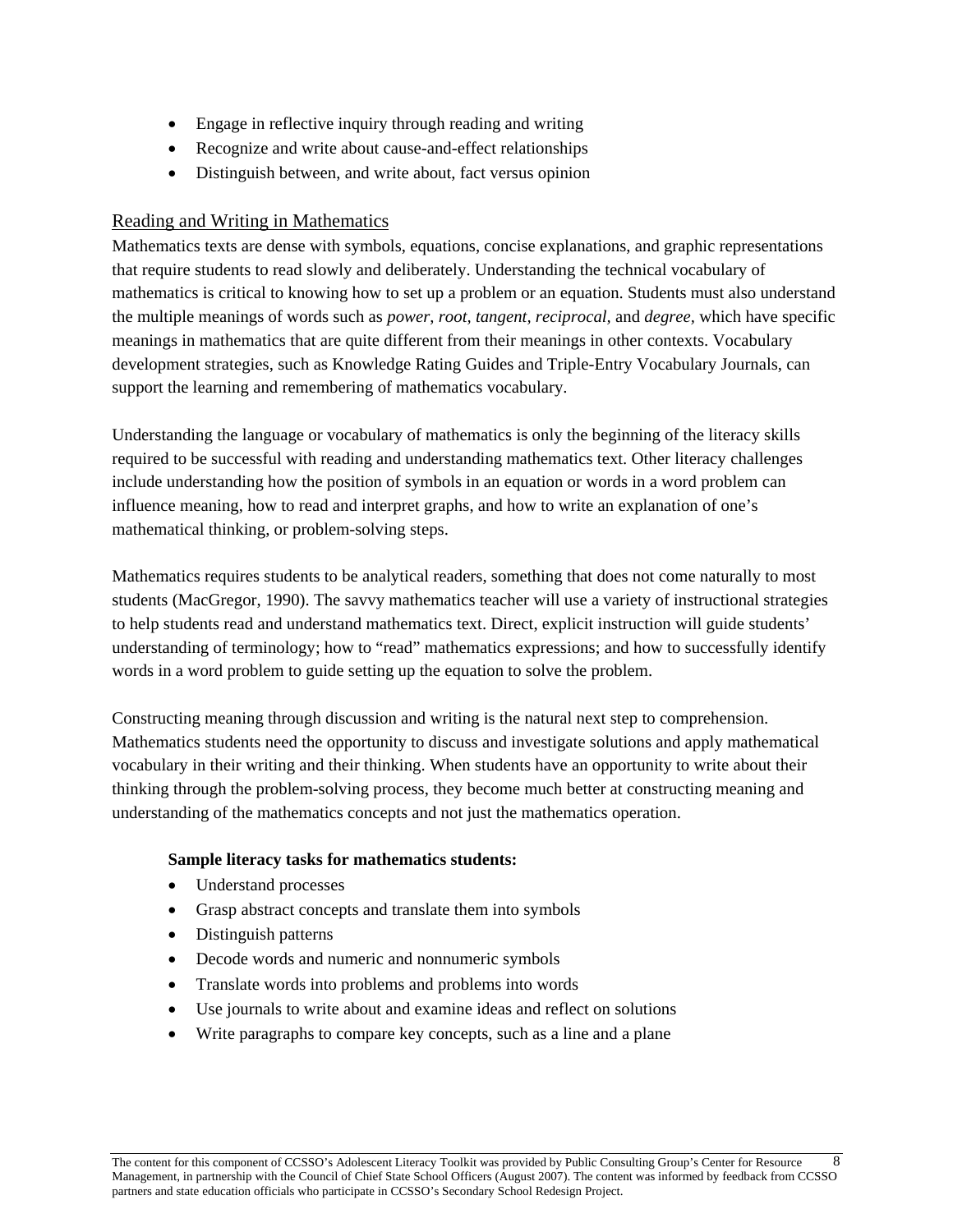### Reading and Writing in English Language Arts

English teachers are often misidentified as the 'reading teachers.' The reality is the content of English language arts is literature, grammar, and certain forms of academic writing (e.g., essay, short story, critique). Typically, the focus is on teaching students the literary devices of fiction and nonfiction genres such as *characterization, plot, setting, figurative language, symbolism,* and *theme*. Yet, English teachers also have the responsibility to teach *how* to read, productively discuss, and write about literary works, not just to assign the reading or to teach the content of the reading. Because English language arts depend so heavily on being able to read and comprehend complex literary text, it is critical that English teachers know and teach their students specific learning strategies to help them learn how to construct meaning; analyze devices like characterization, theme, and plot; develop new vocabulary; and make inferences.

The English teacher also has a prime opportunity to encourage a love of reading by providing choice and a wide variety of reading materials (Wright, 1998). Too often, teachers are focused on assigning literature from required reading lists instead of motivating students to read. Student interests should guide the selection of reading materials, and how to select reading material or books should be an important support provided to students. Students need a print-rich environment with high-interest adolescent literature and selections that cater to a wide range of reading levels and connect with the cultural backgrounds and interests of students. The research of Wilhelm and others also strongly supports the need to provide an array of nonfiction materials within the English classroom. Nonfiction genres applicable to the English classroom include biography and autobiography, journalistic writing formats including newspaper articles, and factual accounts students can compare and contrast with fictional representation of similar content.

Although some teachers see read-alouds as a strategy only for younger students, secondary English teachers can connect easily with all students when they read aloud. Students enjoy hearing the voice of a fluent, expressive reader and will often be more eager to continue reading on their own if the teacher has used a read-aloud as a way to generate interest. Short book talks, quick verbal overviews of the books displayed in the classroom, and student sharing of their favorites through creative venues, like improvised TV interviews, can also inspire students to read for pleasure as well as learning.

Students need the opportunity to deeply discuss and write about good literature. Collaborative group exploration of a piece of literature provides an opportunity for student engagement while they discuss, construct meaning, and take ownership for their understanding of the text. Literature circles, reciprocal teaching, and other collaborative group strategies support cooperation, inquiry, problem solving, and communication skills that are so important for adolescents. At the same time, these instructional strategies develop students' abilities to effectively use the literacy and learning strategies of reading, writing, discussing, listening, and investigating to learn new content. Exposure to an array of fiction and nonfiction genres is also essential, and students benefit when they learn specific techniques for constructing meaning and critically responding to ideas and concepts for the various types of genre through writing and discussion.

The content for this component of CCSSO's Adolescent Literacy Toolkit was provided by Public Consulting Group's Center for Resource Management, in partnership with the Council of Chief State School Officers (August 2007). The content was informed by feedback from CCSSO partners and state education officials who participate in CCSSO's Secondary School Redesign Project. **Q**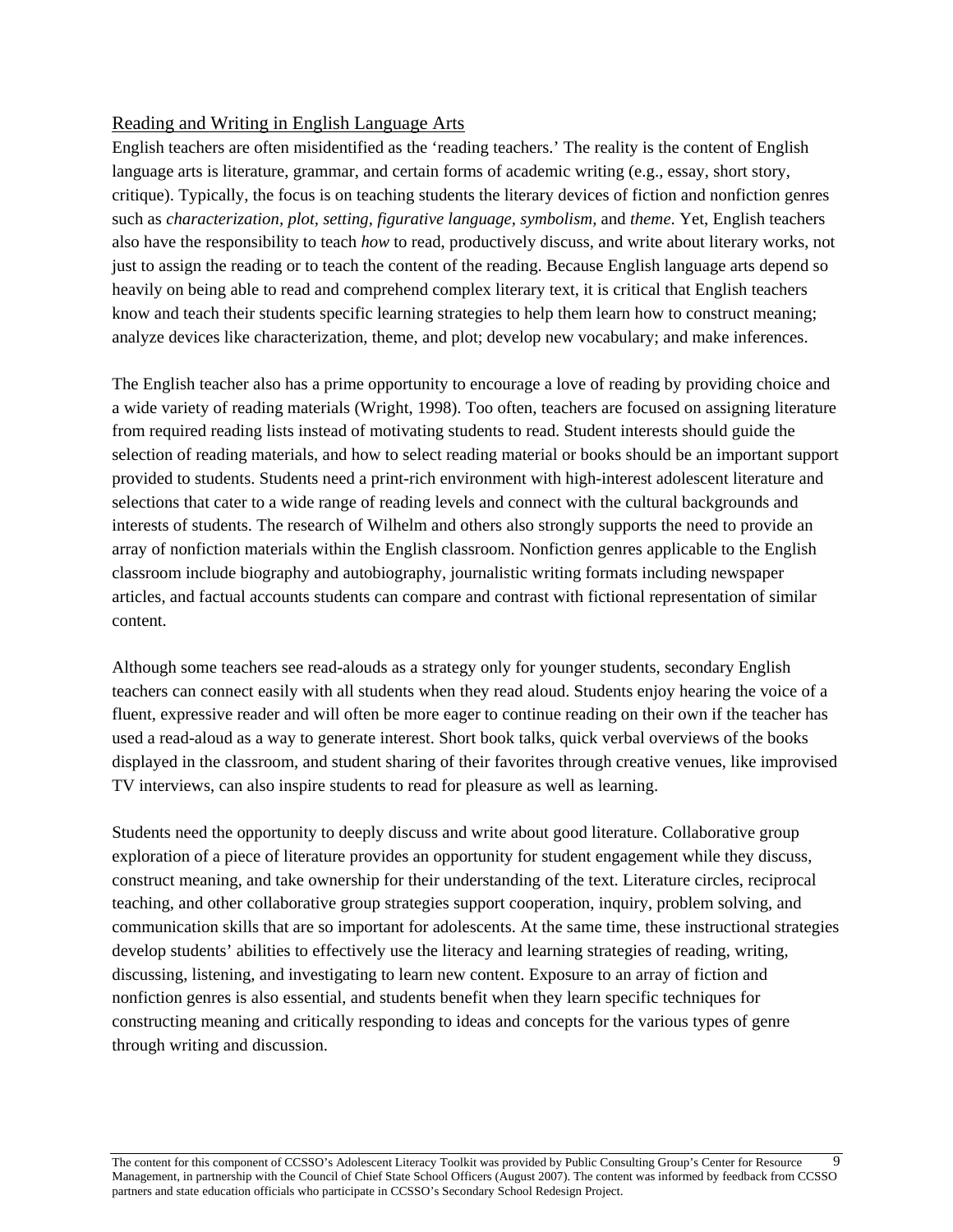#### <span id="page-11-0"></span>**Sample literacy tasks for English language arts students:**

- Articulate thinking orally and in writing for various audiences
- Understand mechanical standards and rhetorical techniques
- Employ context clues
- Recognize literacy devices
- Understand how to read different literary genres
- Develop fluency with the use of the writing process to generate different types of writing
- Encourage the reading/writing connection to persuade, learn, inform, and evoke feelings

### **Strategic Teaching**

The second part of this Guide details numerous instructional strategies that will help students develop literacy skills and better understand content. However, the strategies will not have much of an impact unless teachers use them deliberately as part of a routine of best practice. *Strategic Teaching* effectively combines teacher behaviors and instructional practices to support student learning and understanding of concepts and texts.

The strategic teaching model is effective because*:* 

- 1) Students need time to practice learning strategies to support reading and understanding of text. Strategic teachers model strategies and scaffold instruction to support students as they internalize those strategies. The simple formula for scaffolding instruction is '*I do, We do, You do'* (Rosenshine, Meister, & Chapman, 1996).
- 2) Adolescents are social beings, and reading and learning are social behaviors. Interactive collaborative protocols, such as reciprocal teaching, think-pair-share, and other small group strategies, encourage student talk and deep discussions connected with learning content material. Collaborative grouping strategies provide opportunities for students to deeply discuss concepts presented in the text and to interact with one another at a level that assures comprehension and understanding. (Rosenshine & Meister, 1994; National Reading Panel, 2002; Applebee, A. N., Langer, J. A., Nystrand, M., & Gamoran, A., 2003; Guthrie et al., 2004).
- 3) Students need frequent opportunities to make connections with text. Using linked strategies to support reading, writing, thinking, and deep discussion about the text is a critical instructional practice that leads to student understanding. Strategic teachers routinely employ instructional strategies that help students make connections with the text before, during, and after reading and learning as an integral part of content area instruction. The instructional strategies a teacher chooses will depend on the purpose of the lesson, the nature of the material being studied, and student data. The National Reading Panel (2002) strongly recommends including instructional strategies to support students with "monitoring comprehension; using graphic organizers, generating questions, answering questions; using text structure; summarizing, activating prior knowledge, developing vocabulary, listening, and visualizing."

The strategic teaching model (Fig. 1) synthesizes the work of adolescent literacy researchers and practitioners. Although a simple model, the concepts and ideas portrayed in the graphic are complex and should serve as a reminder, when lessons are planned, to include those instructional strategies that best connect students with learning strategies. The result will be students who better comprehend textual

The content for this component of CCSSO's Adolescent Literacy Toolkit was provided by Public Consulting Group's Center for Resource Management, in partnership with the Council of Chief State School Officers (August 2007). The content was informed by feedback from CCSSO partners and state education officials who participate in CCSSO's Secondary School Redesign Project.  $1<sub>0</sub>$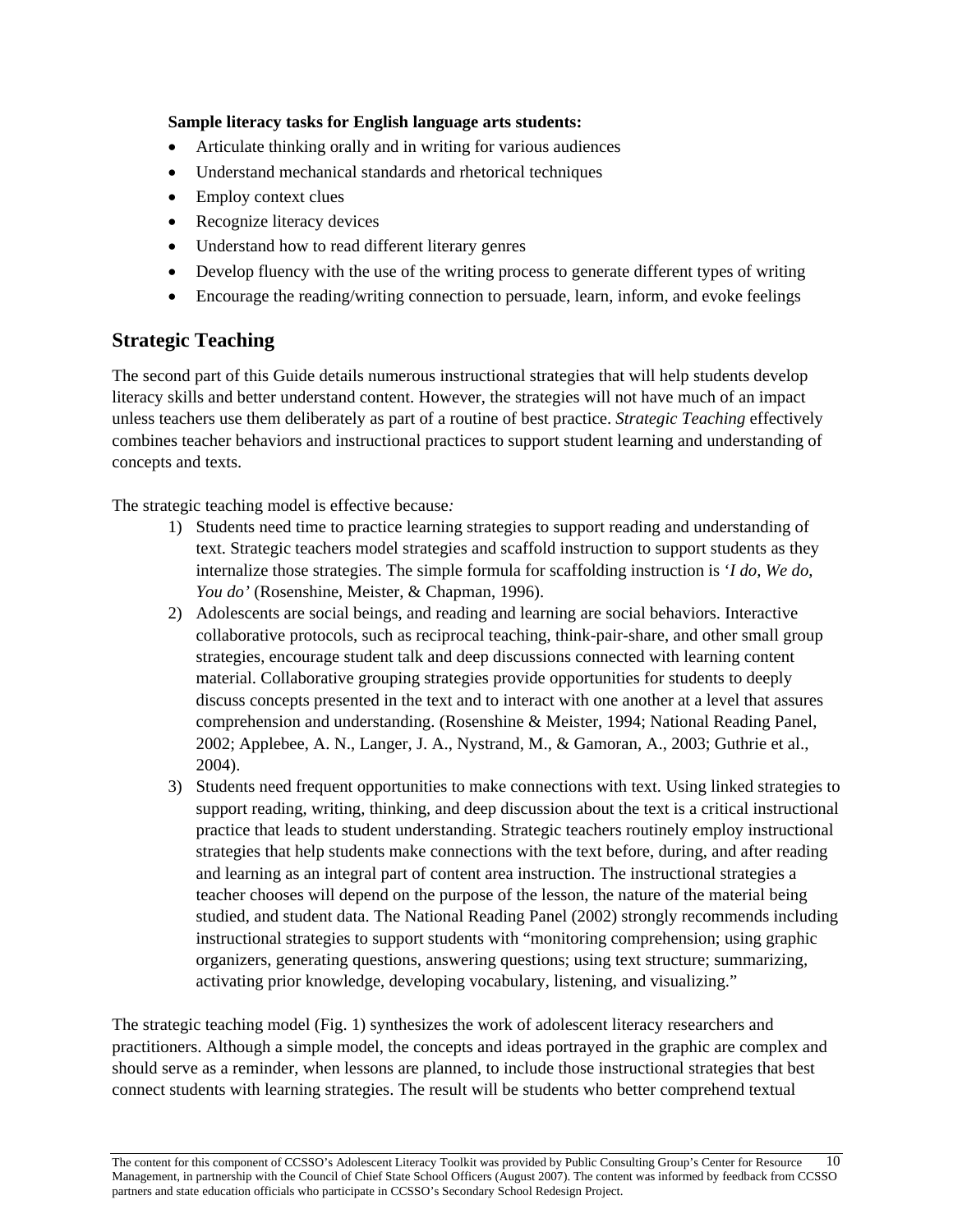<span id="page-12-0"></span>concepts and information. A reference list is provided at the end of this Guide to serve as a resource for further reading and powerful discussions among educators.

The graphic below illustrates the *Strategic Teaching Model* and is taken from *Creating a Culture of Literacy: A Guide for Middle and High School Principals,* p. 46. (2005). Reston, VA: National Association of Secondary Principals.



### **Best Practices Frameworks**

In addition to strategic teaching, effective teachers support students with instructional strategies used within a best practices framework that connects literacy support with the instructional goals and the types of texts being read.

#### Before, During, and After

A best practice framework that fits most lessons or units is the *before, during*, and *after* reading framework. Use of this framework assists students at varying reading levels in making the important

The content for this component of CCSSO's Adolescent Literacy Toolkit was provided by Public Consulting Group's Center for Resource Management, in partnership with the Council of Chief State School Officers (August 2007). The content was informed by feedback from CCSSO partners and state education officials who participate in CCSSO's Secondary School Redesign Project. 11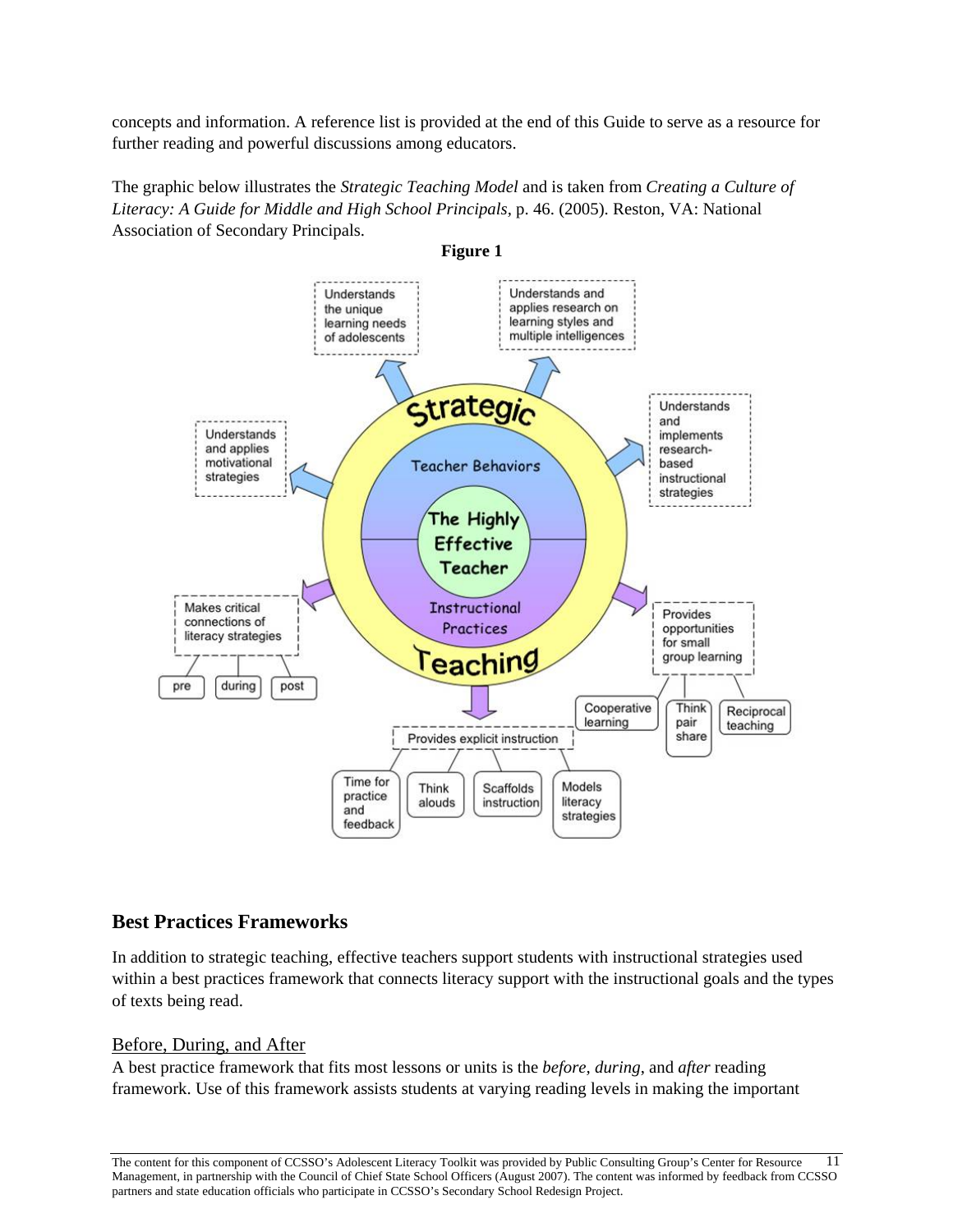connections proficient readers use when reading for meaning. Instructional strategies for each stage (before, during, after) of the reading/learning process are discussed below. The content teacher already supports most of these learning proficiencies with content-specific learning activities and pedagogy. Adding specific learning strategies enhances general instructional strategies by providing specific "howto" support. Such procedures, templates, or approaches show the students how to achieve content objectives, instead of attempting to complete an assignment without a plan in mind.

Planning strategic lessons has similarities across all content areas. Although the literacy tasks and intensity of use by the specific content area may differ, the following descriptions for planning content lessons can be easily adapted to fit the needs of specific content areas. It takes time for teachers to learn how to effectively incorporate the literacy support strategies at the end of this Guide into daily classroom practice. The best model for becoming proficient with planning strategic lessons is when teachers work collaboratively within or across content areas to support one another to implement strategic teaching.

The following charts are adapted from the Alabama Reading Initiative-Project for Adolescent Literacy training guide, *Planning Strategic Lessons: A Step by Step Guide* (ALSDE, 2007)*.* 

1) *Before* **reading/learning instructional strategies to guide content learning** 

Preparing learners to be ready for content learning involves a variety of actions:

- *Activating prior knowledge* by considering what is already known about a content topic and linking new information to it in the brain.
- *Setting purpose* and *generating questions* for learning, such as to gain information; read for pleasure; learn a step-by-step process; or understand the historical relevance.
- *Previewing* to ascertain how text features, graphs and charts, appendices, and other text structures can contribute to the reader's understanding.
- Making *predictions* about what might happen; adjusting these predictions as new information is presented, and discarding them when faced with contradictory information.

| <b>Before Reading</b>                                                                                                                                                                                                                                                                                               |                                                                                                                                                                                                                                                                                                                                                                                                                                             |  |  |  |  |
|---------------------------------------------------------------------------------------------------------------------------------------------------------------------------------------------------------------------------------------------------------------------------------------------------------------------|---------------------------------------------------------------------------------------------------------------------------------------------------------------------------------------------------------------------------------------------------------------------------------------------------------------------------------------------------------------------------------------------------------------------------------------------|--|--|--|--|
| <b>Teacher Instructional Practices</b>                                                                                                                                                                                                                                                                              | <b>Sample Activities for Students</b>                                                                                                                                                                                                                                                                                                                                                                                                       |  |  |  |  |
| Teachers must:<br>Help students activate their background<br>knowledge.<br>Help students establish purposes for reading.<br>٠<br>Encourage students to generate questions.<br>٠<br>Ask students to make predictions about text.<br>٠<br>Help students construct graphic organizers.<br>Connect reading and writing. | Students will:<br>Brainstorm concepts, key words, and ideas.<br>Establish reading goals based upon purpose for<br>٠<br>reading.<br>Turn headings into questions.<br>٠<br>Predict and verify based on scan or preview of<br>content.<br>Construct a graphic organizer based on text<br>٠<br>structure to use during reading.<br>Write in a journal, vocabulary notebook, or<br>$\bullet$<br>other forms to connect with the text to be read. |  |  |  |  |

Source: Fuentes 1998, p. 83.

- 2) *During* **reading/learning literacy instructional strategies to guide content learning**  Helping learners comprehend content information and construct concepts and relationships involves a variety of actions:
	- *Questioning* to clarify and deepen understanding.

The content for this component of CCSSO's Adolescent Literacy Toolkit was provided by Public Consulting Group's Center for Resource Management, in partnership with the Council of Chief State School Officers (August 2007). The content was informed by feedback from CCSSO partners and state education officials who participate in CCSSO's Secondary School Redesign Project.  $12$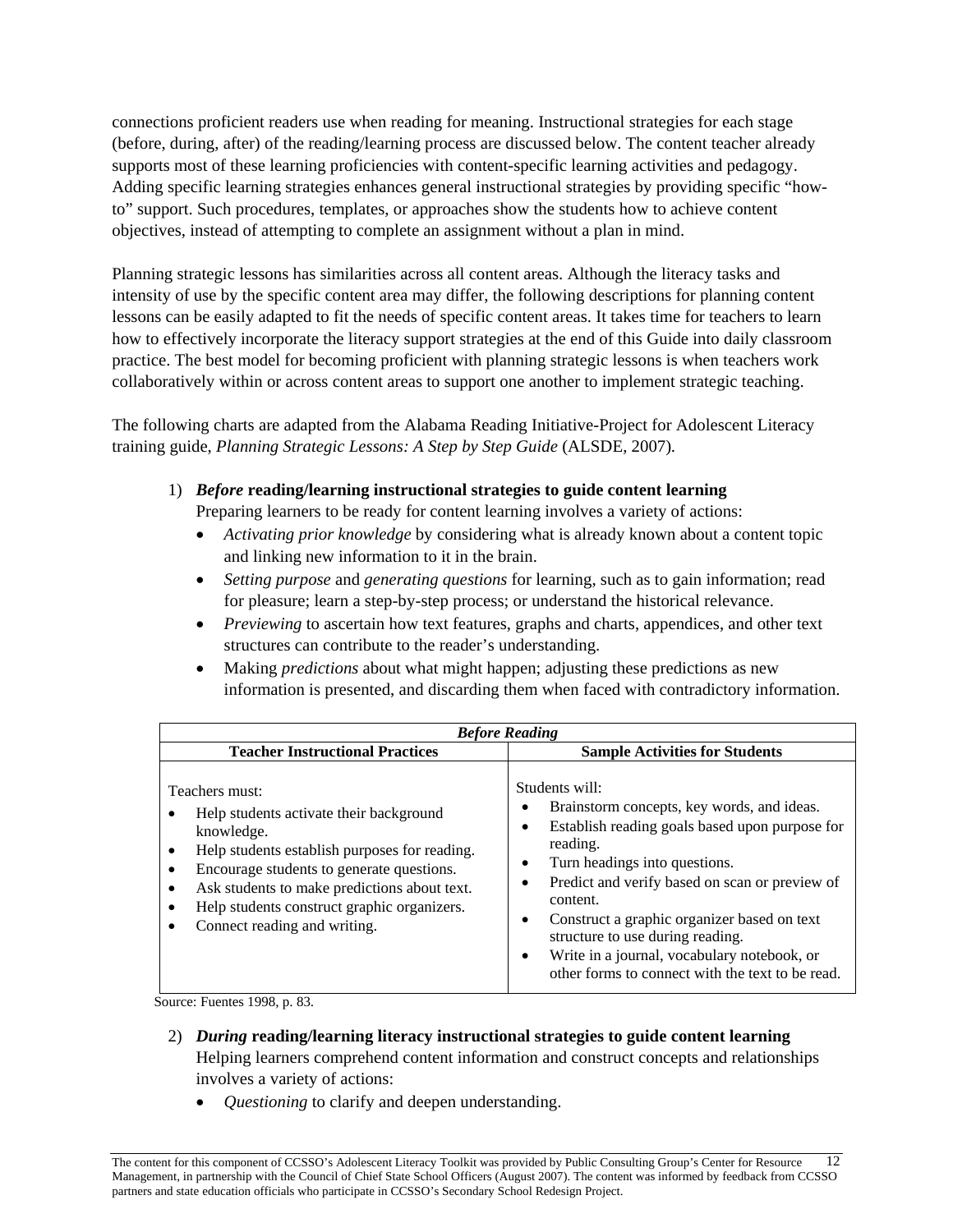- *Monitoring* understanding and using fix-up strategies when they do not understand, such as rereading, reading on, or examining a word more closely.
- *Making connections* when they use information from personal experiences, other texts, and knowledge of world issues to make sense of text.
- *Inferring* by using prior knowledge to get a deeper understanding of text and making valuable connections with the author's intent when the answer may not be explicitly stated.
- *Drawing conclusions* and refining them as needed in light of additional information.
- *Summarizing* what they have read by stopping and reflecting during and after reading.
- *Creating mental images* or *visualizing* by "seeing" people, events, and relationships between concepts, but also using other senses (hearing, tasting, smelling, feeling) as they experience the meanings they build from text.
- *Analyzing* story structure and informational text structures and using these structures as supports for building meaning.

| <b>Activities for Students</b><br><b>Teacher Instructional Practices</b><br>Students will:<br>Teachers must:<br>Model metacognitive and cognitive processes.<br>Find answers to self-initiated questions.<br>٠<br>Verify and/or formulate predictions.<br>Read silently.<br>٠<br>٠<br>Help students integrate new data with prior<br>Read with a partner.<br>٠<br>knowledge.<br>Predict and verify.<br>Get students to think about what they are<br>Re-read if necessary.<br>٠<br>reading.<br>Take notes.<br>Help students construct graphic organizers.<br>٠<br>Construct and use graphic organizers.<br>Summarize text.<br>Read aloud.<br>$\bullet$<br>Think aloud. | <b>During Reading</b> |  |  |  |  |
|-----------------------------------------------------------------------------------------------------------------------------------------------------------------------------------------------------------------------------------------------------------------------------------------------------------------------------------------------------------------------------------------------------------------------------------------------------------------------------------------------------------------------------------------------------------------------------------------------------------------------------------------------------------------------|-----------------------|--|--|--|--|
|                                                                                                                                                                                                                                                                                                                                                                                                                                                                                                                                                                                                                                                                       |                       |  |  |  |  |
|                                                                                                                                                                                                                                                                                                                                                                                                                                                                                                                                                                                                                                                                       |                       |  |  |  |  |

• *Synthesizing* by combining ideas and information within and across texts.

Source: Fuentes 1998, 83.

### 3) *After* **reading/learning instructional strategies to guide content learning**

Helping learners reflect about the content involves a variety of actions:

- *Reflecting* about what was read on personal, emotional, and cognitive levels.
- *Reviewing* information, ideas, relationships, and applications to real life by re-reading, summarizing, and deep discussion with others.
- *Presenting* understanding of concepts learned through the informal and formal written and spoken word, including small group classroom venues and authentic audiences.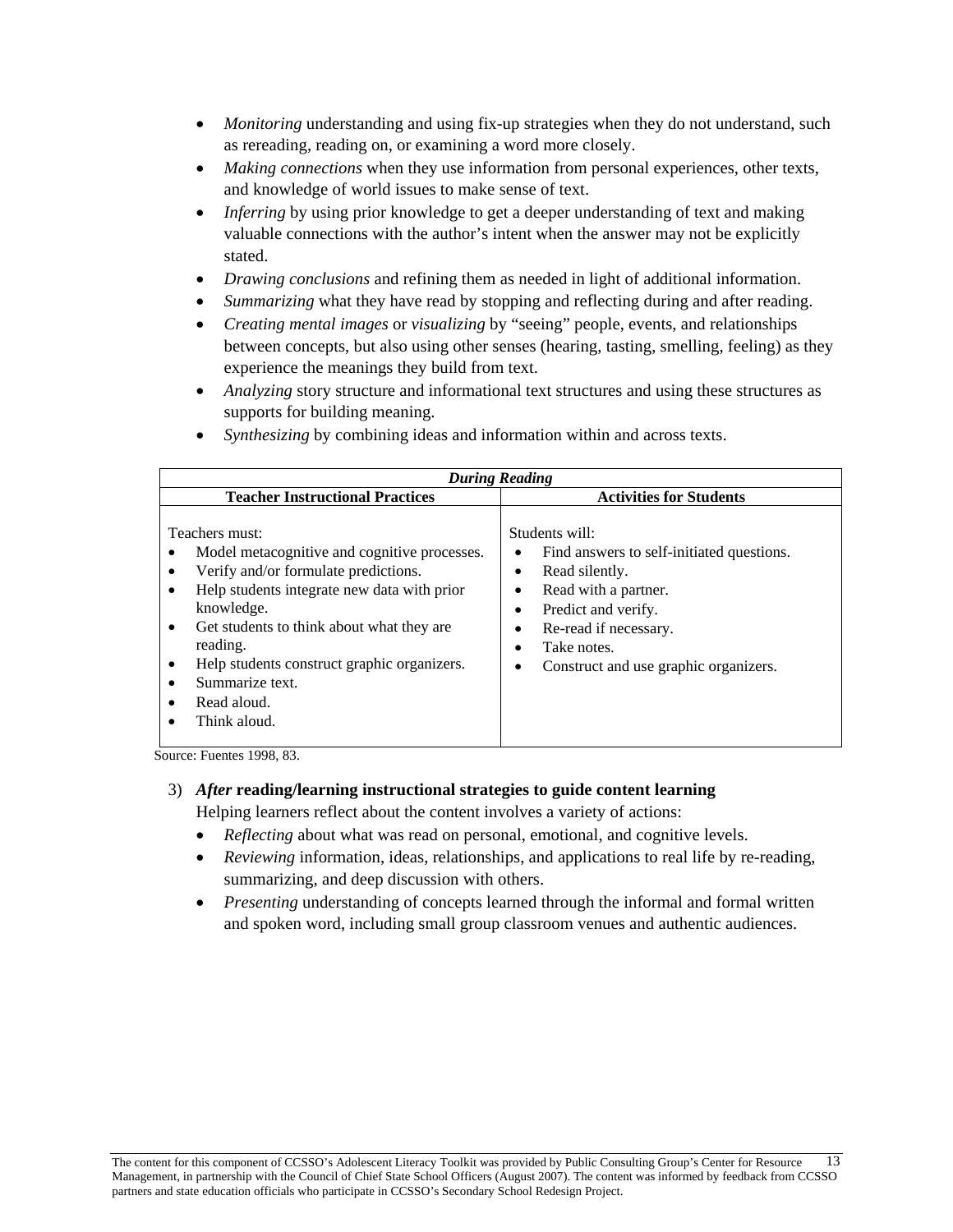<span id="page-15-0"></span>

| <b>After Reading</b>                                                                                                                                                                                                                                                                                                                                                                |                                                                                                                                                                                                                                                                       |  |  |  |  |
|-------------------------------------------------------------------------------------------------------------------------------------------------------------------------------------------------------------------------------------------------------------------------------------------------------------------------------------------------------------------------------------|-----------------------------------------------------------------------------------------------------------------------------------------------------------------------------------------------------------------------------------------------------------------------|--|--|--|--|
| <b>Teacher Instructional Practices</b>                                                                                                                                                                                                                                                                                                                                              | <b>Sample Activities for Students</b>                                                                                                                                                                                                                                 |  |  |  |  |
| Teachers must:<br>Encourage students to reflect on what they<br>٠<br>read.<br>Prompt students to evaluate predictions.<br>Examine questions that guided reading.<br>٠<br>Require students to respond to text through<br>discussion.<br>Require students to respond to text through<br>٠<br>writing.<br>Encourage retelling or summarizing.<br>٠<br>Connect writing to reading.<br>٠ | Students will:<br>Discuss.<br>Debate.<br>Respond to questions.<br>٠<br>Verify predictions.<br>٠<br>Construct a graphic organizer.<br>٠<br>Write in a journal.<br>٠<br>Retell.<br>٠<br>Summarize.<br>٠<br>Role play.<br>٠<br>Research.<br>Read related materials.<br>٠ |  |  |  |  |

Source: Fuentes 1998, 83.

### Gradual Release Framework

A second best practice framework for content area literacy is the *gradual release model (I do, We do, You do)*. That is, teachers need to explicitly teach and model a literacy support strategy. It is important when introducing a learning strategy that teachers explain what the strategy is supposed to help students do (e.g., learning to effectively set a purpose for reading, learning to make inferences, learning to summarize). Then students need opportunities to practice the strategy in pairs or small groups and have time to examine how the strategy was useful and what it supported. They should also be given the opportunity to ask questions and to get feedback on the quality of their work. Only then should students be asked to implement a literacy strategy independently.

It is important to note that the gradual release process does not always occur within one lesson. The teacher may need to model the process several times before the students actually take ownership of the literacy strategy. Becoming proficient and selecting the strategy as a support for reading content material may take longer for some students than others. The teacher's continued support through explicit modeling and differentiation is key for students at all levels.

### **Planning Strategic Literacy-Based Lessons**

When planning strategic lessons, it is important to understand the purpose of the lesson and what the students will be able to do as a result of the lesson. Carefully consider the components of the strategic teaching model and the gradual release framework. Select before, during, and after literacy learning strategy/ies that best support the lesson outcome and plan instructional strategies that will help students connect with the purpose of the strategy/ies and better learn content. The choice of instructional strategy is important and should be carefully considered to make sure it truly fits the purpose of the lesson.

The following steps will be helpful reminders as you design your lessons.

### **Step 1: Plan a** *Before Reading* **Activity**

What is the **purpose** of before reading activities? Is it to:

• Activate prior knowledge?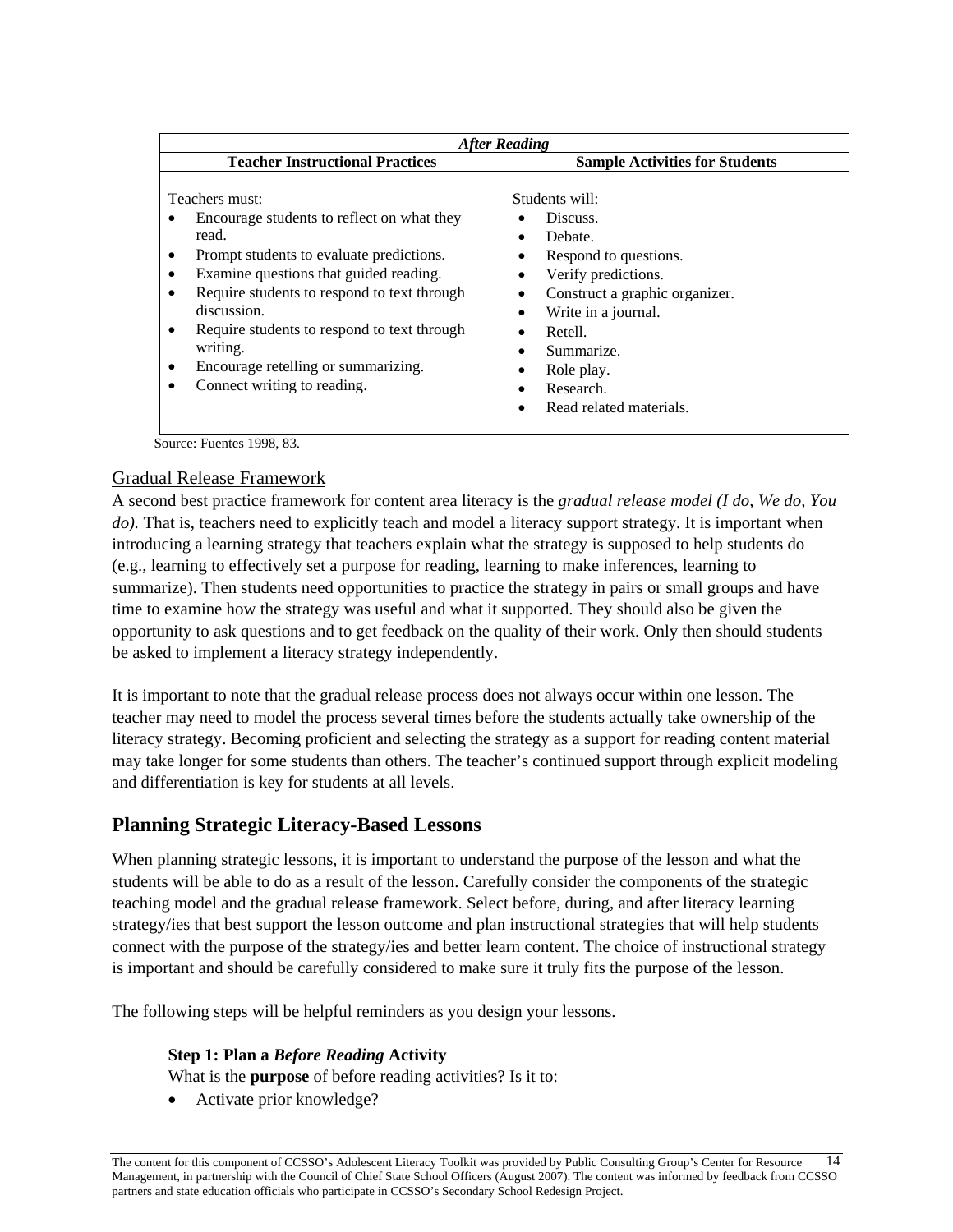- Build background knowledge?
- Generate questions?
- Make predictions?
- Discuss vocabulary?
- Establish a purpose for reading?

Consider the **content** of the lesson:

- Is it a new concept to most of the students? If so, plan an activity that will allow students to build some background knowledge about the concepts.
- Is it a review of content students are familiar with? If so, select a strategy that will help students activate prior knowledge.
- Is there vocabulary in the lesson that may cause interference to understanding? If so, select an activity to explore and discuss unfamiliar words.

### **Step 2: Plan a** *During Reading* **Activity**

What is the **purpose** of during reading activities? Is it to:

- Engage with text?
- Verify and formulate predictions?
- Summarize text?
- Self-monitor comprehension?
- Construct graphic organizers?
- Use mental imagery?
- Integrate new information with prior knowledge?

Consider the **content** of the lesson:

- Is the text challenging? If so, choose an activity that will require students to stop periodically as they read, reflect about what they have read, and self-monitor for understanding.
- Does the text structure present challenges to student understanding? If so, consider chunking (dividing into small sections) the text and choosing an activity that will allow small collaborative reading and sharing of the text to identify important information before large group discussion.

#### **Step 3: Plan an** *After Reading* **Activity**

What is the **purpose** of the after reading activities? Is it to:

- Reflect on the content of the lesson?
- Evaluate predictions?
- Examine questions that guided reading?
- Respond to text through writing?
- Retell or summarize?

Consider the **content** of the lesson:

- Does the lesson build upon previous learning? If so, consider an activity that allows students to make connections and evaluate new information.
- Does the content lend itself to visual representations? If so, consider providing students with graphic organizers as a format for organizing information and concepts.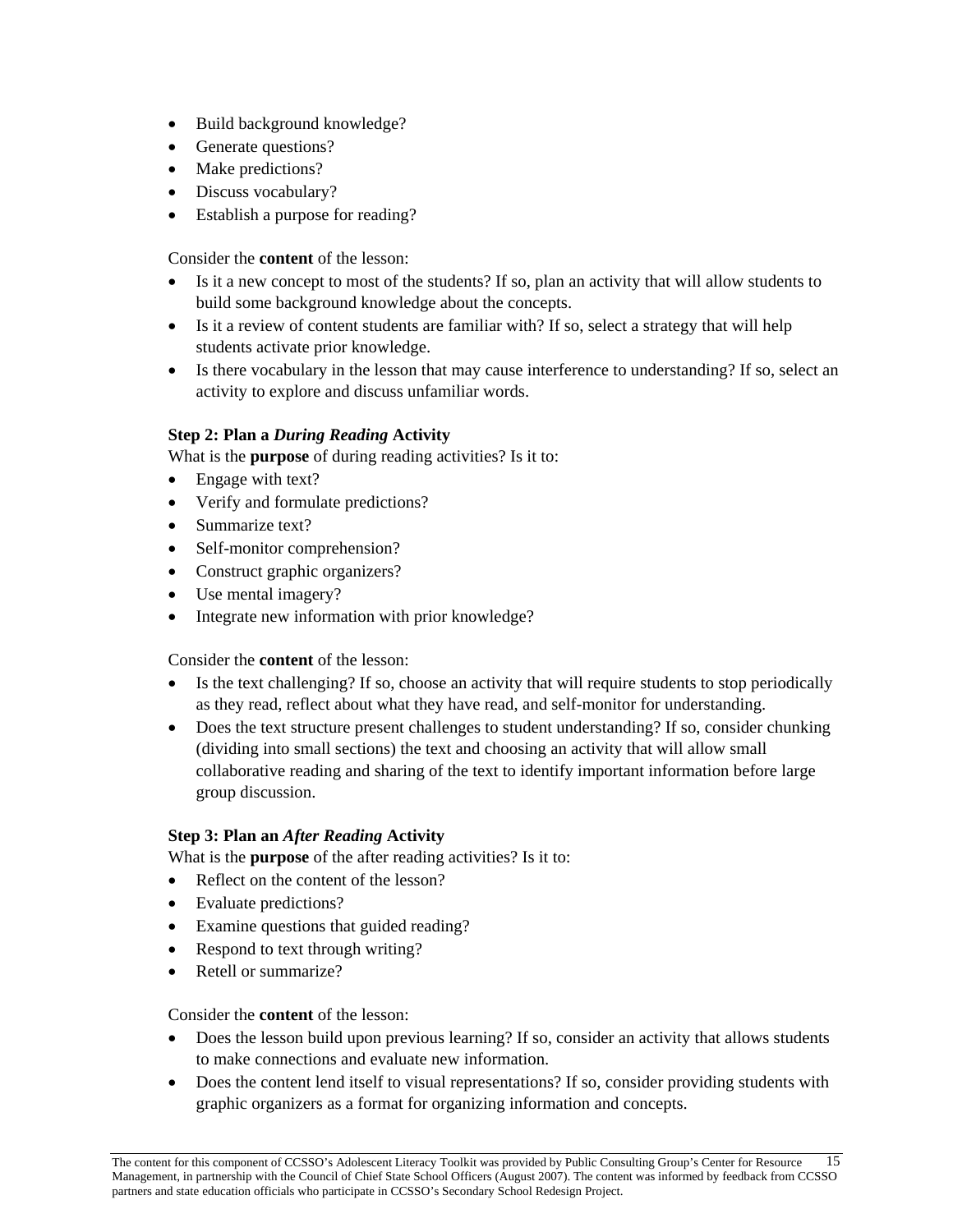- Does the content contain challenging vocabulary? If so, consider an activity that will lead to student ownership and understanding of the important vocabulary.
- Is the content open to interpretation? If so, consider activities that will promote discussion and critical thinking.

A planning worksheet for strategic lessons may look like the following template. The template is only a suggestion, but the format serves as a reminder to select instructional strategies that support students as they prepare, engage, and think about complex content text.

#### **Planning Template for Connecting** *Before, During***, and** *After* **Reading/Learning Strategies**

| <b>Instructional Outcomes</b>                        |
|------------------------------------------------------|
| Lesson:                                              |
| Standard/s:                                          |
| <b>Content Learning Outcome:</b>                     |
| <b>Literacy Instructional/Learning Strategy/ies:</b> |
| <b>Before reading/learning:</b>                      |
| Materials:                                           |
| During reading/learning:                             |
| Materials:                                           |
| After reading/learning:                              |
| Materials:                                           |
| <b>Before Reading/Learning</b>                       |
| Literacy Outcome:                                    |
| Teacher facilitation:                                |
| <b>During Content Reading/Learning</b>               |
| Literacy Outcome:                                    |
|                                                      |
| Teacher facilitation:                                |
| <b>After Reading/Learning</b>                        |
| Literacy Outcome:                                    |
| Teacher facilitation:                                |
| <b>Next Steps:</b>                                   |
|                                                      |
|                                                      |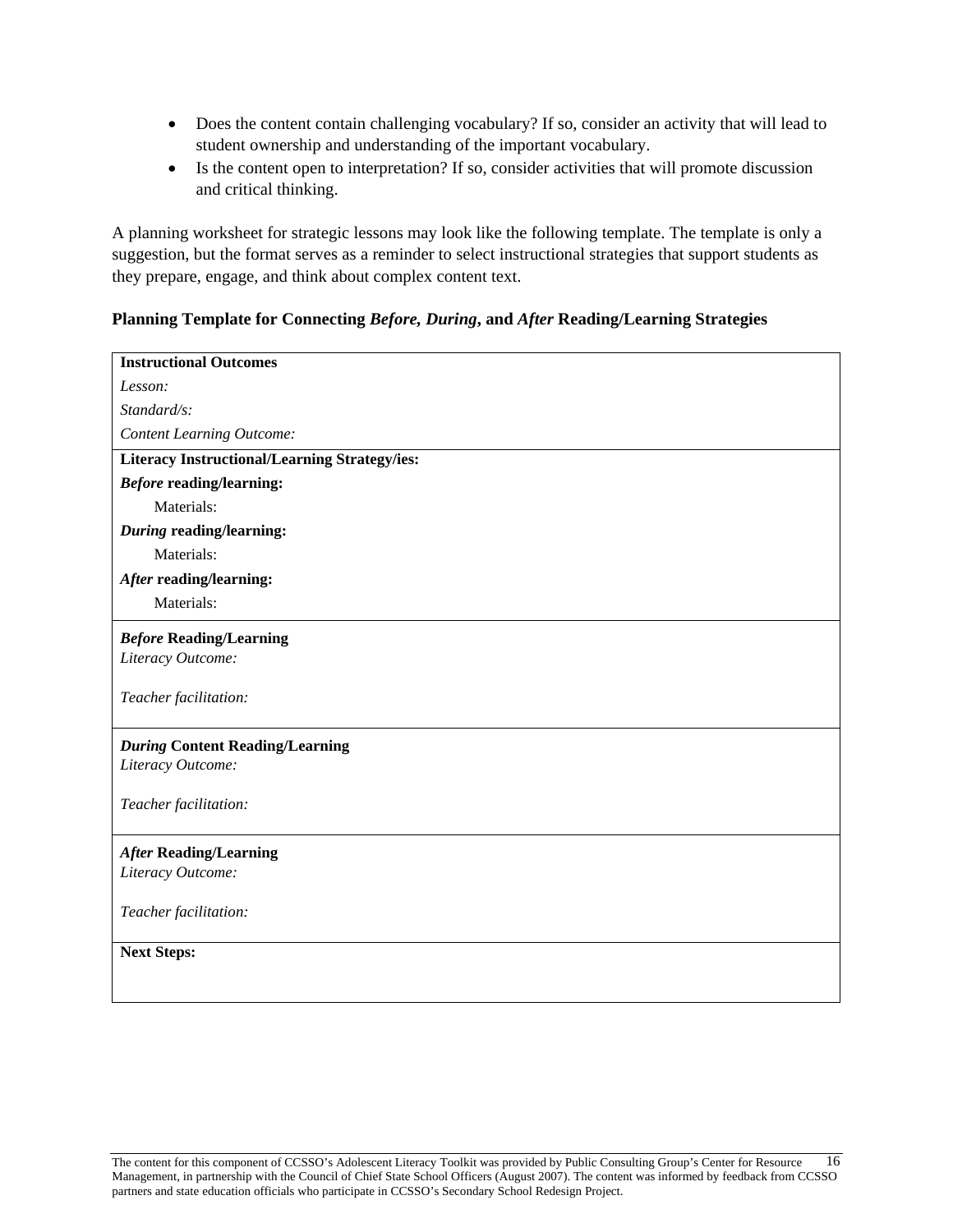Examples of completed lessons in each of the core content areas of English language arts, mathematics, science, and social studies are provided in the lesson plan section of the CCSSO Toolkit. A lesson narrative that depicts the classroom environment and implementation of the lesson plan is also provided for each of the twelve lessons. The lesson plans illustrate the best practices framework for using strategies to support all three phases of the reading/learning process. Most lesson plans also demonstrate the gradual release framework.

The literacy learning strategies provided in this Guide may be used across all content areas and they support students in developing key academic literacy habits and skills. These strategies are easy to learn and implement. Each can be used as a "stand-alone" strategy to support before, during, or after comprehension and critical response to content information and concepts. Most can be used in combination with one another.

The content for this component of CCSSO's Adolescent Literacy Toolkit was provided by Public Consulting Group's Center for Resource Management, in partnership with the Council of Chief State School Officers (August 2007). The content was informed by feedback from CCSSO partners and state education officials who participate in CCSSO's Secondary School Redesign Project. 17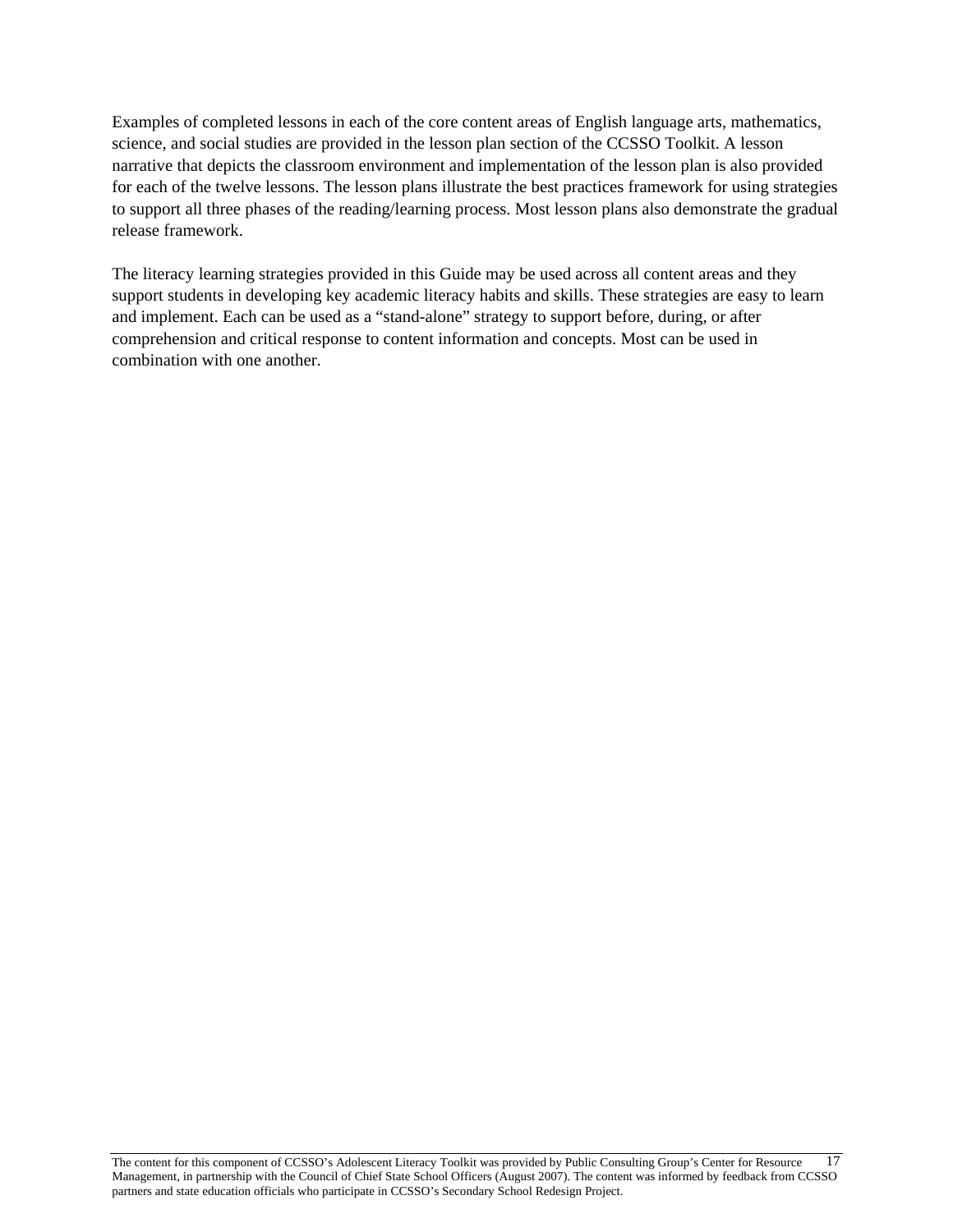# **PART II: LITERACY INSTRUCTIONAL STRATEGIES**

<span id="page-19-0"></span>This section defines various literacy instructional strategies. Each literacy strategy is described and cited with its originator, when available, since some of the strategies are synthesized from the work and research of several individuals. A list of purposes and benefits is provided to help teachers determine when use of a specific literacy strategy is most appropriate. Step-by-step directions for using the strategy in the classroom are listed along with several ideas for extending or differentiating the use of the strategies.

Following each strategy description is a quadrant chart, *Cross Content Sample*, which illustrates how each strategy might be used in a high school English, mathematics, science, or social studies class. Teachers are encouraged to read all four quadrants to see various examples of how the strategy can be used before, during, and after reading/learning. Teachers may shape and modify the strategies as needed to best support the learning strategies and content knowledge they want students to learn.

To summarize, the strategies are presented in the following order:

- The *Semantic Feature Analysis Chart* provides an overview of the 25 suggested strategies and the purposes for using them.
- Each *Literacy Support Strategy* lists the description, purpose, and directions for use.
- Each strategy has a *Cross-Content Sample* with instructions on how to use the strategy in English, Mathematics, Science, and Social Studies.

To deepen teacher understanding of how the literacy support strategies are used within a content lesson, many are described in detail in one or more of the core content lesson plans found in the lesson plan section of this Toolkit. Each lesson plan is accompanied by a lesson narrative, which illustrates how a teacher would teach the lesson, including the step-by-step process for before, during, and after learning. Lesson narratives also show student responses, illustrate how to engage students in learning by using the strategy, and identify what classroom interactions preceded and followed the lesson.

When trying to learn the strategies in isolation, it is not unusual for teachers to feel somewhat overwhelmed by the number of literacy strategies to choose from or how to implement those strategies into daily instruction. If this is true for you, begin with planning and practicing the use of one literacy strategy with your students and, as you become proficient with this strategy, you can add other strategies to your bag of instructional best practices. Of course, it is always less threatening and more productive if you are working with a peer or team of professionals to discuss the use of literacy support strategies and how to best integrate them into daily practice. Develop opportunities for shared teaching with a peer to observe and provide, as well as receive, feedback about becoming a *strategic teacher.*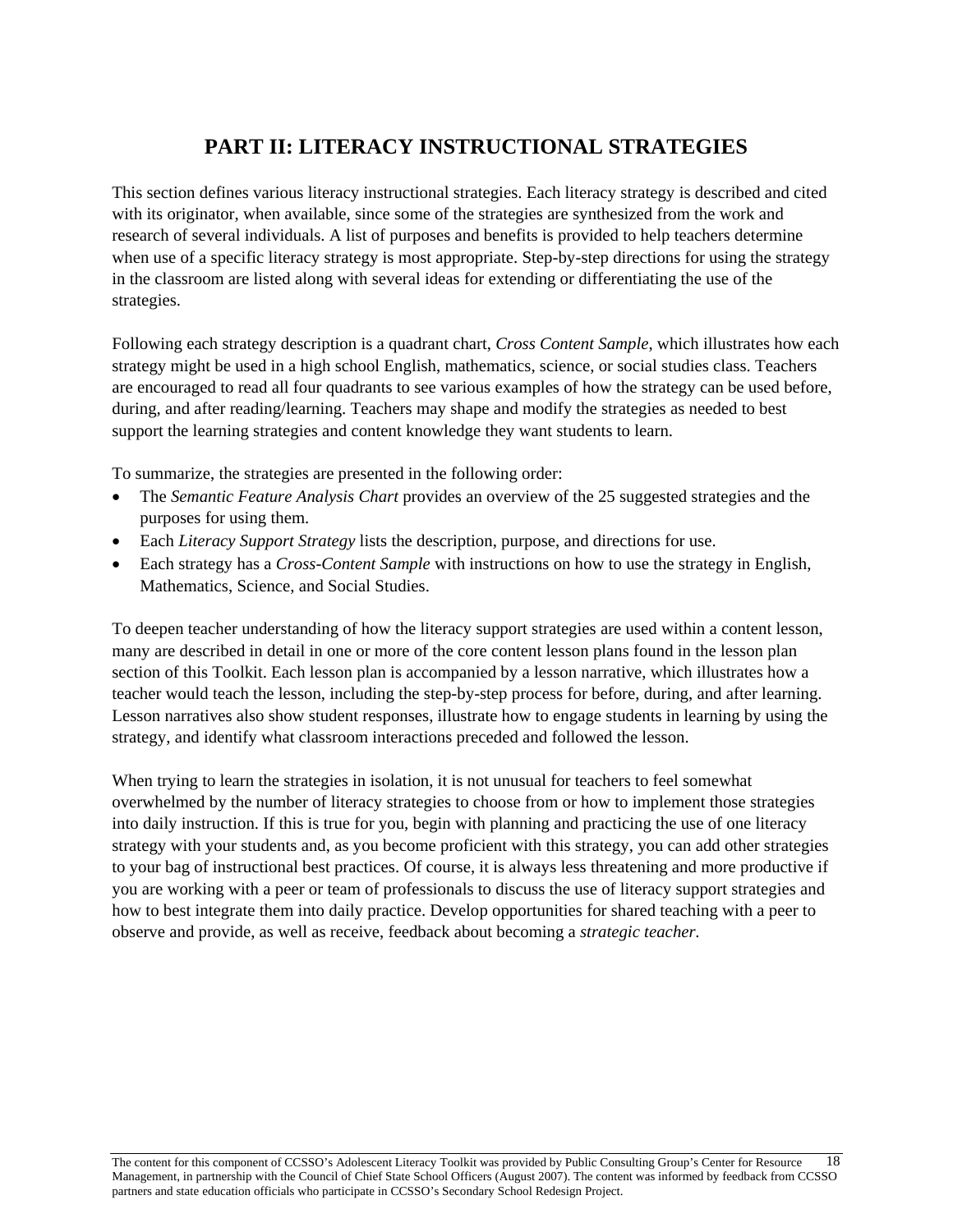Semantic Feature Analysis Chart: An overview of the literacy/learning strategies found in the last section of this Guide. The headings are strategies or practices recommended by the National Reading Panel. Use this chart to guide selection of strategies to meet the objectives or purpose when planning content lessons.

| <b>Strategy</b>                                          | Monitoring<br>Comprehensi<br>on | Using<br>Graphic<br>Organizers | Answering<br>Questions | Generating<br>Questions | Recognizing<br><b>Text Structure</b> | Summarizing | Activating<br>Prior<br>Knowledge | Collaborative<br>Work | Developing<br>Vocabulary |
|----------------------------------------------------------|---------------------------------|--------------------------------|------------------------|-------------------------|--------------------------------------|-------------|----------------------------------|-----------------------|--------------------------|
| Analytic Graphic                                         |                                 | $\mathbf{X}$                   | $\mathbf X$            | $\mathbf{X}$            |                                      |             |                                  |                       |                          |
| Organizer                                                |                                 |                                |                        |                         |                                      |             |                                  |                       |                          |
| Anticipation/Reaction<br>Guide                           | $\mathbf X$                     |                                | $\mathbf{X}$           |                         |                                      |             | $\mathbf X$                      |                       |                          |
| <b>Bloom's Critical</b><br><b>Thinking Cue Questions</b> |                                 |                                | $\mathbf{X}$           |                         |                                      |             |                                  |                       |                          |
| Coding/Comprehension<br>Monitoring                       | $\mathbf X$                     |                                |                        |                         |                                      |             |                                  |                       |                          |
| Discussion Web                                           |                                 |                                | $\mathbf X$            | $\mathbf X$             |                                      | $\mathbf X$ |                                  |                       |                          |
| <b>Fishbowl Discussion</b>                               |                                 |                                | $\mathbf X$            | $\mathbf X$             |                                      | $\mathbf X$ |                                  |                       |                          |
| Frayer Model                                             |                                 |                                |                        |                         |                                      |             |                                  |                       | $\mathbf X$              |
| <b>Group Summarizing</b>                                 |                                 |                                |                        |                         |                                      | $\mathbf X$ |                                  | $\mathbf X$           |                          |
| Interactive Word Wall                                    |                                 |                                |                        |                         |                                      |             |                                  |                       | $\mathbf X$              |
| Jigsaw                                                   | $\mathbf X$                     |                                | $\mathbf X$            | $\mathbf X$             |                                      | $\mathbf X$ |                                  | $\mathbf X$           | $\mathbf X$              |
| Knowledge Rating Guide                                   |                                 |                                | $\mathbf X$            |                         |                                      |             |                                  |                       | $\mathbf X$              |
| <b>Paired Reading</b>                                    | $\mathbf X$                     |                                |                        |                         |                                      | $\mathbf X$ |                                  | $\mathbf X$           |                          |
| Problematic Situation                                    | $\mathbf X$                     |                                |                        |                         |                                      |             | $\mathbf X$                      |                       |                          |
| Question-Answer<br>Relationship                          | $\mathbf X$                     |                                | $\mathbf{X}$           | $\mathbf{X}$            |                                      |             |                                  |                       |                          |
| Quick Write                                              | $\mathbf X$                     |                                |                        | $\mathbf{X}$            |                                      | $\mathbf X$ | $\mathbf X$                      |                       | $\mathbf X$              |
| Reciprocal Teaching                                      | $\mathbf X$                     |                                | $\mathbf X$            | $\mathbf X$             |                                      | $\mathbf X$ |                                  | $\mathbf X$           |                          |
| ReQuest                                                  | $\mathbf X$                     |                                | $\mathbf X$            | $\mathbf X$             |                                      | $\mathbf X$ | $\mathbf{X}$                     |                       |                          |
| <b>RAFT</b>                                              | $\mathbf{X}$                    |                                |                        |                         |                                      | $\mathbf X$ | $\mathbf X$                      |                       |                          |
| Save the Last Word                                       | $\mathbf X$                     |                                |                        |                         | $\mathbf X$                          | $\mathbf X$ |                                  | $\mathbf X$           |                          |
| <b>Semantic Feature</b><br>Analysis                      | $\mathbf X$                     |                                |                        |                         |                                      |             | $\mathbf X$                      |                       | $\mathbf X$              |
| Think-Aloud                                              | $\mathbf X$                     |                                |                        |                         |                                      |             |                                  |                       |                          |
| <b>Triple-Entry Vocabulary</b><br>Journal                | $\mathbf X$                     |                                |                        |                         |                                      |             |                                  | $\mathbf X$           | $\mathbf X$              |
| Two-Column Note<br>Taking                                | $\mathbf X$                     |                                |                        |                         |                                      |             |                                  |                       |                          |
| Word Sort                                                |                                 |                                | $\mathbf X$            | $\mathbf X$             |                                      | $\mathbf X$ | $\mathbf X$                      |                       | $\mathbf X$              |
| Word Study                                               |                                 |                                |                        |                         |                                      |             |                                  |                       | $\mathbf X$              |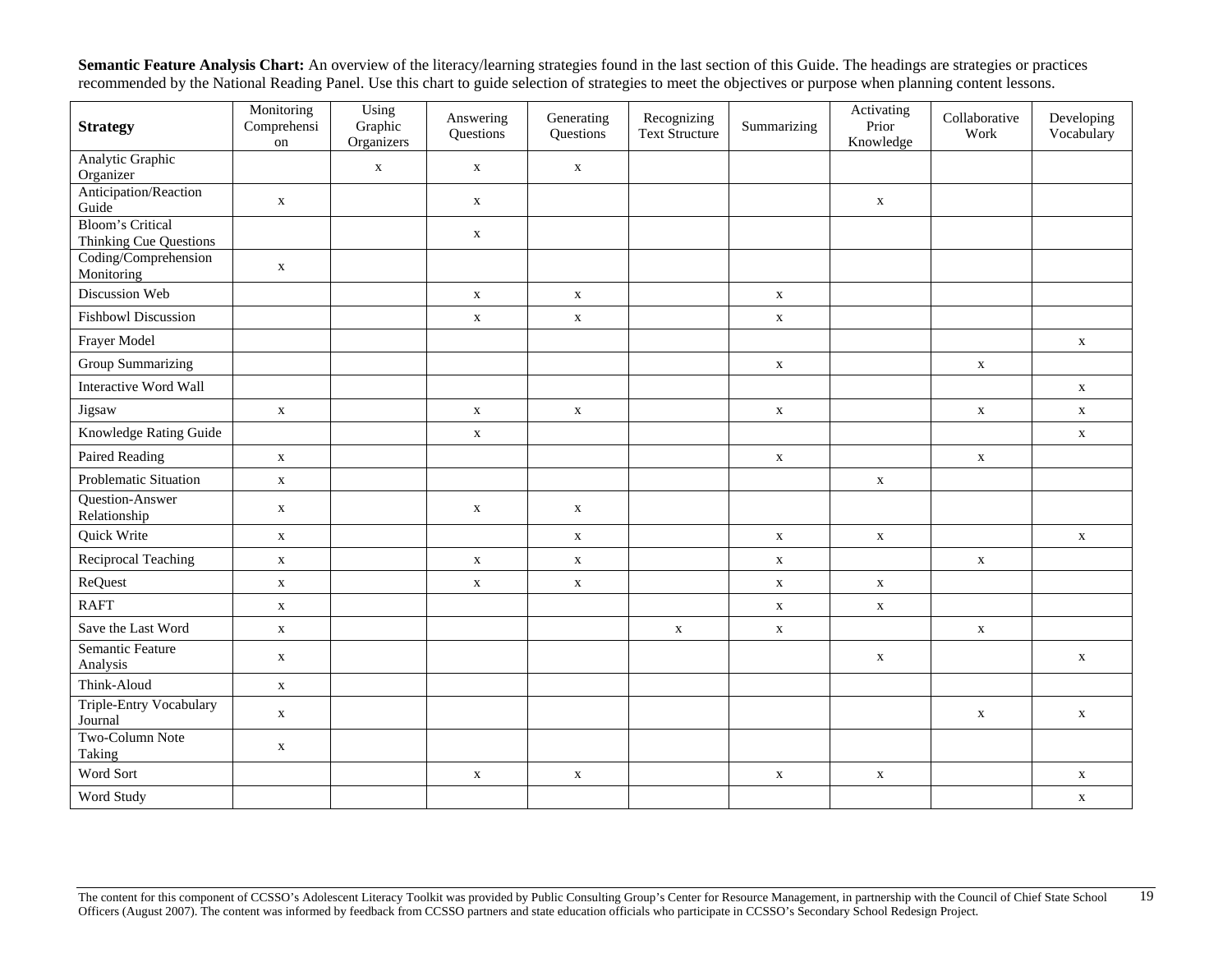## **Analytic Graphic Organizers**

#### **Description**

This strategy involves selecting a visual format like charts, diagrams, and graphs to help students explore the characteristics, relationships, or effects of a complex topic. This helps students organize their thoughts and construct meaning from text. Examples include cause/effect diagrams, compare/contrast charts, and process cycle diagrams.

#### **Purpose**

Use *during* and *after* reading to:

- Provide a visual way to analyze how information and ideas are linked
- Help organize information for note taking, learning, and recall
- Show specific relationships, such as cause/effect, sequence, and compare/contrast
- Synthesize information from different locations in the text or from multiple texts
- Convey understanding of information and concepts so misconceptions can be seen

#### **Directions**

- 1. Explain the purpose of using a graphic organizer is to visualize how ideas link together.
- 2. If one specific graphic organizer is to be used for a whole group lesson, explicitly model and teach students how to insert information within that visual format.
- 3. If the lesson involves differentiated reading selections, show students a variety of graphic organizers and discuss how the shape of each graphic organizer shows how the information is connected.
- 4. Model for students how to select a graphic organizer depending on the purpose for organizing information: comparison, sequence, cause-effect, main idea supporting detail, pro/con evidence, and so on.
- 5. Help students organize information by selecting an appropriate graphic organizer from the sample charts and modifying it as needed to effectively organize information.
- 6. Assist students with placing information into the organizer in ways that will help them analyze the information effectively.
- 7. Ask students how completing the graphic organizer helped them understand the text differently. Students might discuss this using a Think-Pair-Share, or complete a Quick Write to respond.

#### **Extensions**

- Have students show their analytic graphic organizers to one another and compare their responses.
- Have students design creative variations of graphic organizers to fit the content.
- Have students use their completed graphic organizers as study guides, outlines for essays or other writing, or cue charts for question generating/answering a text (What is the main idea? What were the turning points in the chapter? What are the important steps in this process?).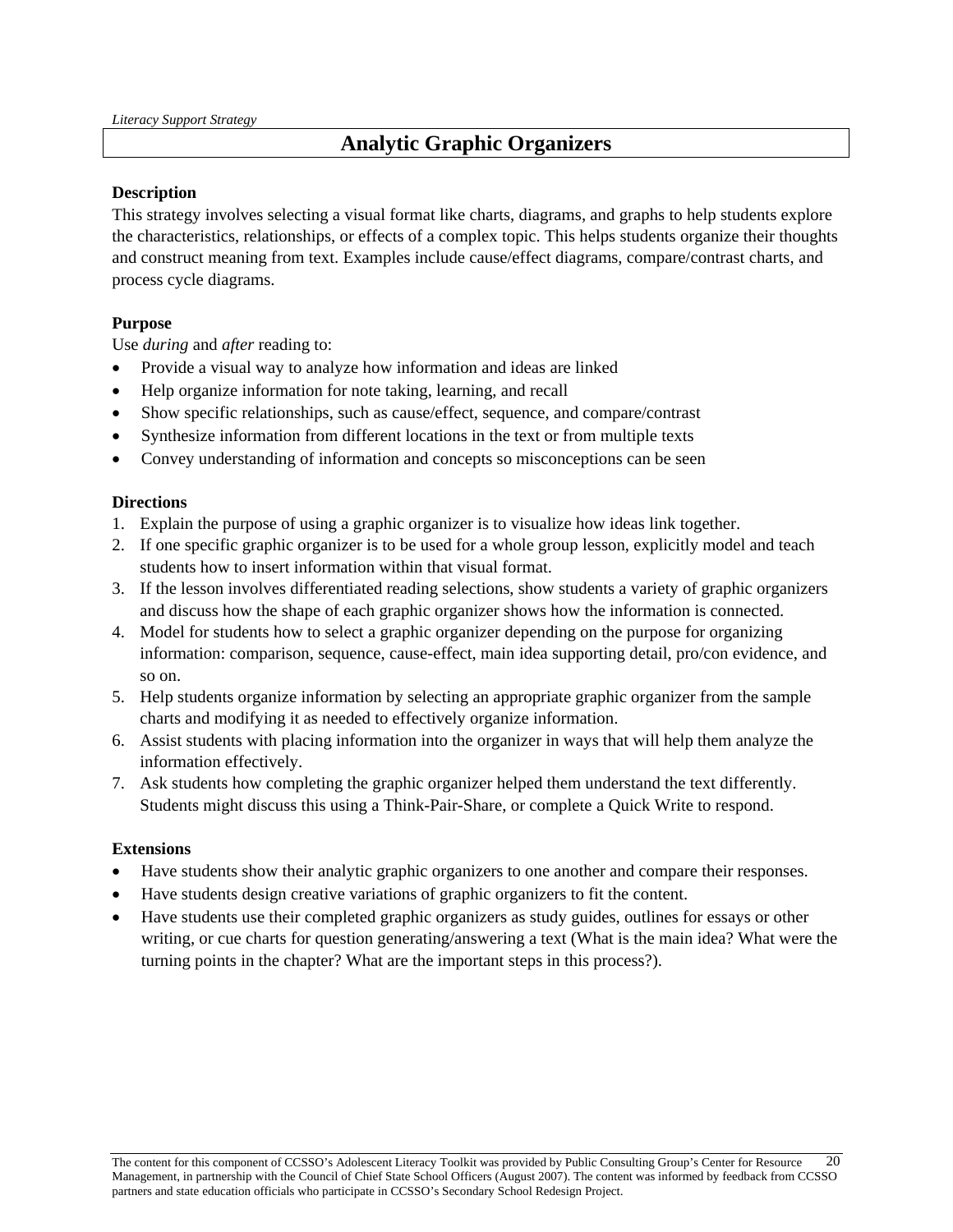# **Examples of Analytic Graphic Organizers**



The content for this component of CCSSO's Adolescent Literacy Toolkit was provided by Public Consulting Group's Center for Resource Management, in partnership with the Council of Chief State School Officers (August 2007). The content was informed by feedback from CCSSO partners and state education officials who participate in CCSSO's Secondary School Redesign Project. 21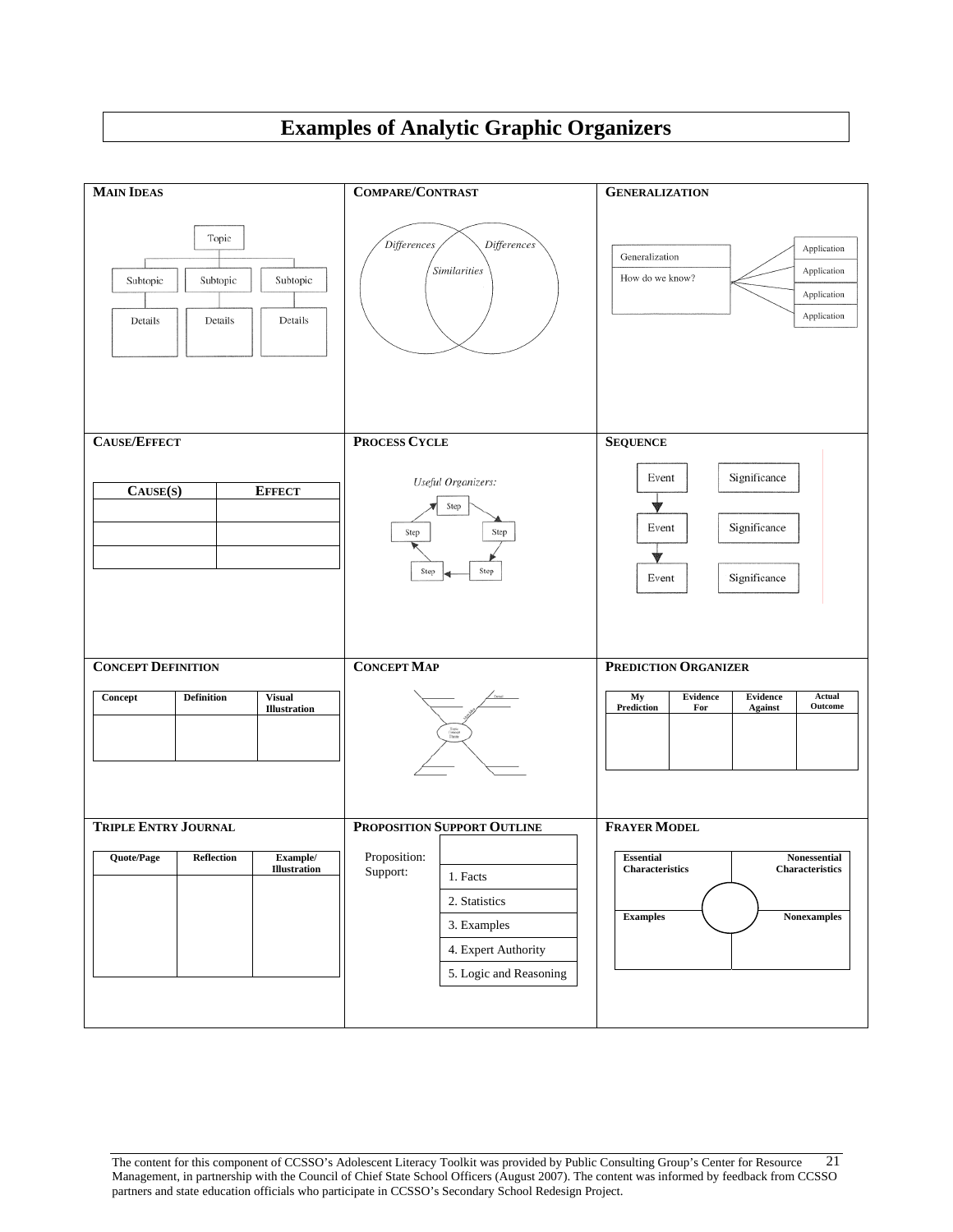| <b>English Language Arts</b>                                                                                                                                                                                                                                                                              | <b>Mathematics</b>                                                                                                                                                                                                                                                                                                                                                                   |
|-----------------------------------------------------------------------------------------------------------------------------------------------------------------------------------------------------------------------------------------------------------------------------------------------------------|--------------------------------------------------------------------------------------------------------------------------------------------------------------------------------------------------------------------------------------------------------------------------------------------------------------------------------------------------------------------------------------|
| After reading a short story or novel                                                                                                                                                                                                                                                                      | After reading a chapter on statistics                                                                                                                                                                                                                                                                                                                                                |
| Model or have students create a concept map about<br>the theme that visually portrays how<br>characterization, plot, setting, symbols, and other<br>literary devices contribute together to develop the<br>theme.                                                                                         | Model or have students create a graphic organizer,<br>such as a circle graph, Venn diagram, timeline, or<br>histogram that visually portrays and compares<br>statistical data.                                                                                                                                                                                                       |
| <b>Science</b>                                                                                                                                                                                                                                                                                            | <b>Social Studies</b>                                                                                                                                                                                                                                                                                                                                                                |
| During and after reading of a chemistry text<br>chapter on acids, bases, and salts<br>Model or have students create a graphic organizer,<br>such as a process cycle, cause/effect diagram, or a<br>Frayer Model as a study guide that organizes<br>information about these compounds as a study<br>guide. | During and after reading about the causes of the<br>Iraqi War of 2002<br>Model or have students create a graphic<br>representation of the data that organizes facts and<br>opinions in meaningful ways, such as a proposition<br>support outline, a sequence chart showing events<br>and significance, or a discussion web defining both<br>the pros and cons of the war activities. |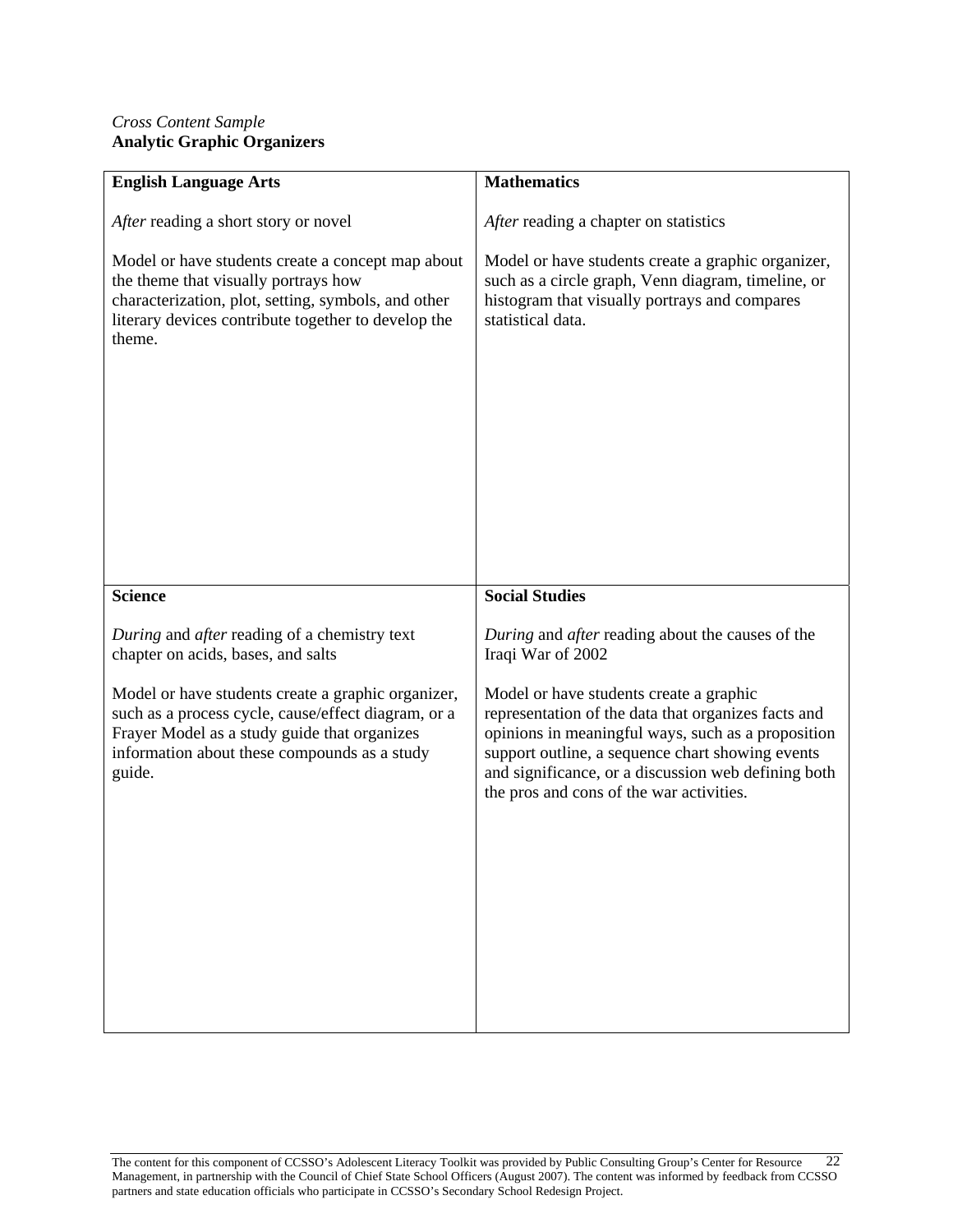# **Anticipation/Reaction Guide**

#### **Description**

This is a questioning strategy that assesses prior knowledge and assumptions at the pre-reading stage and evaluates the acquisition of concepts and use of supporting evidence after reading. (Herber, 1978; Duffelmeyer & Baum, 1992)

#### **Purpose**

Use *before*, *during*, and *after* reading to:

- Forecast and cue major concepts in the text to be read
- Motivate students to want to read text to see if prior knowledge is confirmed or disproved
- Require students to make predictions
- Activate students' existing background knowledge and set purpose for reading text
- Focus readers on the main ideas presented in text
- Help readers assess for misconceptions and reader-text discrepancies
- Create active interaction between reader and text
- Provide pre- and post-assessment information

#### **Directions**

- 1. Identify the important ideas and concepts students should focus on when reading.
- 2. Create 4–6 statements that support or challenge students' beliefs, experiences, and preexisting ideas about the topic. The statement should be reasonably answered either way.
- 3. Set up a table for student responses like the example below. Vary the anticipation and reaction categories as appropriate to the specific content, such as true/false, supported by evidence/not supported by evidence, or accurate/misrepresentation.

|       | <b>BEFORE READING</b> |                  |                                   |       | <b>AFTER READING</b> |
|-------|-----------------------|------------------|-----------------------------------|-------|----------------------|
| Agree | <b>Disagree</b>       | <b>Statement</b> | $Page(s)$ where<br>evidence found | Agree | <b>Disagree</b>      |
|       |                       |                  |                                   |       |                      |
|       |                       |                  |                                   |       |                      |

- 4. Before reading the text, have students react to each statement in the *Before Reading* column individually and be prepared to support their position.
- 5. In small groups or as a whole class, ask students to explain their initial responses to each statement.
- 6. Ask students to read the selection to find evidence that supports or rejects each statement.
- 7. After reading the text, ask students to react to each statement in the *After Reading* column to determine if they have changed their minds about any of the statements.

#### **Extensions**

- For debatable topics, add two response columns—one for the student, one for the author—so the opinions can be compared and contrasted.
- Have students use additional sources of information to support opinions.
- Ask students to rewrite any false statements based on the reading, individually or in cooperative groups.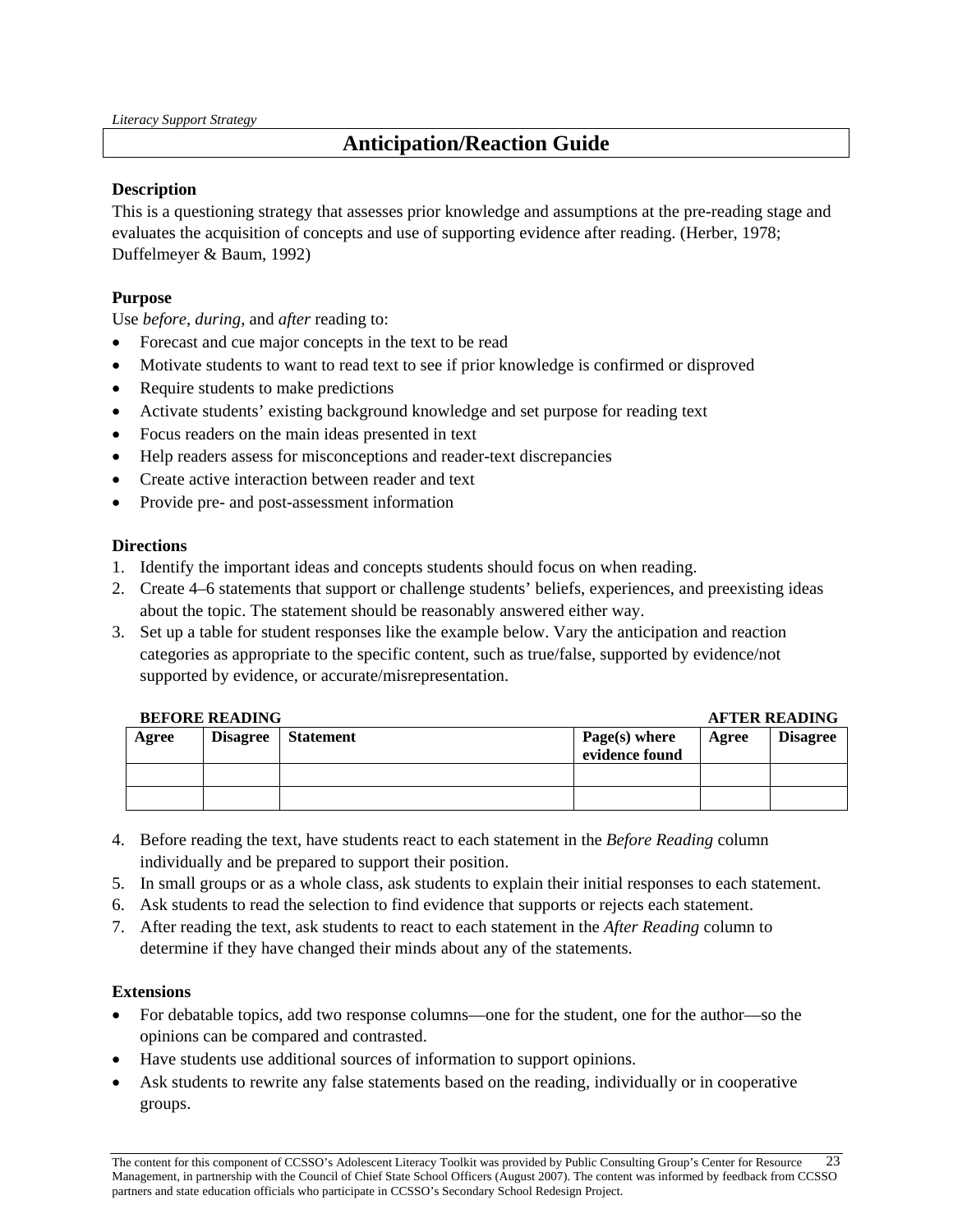| <b>English Language Arts</b>                                                                                                                                                                                                                                                                                                                                                                                                                                                                                                  | <b>Mathematics</b>                                                                                                                                                                                                                                                                                                                                                                                             |
|-------------------------------------------------------------------------------------------------------------------------------------------------------------------------------------------------------------------------------------------------------------------------------------------------------------------------------------------------------------------------------------------------------------------------------------------------------------------------------------------------------------------------------|----------------------------------------------------------------------------------------------------------------------------------------------------------------------------------------------------------------------------------------------------------------------------------------------------------------------------------------------------------------------------------------------------------------|
| Before, during, and after reading Romeo and Juliet<br>Have students anticipate and react to the text, using<br>the response headings of Agree/Disagree, including<br>statements such as:<br>Shakespeare is still relevant today.<br>Parents should have a say about whom a child<br>٠<br>chooses to marry.<br>Revenge has its place.                                                                                                                                                                                          | Before, during, and after reading a math textbook<br>chapter on percents<br>Have students anticipate and react to the text, using<br>the response headings of <i>True/False</i> , including<br>statements such as:<br>A 20% off sale is better than a buy one-get one<br>free sale.<br>A mortgage of \$1000 at 5% for 30 years is<br>$\bullet$<br>more expensive to pay off than \$1000 at 7% for<br>30 years. |
| <b>Science</b>                                                                                                                                                                                                                                                                                                                                                                                                                                                                                                                | <b>Social Studies</b>                                                                                                                                                                                                                                                                                                                                                                                          |
| Before, during, and after reading a global warming<br>report issued by international scientists<br>Have students anticipate and react to the text, using<br>the response headings of Supported by Evidence/<br>Not Supported by Evidence, including statements<br>such as:<br>Increasingly hotter temperatures around the<br>globe show global warming is occurring.<br>Hurricanes will continue to increase in<br>frequency, especially in southern locations.<br>Human causes are the leading reason for global<br>warming. | Before, during, and after reading an informational<br>Web site on voting<br>Have students anticipate and react to the text, using<br>the response headings of Accurate/<br>Misrepresentation, including statements such as:<br>More people voted for Independents in 2004<br>than in 2000.<br>More people switched parties in the 2004<br>election than in the previous four elections.                        |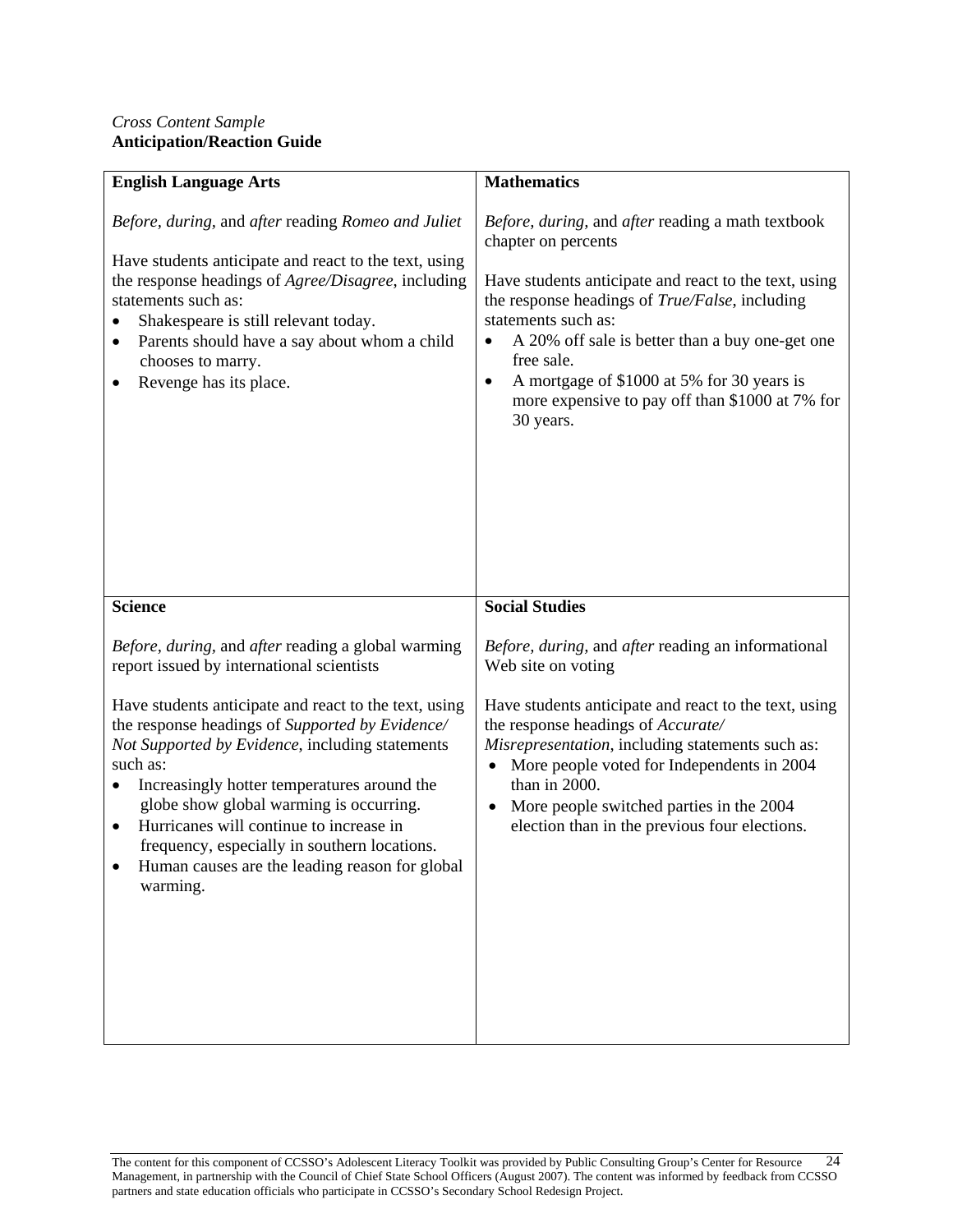# **Bloom's Critical Thinking Cue Questions**

#### **Description**

Cue questions related to the six thinking skills in Bloom's Taxonomy are purposely constructed to ensure students are stimulated to respond at all levels of the cognitive domain, especially the higher levels. Students may be asked to respond through quick writes, learning logs, tests, creative writing that answers the six levels of prompts, role-audience-format-topic (RAFT) activities, or other writing or speaking activities.

#### **Purpose**

Use *before*, *during*, and *after* reading to:

- Establish a purpose for reading
- Help students develop their thinking skills at all levels of cognition
- Ensure learning assignments respond to all levels of cognition
- Deepen student comprehension of text, especially at the higher levels
- Stimulate original thinking through the use of open-ended questions
- Provide an array of questions to support differentiation in students' products to demonstrate what they have learned

#### **Directions**

- 1. Assess the cognitive demands of the reading assignment to determine which of the six levels of thinking are required for students to understand what they are reading.
- 2. Explicitly teach the students about Bloom's Taxonomy of Critical Thinking and share a copy of the cue questions with them.
- 3. Use the cue questions to develop discussion or writing prompts in advance about the text and give the prompts to students before they read, to provide a purpose for engaging with the text.
- 4. Model how to respond to Bloom's thinking levels through think-alouds, whole group discussions, small group discussions, paired answers, and other methods so students learn how to answer cue questions at the six levels.
- 5. Once students are comfortable with the six levels of thinking skills, assign independent after-reading tasks using cue questions from the chart.

#### **Extensions**

- Provide choice for student responses by offering several cue questions from which they select one to answer for each of the six levels.
- Have students use the cue questions chart when previewing text before they read to set their own purposes for reading.
- Ask students to construct questions and answers about what they have read, using the cue questions on the chart.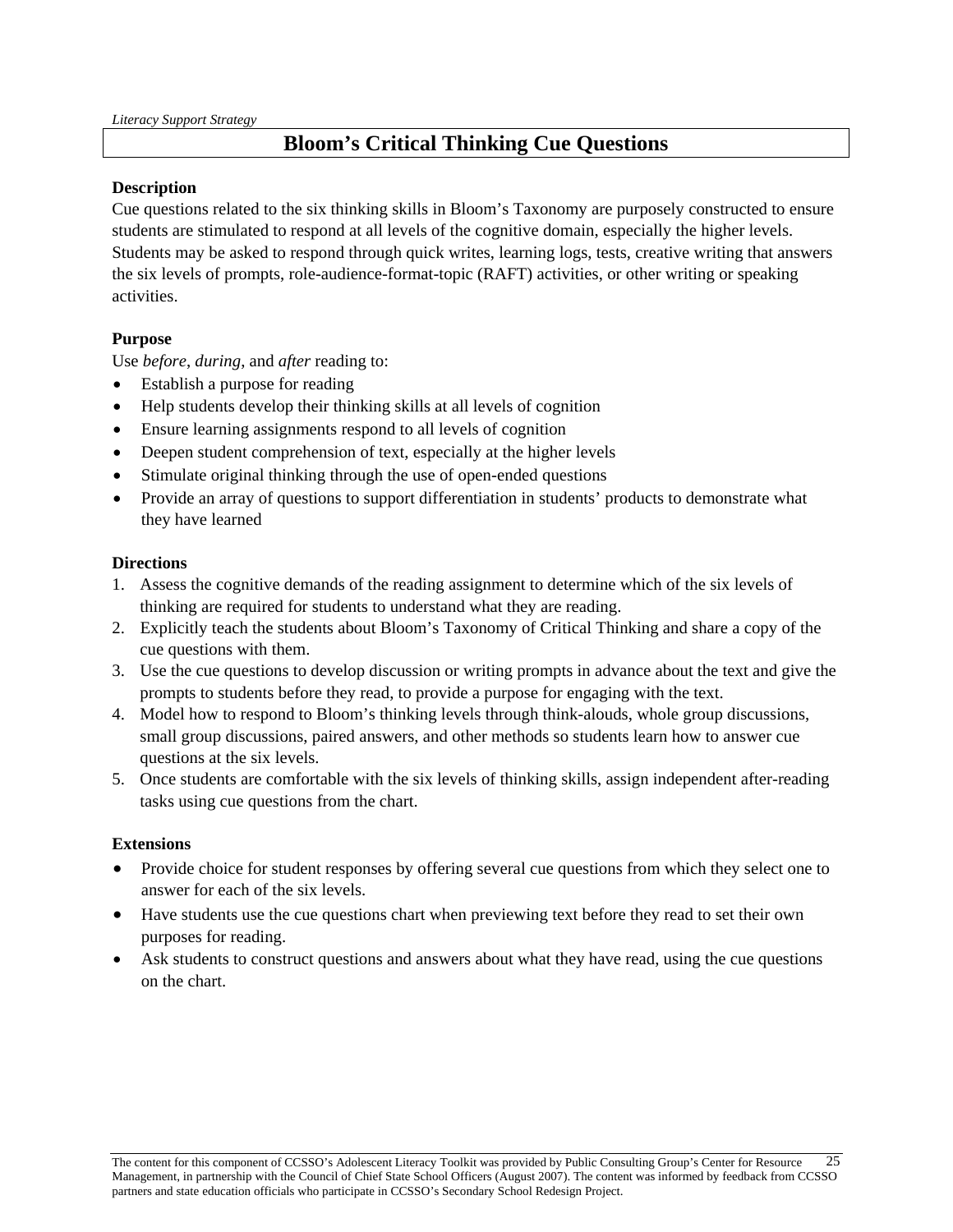| Cut Questions Dascu on Dioonis Traxonomy of Critical Thinking  |                                                           |
|----------------------------------------------------------------|-----------------------------------------------------------|
| <b>Lower-Order Thinking Skills</b>                             | <b>Higher-Order Thinking Skills</b>                       |
| 1. KNOWLEDGE                                                   | <b>4. ANALYSIS</b>                                        |
| What is $\dots$ ?<br>$\bullet$                                 | • What are the parts or features of ?                     |
| How is $\dots$ ?<br>$\bullet$                                  | $\bullet$ How is ________ related to ?                    |
| Where is ?<br>$\bullet$                                        | $\bullet$ Why do you think ?                              |
| When did _________ happen?<br>$\bullet$                        | $\bullet$ What is the theme ?                             |
| How did _______ happen?<br>$\bullet$                           | • What motive is there $\dots$ ?                          |
|                                                                |                                                           |
| How would you explain ?<br>$\bullet$                           | • What conclusions can you draw ?                         |
| How would you describe ?<br>$\bullet$                          | • How would you classify ?                                |
| What do you recall ?<br>$\bullet$                              | • How can you identify the different parts ?              |
| How would you show ?<br>$\bullet$                              | • What evidence can you find ?                            |
| Who (what) were the main ?<br>$\bullet$                        | • What is the relationship between ?                      |
| What are three ?<br>$\bullet$                                  | • How can you make a distinction between ?                |
| What is the definition of?                                     | • What is the function of $\dots$ ?                       |
|                                                                | $\bullet$ What ideas justify ?                            |
| 2. COMPREHENSION                                               | 5. EVALUATION                                             |
| How would you classify the type of ?                           | • Why do you agree with the actions? the outcomes?        |
| How would you compare ? contrast ?<br>$\bullet$                | • What is your opinion of $\dots$ ?                       |
| How would you rephrase the meaning ?<br>٠                      | How would you prove ? disprove ?                          |
| What facts or ideas show ?                                     | How can you assess the value or importance of ?           |
| What is the main idea of ?<br>$\bullet$                        | What would you recommend ?                                |
| Which statements support ?<br>٠                                | • How would you rate or evaluate the ?                    |
| How can you explain what is meant ?<br>$\bullet$               | • What choice would you have made ?                       |
| What can you say about ?<br>$\bullet$                          | • How would you prioritize ?                              |
| Which is the best answer ?<br>$\bullet$                        | • What details would you use to support the view ?        |
| How would you summarize ?<br>$\bullet$                         | • Why was it better than ?                                |
|                                                                |                                                           |
| <b>3. APPLICATION</b>                                          | <b>6. SYNTHESIS</b>                                       |
| How would you use ?<br>$\bullet$                               | • What changes would you make to solve ?                  |
| What examples can you find to ?<br>$\bullet$                   | How would you improve ?<br>$\bullet$                      |
| How would you solve ________ using what you have<br>$\bullet$  | What would happen if ?<br>$\bullet$                       |
| learned ?                                                      | • How can you elaborate on the reason ?                   |
| How would you organize _______ to show ?                       | What alternative can you propose ?<br>$\bullet$           |
| How would you show your understanding of ?<br>$\bullet$        | • How can you invent ?                                    |
| What approach would you use to ?                               | How would you adapt<br>to create a different<br>$\bullet$ |
| How would you apply what you learned to develop ?<br>$\bullet$ | $\ldots$ ?                                                |
| What other way would you plan to ?<br>$\bullet$                | How could you change (modify) the plot (plan) ?           |
| What would result if ?<br>٠                                    | What could be done to minimize (maximize) ?               |
| How can you make use of the facts to ?<br>٠                    | What way would you design ?                               |
| What elements would you choose to change ?<br>٠                | What could be combined to improve (change) ?<br>٠         |
| What facts would you select to show ?<br>٠                     | How would you test or formulate a theory for ?            |
| What questions would you ask in an interview with ?            | What would you predict as the outcome of ?                |
|                                                                | How can a model be constructed that would change ?        |
|                                                                | What is an original way for the ?                         |
|                                                                |                                                           |

# **Cue Questions Based on Blooms' Taxonomy of Critical Thinking**

The content for this component of CCSSO's Adolescent Literacy Toolkit was provided by Public Consulting Group's Center for Resource Management, in partnership with the Council of Chief State School Officers (August 2007). The content was informed by feedback from CCSSO partners and state education officials who participate in CCSSO's Secondary School Redesign Project. 26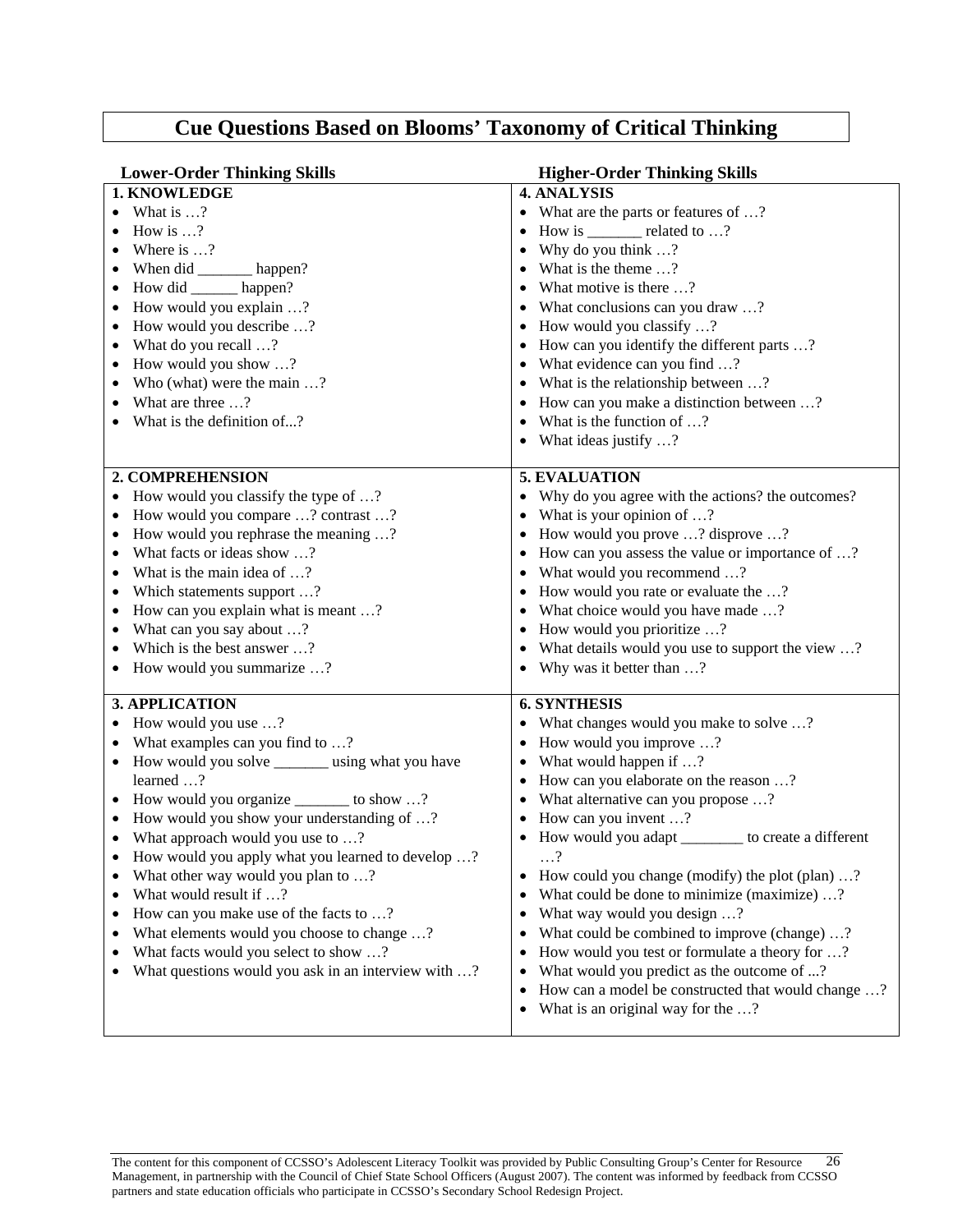#### *Cross Content Sample*  **Bloom's Critical Thinking Cue Questions**

| <b>English Language Arts</b>                                                                                                                                                                                                                                       | <b>Mathematics</b>                                                                                                                                                                                                                                                                                                                                                                                                                                    |  |  |  |
|--------------------------------------------------------------------------------------------------------------------------------------------------------------------------------------------------------------------------------------------------------------------|-------------------------------------------------------------------------------------------------------------------------------------------------------------------------------------------------------------------------------------------------------------------------------------------------------------------------------------------------------------------------------------------------------------------------------------------------------|--|--|--|
| During and after reading a classical novel with<br>complex plot, characterization, and theme                                                                                                                                                                       | Before and after reading a text chapter on<br>measurements                                                                                                                                                                                                                                                                                                                                                                                            |  |  |  |
| During reading, provide Bloom's cue questions for<br>students to respond at all cognitive levels:<br>knowledge, comprehension, application, analysis,<br>evaluation, synthesis.                                                                                    | Before reading, have students activate prior<br>knowledge and predict what will be learned "up"<br>the six levels of Bloom's Critical Thinking<br>Taxonomy by answering six one-minute Quick<br>Write prompts created by the teacher from the cue                                                                                                                                                                                                     |  |  |  |
| After reading, provide the chart of cue questions<br>for each of Bloom's six thinking levels and have<br>students select and answer at least one question for                                                                                                      | question chart that relate to precision, accuracy,<br>and units of measurement.                                                                                                                                                                                                                                                                                                                                                                       |  |  |  |
| each thinking level to communicate their learning.                                                                                                                                                                                                                 | After reading, have students review and revise the<br>predictive responses to the Bloom's cue questions<br>to check their understanding of how precision,<br>accuracy, and measurement units affect<br>mathematical predictions and estimates.                                                                                                                                                                                                        |  |  |  |
|                                                                                                                                                                                                                                                                    |                                                                                                                                                                                                                                                                                                                                                                                                                                                       |  |  |  |
| <b>Science</b>                                                                                                                                                                                                                                                     | <b>Social Studies</b>                                                                                                                                                                                                                                                                                                                                                                                                                                 |  |  |  |
| During reading a text chapter, reviewing graphic<br>depictions, and viewing a video on plate tectonics                                                                                                                                                             | Before, during, and after reading editorials about<br>the economic systems in several countries                                                                                                                                                                                                                                                                                                                                                       |  |  |  |
| Structure a two-column note taking chart with<br>prompts derived from Bloom's cue questions chart<br>that require students to analyze, evaluate, and<br>synthesize the information on plate tectonics and<br>correlate it to geological features in today's world. | Have the students refer to Bloom's cue questions<br>for the analysis, evaluation, and synthesis levels<br>when writing a persuasive essay about the country<br>with the most effective economic system. Show<br>them how to justify their response by analytical<br>comparisons, evaluative judgments about quality,<br>and a synthesizing description about the ways other<br>countries would benefit from adopting the selected<br>economic system. |  |  |  |
|                                                                                                                                                                                                                                                                    |                                                                                                                                                                                                                                                                                                                                                                                                                                                       |  |  |  |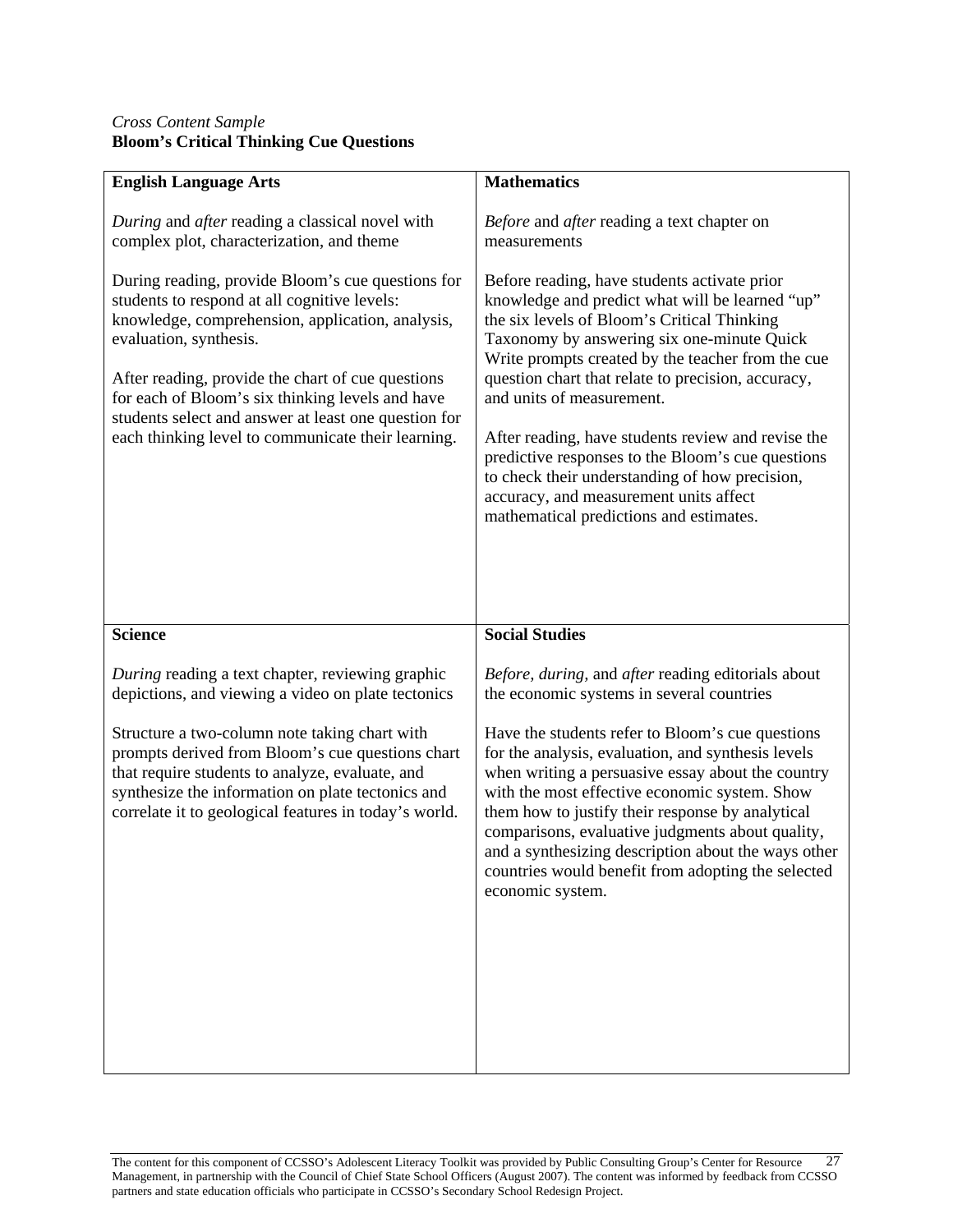# **Coding/Comprehension Monitoring**

#### **Description**

This strategy helps students engage and interact with text and monitor comprehension as they read.

#### **Purpose**

Use *during* reading to:

- Support content area learning by focusing on key concepts
- Provide a way for students to engage in a dialogue with the author
- Help students identify how they process information while reading
- Help students identify what is difficult in the text so they can select and apply comprehension strategies to support their reading
- Develop metacognitive awareness and ability to monitor one s own comprehension

#### **Directions**

- 1. Explain that this strategy helps readers monitor their reading so they can identify what they do or don't understand.
- 2. Choose 2–3 codes that support the purpose of the reading and reinforce targeted literacy habits and skills.
- 3. Model the strategy using an overhead or whiteboard. Do a Think-Aloud while marking the codes so students witness the metacognitive process.
- 4. Guide the students in applying the coding strategy. Review the codes and have students code their reactions as they read on the page margins, lined paper inserts, or sticky notes.

#### Possible Codes:

- + New information
- \* I know this information
- ? I don=t understand/I have questions
- P Problem
- S Solution
- C Connection
- $\checkmark$  I agree
- X I disagree

#### **Extensions**

- Have students compare and discuss how they coded sections of the text.
- After students are comfortable with coding using the teacher-provided codes, encourage them to develop additional codes appropriate to the purpose for reading a particular text.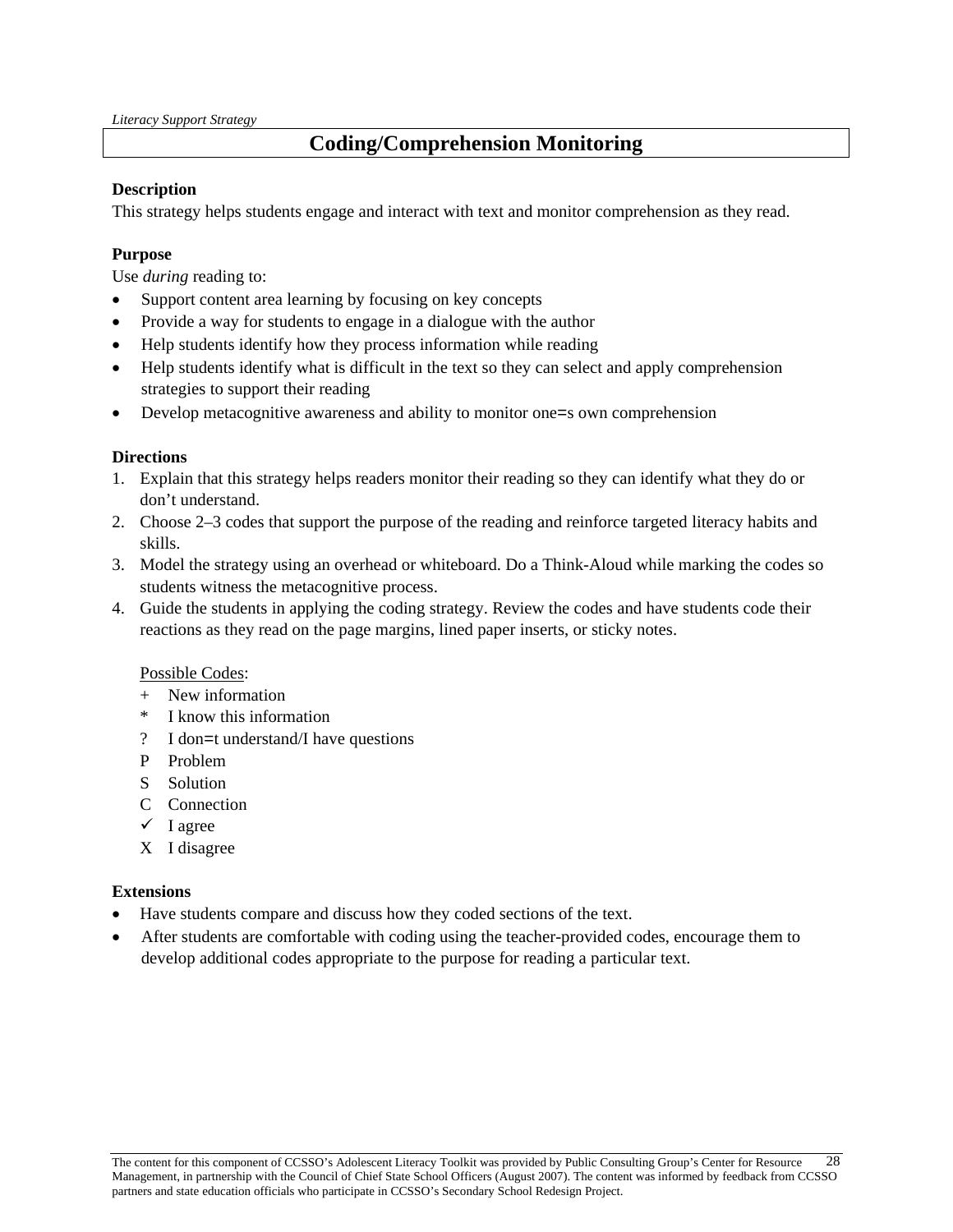| <b>English Language Arts</b>                                                                                                                                                                                                                                                                                                             | <b>Mathematics</b>                                                                                                                                                                                                                                                                                                                                                                             |
|------------------------------------------------------------------------------------------------------------------------------------------------------------------------------------------------------------------------------------------------------------------------------------------------------------------------------------------|------------------------------------------------------------------------------------------------------------------------------------------------------------------------------------------------------------------------------------------------------------------------------------------------------------------------------------------------------------------------------------------------|
| During reading a memoir<br>Engage students in a historical memoir about an<br>unfamiliar period of history. Have students code<br>with sticky notes using codes such as:<br>$C =$ connections to their own lives<br>$? = \text{confusing points}$<br>$X =$ disagreement<br>$E =$ author's essential experiences<br>$!=$ universal themes | During reading the first chapter in a calculus<br>textbook<br>Assess students' comprehension of the initial<br>chapter to determine needed instructional support<br>for the difficult text, using codes such as:<br>$V = new vocabulary$<br>$? = I don't understand this sentence$<br>$C =$ connects to algebra, trigonometry, or geometry<br>$X = I$ can't figure out this formula or graphic |
| <b>Science</b>                                                                                                                                                                                                                                                                                                                           | <b>Social Studies</b>                                                                                                                                                                                                                                                                                                                                                                          |
| During reading of a local newspaper in an<br>integrated science course<br>Have students color code (with highlighters or<br>sticky notes) information in the newspaper to<br>identify science-related topics, such as:<br>$yellow = earth$ science<br>$pink = life science$<br>$orange = physical science$                               | During and after reading a world map<br>Ask students to scan their text in small groups to<br>locate information and code geographical<br>characteristics related to upcoming instruction,<br>such as:<br>$$ =$ many natural resources, such as oil<br>$#$ = highly populated<br>$\uparrow$ = early civilizations<br>$* = places I$ want to visit                                              |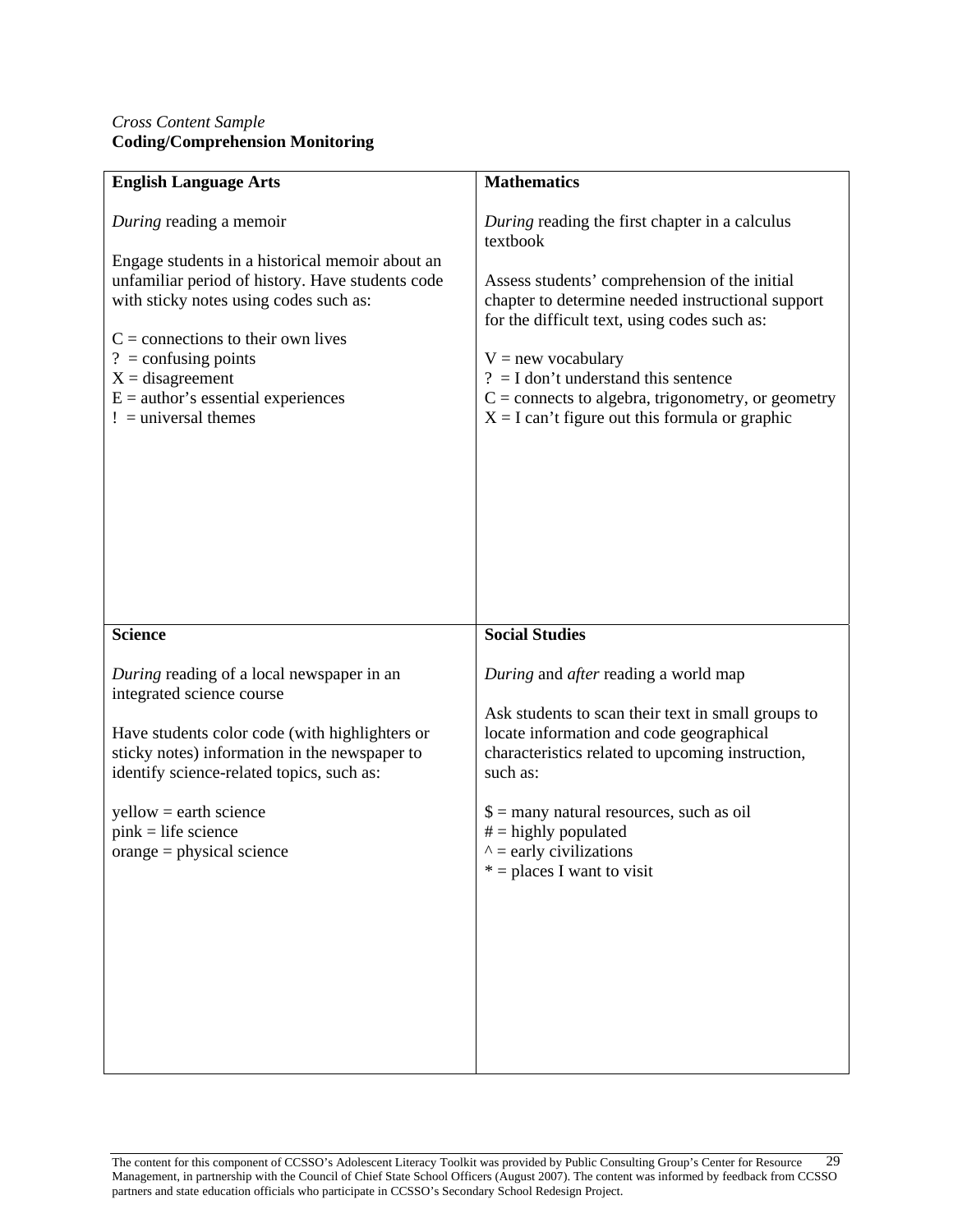### **Discussion Web**

#### **Description**

This strategy promotes critical thinking by encouraging students to take a position for or against a particular point of view and requires them to establish and support evidence for their selected point of view based on their reading of narrative or expository texts. (Duthie, 1986)

#### **Purpose**

Use *during* or *after* reading one or more texts to:

- Provide a framework for analyzing an issue by citing evidence for or against a point of view before coming to a personal viewpoint
- Develop students' ability to draw conclusions based upon evidence, not opinion
- Provide opportunities for active discussion and collaboration
- Help students organize ideas for writing and use evidence to support their point of view
- Encourage the use of multiple resources to determine a conclusion
- Develop appreciation for diversity and understanding that there are two or more sides to every question
- Help students refine their thinking by listening to opposing information or ideas

#### **Directions**

- 1. Choose, or have students choose, an issue with opposing viewpoints.
- 2. Locate, or have students locate, a variety of resources that describe the issue.
- 3. Provide, or have students create, a guiding question to focus the discussion.
- 4. Have students work alone or in pairs to complete both sides of the discussion web, note text title and page numbers where they found the evidence, and form a tentative conclusion. Encourage them to be open-minded and suspend their personal judgment during the data collection.

Example of Discussion Web format



The content for this component of CCSSO's Adolescent Literacy Toolkit was provided by Public Consulting Group's Center for Resource Management, in partnership with the Council of Chief State School Officers (August 2007). The content was informed by feedback from CCSSO partners and state education officials who participate in CCSSO's Secondary School Redesign Project. 30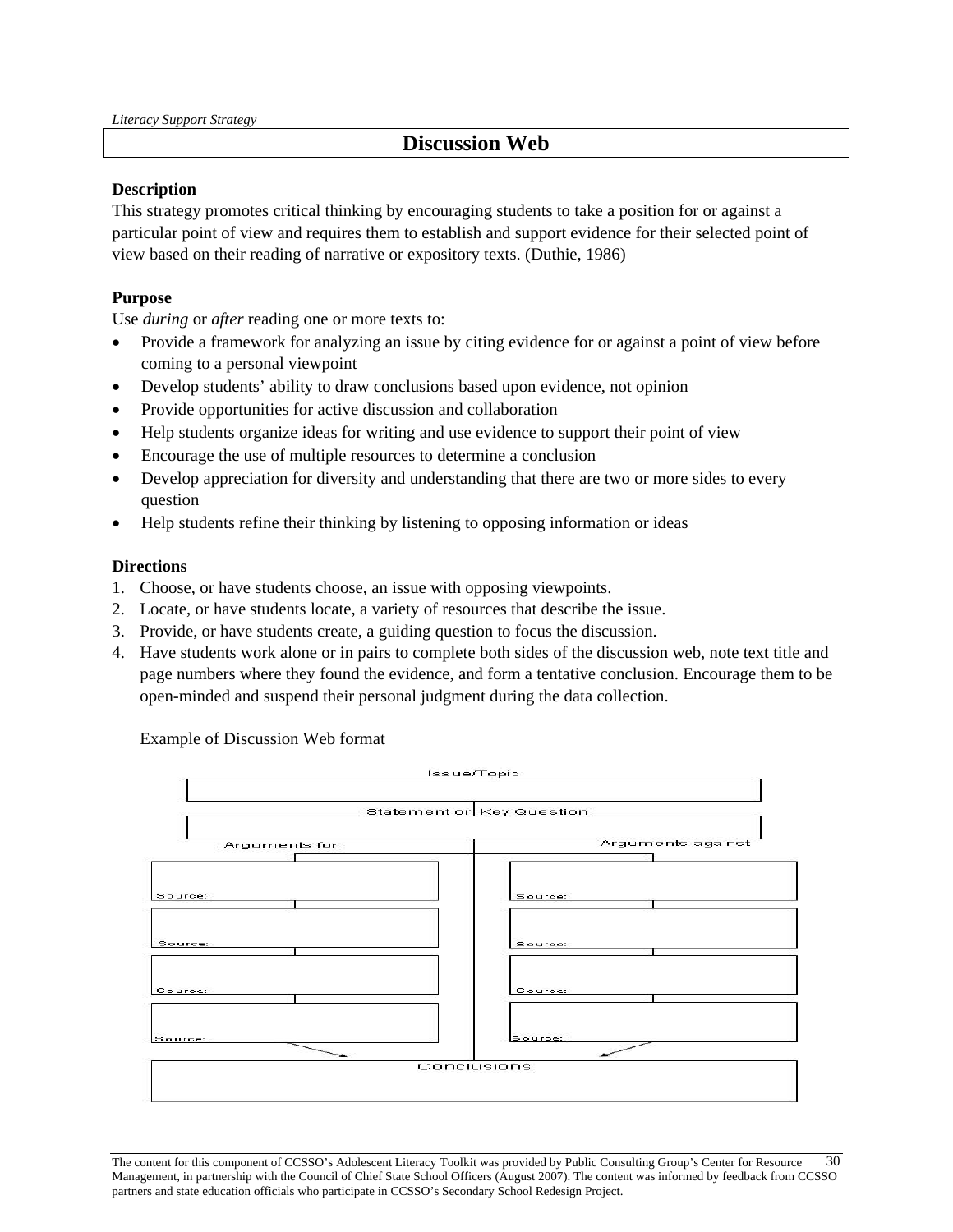- 5. Have two pairs work together to review their discussion webs and add additional arguments. Have the four students discuss all the evidence and come to consensus about the strongest point of view, based on the evidence (not personal opinion).
- 6. Have students create a conclusion that summarizes the group's thinking and write it at the bottom of the group discussion web. Encourage them to avoid biased language.
- 7. Have each small group report their conclusions to the whole class. They should mention any dissenting viewpoints within their group. Limit the report to three minutes so all groups have time to present.
- 8. Have each student review his/her own tentative conclusion about the guiding question and then complete a one paragraph quick write that states the conclusion, citing the three to five key facts or reasons that support the conclusion. This individual response will help both the teacher and the student assess whether the student's conclusion is based on evidence provided in text as well as their prior background knowledge and experience.

### **Extensions**

- Have students write a personal reflection about how the issue has impacted their lives or the lives of others they know.
- Have students write a response supporting the opposite point of view, using the opposing evidence from the Discussion Web.
- Have students do a formal debate or "town meeting" discussion. If possible, present to an authentic audience and solicit feedback.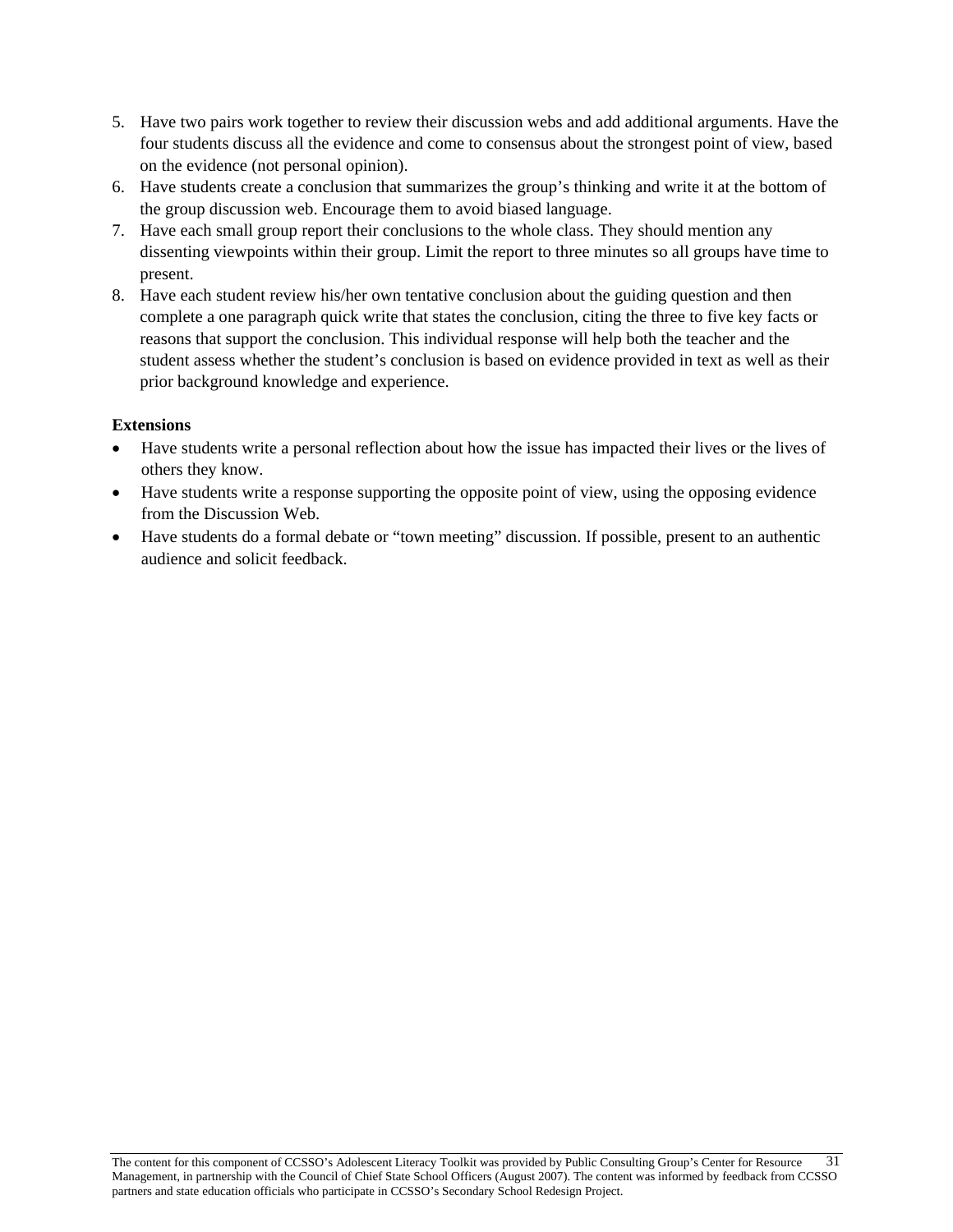*Cross Content Sample* **Discussion Web** 

| <b>English Language Arts</b>                                                                                                                                                                                                                                                                                                                                                   | <b>Mathematics</b>                                                                                                                                                                                                                                                                                                                                                                            |
|--------------------------------------------------------------------------------------------------------------------------------------------------------------------------------------------------------------------------------------------------------------------------------------------------------------------------------------------------------------------------------|-----------------------------------------------------------------------------------------------------------------------------------------------------------------------------------------------------------------------------------------------------------------------------------------------------------------------------------------------------------------------------------------------|
|                                                                                                                                                                                                                                                                                                                                                                                |                                                                                                                                                                                                                                                                                                                                                                                               |
| Before and during reading and writing about a<br>controversial issue in today's world                                                                                                                                                                                                                                                                                          | Before, during, and after reading an introductory<br>chapter about statistics applied to real life                                                                                                                                                                                                                                                                                            |
| Create a variety of prompts about controversial<br>issues for students to independently research and<br>locate information on both sides of the issue,<br>recording it on the Discussion Web in preparation<br>for writing a persuasive essay that fairly portrays<br>both sides.                                                                                              | To introduce statistics, have students gather<br>statistical information online and from newspapers<br>and magazines around a topic of interest, such as<br>sports, elections, or health issues, and form a<br>hypothesis. Provide a Discussion Web template for<br>them to record notes for and against their<br>hypothesis when reading the articles and the text<br>chapter on statistics. |
|                                                                                                                                                                                                                                                                                                                                                                                | After reading, have students form a conclusion<br>based on the Discussion Web information and be<br>prepared to justify their point of view based on the<br>statistical evidence.                                                                                                                                                                                                             |
| <b>Science</b>                                                                                                                                                                                                                                                                                                                                                                 | <b>Social Studies</b>                                                                                                                                                                                                                                                                                                                                                                         |
| Before, during, and after reading online resources<br>about space science                                                                                                                                                                                                                                                                                                      | Before, during, and after reading the U.S.<br>Constitution                                                                                                                                                                                                                                                                                                                                    |
| Provide a controversial prompt to stimulate<br>students thinking, such as "The United States<br>should cancel its space program." Have students<br>take pro and con notes on the Discussion Web<br>template as they read various online resources in<br>preparation for writing an editorial expressing their<br>viewpoints that will be sent to NASA or the U.S.<br>Congress. | Have students create their own prompt to analyze<br>both sides of a constitutional issue affecting their<br>lives or the world, then research text and online<br>sources to find data supporting or refuting the issue<br>using the Discussion Web format.                                                                                                                                    |
|                                                                                                                                                                                                                                                                                                                                                                                |                                                                                                                                                                                                                                                                                                                                                                                               |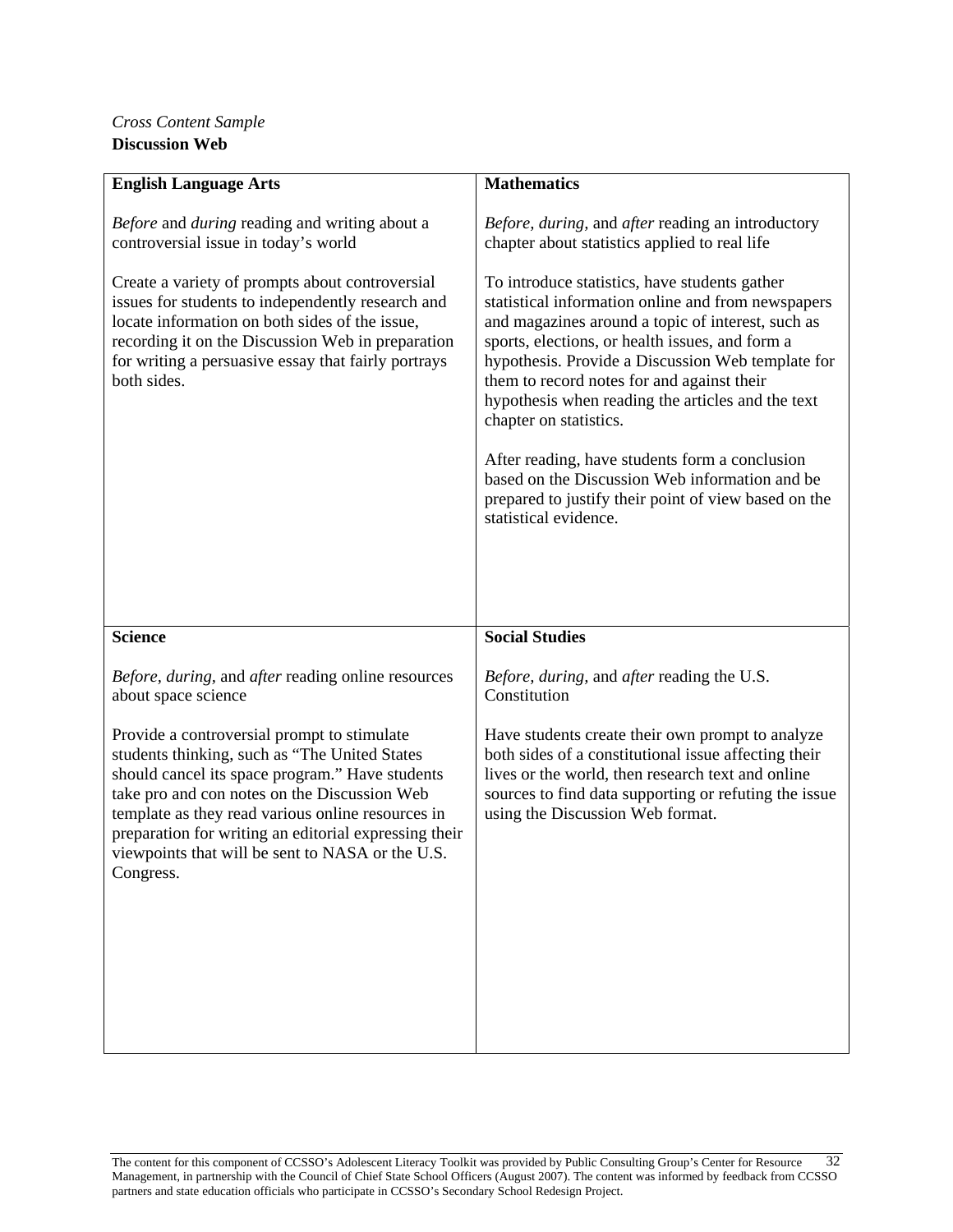### **Fishbowl Discussion**

#### **Description**

A classroom discussion strategy in which students are divided into two groups: the inner circle, or fishbowl, where several people hold a discussion, and the outer circle, where the rest of the students listen to and observe the discussion. At designated points the teacher selects new individuals, or individuals self-select, to enter the fishbowl and continue the discussion.

#### **Purpose**

Use *before*, *during*, and *after* reading to:

- Actively involve all students in open-ended discussion
- Provide a fast-paced mix of active participation and active listening
- Develop students' skills with impromptu dialogues
- Provide a novel way for students to gain information, analyze and evaluate it, and write a summary of their findings

#### **Directions**

- 1. Develop a scenario or series of questions around a topic you want students to discuss.
- 2. Select the initial group of students who will begin the fishbowl discussion. Create a list of students who will enter the fishbowl later or set up a procedure for students to tap into the discussion on a rotating basis.
- 3. Explain the purpose and procedure for the fishbowl discussion. Remind the observers to take notes on the content and the process.
- 4. Ask the first question or set up the scenario that will be discussed or role-played.
- 5. Listen for appropriate discussion "breaks," or time the rotations one to two minutes apart.
- 6. At the end of the discussion, have the students write a brief summary of the discussion, citing three to five critical points that support their conclusion. Ask them to respond to the question: "What would you have added to the discussion that wasn't said?"

#### **Extensions**

- Combine the fishbowl discussion with teacher- or student-generated *Problematic Situations* as a preand post-learning strategy. (The Problematic Situation strategy is explained later in this Guide.)
- Have observing students take notes and use the notes as the basis for an analytical or persuasive essay.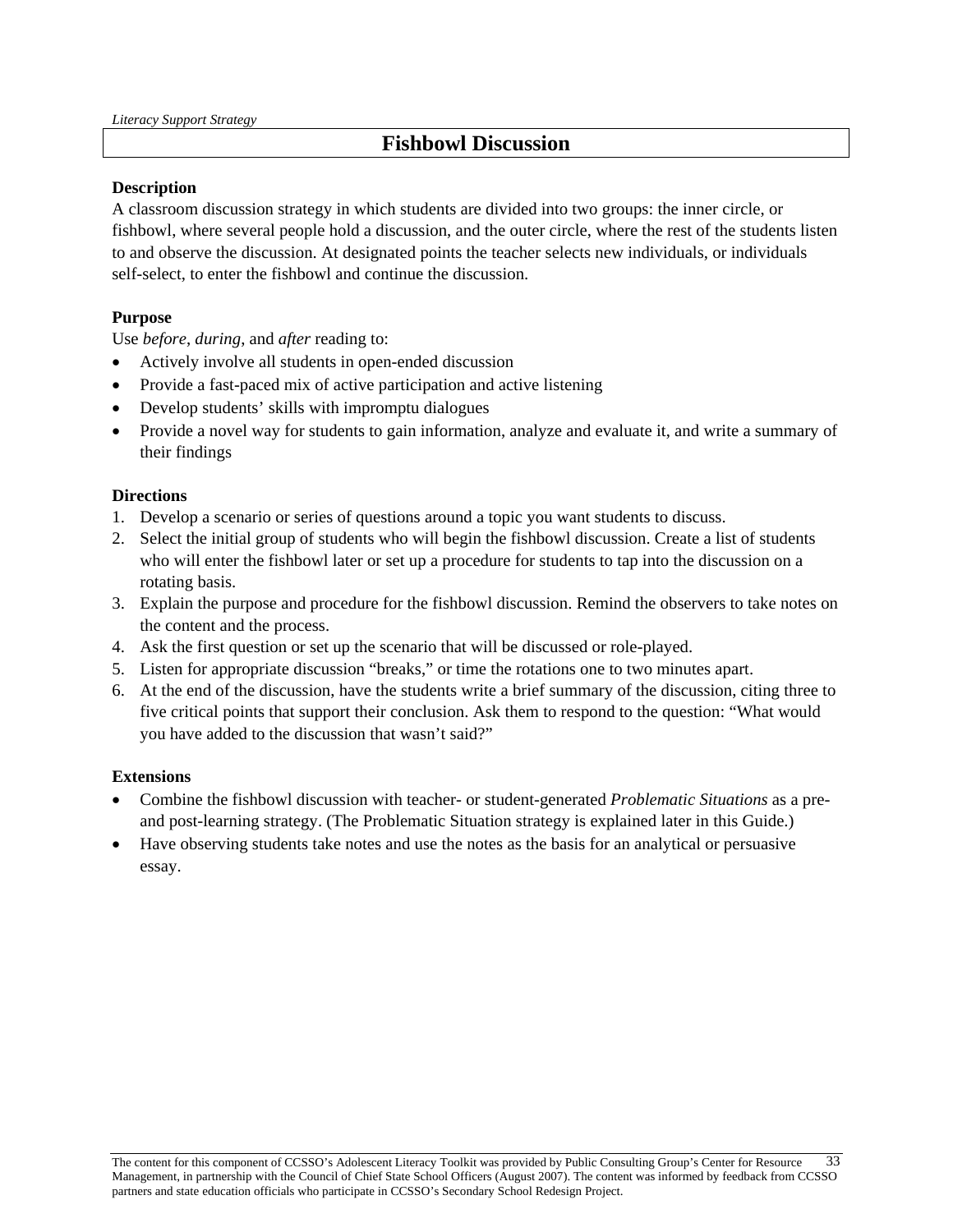#### *Cross Content Sample*  **Fishbowl Discussion**

| <b>English Language Arts</b>                                                                                                                                                                                                                                                                                                                                                                                                                                                                                                                                                                                                                                                                                                                                                                       | <b>Mathematics</b>                                                                                                                                                                                                                                                                                                                                                                                                                                                                                                                                                                                      |
|----------------------------------------------------------------------------------------------------------------------------------------------------------------------------------------------------------------------------------------------------------------------------------------------------------------------------------------------------------------------------------------------------------------------------------------------------------------------------------------------------------------------------------------------------------------------------------------------------------------------------------------------------------------------------------------------------------------------------------------------------------------------------------------------------|---------------------------------------------------------------------------------------------------------------------------------------------------------------------------------------------------------------------------------------------------------------------------------------------------------------------------------------------------------------------------------------------------------------------------------------------------------------------------------------------------------------------------------------------------------------------------------------------------------|
| After reading a novel with an inconclusive ending,<br>let readers envision what happens next in the<br>characters' lives                                                                                                                                                                                                                                                                                                                                                                                                                                                                                                                                                                                                                                                                           | After completing a technical math unit on<br>fundamental concepts and operations                                                                                                                                                                                                                                                                                                                                                                                                                                                                                                                        |
| Set up a conflict scenario between two major<br>characters in the novel whose paths were linked,<br>that is set shortly after the novel ends. Divide<br>students into two character groups and provide time<br>for them to plan what they think the character will<br>do next.<br>Have one member from each group enter the<br>fishbowl to argue their point of view. Every minute<br>or so, ring a chime and switch students, with the<br>new participants picking up the dialogue from the<br>cut-off point of the prior students.                                                                                                                                                                                                                                                               | Assign groups of two or three students to review<br>specific concepts and operations including<br>exponents, scientific notation, roots and radicals,<br>addition and subtraction of algebraic expressions,<br>equations, and other topics.<br>Rotate each of the groups into the fishbowl for<br>several minutes to explain the concept and<br>operations, while the observers take study notes.<br>Briefly provide oral feedback about what was well<br>done and what information was confusing or in<br>error.                                                                                       |
| <b>Science</b>                                                                                                                                                                                                                                                                                                                                                                                                                                                                                                                                                                                                                                                                                                                                                                                     | <b>Social Studies</b>                                                                                                                                                                                                                                                                                                                                                                                                                                                                                                                                                                                   |
| After reading about a controversial issue such as<br>stem cell research                                                                                                                                                                                                                                                                                                                                                                                                                                                                                                                                                                                                                                                                                                                            | After reading about the government of a non-<br>democratic country                                                                                                                                                                                                                                                                                                                                                                                                                                                                                                                                      |
| Set up a scenario like a TV show where the host or<br>hostess tends to "attack" the visiting guests. Divide<br>the class into those who support or disagree with<br>the use of stem cells for research, based on<br>available information from newspaper articles,<br>medical journals, or other sources of research.<br>Have students who are supporting stem cell<br>research develop a list of reasons why the<br>experimental research should continue. Students<br>opposed to the research will develop reasons as to<br>why the research should not be allowed.<br>Let the groups plan their dialogue for the interview.<br>Then have one member from each group enter the<br>fishbowl to begin the interview and periodically<br>change the group until all students have been<br>involved. | Set up a scenario where students will each portray a<br>senior administrator of the government who is<br>responsible for press conferences where each wants<br>to create a favorable impression of their<br>government system. Divide students into two<br>groups representing the United States and the non-<br>democratic country. Let them plan for a press<br>conference.<br>During the Fishbowl Discussion, have the rest of<br>the class serve as reporters who call out questions.<br>After each pair of students have responded to $1-2$<br>questions, rotate other students into the fishbowl. |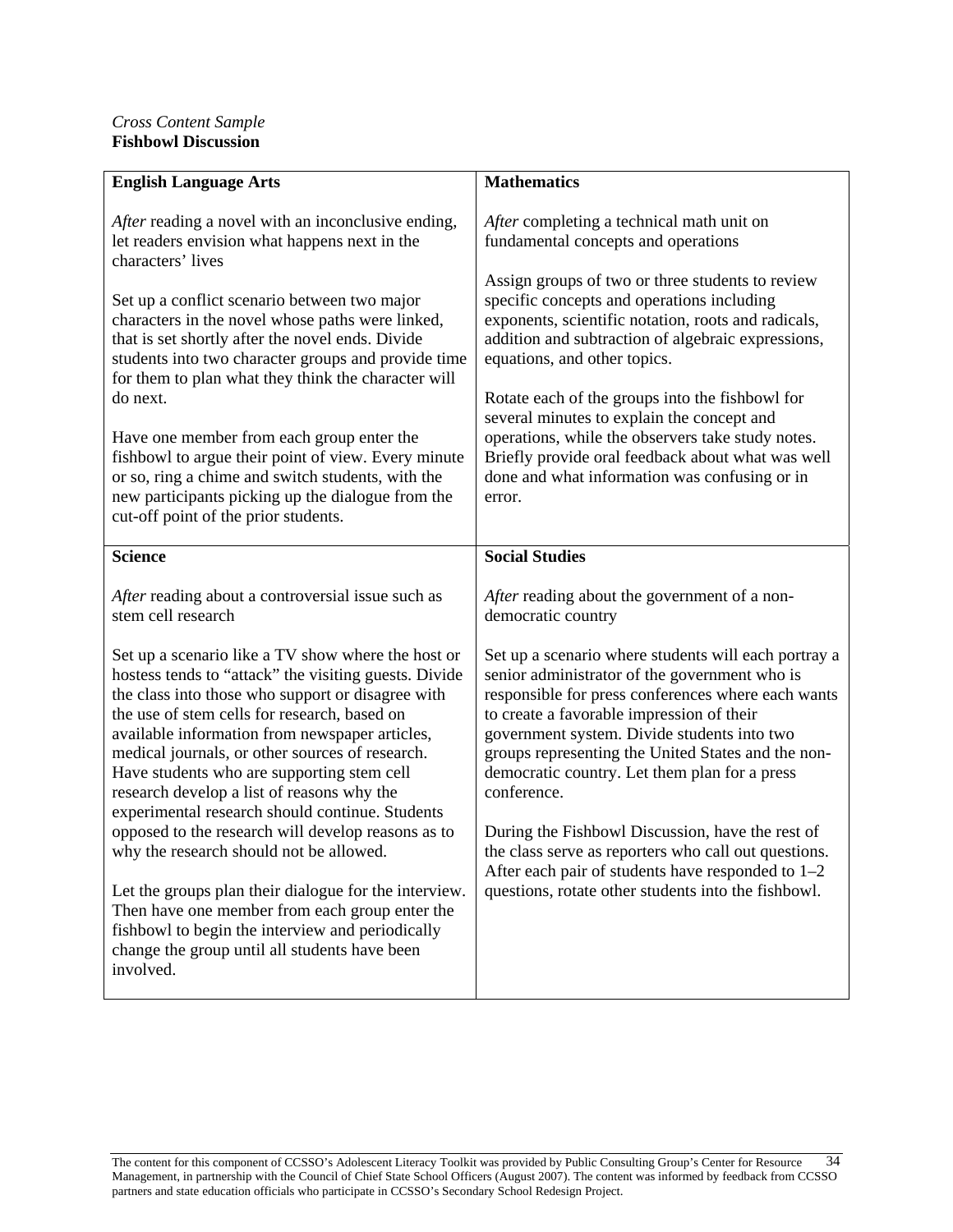# **Frayer Model**

#### **Description**

A Frayer Model is a graphic organizer that helps students form concepts and learn new vocabulary by using four quadrants on a chart to define examples, non-examples, characteristics, and non-characteristics of a word or concept. (Frayer, 1969)

#### **Purpose**

Use *before* or *after* reading to:

- Help students form an understanding of an unknown word or concept
- Help students differentiate between a definition of a concept or vocabulary word and those characteristics associated with it

#### **Directions**

- 1. Select the word or concept to be defined using the Frayer Model.
- 2. Show the Frayer Model and explain the four quadrants.
- 3. Model how to use the Frayer Model to define a concept, using a simple example students can understand.

#### Example:

| <b>Essential characteristics</b>                   |                 |                         | <b>Non-essential characteristics</b>  |
|----------------------------------------------------|-----------------|-------------------------|---------------------------------------|
| $\bullet$ months                                   |                 | photos or illustrations |                                       |
| • days of the week                                 |                 | dates of holidays       |                                       |
| • dates placed on correct day of week for the year |                 | ٠                       | small box with previous or next month |
| of the calendar                                    |                 |                         | space to record notes or plans        |
|                                                    | <b>CALENDAR</b> |                         |                                       |
| <b>Examples</b>                                    |                 |                         | <b>Non-examples</b>                   |
| • wall calendar                                    |                 | yearbook                |                                       |
| $\bullet$ desk calendar                            | birthday chart  |                         |                                       |
| • checkbook calendar                               | diary           |                         |                                       |

- 4. Have students brainstorm a list of words and ideas related to the concept and then work together to complete a Frayer Model. Students may need to use a dictionary or glossary for "clues."
- 5. Have students create a definition of the concept in their own words.

- Describe rationale for examples and non-examples.
- Use the Frayer Model as a note taking strategy during reading.
- Change the titles of the boxes to include concept development categories.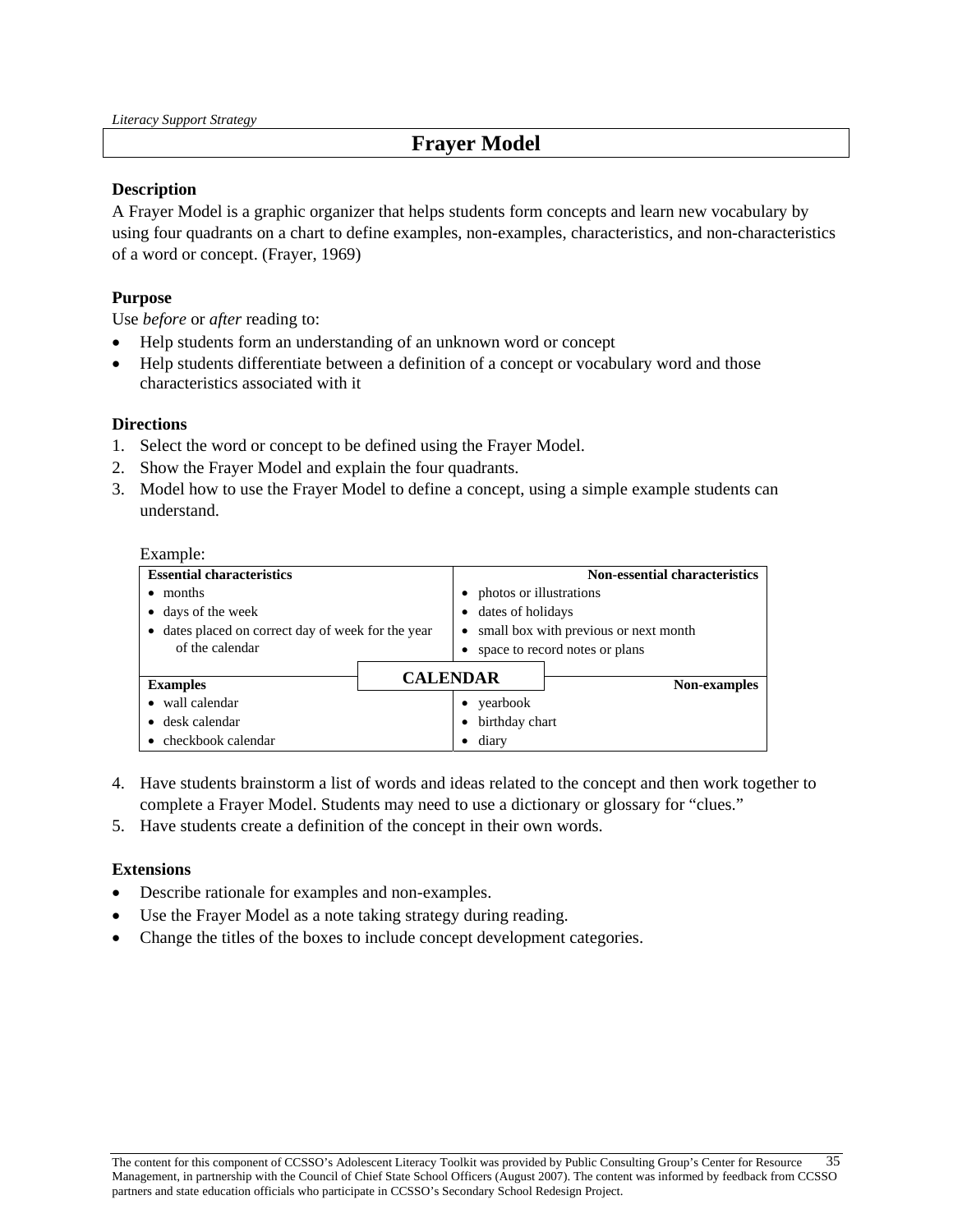| <b>English Language Arts</b>                                                                                                                                                                                                                                                                                                                                                                                                                                                                                                                                          | <b>Mathematics</b>                                                                                                                                                                                                                                                                                                                                                                                                                                                                                                                                                                                                                                                                                                          |
|-----------------------------------------------------------------------------------------------------------------------------------------------------------------------------------------------------------------------------------------------------------------------------------------------------------------------------------------------------------------------------------------------------------------------------------------------------------------------------------------------------------------------------------------------------------------------|-----------------------------------------------------------------------------------------------------------------------------------------------------------------------------------------------------------------------------------------------------------------------------------------------------------------------------------------------------------------------------------------------------------------------------------------------------------------------------------------------------------------------------------------------------------------------------------------------------------------------------------------------------------------------------------------------------------------------------|
| During and after reading a novel independently<br>after class study of literary devices<br>Have students identify the predominant literary<br>device used in their novel, such as figurative<br>language, symbols, or personification. On poster<br>board, they should write the device in the center of<br>a Frayer Model template and complete the four<br>quadrants, leading to a definition of the literary<br>device.<br>Post the charts around the classroom to remind<br>students of the literary devices that can be used<br>when writing.                    | Before, during, and after reading the relatively easy<br>first chapter on coordinates and directed line<br>segments in the complex textbook for analytic<br>geometry<br>Initiate a class habit of creating Frayer Model<br>examples of analytic geometry terms that can be<br>duplicated and kept in the front of their math<br>notebook, starting with the easier terms that were<br>taught in earlier math courses. Have students work<br>in small groups to create definitions of the key<br>terms, such as real numbers, rational numbers,<br>periodic decimals, line segments, and coordinates.<br>Gradually have students become independent in<br>creating Frayer Model definitions of essential<br>course concepts. |
| <b>Science</b>                                                                                                                                                                                                                                                                                                                                                                                                                                                                                                                                                        | <b>Social Studies</b>                                                                                                                                                                                                                                                                                                                                                                                                                                                                                                                                                                                                                                                                                                       |
| Before and after viewing a video about the<br>properties and changes of properties in matter<br>Before the video, use the Frayer Model strategy for<br>one of the film's concepts, telling students they will<br>be creating a Frayer Model for a term or concept<br>they do not fully understand during the video. After<br>the video, have students work in pairs to create a<br>Frayer Model for the term or concept each student<br>found difficult. Have each pair exchange their<br>Frayer Models with another pair and offer feedback<br>and additional ideas. | Before, during, and after reading about and taking a<br>self-assessment of personality styles in a<br>psychology course<br>Have each student create a Frayer Model about<br>his/her personality style that was revealed in the<br>self-assessment, working alone or with others of<br>the same style, as they prefer. Then, group students<br>with different styles together to share their Frayer<br>Models and explain their differing traits and<br>behaviors.                                                                                                                                                                                                                                                           |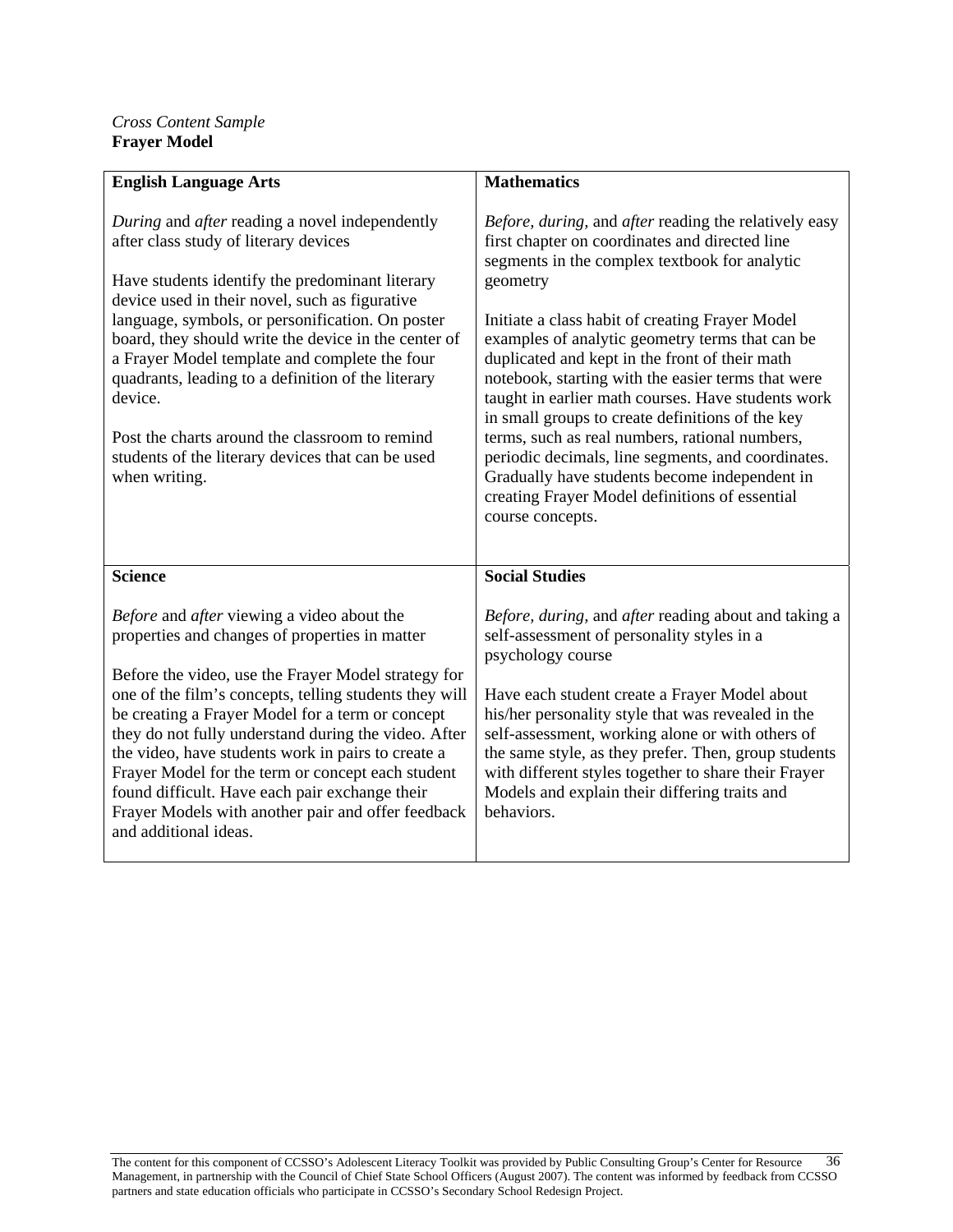# **Group Summarizing**

## **Description**

This strategy helps students work together to preview text before reading, locate supporting information and examples during reading, and summarize their ideas on a four-quadrant chart after reading. The charted information provides a structure to write the group summary.

#### **Purpose**

Use *before*, *during*, and *after* reading to:

- Involve students in constructing a meaningful synthesis of what they have read
- Help students learn how to do a summary before they are asked to create their own
- Provide practice in paraphrasing
- Allow students to demonstrate understanding of concepts through the completed group summary chart
- Link the different parts of the reading process
- Develop higher order critical thinking skills

#### **Directions**

- 1. Providing four major topics, model the group summary process by preparing a sample of a completed chart. Then set up the topics for a chart with prepared summary sentences. After students read, have them link the sentences to the topic/concept and write the sentences in the correct chart quadrant.
- 2. Divide students into small groups.
- 3. Have each student create a four-quadrant chart and label each quadrant with the topic or concept. Explain the purpose for reading is to learn important information about each of the topics or concepts they selected.
- 4. During reading, students jot down notes under each heading with page number references.
- 5. After students have read the text and make their notes, tell the group to discuss with one another what information and ideas they found that were important about the key words or concepts on the chart.
- 6. When the group agrees that the supporting information is important, it is added to the chart.
- 7. Once the charts are finished, ask the group to re-read what they have written and be sure their ideas are clearly expressed.

#### *Sample Group Summarizing Charts*

**Part 1. Individual Ideas**: As you read, take notes on your individual chart about important information related to the four key topics or ideas. List page numbers next to each note.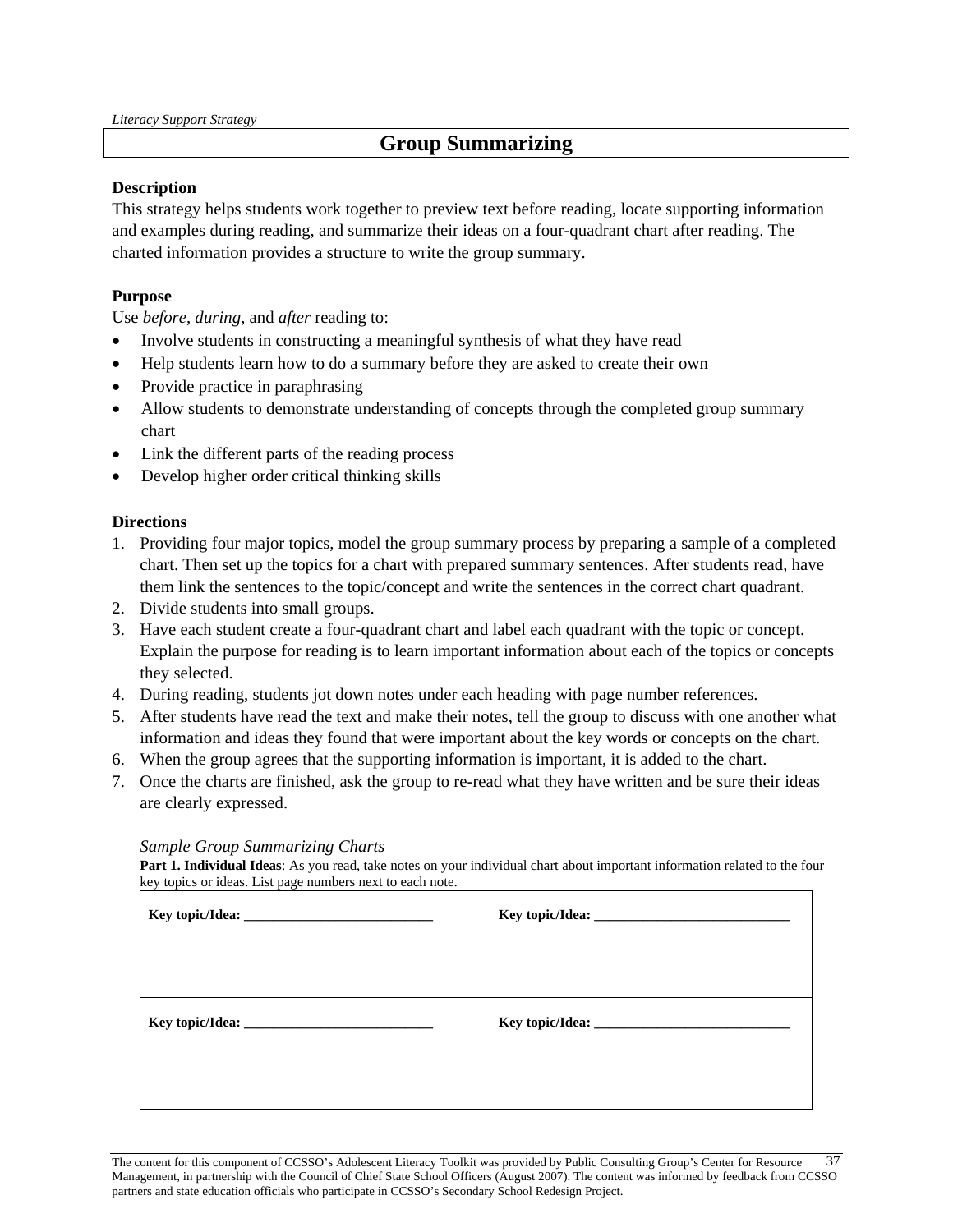**Part 2. Group Ideas:** Discuss your ideas with your group and come to agreement on important information. Add the agreed-upon ideas to the group summary chart. Re-read the final chart to be sure all ideas have been clearly expressed.

- Ask students to preview the text passage or chapter before reading to identify four major topics or concepts presented by the author.
- Have students create their charts on the whiteboard or wall poster, so others in the class can see how the ideas of different groups are similar or different.
- Have students use the group summary chart to write an individual summary.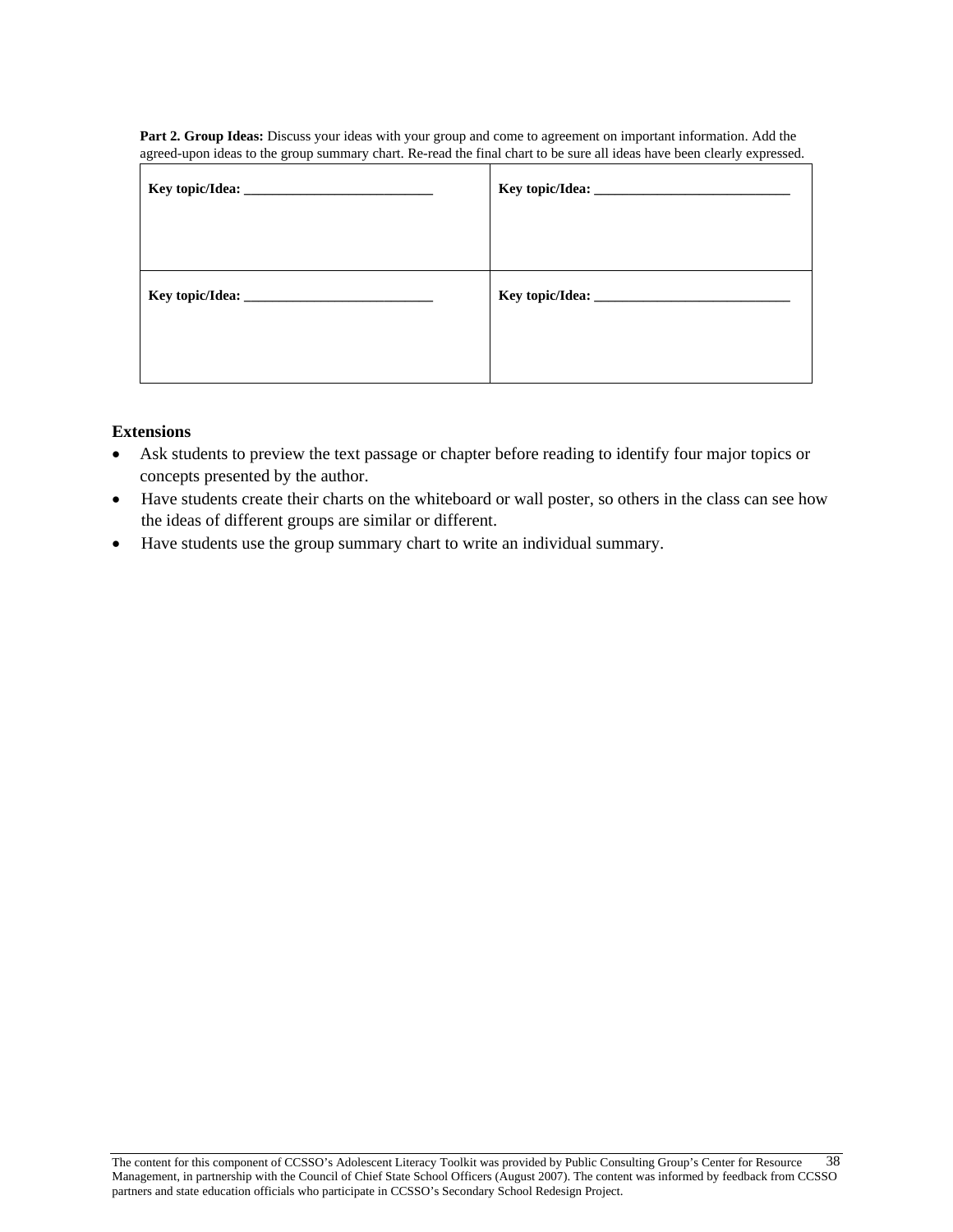### *Cross Content Sample*  **Group Summarizing**

| <b>English Language Arts</b>                                                                                                                                                                                                                                                                                                                                                                                                                                                                                                    | <b>Mathematics</b>                                                                                                                                                                                                                                                                                                                                  |
|---------------------------------------------------------------------------------------------------------------------------------------------------------------------------------------------------------------------------------------------------------------------------------------------------------------------------------------------------------------------------------------------------------------------------------------------------------------------------------------------------------------------------------|-----------------------------------------------------------------------------------------------------------------------------------------------------------------------------------------------------------------------------------------------------------------------------------------------------------------------------------------------------|
| After reading a complex thematic novel, such as<br><b>Break with Charity</b>                                                                                                                                                                                                                                                                                                                                                                                                                                                    | Before, during, and after reading a chapter on<br>points, lines, planes, and angles                                                                                                                                                                                                                                                                 |
| Formulate four statements for students to respond<br>to individually in the Part 1 quadrant chart, then<br>work in groups to agree on summary points based<br>on the novel for the Part 2 chart, such as:<br>• The author's point of view regarding peer<br>pressure versus friendship<br>The meaning of the Salem Witchcraft trials for<br>$\bullet$<br>today's teenagers<br>The historical accuracy of this novel<br>$\bullet$<br>• Lessons I learned about proving innocence when<br>others perceive a situation differently | Replace teacher front-loading with group<br>summarizing to help students expand their initial<br>understanding of key postulates to a more thorough<br>understanding through peer group discussions.<br>Possible postulates to summarize:<br>Ruler postulate<br>Segment addition postulate<br>٠<br>Protractor postulate<br>Angle addition postulate |
| <b>Science</b>                                                                                                                                                                                                                                                                                                                                                                                                                                                                                                                  | <b>Social Studies</b>                                                                                                                                                                                                                                                                                                                               |
| Before, during, and after reading, watching<br>demonstrations, and solving related problems about<br>electrostatics<br>Use group summarizing for an individual and small                                                                                                                                                                                                                                                                                                                                                        | Before, during, and after reading several civics text<br>chapters about the functions of government<br>Widen students' perspectives about government by<br>having them individually summarize the crucial                                                                                                                                           |
| group review of primary concepts for the unit test,<br>such as:<br>• Conservation of charge                                                                                                                                                                                                                                                                                                                                                                                                                                     | functions of government and check their<br>understanding with their peers regarding:<br>• Laws and rules                                                                                                                                                                                                                                            |
| • Coulomb's law<br>• Charging by friction and contact<br>• Charging by induction                                                                                                                                                                                                                                                                                                                                                                                                                                                | Distributed, shared, and limited powers<br>Organization and relationships of national,<br>$\bullet$<br>state, and local government<br>• Operations of the U.S. government under the<br>Constitution                                                                                                                                                 |
|                                                                                                                                                                                                                                                                                                                                                                                                                                                                                                                                 |                                                                                                                                                                                                                                                                                                                                                     |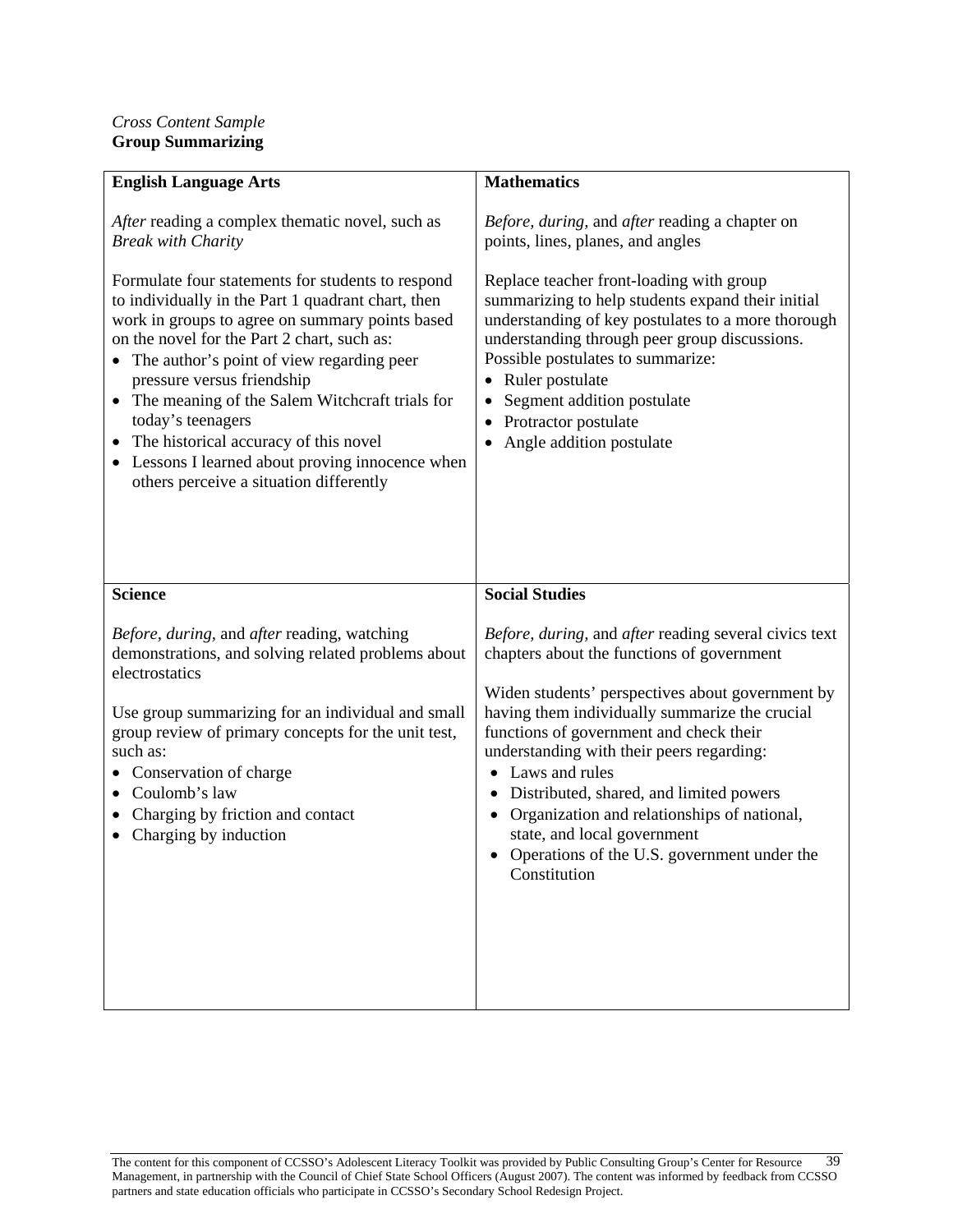# **Interactive Word Wall**

#### **Description**

A Word Wall is a systematically organized collection of displayed words. Both students and teachers can suggest additions to Word Walls. Students are asked to interact with words on the Word Wall on an ongoing basis. In this way, the words become an integral part of students' reading, writing, and speaking vocabulary.

### **Purpose**

Use *before*, *during*, and *after* reading to:

- Build vocabulary related to a particular instructional focus
- Help students develop analytical skills like classification and deduction
- Support students in their writing and other composing activities
- Build sight word reading fluency
- Provide a visual reference tool to help students remember important words related to a specific topic or focus

#### **Directions**

1. Create a list for a word wall that will help students deepen their vocabulary and enhance reading comprehension.

Examples of word wall lists:

- Words connected to an upcoming unit of study
- Words connected to specific instructional areas (e.g., math order of operations, historical terms, literary devices)
- Difficult words found in textbook chapter
- Words connected to a theme, book, or author
- Related root words with different prefixes and affixes
- 2. Refer to the word wall throughout the unit of study about the content concept it relates to, being sure students are actively interacting with the words on the wall. Examples of interactive activities:

• Sort the words into categories and label them (list-group-label or word sort)

- Use 3–5 words on the wall to write a summary sentence about a main concept
- Create an analytic graphic organizer that relates the words to one another
- Write a narrative piece—short story, poem, description—that links several words on the word wall together in a meaningful way
- Create a word game using the words on the wall—a crossword puzzle, word search, paired compare/contrast

- Have students keep a triple-entry journal with terms on the word wall.
- Have students create slide shows or visual presentations about the words on the wall.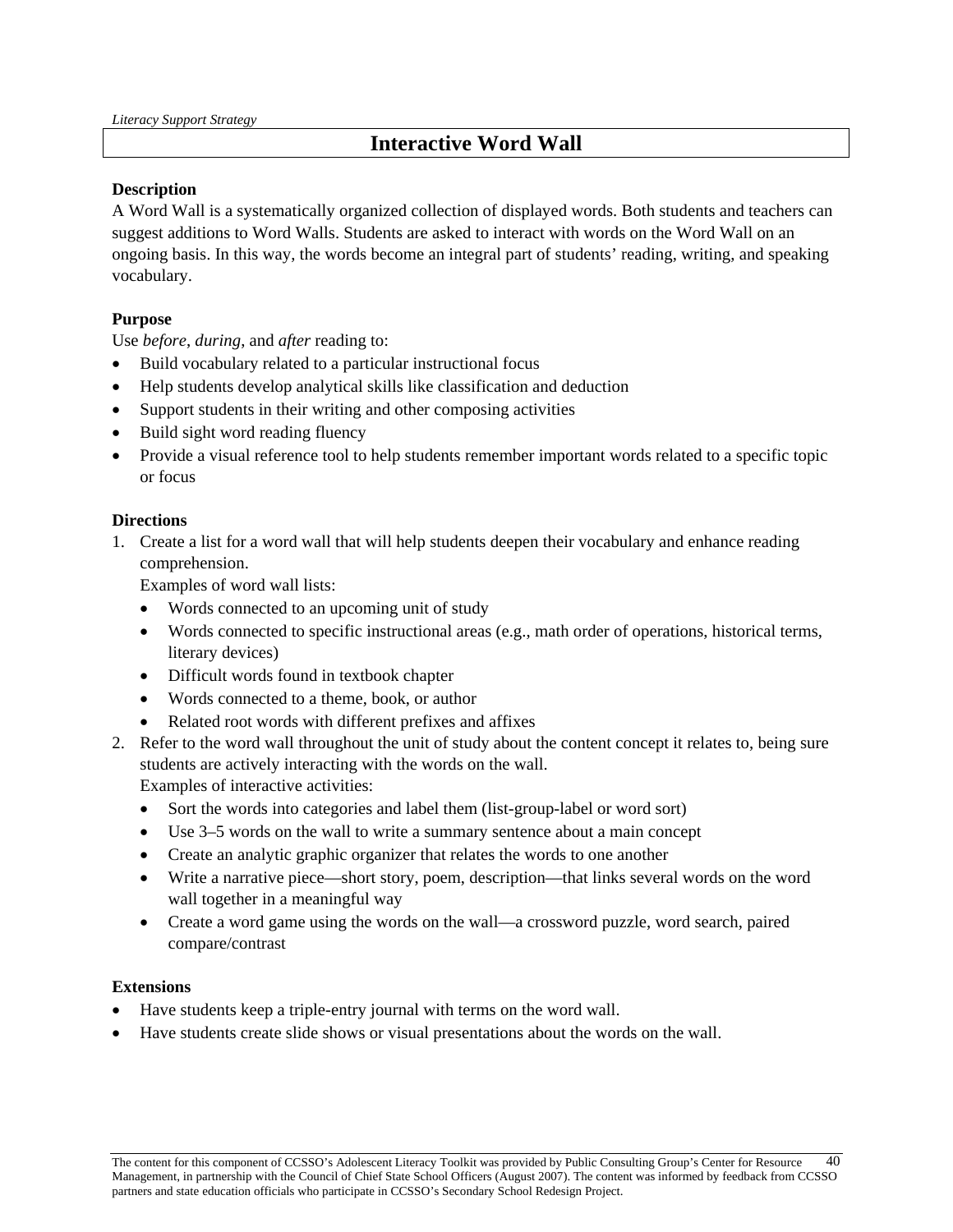| <b>English Language Arts</b>                                                                                                                                                                                                                                                                                                                                                                                                                                                                                                                                                                                                            | <b>Mathematics</b>                                                                                                                                                                                                                                                                                                                                                                                                                                                                                                                                                                                                                           |
|-----------------------------------------------------------------------------------------------------------------------------------------------------------------------------------------------------------------------------------------------------------------------------------------------------------------------------------------------------------------------------------------------------------------------------------------------------------------------------------------------------------------------------------------------------------------------------------------------------------------------------------------|----------------------------------------------------------------------------------------------------------------------------------------------------------------------------------------------------------------------------------------------------------------------------------------------------------------------------------------------------------------------------------------------------------------------------------------------------------------------------------------------------------------------------------------------------------------------------------------------------------------------------------------------|
|                                                                                                                                                                                                                                                                                                                                                                                                                                                                                                                                                                                                                                         |                                                                                                                                                                                                                                                                                                                                                                                                                                                                                                                                                                                                                                              |
| During and after reading and writing descriptive<br>essays                                                                                                                                                                                                                                                                                                                                                                                                                                                                                                                                                                              | After reading a text chapter on probability and<br>solving problems related to coin and die tossing                                                                                                                                                                                                                                                                                                                                                                                                                                                                                                                                          |
| As students read exemplary descriptive essays,<br>create a Word Wall of adjectives that create vivid<br>word pictures.<br>Have students interact with the words, such as:<br>• Identifying them during reading and discussing<br>how they create reader interest.<br>Revising a non-descriptive essay to a descriptive<br>$\bullet$<br>one by adding colorful, specific adjectives from<br>the Word Wall.<br>• Creating an original piece using at least 15<br>adjectives from the Word Wall.<br>Editing each others' descriptive essay drafts to<br>$\bullet$<br>provide feedback about adding adjectives to<br>create visual imagery. | Help students understand the importance of<br>probability in today's world by creating an<br>Interactive Word Wall of real life applications that<br>are related to probability, e.g., weather forecasting,<br>winning a sports championship, defective parts,<br>living to age 100, or winning a national lottery.<br>Have students interact with the Word Wall terms,<br>such as :<br>• Researching and calculating the probability for<br>one of the Word Wall applications.<br>• Writing a short persuasive essay on the<br>importance of understanding mathematical<br>probability, related to three or more Word Wall<br>applications. |
| <b>Science</b>                                                                                                                                                                                                                                                                                                                                                                                                                                                                                                                                                                                                                          | <b>Social Studies</b>                                                                                                                                                                                                                                                                                                                                                                                                                                                                                                                                                                                                                        |
| Before, during, and after reading articles in a<br>computer technology course about the new<br>"thinking" technology called the Semantic Web                                                                                                                                                                                                                                                                                                                                                                                                                                                                                            | During and after reading a chapter on the ways<br>production, distribution, and consumption differ in<br>various countries in a Economics class                                                                                                                                                                                                                                                                                                                                                                                                                                                                                              |
| As the class reads articles about the Semantic Web,<br>have students create a Word Wall with important<br>terms, such as search engine, algorithms, relational<br>database, RDF, GPS, logic engine, DNA computer,<br>cubits, and quantum computing.                                                                                                                                                                                                                                                                                                                                                                                     | As students read about these systems, have them<br>create Word Wall cards and post them under one of<br>the three categories on the wall: production,<br>distribution, and consumption.                                                                                                                                                                                                                                                                                                                                                                                                                                                      |
| Have students interact with these words, such as:<br>• Creating Triple-Entry Vocabulary Journal entries<br>about each word on the wall that include a<br>definition in their own words and a visual<br>memory aid.<br>• Writing a short Quick Write defining the<br>Semantic Web, using at least nine terms from the<br>Word Wall.<br>• Drawing a Venn diagram that compares the<br>World Wide Web and Semantic Web using Word<br>Wall terms.                                                                                                                                                                                           | Have students interact with these words, such as:<br>• Scrambling the words on the wall and asking<br>students to list and group the words into the<br>three systems of production, distribution, and<br>consumption.<br>• Having students select a country they have<br>studied and pick one word from each of the three<br>systems that best represents that country's<br>systems of production, distribution, and<br>consumption.<br>• Having students select a word from the wall and<br>do a short charade or role play, having other<br>students guess the word they are portraying.                                                   |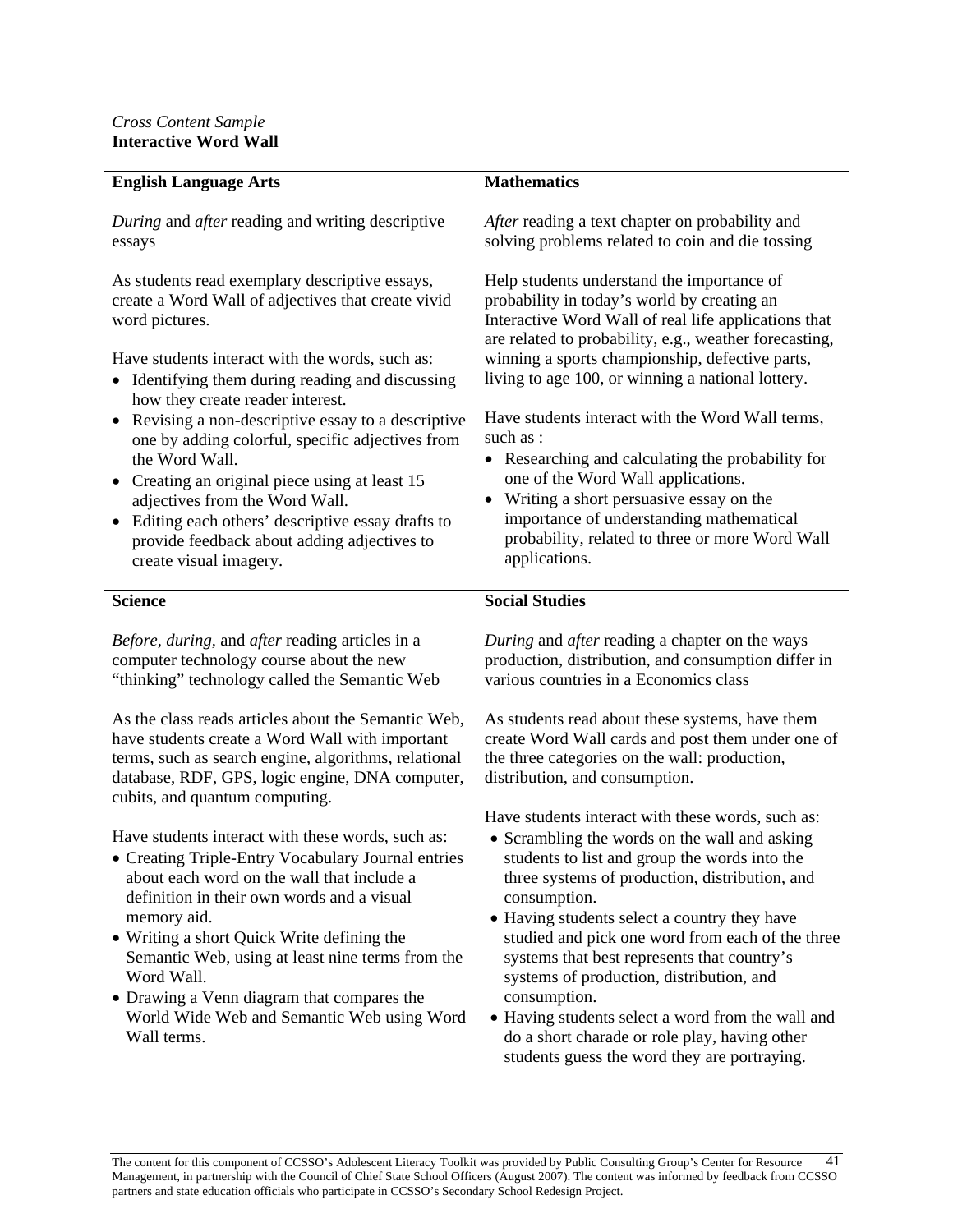**Jigsaw** 

#### **Description**

Jigsaw is a group learning strategy where students read different selections and are responsible to share that information with a small group. It is effective for involving all students in a learning task and provides opportunity for differentiated learning. (Aronson et al., 1978)

#### **Purpose**

Use *during* and *after* reading to:

- Involve students in reading and communicating what they have learned with their peers
- Address a wide range of student abilities and interests through reading tasks of differing reading levels, genres, text length, and topics
- Provide a way to connect different types of reading materials linked to a common theme
- Help students develop reading, listening, and speaking skills and learn from others how to construct and convey important concepts from written text
- Engage students through small group interactions
- Support understanding about a topic without having every student read every reading selection
- Provide practice in synthesizing important information from text and communicating that information to others

### **Directions**

- 1. Identify what students need to learn for a unit of study and locate three to six selections that contain the desired content information. Try to vary the reading levels and select high interest materials. To avoid confusion during grouping, mark each selection with a number or color code.
- 2. Organize students into groups of three to six members, depending on the number of selections to be read.
- 3. Assign, or ask team members to select, one selection for which each will be responsible to read independently and communicate the information learned to the whole team.
- 4. Explain the jigsaw process and how learning will be evaluated, such as an individual quiz.
- 5. Provide time for students to read their selection and take notes or create a graphic organizer that lists the important concepts and supporting details from their reading.
- 6. Re-group the students who have been assigned the same selection, using the selection number or color code.
- 7. Have the same-selection groups share their notes and discuss how to present the information back to their small groups.
- 8. Return to the original group where each student is responsible to explain the key concepts of their reading selection to the other group members who did not read that selection.

- Use the jigsaw for independent inquiry topics within a general unit of study.
- Have each same-selection group form three or four essential questions to be used for post-assessment of the learning.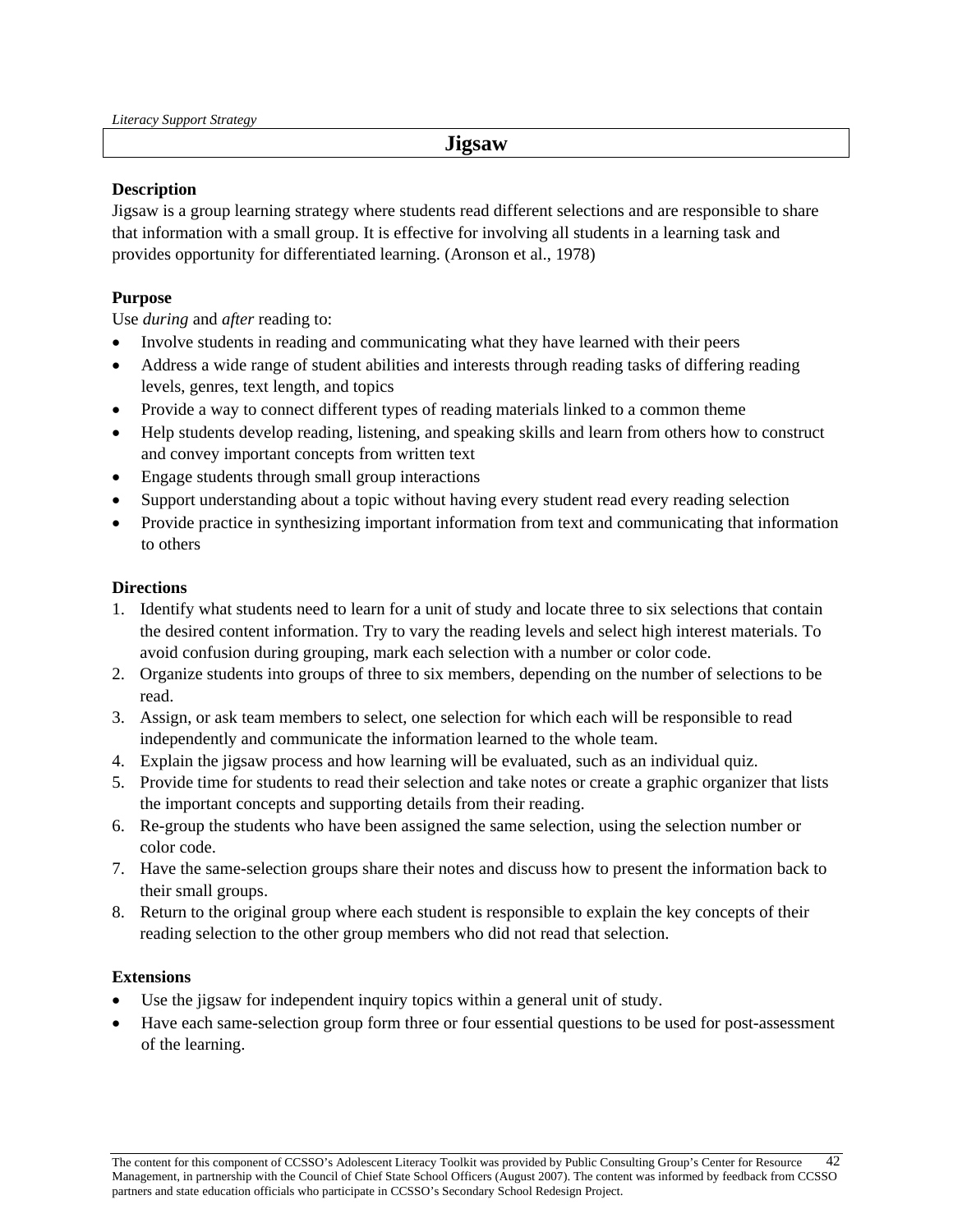*Cross Content Sample*  **Jigsaw** 

| <b>English Language Arts</b>                                                                                                                                                                                                                                                                                                                                                                                                                                                                                                                                               | <b>Mathematics</b>                                                                                                                                                                                                                                                                                                                                                                                                                                                                              |
|----------------------------------------------------------------------------------------------------------------------------------------------------------------------------------------------------------------------------------------------------------------------------------------------------------------------------------------------------------------------------------------------------------------------------------------------------------------------------------------------------------------------------------------------------------------------------|-------------------------------------------------------------------------------------------------------------------------------------------------------------------------------------------------------------------------------------------------------------------------------------------------------------------------------------------------------------------------------------------------------------------------------------------------------------------------------------------------|
| After small group reading of four novels on the<br>theme of courage, using Literature Circle<br>discussions<br>After Literature Circle discussions on the topics<br>below, form Jigsaw groups, with one representative<br>for each novel, to compare and contrast:<br>• The author's point of view about courage<br>Examples of courageous actions of characters<br>$\bullet$<br>• The plot problem, crisis, and denouement about<br>courage<br>• Examples of how figurative language, symbols,<br>and other literary devices were used to develop<br>the theme of courage | Before reading the instructions for the scientific<br>calculator in a Technical Math course<br>Activate prior knowledge by having four small<br>groups of students discuss what they already know<br>about one type of calculator features, then break<br>into jigsaw groups for students to lead the review<br>of calculator keys and operations with their peers:<br>Data entry<br>$\bullet$<br>Arithmetic operations<br>$\bullet$<br>Special functions<br>$\bullet$<br>• Combined operations |
| <b>Science</b>                                                                                                                                                                                                                                                                                                                                                                                                                                                                                                                                                             | <b>Social Studies</b>                                                                                                                                                                                                                                                                                                                                                                                                                                                                           |
| Before, during, and after reading text and online<br>materials about the cardiovascular system                                                                                                                                                                                                                                                                                                                                                                                                                                                                             | Before, during, and after reading about the early<br>Roman world and the expansion of Rome                                                                                                                                                                                                                                                                                                                                                                                                      |
| Form study groups to collaboratively read and<br>research one of the three areas below, then form<br>jigsaw groups after reading is completed for peers<br>to share materials and teach each other the essential<br>components and related vocabulary for each<br>system:<br><b>Blood</b> composition<br>$\bullet$<br>The heart<br>$\bullet$<br>Vessels and blood circulation                                                                                                                                                                                              | Have students self-select from the following topics<br>for small group research, followed by jigsaw<br>presentations that include information, visual<br>depictions, and links to today's world:<br>The arts of government<br>$\bullet$<br>Roman life and society<br>$\bullet$<br>The Latin novel<br>$\bullet$<br>Roman art and architecture<br>Cicero and Rome<br>Virgil's poetry                                                                                                              |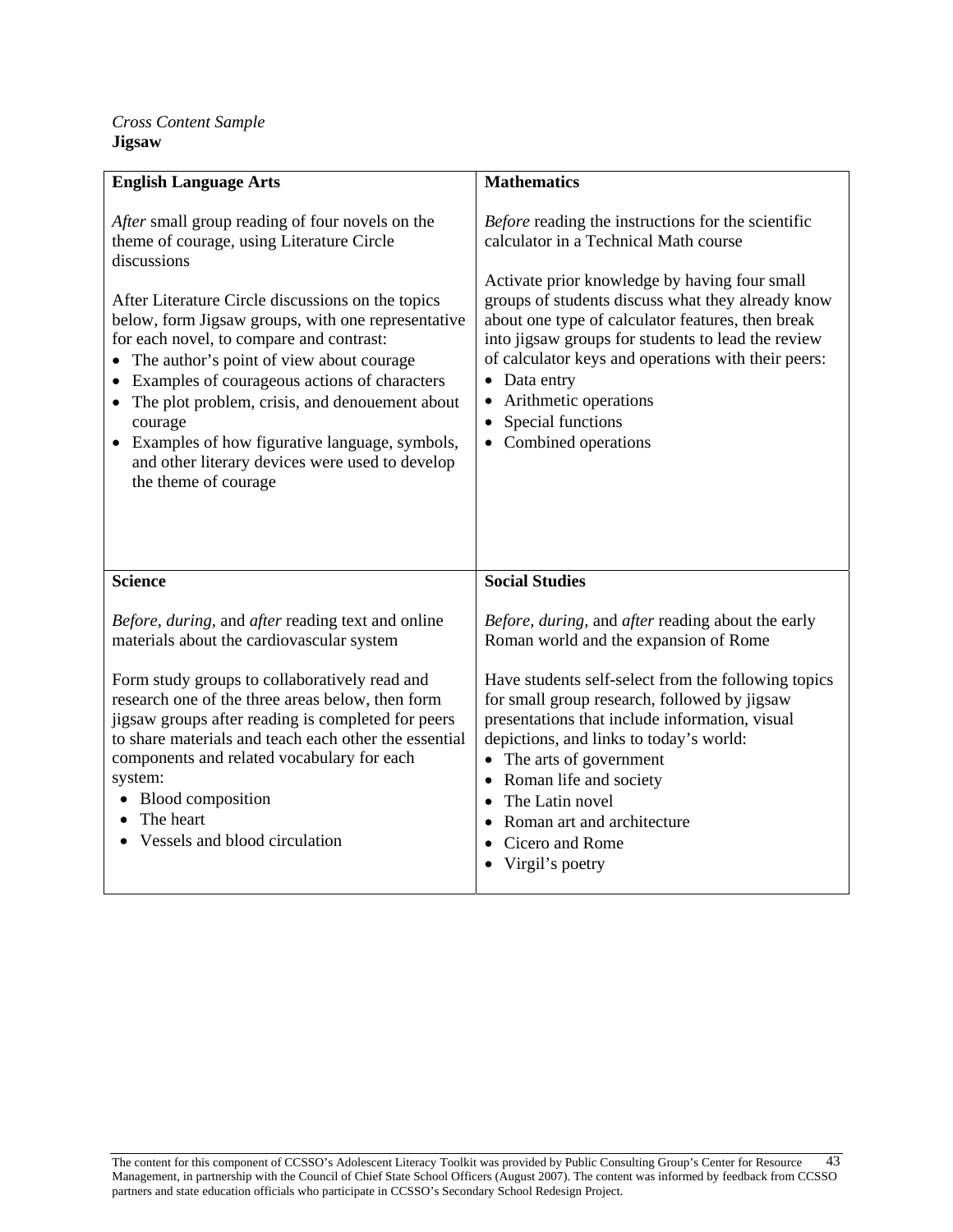# **Knowledge Rating Guide**

#### **Description**

A *before*, *during*, and *after* reading activity in which students analyze their understanding of vocabulary words or concepts from the text or unit of study. (Blachowicz, 1986)

#### **Purpose**

Use *before* reading to:

- Introduce list of key terms to students
- Determine students' knowledge of a word or concept
- Activate existing background knowledge
- Help students make connections to new concepts
- Assess learning when used *before* and *after* reading

#### **Directions**

1. Select a list of important terms from the text. Prepare a handout that lists the terms followed by three columns: *Know it/Use it, Can describe it/Don't use it, Don't know it/Don't use it*.

| <b>Term</b> | Know it/<br>Use it | Can describe it/<br>Don't use it | Don't know it/<br>Don't use it |
|-------------|--------------------|----------------------------------|--------------------------------|
|             |                    |                                  |                                |
|             |                    |                                  |                                |

- 2. Give the Knowledge Rating Guide with the terms to students. Ask each student to rate their level of knowledge about each term by placing an *X* in the appropriate column.
- 3. Place students in small groups to talk about the terms and/or lead the class in a discussion about the terms students know.
- 4. Ask students to read the text.
- 5. After reading the text, have students reexamine their sheets and see what words they can now define/use.

- Ask students to write definitions/explanations of terms they marked in the *Know it/Use it* column.
- Before discussing the terms as a class, have members of each small group discuss the terms and explain them to one another, and only discuss as a class the terms no one knows.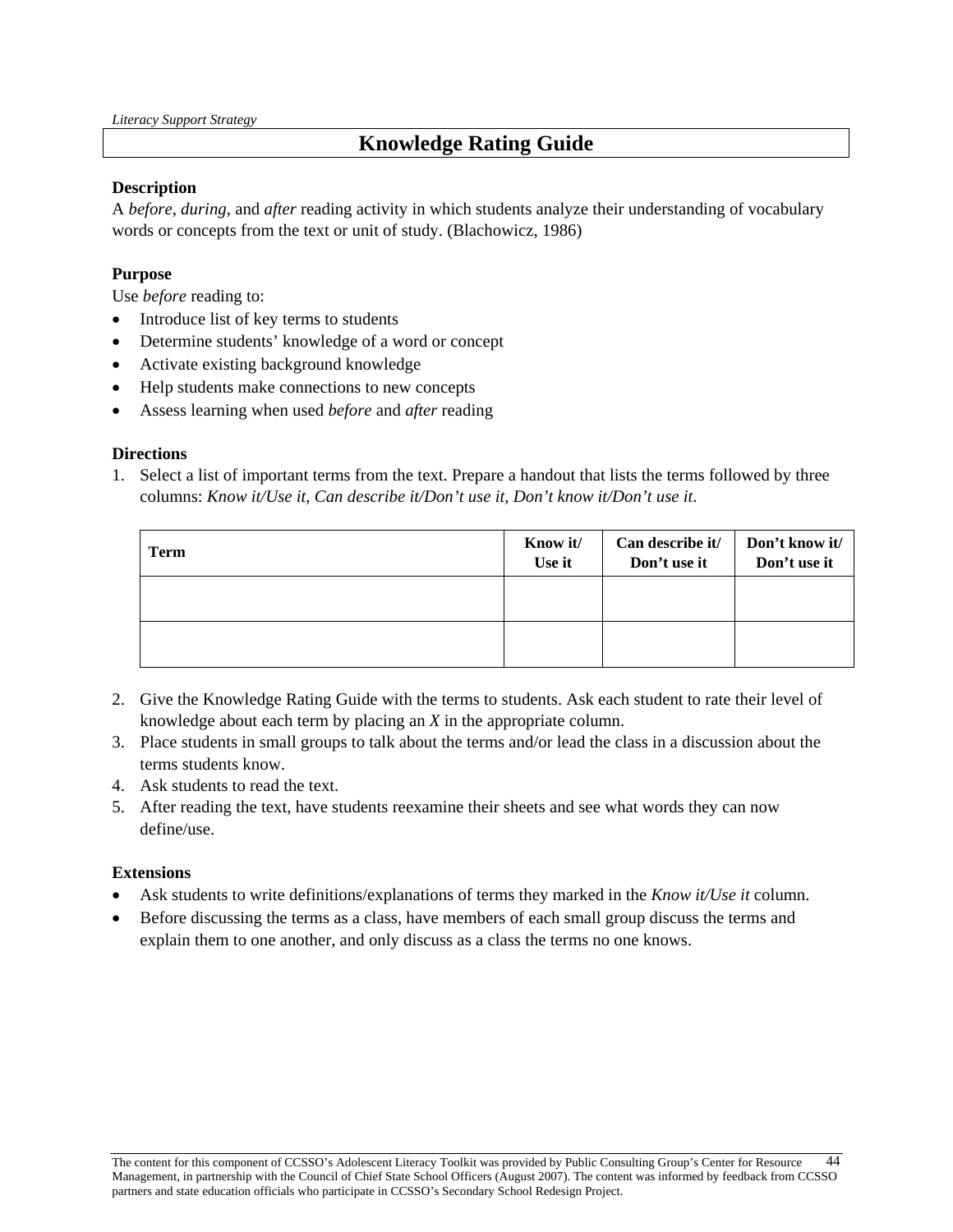#### *Cross Content Sample* **Knowledge Rating Guide (KRG)**

| <b>English Language Arts</b>                                                                                                                                                                                                                                                                                                                                                                                                                                                                                                                   | <b>Mathematics</b>                                                                                                                                                                                                                                                                                                                                                                                                                                                                                                                                                                                                                                                                                                                                                                                                                           |
|------------------------------------------------------------------------------------------------------------------------------------------------------------------------------------------------------------------------------------------------------------------------------------------------------------------------------------------------------------------------------------------------------------------------------------------------------------------------------------------------------------------------------------------------|----------------------------------------------------------------------------------------------------------------------------------------------------------------------------------------------------------------------------------------------------------------------------------------------------------------------------------------------------------------------------------------------------------------------------------------------------------------------------------------------------------------------------------------------------------------------------------------------------------------------------------------------------------------------------------------------------------------------------------------------------------------------------------------------------------------------------------------------|
| Before writing to determine beginning knowledge<br>of narrative, descriptive, informative, and<br>persuasive essays                                                                                                                                                                                                                                                                                                                                                                                                                            | Before and after a unit on trigonometric functions<br>of angles                                                                                                                                                                                                                                                                                                                                                                                                                                                                                                                                                                                                                                                                                                                                                                              |
| Assess student understanding of writing formats by<br>creating a KRG which lists the primary<br>components of each form of essay, such as:<br>Persuasive essay:<br>• Create a "hook" to engage the reader<br>Support opinion with evidence<br>• Use a convincing, positive voice<br>• Write a logical argument<br>Avoid bias or generalizations<br>Select persuasive vocabulary<br>$\bullet$                                                                                                                                                   | Use the KRG to pre- and post-assess student<br>understanding of key trigonometric functions, and<br>related vocabulary, such as:<br>Degrees and minutes<br>$\bullet$<br>Abscissa (x-value)<br>Ordinate (y-value)<br>Radius vector<br>Sine<br>Tangent<br>Secant<br>Cosine<br>Cotangent<br>Cosecant                                                                                                                                                                                                                                                                                                                                                                                                                                                                                                                                            |
| <b>Science</b>                                                                                                                                                                                                                                                                                                                                                                                                                                                                                                                                 | <b>Social Studies</b>                                                                                                                                                                                                                                                                                                                                                                                                                                                                                                                                                                                                                                                                                                                                                                                                                        |
| Before, during, and after reading text, online, and<br>media resources about atomic structure<br>Use the KRG to stimulate interest and activate<br>knowledge about atomic structure by using a mix<br>of statements related to atomic theory and authentic<br>real-life applications, such as:<br>• Artificial ingredients in foods<br>• Dalton's atomic theory of matter<br>Static electricity in the home (dryer, rug, pet)<br>$\bullet$<br>Cathode rays<br>Electrons<br>Nuclear power plants<br>$\bullet$<br>Nuclear atom<br>Atomic numbers | Before, during, and after reading Adam<br>Bagdasarian's Forgotten Fire, a semi-biographical<br>novel of a child survivor of the 1915 Armenian<br>genocide by the Turks<br>Create a KRG that helps students anticipate,<br>comprehend, and critically respond to the novel's<br>essential themes and concepts that are still relevant<br>in today's troubled world, such as:<br>• Why a country wants to control another country<br>and how it justifies its actions<br>Countries where one religious group tries to<br>control or eliminate another religious group<br>True or fictional stories of child survivors of a<br>war and the characteristics of a survivor<br>Impact of the death of a parent or other family<br>$\bullet$<br>members<br>• How the spirit helps one endure even when one<br>knows that each day could be the last |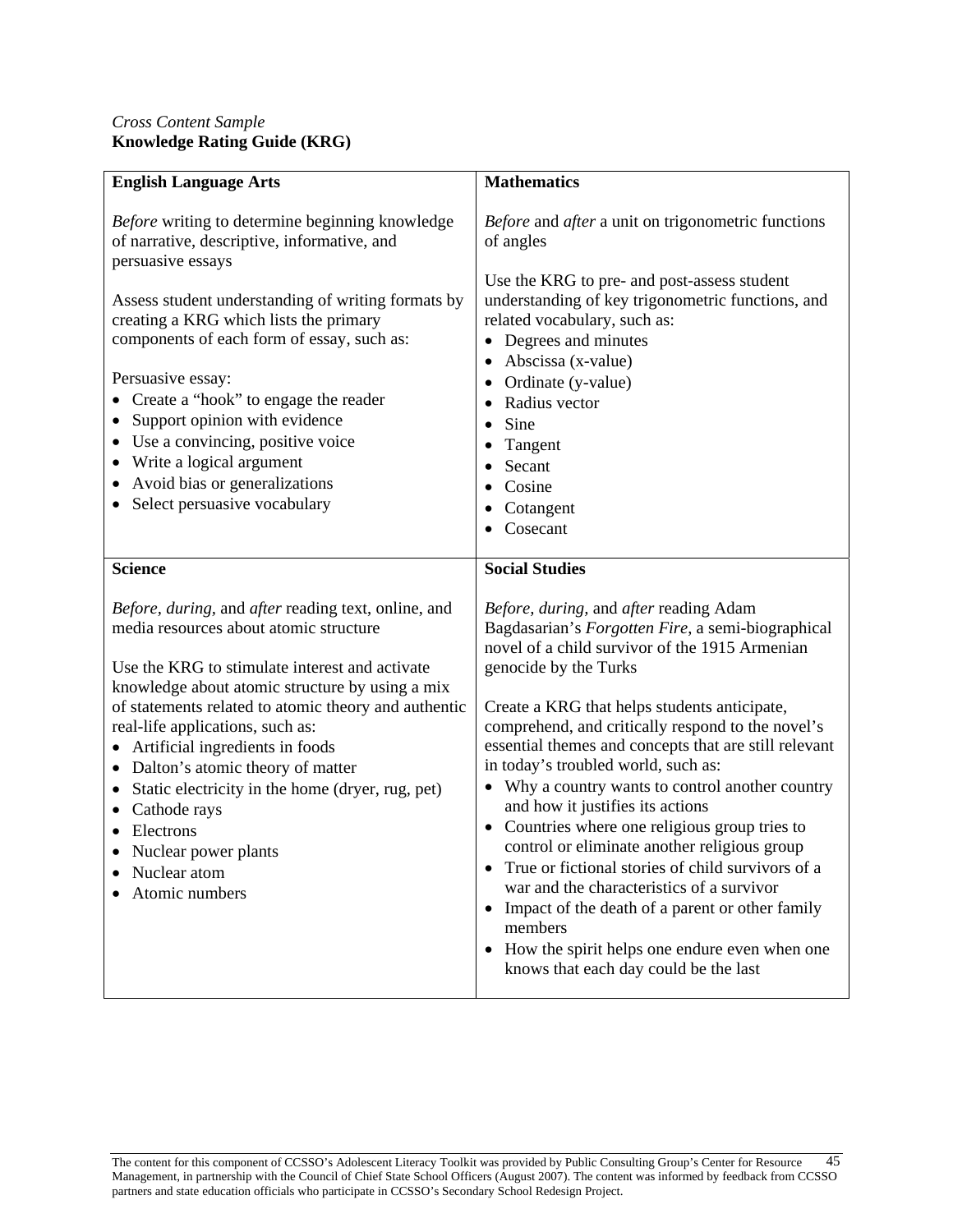## **Paired Reading**

#### **Description**

This strategy helps students in being actively involved in the structured reading aloud of a shared text. Students benefit from the intensive sessions of reading, speaking, and active listening.

### **Purpose**

Use *during* reading to:

- Give students practice in oral reading; to build fluency
- Provide practice with active listening, reading aloud, and summarizing
- Promote active engagement with reading
- Develop specific skills related to reading comprehension

#### **Directions**

- 1. Basic paired reading requires establishing ground rules about when and how help will be asked for/offered when reading, how turns will be taken, and what each role will include. One basic set of ground rules might be the following:
	- In pairs, take turns reading a paragraph at a time from an assigned reading.
	- The reader reads in a low voice, loud enough only for the listener to hear.
	- When the reader completes the paragraph, the listener provides a summary of the paragraph that needs to be "approved" by the reader. If the summary is not clear or accurate, the pair goes back to the text and rereads silently to add what is necessary.
	- Then the two switch roles, with the first reader becoming the active listener and summarizer.
	- If the reader stumbles on a word or is having difficulty, the reader can ask for help from the partner. If help is not asked for, then the listener should give the reader the opportunity to figure it out.
- 2. Give directions for what the pair should do when they are done with the reading. This might include: discussing what they each found interesting about what they have read, answering questions or completing a graphic organizer together or separately, interviewing another pair about their reading session (what went well/what did not), asking pairs to contribute three interesting words (or words that meet specific criteria) from their reading to the Word Wall, adding to their learning log or journal based on what was read, or asking the partners to write a collaborative summary of what they read.

- Have students extend the listening/summarizing role to include clarifying, predicting, and questioning.
- Let readers read for longer segments of the text than just a paragraph before switching roles.
- Give pairs a set of cards that direct them to do different things with the text: visualize, clarify, make a connection, etc. The listener picks a card before the reader begins to read and then shares according to the card after the reader completes the section.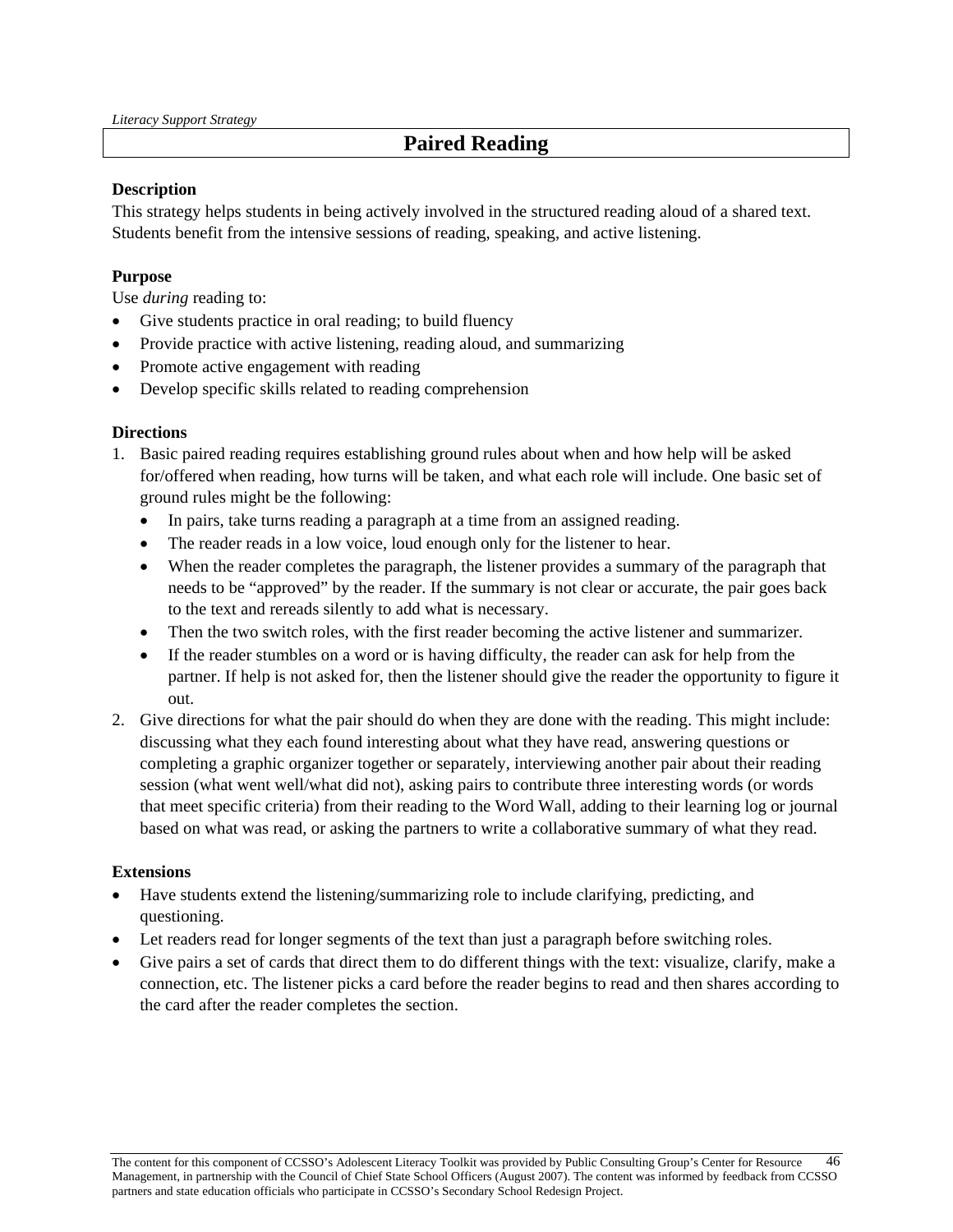*Cross Content Sample*  **Paired Reading** 

| <b>English Language Arts</b>                                                                                                                                                                                                                                                                                                                                                                                                                                                                        | <b>Mathematics</b>                                                                                                                                                                                                                                                                                                                                                                                                                                                                                 |
|-----------------------------------------------------------------------------------------------------------------------------------------------------------------------------------------------------------------------------------------------------------------------------------------------------------------------------------------------------------------------------------------------------------------------------------------------------------------------------------------------------|----------------------------------------------------------------------------------------------------------------------------------------------------------------------------------------------------------------------------------------------------------------------------------------------------------------------------------------------------------------------------------------------------------------------------------------------------------------------------------------------------|
| After viewing the video and <i>during</i> the reading of<br>Shakespeare's As You Like It<br>Model for students how to do a Paired Read using<br>Jaques' speech, The Seven Ages of Man. Show<br>students how they are to summarize the plot actions<br>and the ways character actions and dialogue show<br>how the character feels about life.<br>Then have students do Paired Reads intermittently<br>throughout the reading of the play to help students<br>comprehend difficult sections.         | During reading of review information about<br>algebraic expressions prior to the unit on functions<br>and graphs<br>Use Paired Reads to have students read and<br>summarize the text pages on addition, subtraction,<br>multiplication, and division of algebraic<br>expressions. Tell students to focus their summaries<br>on defining the related math terms, and recognizing<br>an example when mathematically represented in<br>numbers and symbols.                                           |
| <b>Science</b>                                                                                                                                                                                                                                                                                                                                                                                                                                                                                      | <b>Social Studies</b>                                                                                                                                                                                                                                                                                                                                                                                                                                                                              |
| During the text review and before the lab<br>experiment for Newton's Second Law of Motion-<br>force and acceleration<br>Have students do a Paired Read to summarize the<br>text explanations of Newton's Second Law with the<br>key outcome of understanding:<br>• The proportional relationship between<br>acceleration and net force<br>• The inversely proportional relationship of<br>acceleration and mass<br>• Reactions that will occur when acceleration, net<br>force, or the mass changes | Before, during, and after reading about Roosevelt's<br>New Deal<br>Have pairs of students read about the New Deal in<br>a variety of texts or online resources. Stress that<br>during their summary responses, students should<br>focus on learning how the New Deal would impact<br>American life in relation to:<br>• Labor and employment<br>Housing<br>٠<br>Business and the economy<br>Farm programs and rural life<br>Retirement<br>$\bullet$<br>Everyday life (e.g., repeal of prohibition) |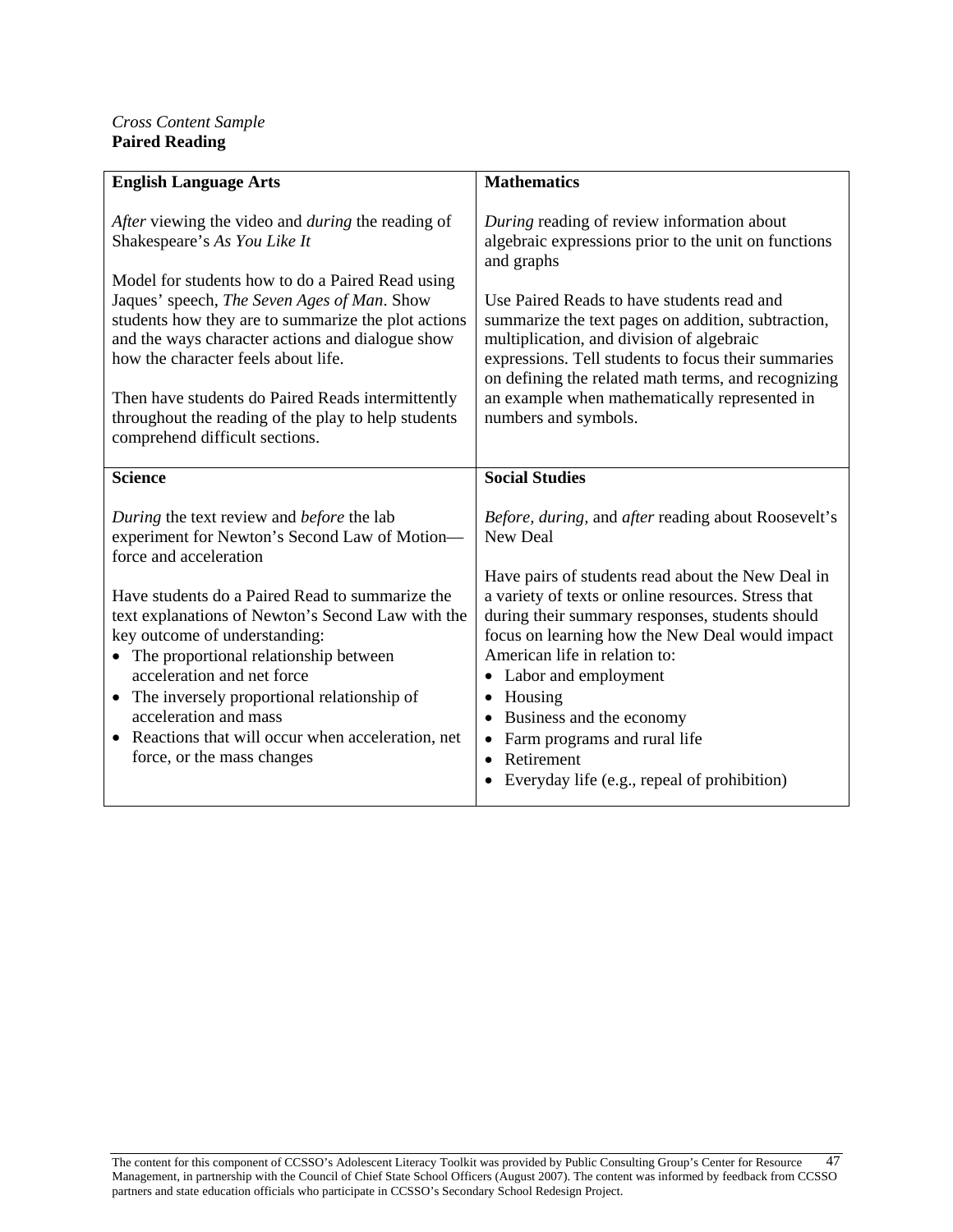## **Problematic Situation**

#### **Description**

A strategy whereby teachers introduce a compelling problem or scenario that establishes a purpose for reading to engage student interest and stimulate inquiry. (Vacca & Vacca, 1993)

#### **Purpose**

Use *before*, *during*, and *after* reading to:

- Activate students' existing background knowledge
- Motivate students to want to read text and explore ideas
- Make connections to new concepts
- Focus readers on the main ideas presented in text
- Help readers analyze problem/solution relationships
- Ask students to provide supporting evidence

#### **Directions**

1. Design a motivating, problematic situation to stimulate students' interest about important information or concepts in the text material they will read. The situation should be authentic and require analytical or evaluative thinking to resolve. As appropriate, include affective components (e.g., emotions, values) in the "problem."

#### *Examples of problematic situations*

#### **Social Studies Assignment:** Read chapter 7, *Ratifying the Constitution.*

As a newspaper reporter in the late 1780s, you have been asked to write an editorial determining if the process established for ratifying the Constitution is fair. The publisher also wants you to discuss whether or not the Constitution should be ratified. Based on your knowledge of that time period, what arguments would you include in your editorial?

**Science Assignment:** Energy article, www.eia.doe.gov/kids/renew/renewables

 A company called Northeast Energy recognizes the limited supply of fossil fuels and they have been encouraging their clients to conserve energy. While conservation is an important step, at some point in the not-so-distant future, they realize our supplies of fossil fuels will be depleted and we will be forced to rely completely on alternative energy sources. You have been contracted to evaluate the feasibility of using perpetual and renewable energy sources to provide power for their client, particularly solar, wind, hydroelectric, geothermal, biomass, and nuclear power. They are also interested in any other alternatives to fossil fuels. What information can you provide that will help them in their future planning?

- 2. Prior to asking students to read one or more text selections, introduce the problematic situation and, in cooperative groups, ask them to brainstorm possible results or solutions to the problem. Suggest each group record their responses and discuss the pros and cons of each solution. Have the groups share their thinking with the whole class.
- 3. Ask students to read the text selection, looking for information that supports their solutions.
- 4. Ask students to refine or modify their initial solutions as they gain evidence from their reading.

- Have students locate and use additional sources of information to support solutions.
- Ask students to consider whether some of their own solutions might be preferable to the one presented by the author.
- Use notes and responses as the basis for an analytical or persuasive essay.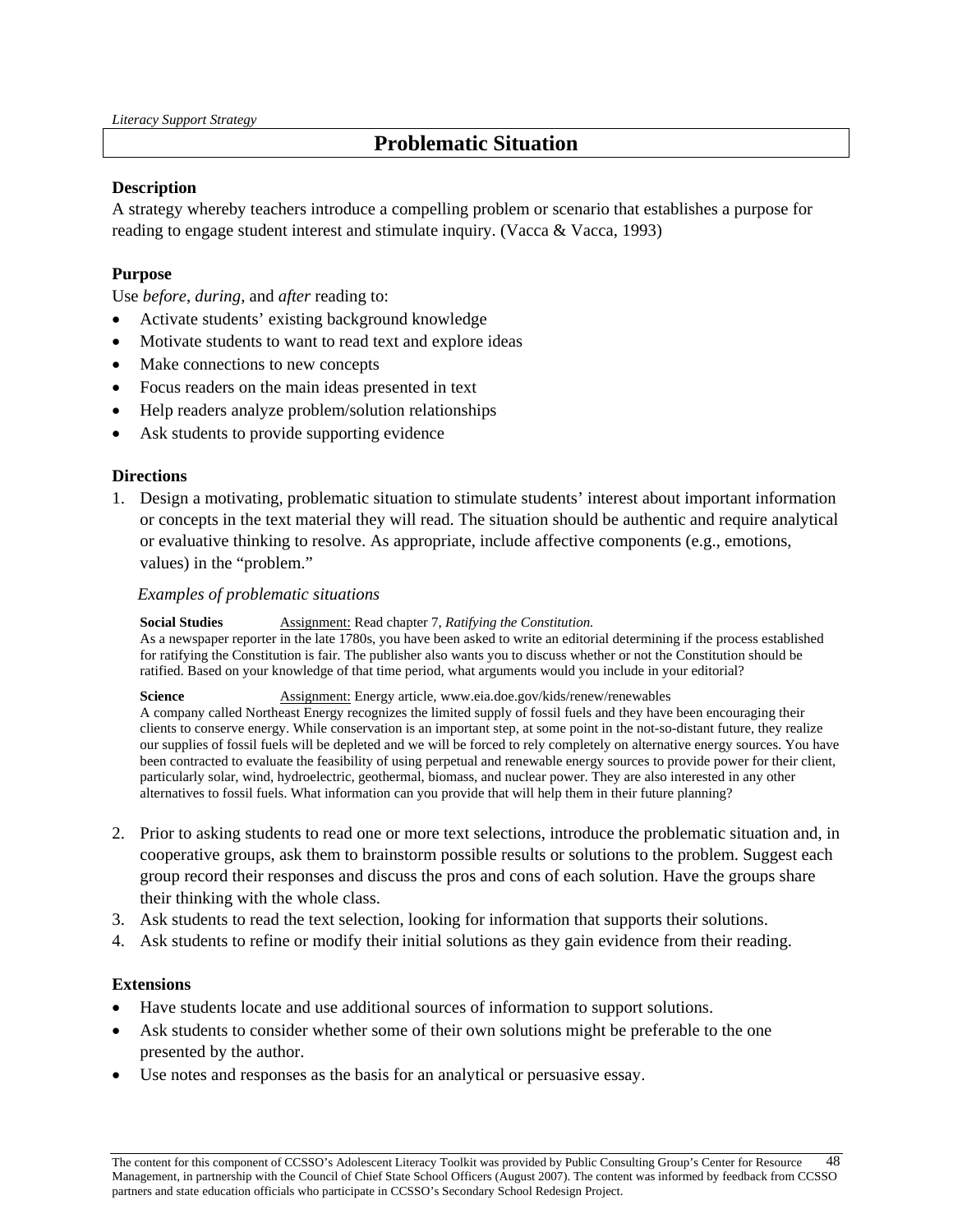| <b>English Language Arts</b>                                                                                                                                                                                                                                                                                                                                                                                           | <b>Mathematics</b>                                                                                                                                                                                                                                                                                                                                                                                                                                                                                                                                                           |
|------------------------------------------------------------------------------------------------------------------------------------------------------------------------------------------------------------------------------------------------------------------------------------------------------------------------------------------------------------------------------------------------------------------------|------------------------------------------------------------------------------------------------------------------------------------------------------------------------------------------------------------------------------------------------------------------------------------------------------------------------------------------------------------------------------------------------------------------------------------------------------------------------------------------------------------------------------------------------------------------------------|
| After reading Fitzgerald's The Great Gatsby                                                                                                                                                                                                                                                                                                                                                                            | After reading chapter on measurement units,<br>systems, and processes of measurement                                                                                                                                                                                                                                                                                                                                                                                                                                                                                         |
| To help students connect with the culture and<br>behaviors of the century before them, set up a<br>problematic situation that involves them in a<br>reenactment of a portion of the novel, such as Jay<br>Gatsby's party in chapter 3:                                                                                                                                                                                 | Create an applied, real-life Problematic Situation<br>that will demonstrate student understanding of key<br>ideas from their reading, such as:                                                                                                                                                                                                                                                                                                                                                                                                                               |
| Example:<br>You have been asked to plan a party with a Roaring<br>Twenties (Jazz Age) theme. Based on your<br>knowledge of this period of time, you need to<br>determine what would be appropriate<br>entertainment; who should be on the guest list;<br>what your guests should be wearing; and what food<br>and drink you would serve. In addition, what might<br>be happening that your guests might be discussing? | Example:<br>Your family is planning a trip to Canada where<br>distance is measured in kilometers, not miles. After<br>hearing a friend describe a serious accident he<br>caused because he didn't know about the different<br>measurement systems, you decide to generate step-<br>by-step instructions for your family to use for<br>converting miles to kilometers, U.S. currency<br>values to Canadian money, and gallons to liters.<br>Select the most relevant equivalencies for drivers to<br>know how to pay tolls, fill up the tank, and<br>understand speed limits. |
| <b>Science</b>                                                                                                                                                                                                                                                                                                                                                                                                         | <b>Social Studies</b>                                                                                                                                                                                                                                                                                                                                                                                                                                                                                                                                                        |
| Before, during, and after reading text and online<br>resources about alternative energy                                                                                                                                                                                                                                                                                                                                | After reading about the writing and ratification of<br>the Constitution                                                                                                                                                                                                                                                                                                                                                                                                                                                                                                      |
| Set up a problematic situation to stimulate student<br>inquiry about the impact of alternative energy.<br>Example:                                                                                                                                                                                                                                                                                                     | Have students develop persuasive writing skills in<br>conjunction with the study of Constitutional history<br>by setting up a creative way for them to evaluate<br>the ratification process and communicate their                                                                                                                                                                                                                                                                                                                                                            |
| Northeast Energy recognizes the limited supply of<br>fossil fuels and they have been encouraging their<br>clients to conserve energy. While conservation is<br>important, at some point in the not-so-distant<br>future, they realize that our supplies of fossil fuels<br>will be depleted and we will be forced to rely only<br>on alternative energy sources.                                                       | learning, such as:<br>Example:<br>As a newspaper reporter in the late 1780s, you have<br>been asked to write an editorial determining if the<br>process established for ratifying the Constitution is<br>fair. The publisher also wants you to discuss<br>whether or not the Constitution should be ratified.                                                                                                                                                                                                                                                                |
| You have been contracted to evaluate the feasibility<br>of using perpetual and renewable energy sources to<br>provide power for their client, particularly solar,<br>hydroelectric, wind, geothermal, biomass, and<br>nuclear power. They are also interested in any other<br>alternatives. What information can you provide that<br>will help them in their future planning?                                          | Based on your knowledge of that time period, what<br>arguments would you include in your editorial?                                                                                                                                                                                                                                                                                                                                                                                                                                                                          |

The content for this component of CCSSO's Adolescent Literacy Toolkit was provided by Public Consulting Group's Center for Resource Management, in partnership with the Council of Chief State School Officers (August 2007). The content was informed by feedback from CCSSO partners and state education officials who participate in CCSSO's Secondary School Redesign Project. 49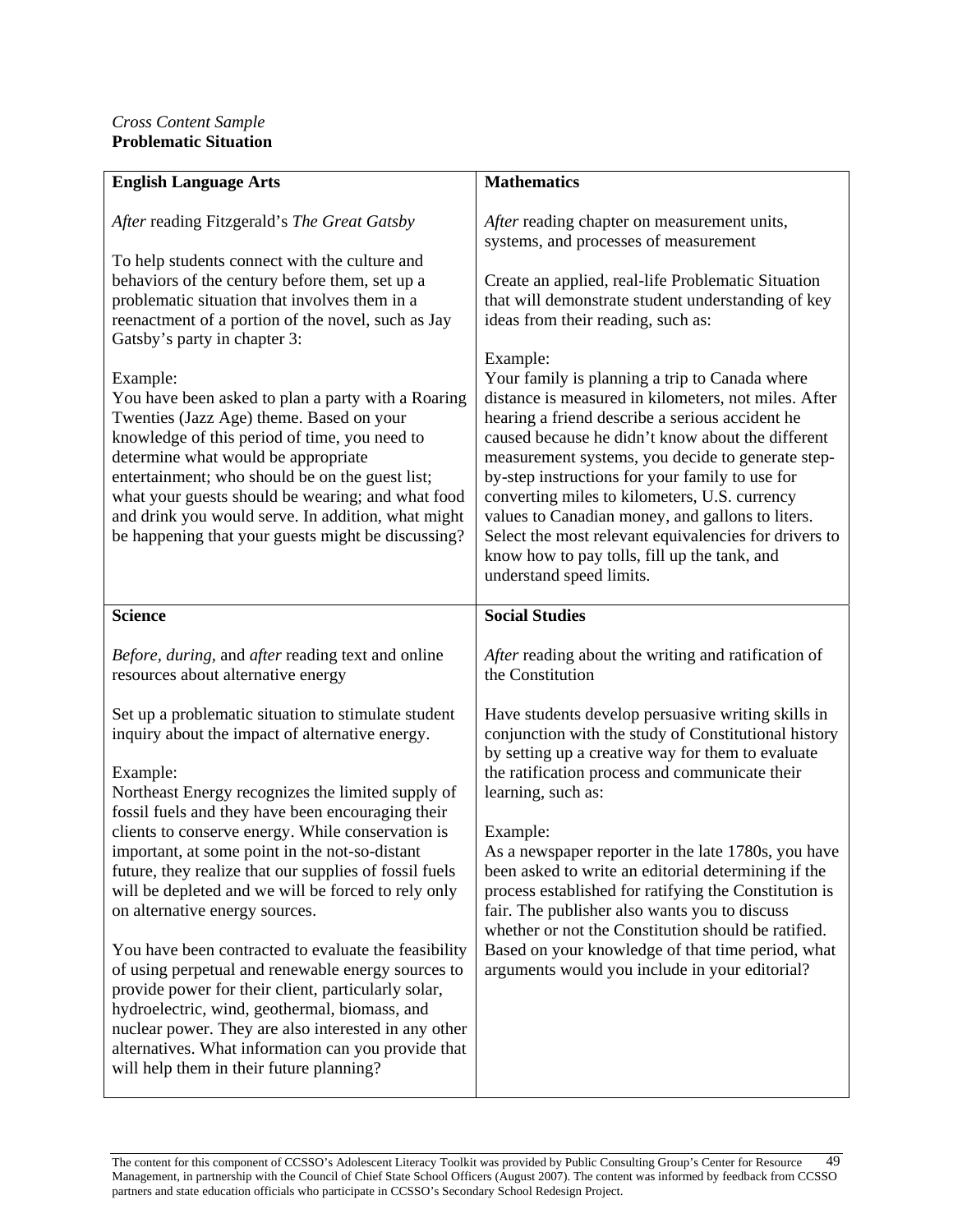# **Question-Answer Relationship (QAR)**

#### **Description**

This strategy involves students in assessing the thinking demands of a passage and developing answers for four types of questions: *right there* (answer is directly stated in text); *think and search* (answer is in the text, but not stated directly); *author and me* (the answer is not in the text; it is derived from integrating the author's information with one's own background knowledge and experiences); and *on my own* (the answer is not in the text; the reader must develop the answers solely from background knowledge).

### **Purpose**

Use *during* reading to:

- Characterize questions and know where to look for the answers
- Refute common misperception by students that the text tells all
- Become more analytical and evaluative about responding to questions
- Separate factual, implied, inferred, and predictive information while reading
- Determine the supporting evidence for responses to questions
- Monitor comprehension of text

#### **Directions**

- 1. Prepare a sample text reading with several questions that correspond to the four QAR types.
- 2. Ask students how they locate or determine the answer to questions about text. Explain that this strategy helps them determine how to seek answers to questions in text.
- 3. Show students the four types of QAR questions.

| 1. In the book<br>The answer is stated directly in the text.                                        | 2. Think and search<br>The answer is in the text but is not stated directly. The<br>reader interprets the meaning from different parts of the<br>text. |
|-----------------------------------------------------------------------------------------------------|--------------------------------------------------------------------------------------------------------------------------------------------------------|
| 3. Author and me<br>The answer is not in the text. The reader must read the text                    | 4. On my own<br>The answer is not in the text. The reader must develop the                                                                             |
| in order to answer, but must use personal knowledge with<br>the information provided by the author. | answer based on knowledge and personal experience only.                                                                                                |

- 4. Introduce several examples of "right there" questions, then introduce several "think and search" questions. Emphasize that these types of questions require locating information within the text.
- 5. Introduce several "author and me" and "on my own" questions for the same text reading.
- 6. Then provide guided practice in pairs or small groups with several progressively longer pieces of text.
- 7. As students become more proficient, provide independent practice and give feedback to individual students about their QAR choices.
- 8. Once students can effectively use QAR to answer questions, have them generate their own questions to practice the various types and use QAR independently.

#### **Extension**

• Link the QAR types of questions to Bloom's Taxonomy of Critical Thinking: the Right There questions require only the knowledge level of abstraction; the Think and Search questions add the comprehension and application levels; the Author and Me questions add analysis; and On My Own questions require evaluation and synthesis.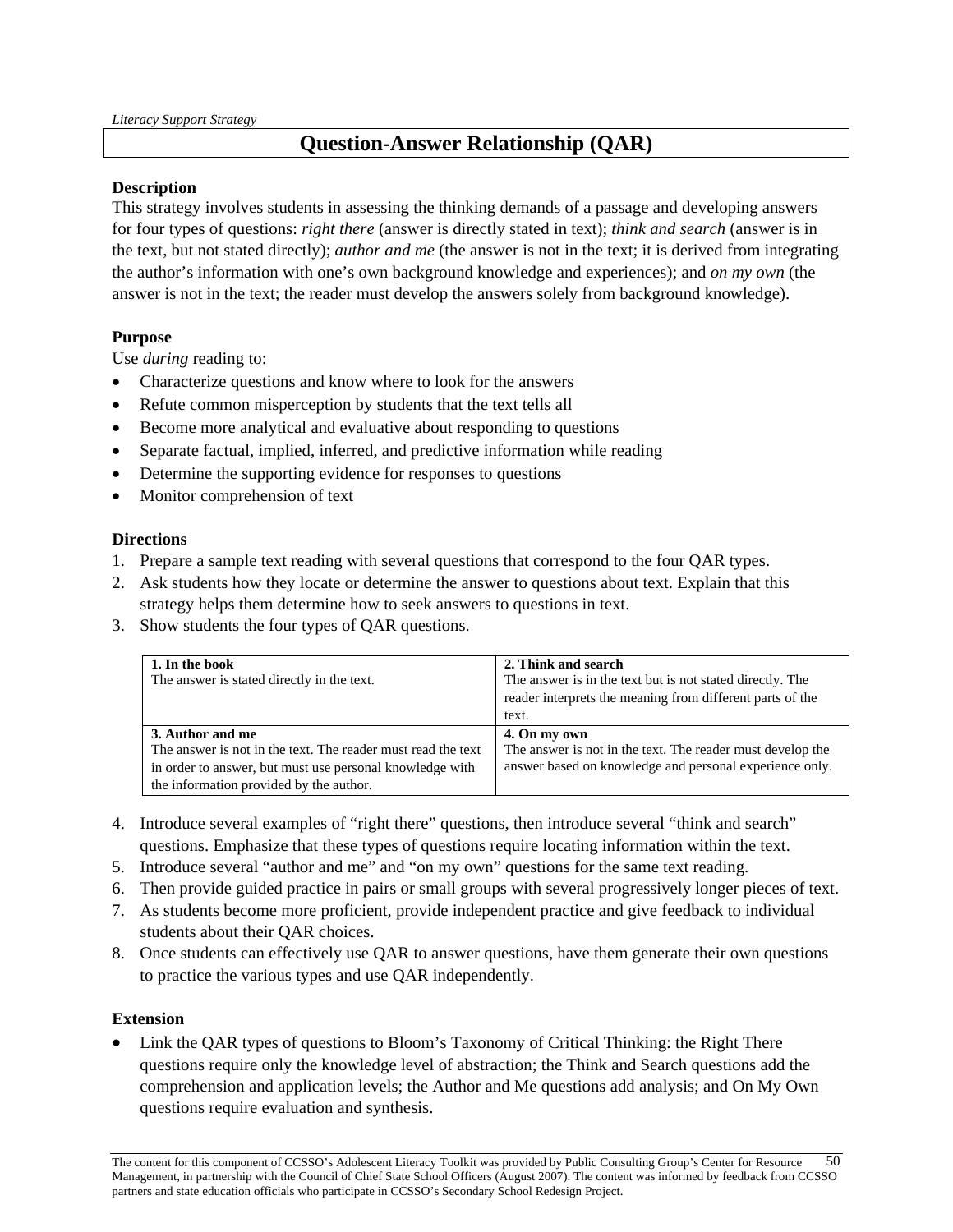## *Cross Content Sample*  **Question-Answer Relationship (QAR)**

| <b>English Language Arts</b>                                                                                                                                                                                                                                                                                                                                                                                                                                                                                                                                                         | <b>Mathematics</b>                                                                                                                                                                                                                                                                                                                                                                                                                                                                                                                                                                                                                                                                                                                                           |
|--------------------------------------------------------------------------------------------------------------------------------------------------------------------------------------------------------------------------------------------------------------------------------------------------------------------------------------------------------------------------------------------------------------------------------------------------------------------------------------------------------------------------------------------------------------------------------------|--------------------------------------------------------------------------------------------------------------------------------------------------------------------------------------------------------------------------------------------------------------------------------------------------------------------------------------------------------------------------------------------------------------------------------------------------------------------------------------------------------------------------------------------------------------------------------------------------------------------------------------------------------------------------------------------------------------------------------------------------------------|
| After reading a short story followed by<br>comprehension questions in an American literature<br>anthology<br>Use the QAR to help students understand whether<br>the questions are literal or require analytical,<br>evaluative, or inferential thinking, such as The<br>Diary of Anne Frank:<br>Right there: Who is in the house besides the<br>Franks?<br>Think and search: Who makes the rules, Mr. or<br>٠<br>Mrs. Frank?<br>Author and me: Why is Anne rebellious?<br>$\bullet$<br>On my own: What would you have done<br>$\bullet$<br>differently from Anne?                    | Before, during, and after reading a variety of data<br>charts and graphs<br>Use the QAR to help students determine if the<br>answer is provided in the data display or whether<br>analysis, manipulation, computation, or calculation<br>is needed to respond to the different kinds of<br>questions:<br><i>Right there:</i> The specific number is provided<br>$\bullet$<br>Think and search: The answer is there, but I<br>$\bullet$<br>need to understand the structure of the chart to<br>locate the answer<br>Author and me: I can figure out the answer<br>$\bullet$<br>from the data if I do some calculations<br>On my own: The data doesn't provide a specific<br>$\bullet$<br>answer; I have to manipulate the data and<br>figure it out on my own |
| <b>Science</b>                                                                                                                                                                                                                                                                                                                                                                                                                                                                                                                                                                       | <b>Social Studies</b>                                                                                                                                                                                                                                                                                                                                                                                                                                                                                                                                                                                                                                                                                                                                        |
| After reading a variety of articles on global<br>warming                                                                                                                                                                                                                                                                                                                                                                                                                                                                                                                             | During reading a text chapter about slavery and the<br><b>Underground Railroad</b>                                                                                                                                                                                                                                                                                                                                                                                                                                                                                                                                                                                                                                                                           |
| Model the QAR question development with one<br>article and then have small groups of students<br>practice creating their own QAR questions to<br>analyze the facts and opinions in the articles, using<br>the following cue words to identify the type of<br>question:<br>• Right there: who, where, list, when, how many,<br>name, what, based on this passage<br>• Think and search: summarize, what caused,<br>contrast, explain, retell, how did, find<br>Author and me: in what instances<br>On my own: what do you think, based on your<br>experience, if you were this person | To provide practice for students in understanding<br>that textbook writers and test publishers often use<br>the same four kinds of questions, have students<br>answer the end of chapter questions, coding each<br>question with the appropriate QAR type:<br>• $RT = Right$ there<br>$TS = Think and search$<br>$A\&ME = Author$ and me<br>$ME = On$ my own<br>٠<br>Before they submit their answers, have them<br>review their QAR codes with another student to see<br>if they agreed on the type of question that was<br>asked and if the strategy helped them find the best<br>answer to the questions.                                                                                                                                                 |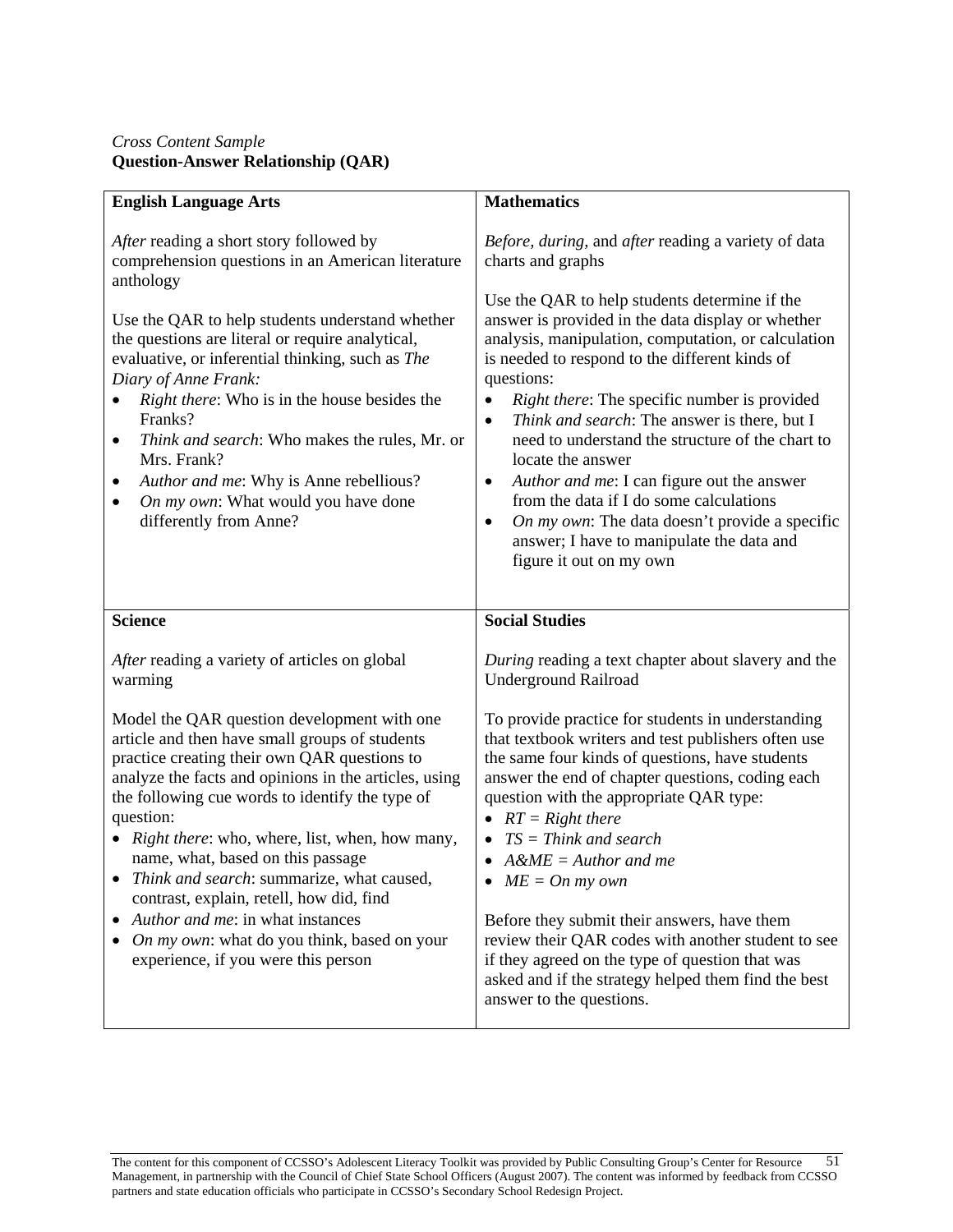## **Quick Write**

#### **Description**

A versatile strategy used to develop writing fluency, to build the habit of reflection into a learning experience, and to informally assess student thinking. The strategy asks learners to respond in 2–10 minutes to an open-ended question or prompt posed by the teacher before, during, or after reading.

#### **Purpose**

Use *before*, *during*, and *after* reading to:

- Activate prior knowledge by preparing students for reading, writing, or a discussion
- Help students make personal connections
- Promote reflection about key content concepts
- Encourage critical thinking
- Organize ideas for better comprehension
- Increase background knowledge when shared
- Synthesize learning and demonstrate understanding of key concepts
- Reinforce vocabulary
- Provide a purpose for reading
- Assess student knowledge on the topic prior to reading

#### **Directions**

- 1. Explain that a Quick Write helps engage students in thinking about a content topic before, during, and after reading. Stress that in a Quick Write, students respond to a question or prompt related to the text by writing down whatever comes to their minds without organizing it too much or worrying about grammar.
- 2. Select a topic related to the text being studied and define the purpose for the Quick Write: *Examples:* 
	- Summarize what was learned
	- Connect to background information or students' lives
	- Explain content concepts or vocabulary
	- Make predictions, inferences, and hypotheses
	- Pose a question that addresses a key point in the reading selection
- 3. Tell the students how long they will have to do the writing, typically 2–10 minutes.
- 4. Use the Quick Write as part of instruction, assessment, and discussion. Note: Typically a Quick Write is graded only for completion, not for quality or accuracy.

- Quick Writes can be assigned as part of students' Learning Logs or Journals.
- Quick Writes can be used to think/brainstorm for a Think-Pair-Share.
- Students can generate their own Quick Write questions and prompts.
- Students can share their responses in small groups and compare their answers.
- Students can work in small groups to create a Quick Write, with each student offering one sentence in a round-robin fashion.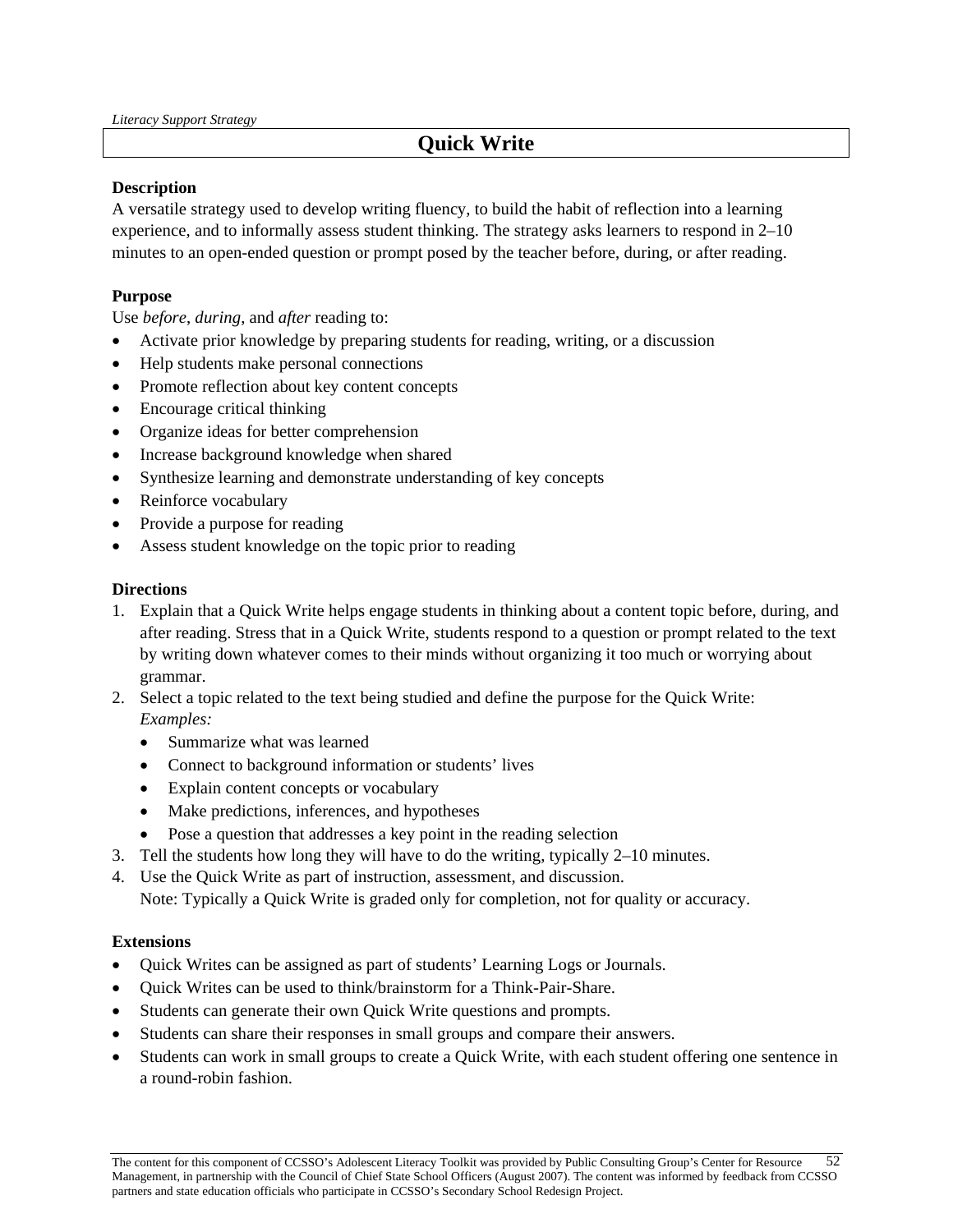*Cross Content Sample*  **Quick Write** 

| <b>English Language Arts</b>                                                                                                                                                                                                                                                                                                                                                                                                                                                                                                                         | <b>Mathematics</b>                                                                                                                                                                                                                                                                                                                                                                                                                                                                                                                                                      |
|------------------------------------------------------------------------------------------------------------------------------------------------------------------------------------------------------------------------------------------------------------------------------------------------------------------------------------------------------------------------------------------------------------------------------------------------------------------------------------------------------------------------------------------------------|-------------------------------------------------------------------------------------------------------------------------------------------------------------------------------------------------------------------------------------------------------------------------------------------------------------------------------------------------------------------------------------------------------------------------------------------------------------------------------------------------------------------------------------------------------------------------|
| Before, during, and after reading fiction<br>Create open-ended prompts to help students align<br>the piece of fiction with their own lives, such as:<br>• Characters in literature make decisions that have<br>consequences for themselves and others. What<br>is a decision you made that had unanticipated<br>consequences, both for yourself and others?<br>Describe a time you had to piece together clues<br>to solve a mystery in your own life.                                                                                               | Before, during, and after reading a math text<br>selection<br>Help students learn to express their thinking and<br>understanding of math concepts by having them<br>describe their thoughts in short, non-graded<br>writing.<br>Examples:<br>• What does it mean to "solve" an equation?<br>What kind of quadrilateral do you feel is most<br>"balanced?" Why do you think that is so?                                                                                                                                                                                  |
| <b>Science</b>                                                                                                                                                                                                                                                                                                                                                                                                                                                                                                                                       | <b>Social Studies</b>                                                                                                                                                                                                                                                                                                                                                                                                                                                                                                                                                   |
| Before, during, and after reading any text<br>information<br>Have students do a Quick Write based on a prompt<br>that asks them to summarize, analyze, or evaluate<br>scientific concepts, such as:<br>• Light travels through the air at $3 \times 10^8$ m/s. This<br>is also the speed limit of the universe. Explain<br>the meaning of $3 \times 10^8$ m/s. What does it mean<br>to say that the universe has a speed limit?<br>Brainstorm a list of everything you know about<br>the causes and effects of global warming on the<br>environment. | Before, during, and after reading<br>Use the Quick Write to stimulate higher order<br>thinking—analysis, evaluation, and synthesis—<br>with open-ended prompts that go beyond literal<br>comprehension of the historical information.<br>Examples:<br>• We are going to study recent efforts to achieve a<br>Middle East Peace Accord. Who are the key<br>political figures you think are likely to influence<br>this effort and why?<br>Imagine that you lived 30,000 years ago during<br>$\bullet$<br>the Stone Age. How did you use natural<br>resources to survive? |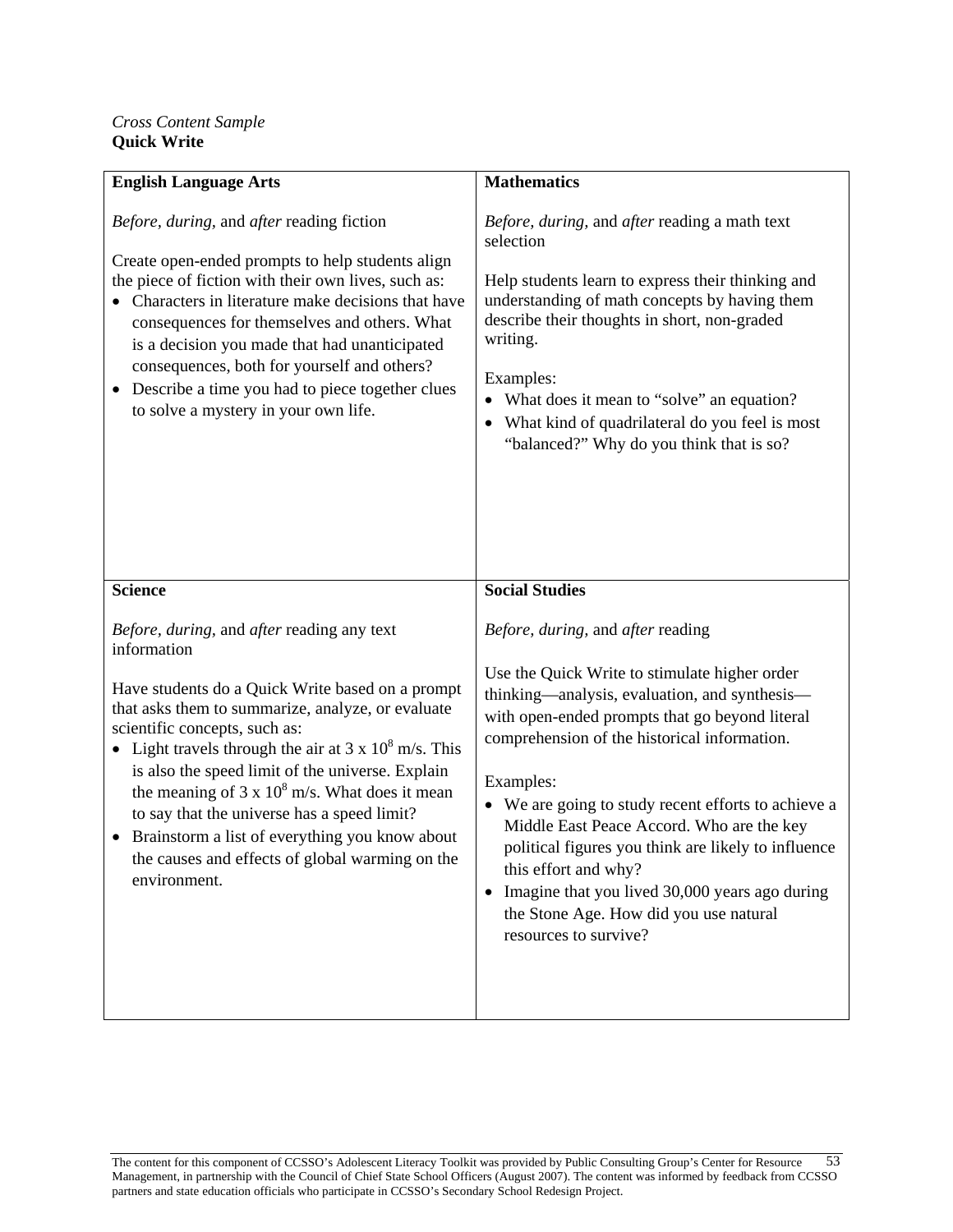# **Reciprocal Teaching**

#### **Description**

Reciprocal teaching is a collaborative routine for improving reading comprehension. Four-person teams use the skills of summarizing, questioning, clarifying, and predicting to bring meaning to the text. (Palinscar and Brown, 1984)

#### **Purpose**

Use *during* reading to:

- Improve students' skills at summarizing, questioning, clarifying, and predicting
- Help struggling readers practice the habits and skills of strong readers
- Encourage collaborative exploration of text

### **Directions**

- 1. Create groups of four students.
- 2. Distribute one note card to each member of the group identifying each person's role.
	- a. summarizer c. clarifier
	- b. questioner d. predictor
- 3. Have students silently read a few paragraphs of the assigned text selection. Encourage them to use note taking strategies, such as selective underlining or sticky notes, to help them better prepare for their role in the discussion.
- 4. At the given stopping point, the Summarizer will highlight the key ideas up to this point in the reading.
- 5. The Questioner will then pose questions about the selection.
- 6. The Clarifier addresses confusing parts and attempts to answer the questions.
- 7. The Predictor can offer guesses about what the author will tell the group next.
- 8. The roles in the group then switch one person to the right, and the next selection is read. Students repeat the process using their new roles. This continues until the entire selection is read. Note: It is important to teach, model, and practice each of the four roles/skills before expecting students to do all four together.

#### *Possible Verbal Prompts:*

| Summarizing: | The important ideas in what I read are _____                                       |  |  |  |  |  |  |
|--------------|------------------------------------------------------------------------------------|--|--|--|--|--|--|
| Questioning: | What connections can I make? How does this support my thinking? What is the author |  |  |  |  |  |  |
|              | telling me by this comment?                                                        |  |  |  |  |  |  |
| Clarifying:  | I don't understand the part where                                                  |  |  |  |  |  |  |
|              | I need to know more about                                                          |  |  |  |  |  |  |
| Predicting:  | I wonder<br>I think<br>$\Box$ , I predict                                          |  |  |  |  |  |  |

- Use with Paired Reading or Save the Last Word for Me
- Have students write individual summaries after they finish reading the selection together.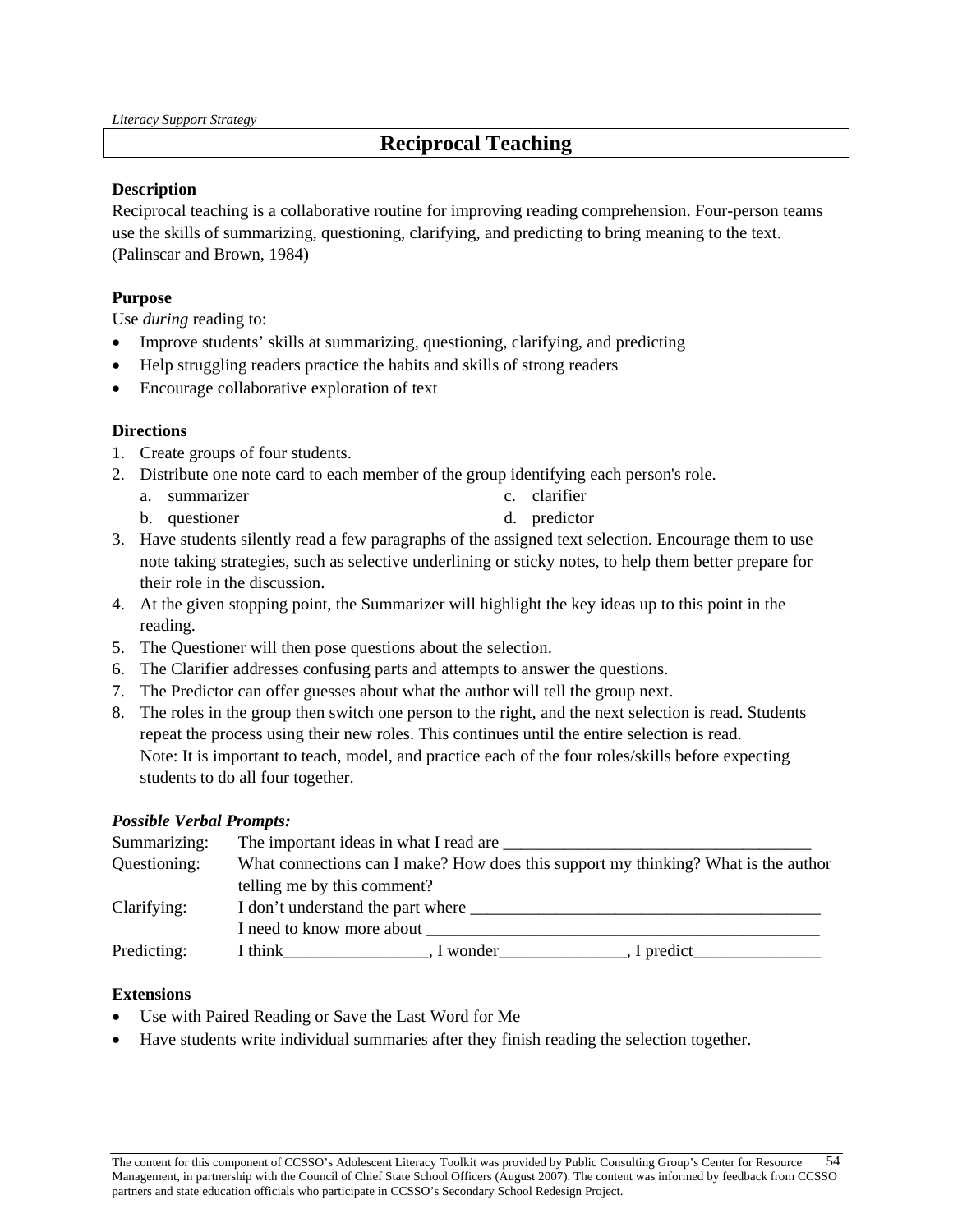### *Cross Content Sample*  **Reciprocal Teaching**

| <b>English Language Arts</b>                                                                                                                                                                                                                                                                                                                                                                                                                                                                                                                                                                                                                                                 | <b>Mathematics</b>                                                                                                                                                                                                                                                                                                                                                                                                                                                                                                                                                      |
|------------------------------------------------------------------------------------------------------------------------------------------------------------------------------------------------------------------------------------------------------------------------------------------------------------------------------------------------------------------------------------------------------------------------------------------------------------------------------------------------------------------------------------------------------------------------------------------------------------------------------------------------------------------------------|-------------------------------------------------------------------------------------------------------------------------------------------------------------------------------------------------------------------------------------------------------------------------------------------------------------------------------------------------------------------------------------------------------------------------------------------------------------------------------------------------------------------------------------------------------------------------|
| During small group reading of a novel, play, short<br>story, or other genre                                                                                                                                                                                                                                                                                                                                                                                                                                                                                                                                                                                                  | During small group completion of college entrance<br>exam practice tests                                                                                                                                                                                                                                                                                                                                                                                                                                                                                                |
| Adapt Literature Circle roles to the four roles of<br>Reciprocal Teaching, rotating them at appropriate<br>pause points in the text reading and specifying<br>areas of focus to deepen the discussion past literal<br>interpretation.<br>Example for Quiroga's The Alligator War:<br>Summarizer: Parallel the alligator behaviors to<br>people's behaviors during the summary.<br>• <i>Questioner</i> : Ask only questions that require<br>inferential thinking.<br>Clarifier: Be the wise old alligator when you<br>respond to the questions.<br>• Predictor: Compare human beings to alligators<br>in predicting what will happen if a warship<br>again goes up the river. | Involve students in actively discussing the types of<br>exam questions and techniques for answering them<br>by applying the Reciprocal Teaching roles to the<br>sample questions:<br>Summarizer: State numerical math problems in<br>words or word problems in numbers and<br>symbols.<br>Questioner: Ask about vocabulary or process<br>$\bullet$<br>steps to solve the problem.<br>Clarifier: Explain vocabulary or process steps.<br>Predictor: Predict the detractor answer test<br>makers include is easy to select if the problem<br>isn't carefully thought out. |
|                                                                                                                                                                                                                                                                                                                                                                                                                                                                                                                                                                                                                                                                              |                                                                                                                                                                                                                                                                                                                                                                                                                                                                                                                                                                         |
| <b>Science</b>                                                                                                                                                                                                                                                                                                                                                                                                                                                                                                                                                                                                                                                               | <b>Social Studies</b>                                                                                                                                                                                                                                                                                                                                                                                                                                                                                                                                                   |
| During reading of a difficult chemistry chapter on<br>chemical equilibrium and Le Chatelier's Principle                                                                                                                                                                                                                                                                                                                                                                                                                                                                                                                                                                      | Before, during, and after reading a chapter on<br>problems of the presidency with the case study of                                                                                                                                                                                                                                                                                                                                                                                                                                                                     |
| Have students take on the four roles of<br>Summarizer, Questioner, Clarifier, and Predictor<br>after reading each of the sections. Tell each role to<br>focus on specific content when reading:<br>The Summarizer: Focus on the opening and closing                                                                                                                                                                                                                                                                                                                                                                                                                          | Watergate<br>Ask small groups of students to compare the<br>President's problems during Watergate with the<br>problems of today's President, focusing on the<br>theme: does the President have too many jobs and<br>too much power? Have students guide their                                                                                                                                                                                                                                                                                                           |
| paragraphs of each 1–2 page section<br>The Questioner: Read the Section Review<br>Questions and ask the group any you don't<br>understand yourself.                                                                                                                                                                                                                                                                                                                                                                                                                                                                                                                          | discussion by taking on the four roles of Reciprocal<br>Teaching: Summarizer, Questioner, Clarifier, and<br>Predictor.                                                                                                                                                                                                                                                                                                                                                                                                                                                  |
| The <i>Clarifier</i> : Review the graphs and figures that<br>explain the reactions.                                                                                                                                                                                                                                                                                                                                                                                                                                                                                                                                                                                          |                                                                                                                                                                                                                                                                                                                                                                                                                                                                                                                                                                         |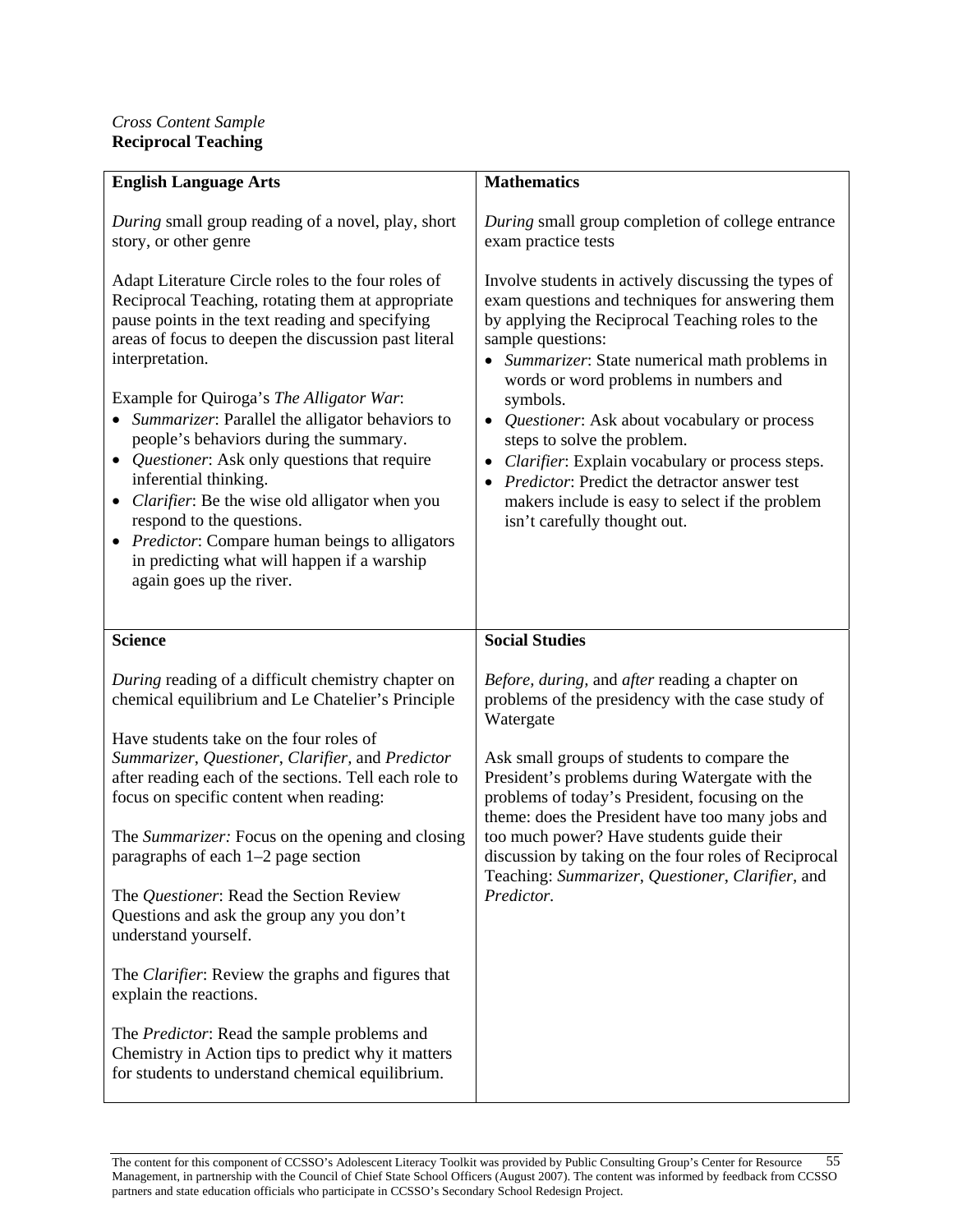## **ReQuest**

#### **Description**

This strategy helps students develop the ability to ask and answer questions about their reading to deepen comprehension and critical thinking. Students take on the role of the teacher to form questions about a reading selection and the teacher models how to answer. Then the teacher asks questions that require higher level thinking to influence the students to frame more challenging questions about the ideas presented in the reading selection. (Manzo, 1969, 1985)

## **Purpose**

Use *during* reading to:

- Build students' abilities to generate good questions about their reading
- Allow students to hear well-defined answers and learn the mental processes behind them
- Allow students to hear different perspectives about the same text
- Help students differentiate lower level informational questions from higher level questions that demand analysis, evaluation, or synthesis
- Help students monitor their learning through questioning

#### **Directions**

- 1. Discuss how teachers select the questions they ask students from the text.
- 2. Tell the students they are to take on the role of a teacher while reading and develop questions about the information, ideas, and relationships found within the content.
- 3. Have the students read a portion of the selection independently and write a list of questions.
- 4. Invite the students to ask the teacher their questions. The teacher responds with clear, complete answers in a think-aloud fashion that shows students the mental process the teacher used to derive the answer.
- 5. When students have finished asking their questions, the teacher asks the students a few questions about the same passage. These questions should focus on higher level thinking to guide the students in framing more challenging questions with the next selection.
- 6. Repeat the process with the next portion of the selection.
- 7. After three or four segments are discussed using ReQuest, have the students predict how the selection will conclude and have them read the remainder of the selection independently.

- Form small groups to work together and revise the questions before posing them to the teacher.
- Ask students to define the strategies they used in writing their questions.
- Give students questioning prompts based on Bloom's Taxonomy of Critical Thinking to help them learn how to ask questions that demand higher order thinking.
- Combine ReQuest with the Question-Answer Relationship (QAR) strategy to help students ask literal, inferential, and evaluative questions.
- Once students are comfortable with teacher-student ReQuests, have them do Reciprocal Peer Questioning. (King, 1990)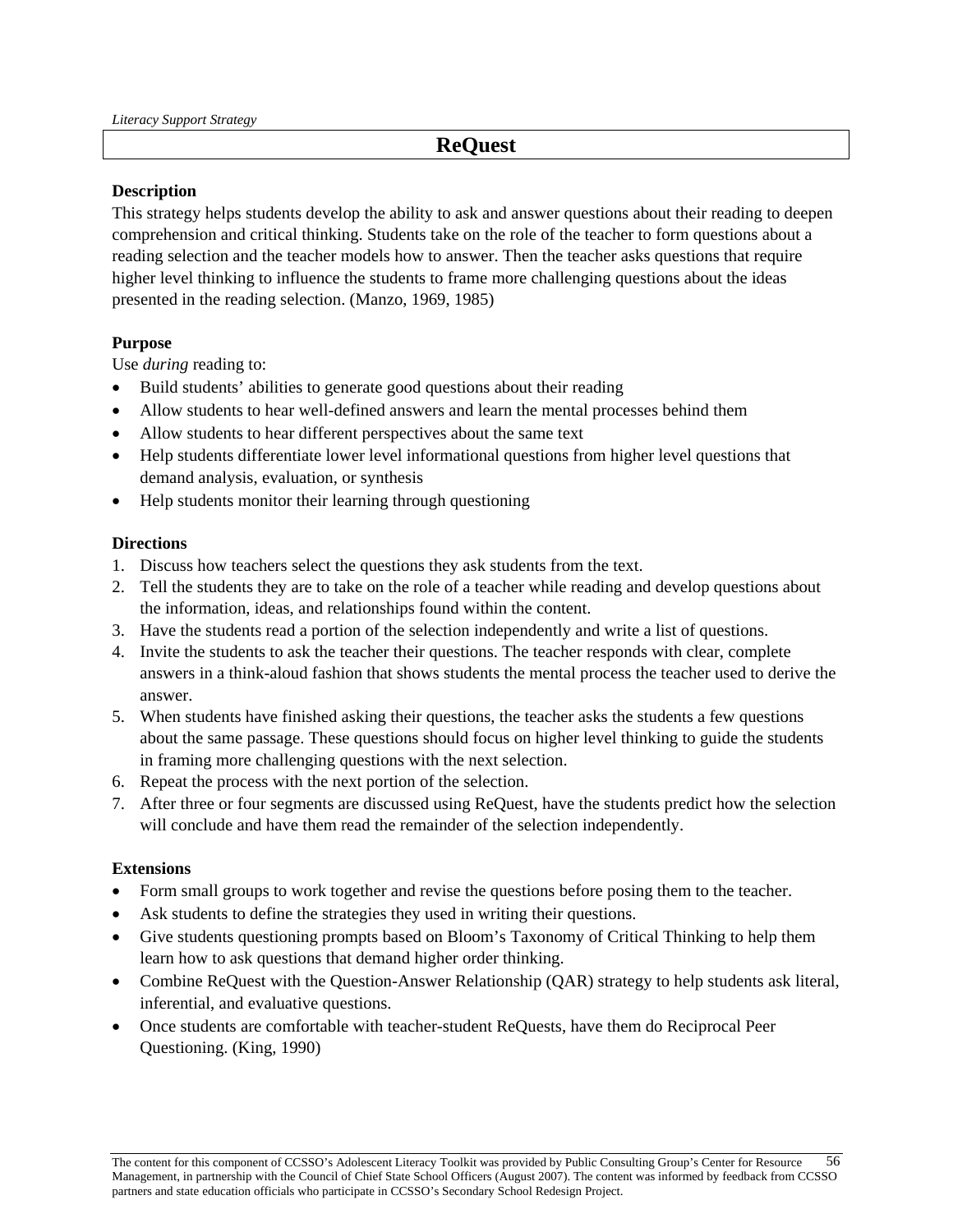*Cross Content Sample*  **ReQuest**

| <b>English Language Arts</b>                                                                                                                                                                                                                                                                                                                                                                                                                                                                                                                                                                                                                                                                                                                                                                                                        | <b>Mathematics</b>                                                                                                                                                                                                                                                                                                                                                                                                                                                                                                                                                                                          |
|-------------------------------------------------------------------------------------------------------------------------------------------------------------------------------------------------------------------------------------------------------------------------------------------------------------------------------------------------------------------------------------------------------------------------------------------------------------------------------------------------------------------------------------------------------------------------------------------------------------------------------------------------------------------------------------------------------------------------------------------------------------------------------------------------------------------------------------|-------------------------------------------------------------------------------------------------------------------------------------------------------------------------------------------------------------------------------------------------------------------------------------------------------------------------------------------------------------------------------------------------------------------------------------------------------------------------------------------------------------------------------------------------------------------------------------------------------------|
| Before writing a major research paper<br>To remind students of the criteria and proficiencies<br>expected for the research paper, have students skim<br>a variety of classroom resources on effective<br>writing to identify questions related to thesis<br>statements, supporting ideas/evidence, voice,<br>mechanics, citations, and other elements of the<br>grading rubric. Hold a ReQuest session to review<br>the research parameters to ensure all students know<br>the expectations for quality in their written<br>research.                                                                                                                                                                                                                                                                                               | Before reading and solving problems in the initial<br>chapters of an Analytic Geometry text<br>To review essential elements of arithmetic, algebra,<br>and trigonometry that are used in analytic<br>geometry, provide small groups of students with<br>text selections related to the three areas. Have<br>students take on the role of the teacher as they read,<br>forming questions to guide the review. Convene the<br>whole class and use ReQuest for an interactive<br>review, modeling to students the clarity of<br>mathematical communication you expect them to<br>aspire to during this course. |
| <b>Science</b>                                                                                                                                                                                                                                                                                                                                                                                                                                                                                                                                                                                                                                                                                                                                                                                                                      | <b>Social Studies</b>                                                                                                                                                                                                                                                                                                                                                                                                                                                                                                                                                                                       |
| During reading and learning about the structure and<br>mechanics of change in DNA<br>During the DNA unit, begin each class with a 10<br>minute ReQuest about the previous day's learning<br>and the homework reading. Encourage students to<br>identify questions about the processes in both<br>healthy and unhealthy persons.<br>Examples:<br>• Cellular reproduction beginning with the double<br>helix theory of DNA structure and function<br>• Relationships between the anatomical and<br>biochemical processes in determining heritable<br>characteristics<br>How genetic engineering can result in new<br>combinations of genes and new inherited<br>characteristics<br>• The beneficial and harmful nature of organisms<br>The evolutionary processes in terms of diversity<br>$\bullet$<br>that are factually observable | Before, during, and after reading a biography of a<br>historical figure<br>Have students create interview questions before,<br>during, and after they read the biography in<br>preparation for a student-to-student ReQuest<br>discussion formatted like a TV interview show.<br>Stress that their questions should address all levels<br>of the cognitive domain: knowledge,<br>comprehension, application, analysis, evaluation,<br>and synthesis.                                                                                                                                                        |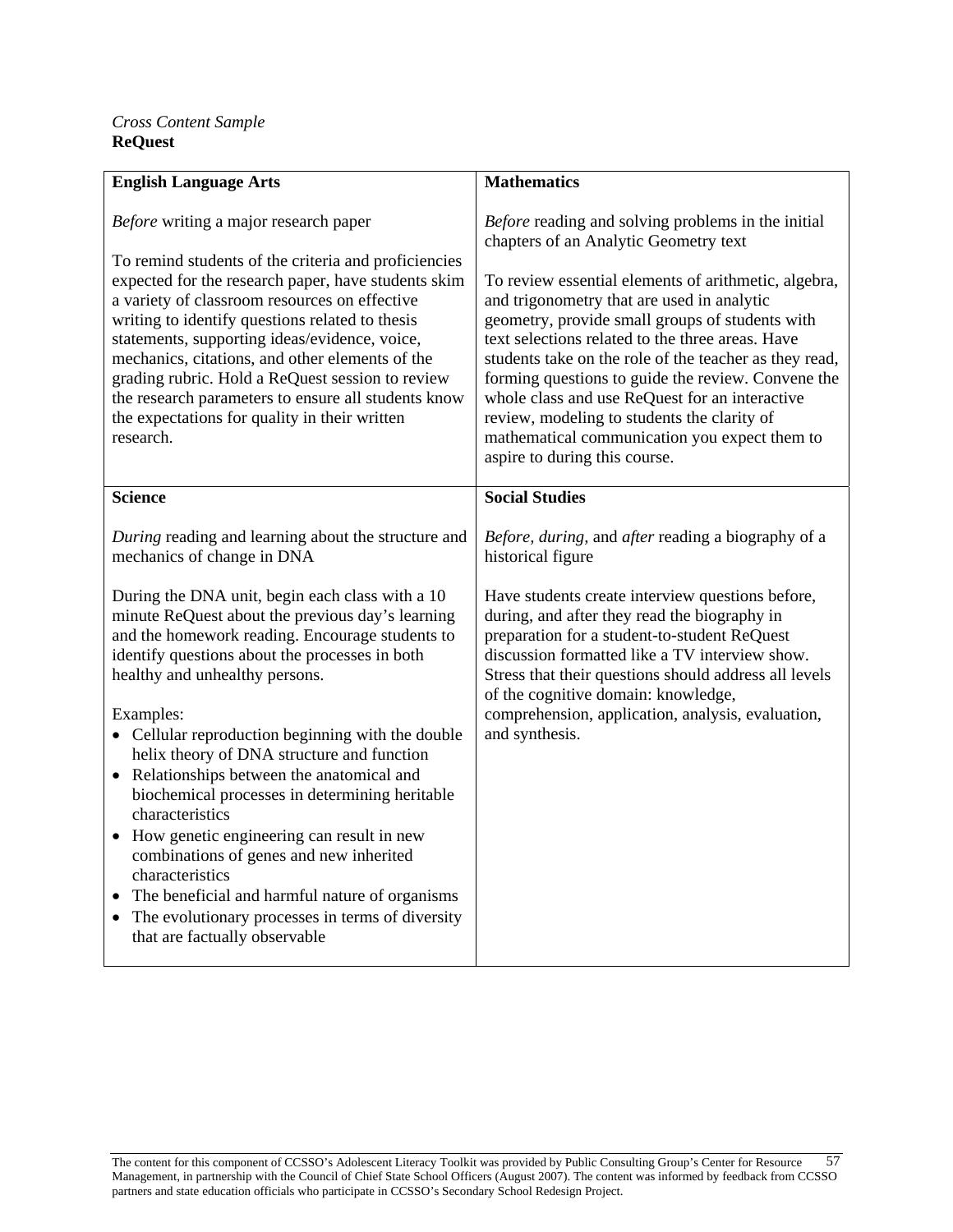# **Role-Audience-Format-Topic (RAFT)**

## **Description**

This strategy asks students to creatively analyze and synthesize the information from a particular text or texts by taking on a particular role or perspective, defining the target audience, and choosing an appropriate written format to convey their understanding of the content topic. (N. Vandervanter, in Adler 1982; Santa, 1988)

## **Purpose**

Use *before*, *during*, and *after* reading to:

- Enhance comprehension of main ideas, organization, and point of view
- Process information and reflect in unusual ways about concepts they have read
- Provide a creative, authentic way of communicating what was learned that can enhance students' engagement in writing or presentation tasks
- Encourage students to consider perspectives different than their own
- Help students communicate what they have learned using their preferred learning styles

#### **Directions**

- 1. Explain that a RAFT is a strategy that provides a way to creatively analyze and synthesize the information from a particular text or texts by taking on a particular **R**ole or perspective, defining the target **A**udience, and choosing an appropriate written **F**ormat to convey their understanding of the content **T**opic.
- 2. Model how to brainstorm and select the four components of a RAFT for students using a simple text or well-known concept/topic.

### *Example of a teacher-created RAFT assignment for Global Warming and Pollution Unit*

**Directions:** Choose a role, audience, format, and topic that interests you from this list or create your own choices that will help you effectively summarize what you learned in this unit.

| Role                    | <b>Audience</b>               | Format                        | <b>Topic</b>                 |
|-------------------------|-------------------------------|-------------------------------|------------------------------|
| Environmental scientist | U.S. Congress                 | PowerPoint presentation       | The need to immediately      |
|                         |                               |                               | enforce pollution laws       |
| CEO of a pollution-     | The corporation's lawyer in a | Data charts that show         | Product manufacturing is not |
| producing product       | class action suit by          | pollution has not caused      | causing temperature change   |
|                         | consumers to halt production  | temperature changes           |                              |
| Person whose parent     | Michael Moore                 | Interview for the movie Sicko | Why global warming is a      |
| died from a pollution-  |                               |                               | personal crisis as well as a |
| caused illness          |                               |                               | national and global crisis   |
| Acid rain (personified) | Manufacturing managers at     | Protest song                  | The destruction of nature by |
| as if it is a person)   | an annual conference          |                               | mankind                      |
| Your idea               | Your idea                     | Your idea                     | Your idea                    |

- 3. Assign a text for students to read. Before reading, note the different perspectives in the text.
- 4. Brainstorm possible roles, audiences, formats, and topics related to the text that students may use to design their preferred RAFT. See the next page for some generic ideas for roles, audiences, and formats to stimulate thinking. Selected RAFT elements should be related directly to the text reading that lend themselves to summarizing what has been learned.
- 5. Students select the four components that most interest them to communicate their learning.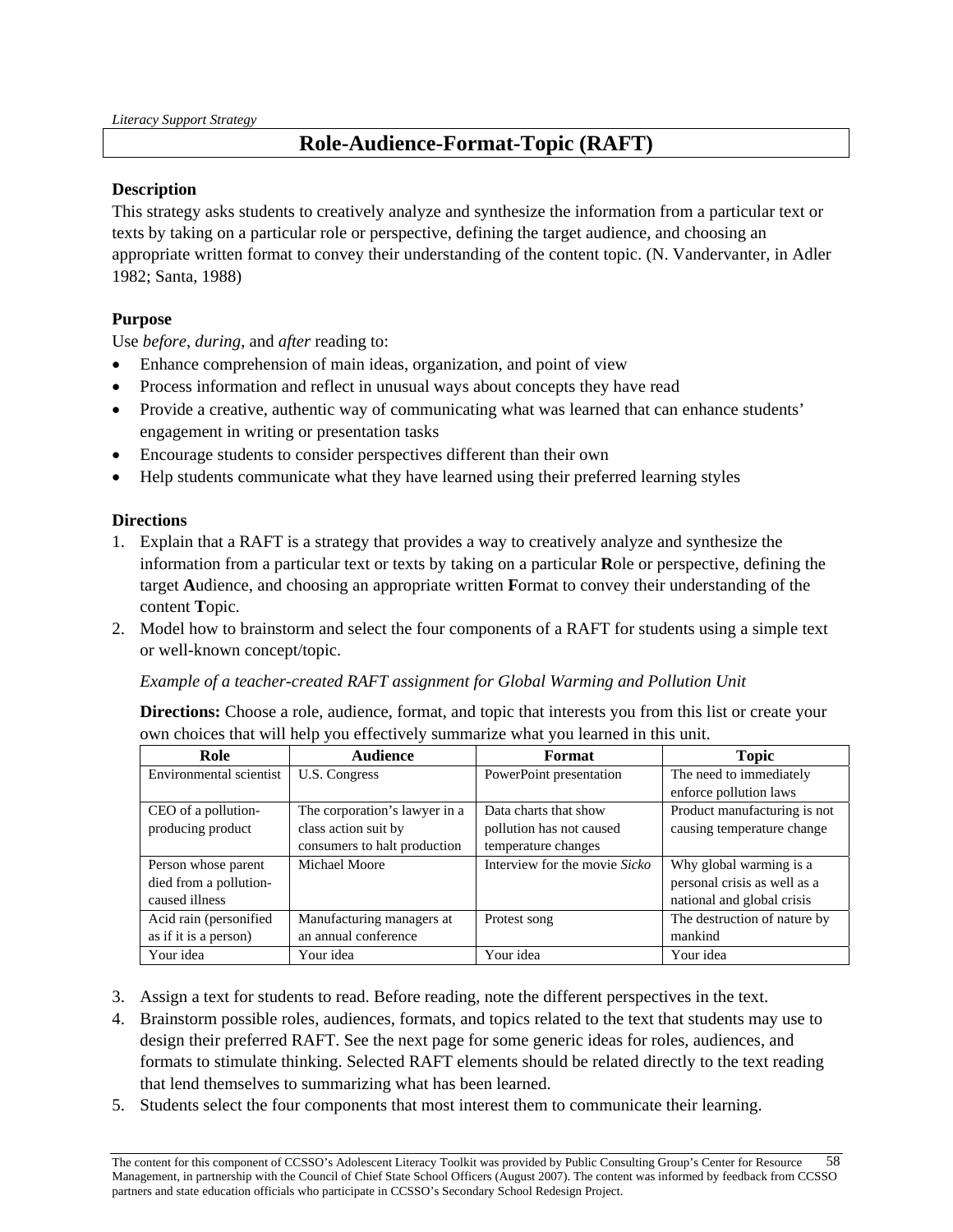### **Extensions**

- When first learning the RAFT strategy, have students work in cooperative groups.
- Have individual students or small groups brainstorm the four RAFT components rather than using the teacher-created list.
- Have students publish their RAFT writing/presentations to authentic audiences.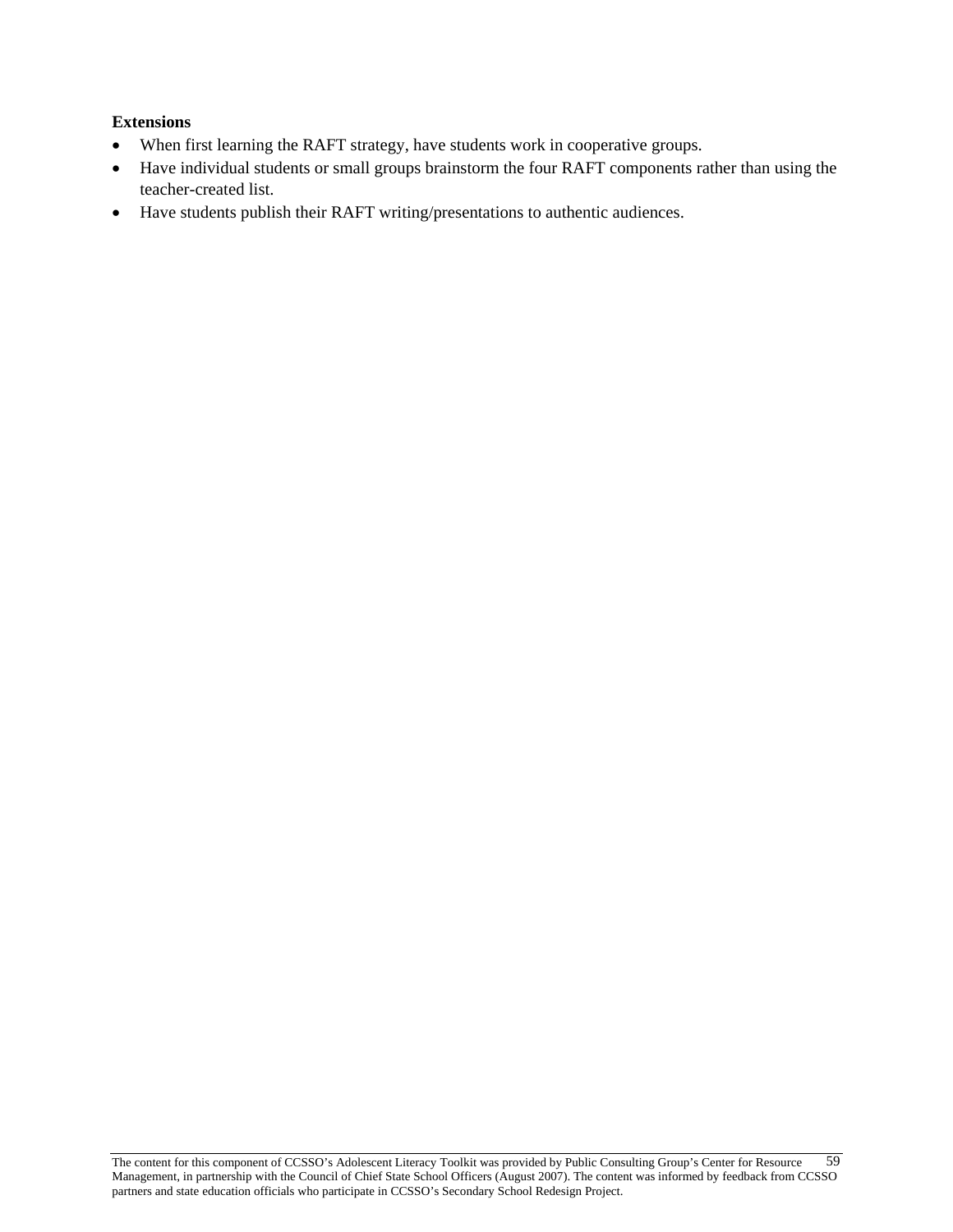#### *Cross Content Sample*  **Role-Audience-Format-Topic (RAFT)**

|                      | <b>English Language Arts</b>              |                                                 |                                                | <b>Mathematics</b>                                                                               |                                                      |                                            |                                                           |  |  |  |  |
|----------------------|-------------------------------------------|-------------------------------------------------|------------------------------------------------|--------------------------------------------------------------------------------------------------|------------------------------------------------------|--------------------------------------------|-----------------------------------------------------------|--|--|--|--|
|                      |                                           | After reading a text selection demonstrating    |                                                | Before, during, and after reading geometry text                                                  |                                                      |                                            |                                                           |  |  |  |  |
|                      |                                           | argument/persuasion, before writing             |                                                | chapter                                                                                          |                                                      |                                            |                                                           |  |  |  |  |
|                      | Have students enhance writing by applying |                                                 |                                                |                                                                                                  | Have students demonstrate their understanding of the |                                            |                                                           |  |  |  |  |
|                      |                                           | different formats and points of view other than |                                                |                                                                                                  |                                                      |                                            | mathematical concept by writing a RAFT-paragraph          |  |  |  |  |
|                      |                                           | their own through use of the RAFT.              |                                                |                                                                                                  |                                                      |                                            | where the student takes on a real life Role, Audience,    |  |  |  |  |
|                      |                                           |                                                 | Example for RAFT choices for an essay against  | and Format related to the geometry topic.                                                        |                                                      |                                            |                                                           |  |  |  |  |
| teenage drinking:    |                                           |                                                 |                                                |                                                                                                  |                                                      |                                            | Examples (adapted from Scholastic's Writing to Prompts in |  |  |  |  |
| Role                 | Audience                                  | Format                                          | Topic                                          |                                                                                                  |                                                      | the Trait-Based Classroom: Content Areas): |                                                           |  |  |  |  |
| Child                | School                                    | Dialogue                                        | Brother's anger                                | Role                                                                                             | Audience<br>Format<br>Topic                          |                                            |                                                           |  |  |  |  |
|                      | counselor                                 |                                                 | and violence<br>when drunk                     | Architect                                                                                        | Editor of<br>Geometric                               | Advertise-<br>ment                         | 2 and 3<br>dimensional                                    |  |  |  |  |
| Homeless<br>teenager | Homeless<br>shelter                       | Application<br>essay for                        | How binge<br>drinking caused                   |                                                                                                  | Homes<br>Journal                                     |                                            | shapes                                                    |  |  |  |  |
|                      | director                                  | housing                                         | eviction from                                  | Student                                                                                          | School                                               | Cover letter                               | Transformations                                           |  |  |  |  |
| Parent               | <b>Boss</b>                               | Letter of                                       | parents' home<br>Resigning                     | group                                                                                            | Board                                                | & design for<br>baseball field             | and symmetry                                              |  |  |  |  |
|                      |                                           | resignation                                     | because need to                                | Toy                                                                                              | Children                                             | Instructions                               | Geometric                                                 |  |  |  |  |
|                      | be at home to                             |                                                 |                                                | Designer                                                                                         |                                                      | for simple                                 | shapes                                                    |  |  |  |  |
|                      |                                           |                                                 | monitor teenage                                |                                                                                                  |                                                      | puzzles                                    |                                                           |  |  |  |  |
| Girlfriend           |                                           |                                                 | drinker                                        |                                                                                                  |                                                      |                                            |                                                           |  |  |  |  |
|                      | Boyfriend                                 | Series of<br>I-messages                         | Breaking up<br>because of                      |                                                                                                  |                                                      |                                            |                                                           |  |  |  |  |
|                      |                                           |                                                 | drinking parties                               |                                                                                                  |                                                      |                                            |                                                           |  |  |  |  |
|                      |                                           |                                                 |                                                |                                                                                                  |                                                      |                                            |                                                           |  |  |  |  |
| <b>Science</b>       |                                           |                                                 |                                                | <b>Social Studies</b>                                                                            |                                                      |                                            |                                                           |  |  |  |  |
|                      |                                           | Before, during, and after reading various text, |                                                | Before, during, and after reading about a different                                              |                                                      |                                            |                                                           |  |  |  |  |
|                      |                                           | graphic, and visual materials about patterns of |                                                |                                                                                                  | country in a World History class                     |                                            |                                                           |  |  |  |  |
|                      |                                           | change in volcano and earthquake activity       |                                                |                                                                                                  |                                                      |                                            |                                                           |  |  |  |  |
|                      |                                           |                                                 | Have students summarize their understanding of | Help students align foreign cultures to their own lives<br>through creative writing using RAFTs: |                                                      |                                            |                                                           |  |  |  |  |
|                      |                                           | the patterns of change through creative RAFT    |                                                |                                                                                                  |                                                      |                                            |                                                           |  |  |  |  |
|                      | writing or presentations, such as:        |                                                 |                                                | Role                                                                                             | Audience                                             | Format                                     | Topic                                                     |  |  |  |  |
|                      |                                           |                                                 |                                                | Peace                                                                                            | U.S.                                                 | Letter and                                 | Why U.S.                                                  |  |  |  |  |
| Role                 | Audience                                  | Format                                          | Topic                                          | Corp                                                                                             | President                                            | "White                                     | should increase                                           |  |  |  |  |
| Research             | City                                      | Presentation                                    | Probability of                                 | volunteer                                                                                        |                                                      | Paper"                                     | financial                                                 |  |  |  |  |
| lab                  | planning                                  | on needed                                       | earthquake                                     |                                                                                                  |                                                      |                                            | support to rural                                          |  |  |  |  |
| scientist            | board                                     | regulations                                     | within 20 years                                |                                                                                                  |                                                      |                                            | areas of this                                             |  |  |  |  |
| Doomsday             | Protest at                                | Pamphlets                                       | Recent volcano                                 | Teacher                                                                                          | Foreign                                              | Lectures and                               | country<br>Literature                                     |  |  |  |  |
| religious            | governor's                                | and home-                                       | eruption in                                    |                                                                                                  | exchange                                             | photo-                                     | reflects cultural                                         |  |  |  |  |
|                      | fanatic<br>office<br>video                |                                                 | state is proof                                 |                                                                                                  | students                                             | journalism                                 | history and                                               |  |  |  |  |
|                      |                                           |                                                 | the end is near<br>Need for EPA                |                                                                                                  |                                                      | presentations                              | values                                                    |  |  |  |  |
| Neighbors            | Environ-<br>mental                        | Petition for<br>insurance                       | to require                                     | Children                                                                                         | Alien from                                           | Discussion                                 | Who they are $&$                                          |  |  |  |  |
|                      | Protection                                | coverage                                        | insurance for                                  | in the                                                                                           | outer                                                |                                            | why they live                                             |  |  |  |  |
|                      | Agency                                    |                                                 | earthquake                                     | country                                                                                          | space                                                |                                            | like they do                                              |  |  |  |  |
|                      |                                           |                                                 | damage                                         |                                                                                                  |                                                      |                                            |                                                           |  |  |  |  |
|                      |                                           |                                                 |                                                |                                                                                                  |                                                      |                                            |                                                           |  |  |  |  |
|                      |                                           |                                                 |                                                |                                                                                                  |                                                      |                                            |                                                           |  |  |  |  |
|                      |                                           |                                                 |                                                |                                                                                                  |                                                      |                                            |                                                           |  |  |  |  |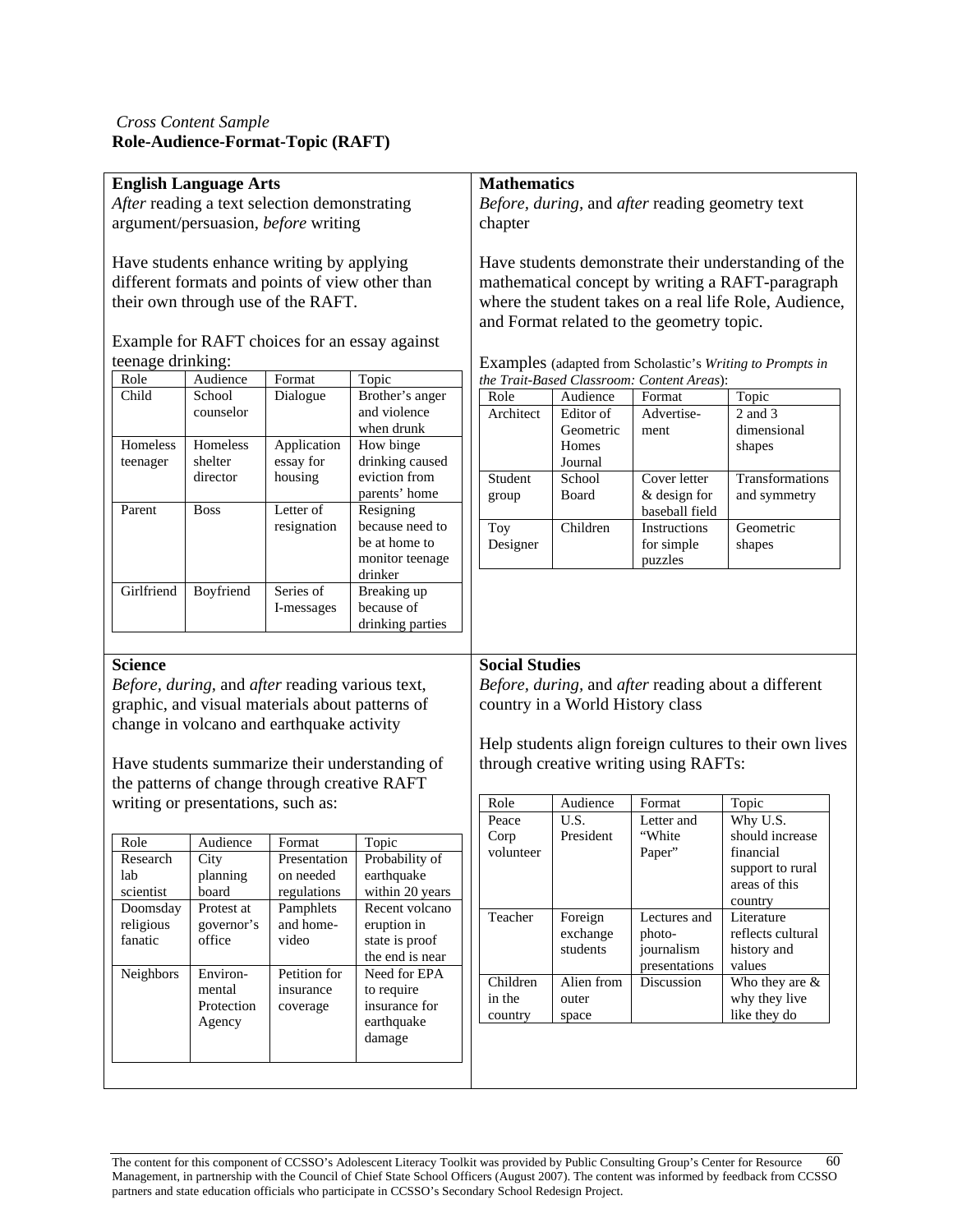# **Save the Last Word for Me**

#### **Description**

A strategy that uses a collaborative format for the discussion of text in which students first record interesting quotes and why they find them interesting, and then share their thinking with their peers.

#### **Purposes**

- To support students' interaction with text
- To promote reading comprehension
- To clarify and deepen thinking about content

#### **Directions**

- 1. Divide students into groups of 3–5. Give each student 3–5 index cards.
- 2. Assign a text to read. Ask students to write quotations from the text they find interesting on one side of the card and why they find each quote interesting on the opposite side of the card.
- 3. After everyone is finished reading the selection and preparing their cards, the first person in each group shares one of his/her quotes but does not say why this interested him/her.
- 4. After everyone has taken about 1 minute to react/respond to the quote that was shared, the person who chose the quote wraps up the discussion with some final words about the quotation.
- 5. Discussion continues in this fashion with each person in the group taking 1–3 turns as time permits.

- Have the group complete a group summary of the text that was read.
- Have the group debrief the session.
- Have each person select a quote to write about in a response journal.
- Ask each group to select the most important quote to share with the class with justification about why it was seen as significant.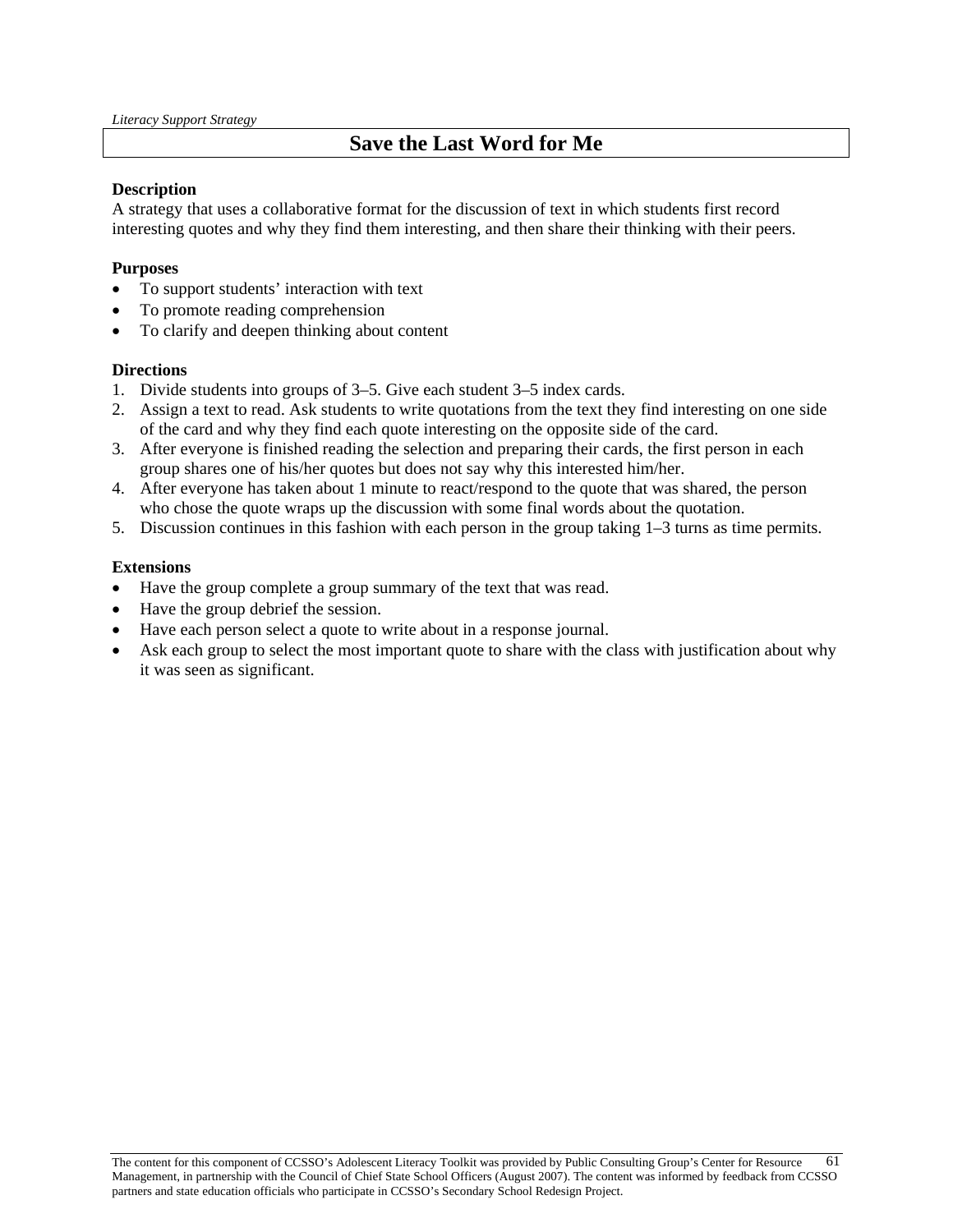| <b>English Language Arts</b>                                                                                         | <b>Mathematics</b>                                                                                                    |
|----------------------------------------------------------------------------------------------------------------------|-----------------------------------------------------------------------------------------------------------------------|
| After reading a poetry unit                                                                                          | <i>Before, during, and after reading the calculus j-</i><br>operator unit on imaginary number properties              |
| Have students copy a stanza from a poem onto a card<br>they find interesting with the reason on the reverse side,    |                                                                                                                       |
| such as:                                                                                                             | Have students align the math with their own interests by<br>having them select quotes from the chapter that they      |
| Archibald MacLeish, Eleven "And summer mornings the                                                                  | connect with, such as:                                                                                                |
| mute child, rebellious, Stupid, hating the words, the                                                                | "The imaginary unit is denoted by the symbol j."—                                                                     |
| meanings, hating The Think now, Think, the O but<br>Think! Would leave On tiptoe."-Because it reminds me             | Because my name is Jay and I love science fiction and<br>its imaginary inventions and machines.                       |
| of how I feel about my mother, always wanting me to                                                                  |                                                                                                                       |
| keep on studying when school gets out and I just want to<br>be with my friends.                                      | "It is impossible to square any real number and have the<br>product equal a negative number. We must define a new     |
|                                                                                                                      | number system if we wish to include square roots of                                                                   |
| Robert Frost, Birches<br>"But swinging doesn't bend them down to stay As ice                                         | negative numbers."-That always made me curious<br>when we worked with square roots before now.                        |
| storms do."-It gives me advice on recovering from hurt                                                               |                                                                                                                       |
| by others.                                                                                                           | "We need merely to multiply numerator and<br>denominator by the conjugate of the denominator in                       |
|                                                                                                                      | order to perform this operation."-It's just so funny that                                                             |
|                                                                                                                      | the author keeps using adjectives like "merely" to show<br>how easy calculus is and after ten weeks in this course, I |
|                                                                                                                      | wouldn't understand a word in this book without Ms.<br>Smith's excellent instruction.                                 |
|                                                                                                                      |                                                                                                                       |
| <b>Science</b>                                                                                                       | <b>Social Studies</b>                                                                                                 |
| Before, during, and after reading newspapers for                                                                     | Before, during, and after reading the U.S.                                                                            |
| current science issues                                                                                               | Constitution, Articles, and Amendments                                                                                |
| Have students copy a scientific newspaper reference that                                                             | Have students select quotes that they feel passionately                                                               |
| they find interesting, such as:                                                                                      | about after reading, such as:                                                                                         |
| "Fluorescent filaments of the organisms, known as<br>cyanobacteria, began forming in the river last week and         | "We the people of the United States, in order to form a<br>more perfect Union, establish justice, insure domestic     |
| by yesterday they streaked the Esplanade lagoons a                                                                   | tranquility, provide for the common defense, promote                                                                  |
| psychedelic green."—I'm intrigued because a tiny<br>bacteria caused a major transformation in a short period         | the general welfare, and secure the blessings of liberty to<br>ourselves and our posterity"-Because it says it all    |
| of time and I wonder how they will get the algae under                                                               | and because I'm worried we're losing ground in                                                                        |
| control.                                                                                                             | achieving this vision.                                                                                                |
| "Carnoustie, Scotland—Rain was pelting. Sideways, as                                                                 | "The right of citizens of the United States, who are                                                                  |
| they say over here. It was a cold rain, too. And the wind?<br>Surely, even the foundation of Glamis Castle had to be | eighteen years of age or older, to vote shall not be<br>denied or abridged by the United States or any state on       |
| shaking."—I picked this as the only part of the paper I<br>really like reading is the Sports section and I enjoy     | account of age."—I'll be 18 next year and only at the<br>very end in Amendment 26 is it reflected that youth's        |
| learning how weather affects sports, in this case golf.                                                              | ideas are important.                                                                                                  |
|                                                                                                                      |                                                                                                                       |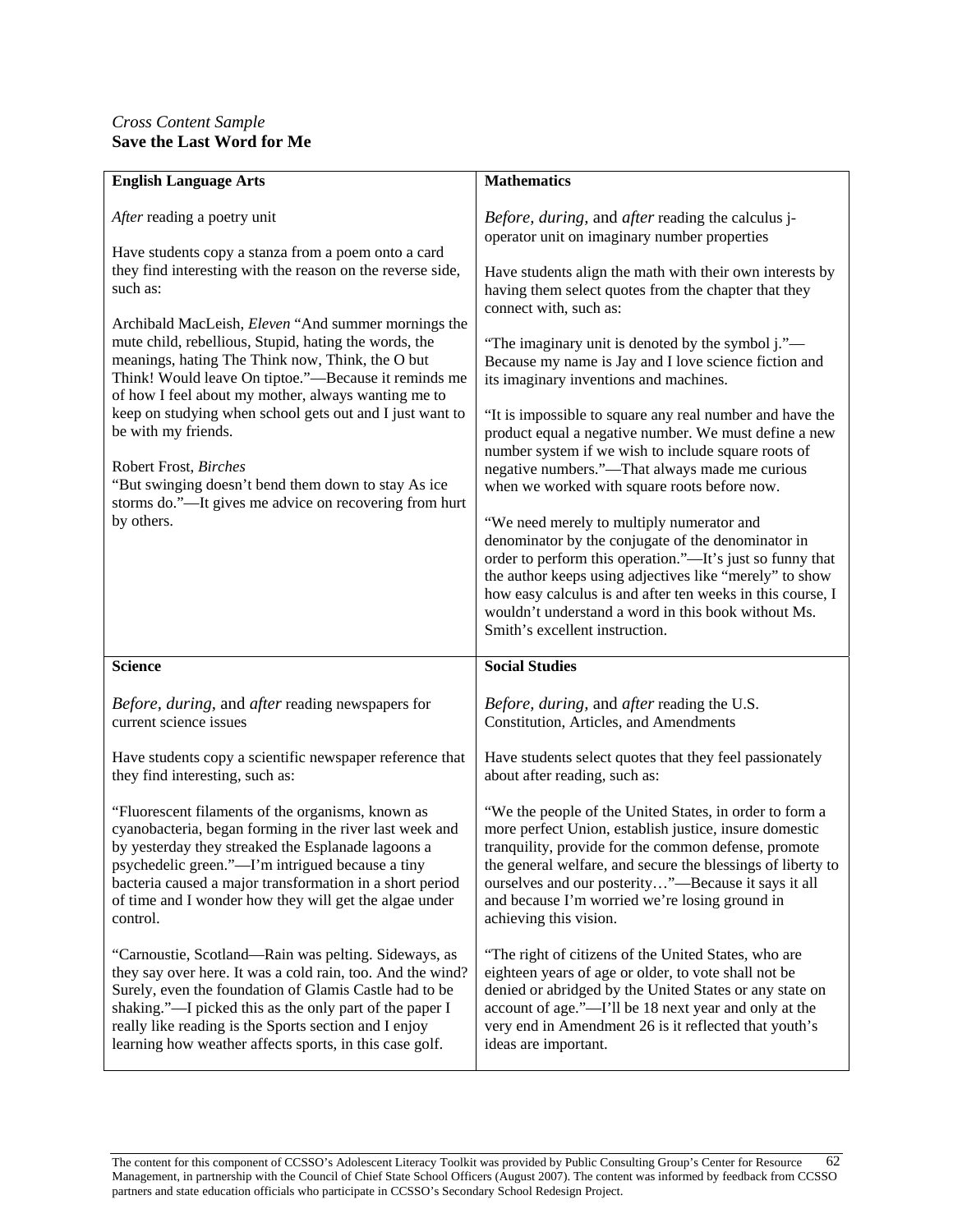# **Semantic Feature Analysis**

#### **Description**

This analytical strategy helps students examine related concepts by recording distinctions between terms according to particular criteria across which the concepts can be compared. It is commonly used after a series of lessons or at the end of unit to help students consolidate understanding of essential concepts. (Anders and Bos, 1986)

#### **Purpose**

Use *before*, *during*, and *after* reading to:

- Build vocabulary by learning key vocabulary terms as concepts
- Develop a visual representation of the elements or characteristics of key concepts
- Develop the analytical skills of categorizing and comparing/contrasting
- Activate prior knowledge when used before reading
- Assess student understanding when used during or after reading

#### **Directions**

- 1. Select a reading that discusses many examples of a single concept, such as a chapter in a content-area textbook or a short story with many characters.
- 2. Select a category of concepts to be analyzed. Examples: types of government, mammals, geometric shapes, human diseases, characters in a play, ecosystems
- 3. Using the Semantic Feature Analysis template, list several terms within this concept down the rows in the left column. Across the top, list several key features (traits, properties, criteria, or characteristics) associated with any of the examples listed down the left side.

Example of a Semantic Feature Analysis Template

| Key Features<br><b>Concept Terms</b> |  |  |  |  |
|--------------------------------------|--|--|--|--|
|                                      |  |  |  |  |
|                                      |  |  |  |  |
|                                      |  |  |  |  |
|                                      |  |  |  |  |

4. Model the process of completing the grid using a think-aloud to explain your thinking to the students as you determine whether to mark a term with a **+**, **-**, or ?

The content for this component of CCSSO's Adolescent Literacy Toolkit was provided by Public Consulting Group's Center for Resource Management, in partnership with the Council of Chief State School Officers (August 2007). The content was informed by feedback from CCSSO partners and state education officials who participate in CCSSO's Secondary School Redesign Project. 63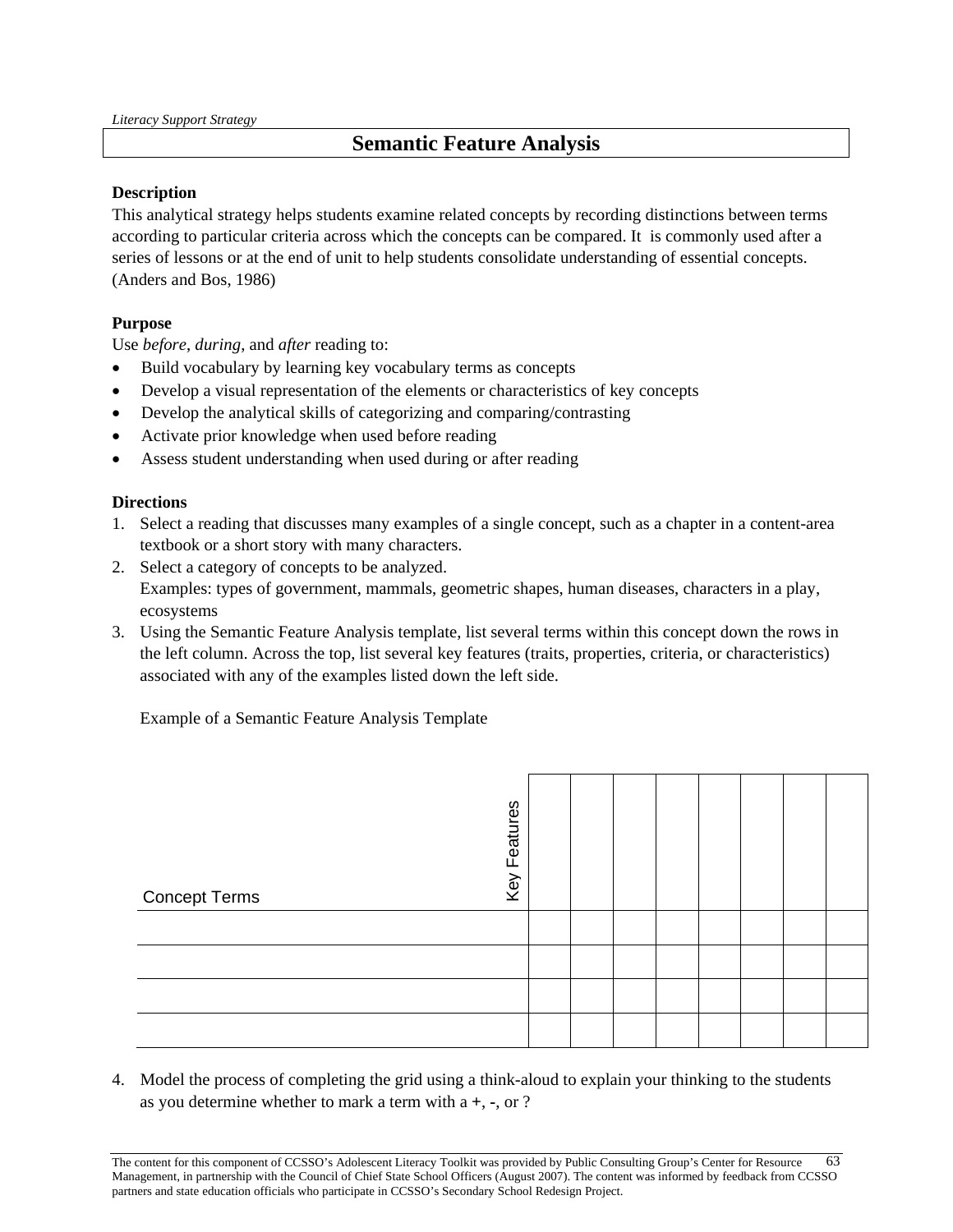- 5. Have students read the text selection and then, based on their reading, code what key features are associated with which terms. This can be done individually or in pairs. Students should enter a plus sign (**+**) if the term typically possesses that feature, a minus sign (**-**) if the term does not typically include that feature, and a question mark (**?)** if, according to the reading, it is debatable or depends upon the specific context/situation whether the feature is applicable.
- 6. Compare individual or paired responses in small groups. Examine the grid and discuss similarities and differences between the concept terms. If two terms have the same patterns, discuss if there is a feature that differentiates them that could be added to the list.

#### **Extensions**

- Have students develop generalizations that can be tested against the grid.
- Divide the key feature columns into "before" and "after" so students can see how their thinking changes when the semantic feature analysis is done before and after reading.
- Challenge students to come up with different examples and additional key features.
- Have students create the concept terms and features on their own, based on the reading.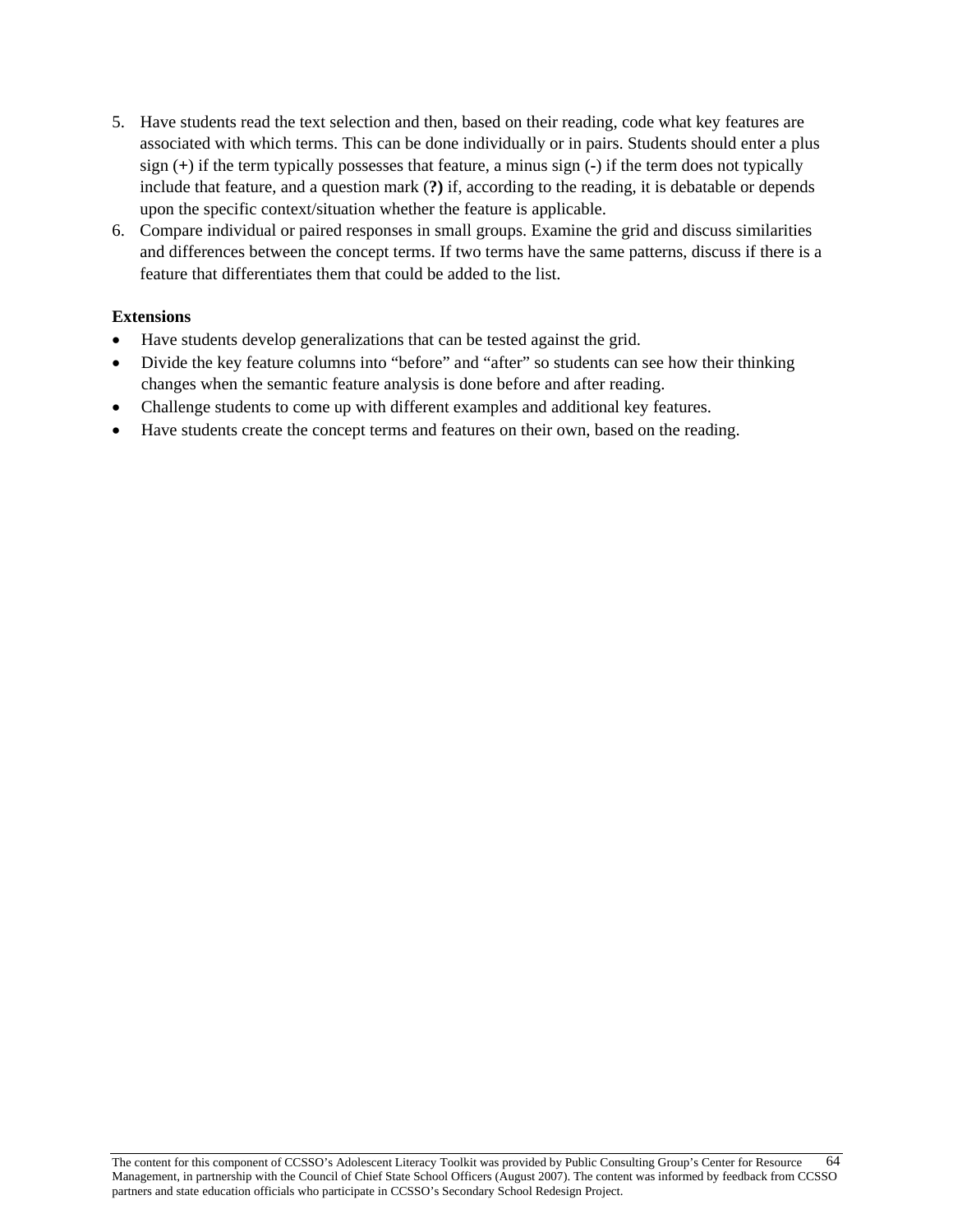| <b>English Language Arts</b>                                                                                                                                                                                                                                                                                                                                                                                                                                                                                                                                                                                           |   |   |   |   |   | <b>Mathematics</b>                                          |           |     |     |                                                |     |         |      |       |        |  |       |
|------------------------------------------------------------------------------------------------------------------------------------------------------------------------------------------------------------------------------------------------------------------------------------------------------------------------------------------------------------------------------------------------------------------------------------------------------------------------------------------------------------------------------------------------------------------------------------------------------------------------|---|---|---|---|---|-------------------------------------------------------------|-----------|-----|-----|------------------------------------------------|-----|---------|------|-------|--------|--|-------|
| After reading narrative, epic, humorous, dramatic,<br>ballad, free verse, and lyric forms of poetry                                                                                                                                                                                                                                                                                                                                                                                                                                                                                                                    |   |   |   |   |   | During reading of trigonometry text chapter on<br>triangles |           |     |     |                                                |     |         |      |       |        |  |       |
| Help students understand the different literary                                                                                                                                                                                                                                                                                                                                                                                                                                                                                                                                                                        |   |   |   |   |   |                                                             |           |     |     | Use Semantic Feature Analysis to help students |     |         |      |       |        |  |       |
| devices used in different forms of poetry                                                                                                                                                                                                                                                                                                                                                                                                                                                                                                                                                                              |   |   |   |   |   |                                                             |           |     |     | understand how various triangles are used in   |     |         |      |       |        |  |       |
|                                                                                                                                                                                                                                                                                                                                                                                                                                                                                                                                                                                                                        | N | E | H | D | B | $\mathbf F$                                                 |           | L   |     | trigonometry to problem-solve real situations: |     |         |      |       |        |  |       |
| <b>Stanzas</b>                                                                                                                                                                                                                                                                                                                                                                                                                                                                                                                                                                                                         |   |   |   |   |   |                                                             |           |     |     |                                                |     |         |      |       |        |  |       |
| Meter pattern                                                                                                                                                                                                                                                                                                                                                                                                                                                                                                                                                                                                          |   |   |   |   |   |                                                             |           |     |     |                                                |     | Equi-   |      | Acute | Obtuse |  | Right |
| Rhyme scheme                                                                                                                                                                                                                                                                                                                                                                                                                                                                                                                                                                                                           |   |   |   |   |   |                                                             |           |     |     |                                                |     | angular |      |       |        |  |       |
| Word repetition                                                                                                                                                                                                                                                                                                                                                                                                                                                                                                                                                                                                        |   |   |   |   |   |                                                             |           |     |     | Distance between                               |     |         |      |       |        |  |       |
| Accented syllables                                                                                                                                                                                                                                                                                                                                                                                                                                                                                                                                                                                                     |   |   |   |   |   |                                                             |           |     |     | various points in                              |     |         |      |       |        |  |       |
| Refrain                                                                                                                                                                                                                                                                                                                                                                                                                                                                                                                                                                                                                |   |   |   |   |   |                                                             |           |     |     | the universe<br>Projective force               |     |         |      |       |        |  |       |
| Alliteration                                                                                                                                                                                                                                                                                                                                                                                                                                                                                                                                                                                                           |   |   |   |   |   |                                                             |           |     |     | and velocity                                   |     |         |      |       |        |  |       |
|                                                                                                                                                                                                                                                                                                                                                                                                                                                                                                                                                                                                                        |   |   |   |   |   |                                                             |           |     |     | Electric circuits                              |     |         |      |       |        |  |       |
|                                                                                                                                                                                                                                                                                                                                                                                                                                                                                                                                                                                                                        |   |   |   |   |   |                                                             |           |     |     | Architectural                                  |     |         |      |       |        |  |       |
|                                                                                                                                                                                                                                                                                                                                                                                                                                                                                                                                                                                                                        |   |   |   |   |   |                                                             |           |     |     | design                                         |     |         |      |       |        |  |       |
|                                                                                                                                                                                                                                                                                                                                                                                                                                                                                                                                                                                                                        |   |   |   |   |   |                                                             |           |     |     | Light refraction                               |     |         |      |       |        |  |       |
|                                                                                                                                                                                                                                                                                                                                                                                                                                                                                                                                                                                                                        |   |   |   |   |   |                                                             |           |     |     |                                                |     |         |      |       |        |  |       |
| <b>Science</b>                                                                                                                                                                                                                                                                                                                                                                                                                                                                                                                                                                                                         |   |   |   |   |   |                                                             |           |     |     | <b>Social Studies</b>                          |     |         |      |       |        |  |       |
| Before, during, and after reading about systems of<br>Before, during, and after reading about economic<br>systems in various countries and their impacts on the<br>the body<br>average citizen<br>Help students determine the interrelationships (or<br>not) of human systems that impact health.<br>Use Semantic Feature Analysis to predict and<br>Systems codes:<br>confirm the impact of elements of economic systems<br>$S = S$ keletal M = Muscular E = Endocrine<br>in various countries upon its people.<br>$C =$ Cardiovascular D = Digestive U = Urinary<br>$L = L$ ymphatic $R =$ Respiratory $N =$ Nervous |   |   |   |   |   |                                                             | <b>US</b> | Can | Mex | <b>GB</b>                                      | Jap | Chi     | Iraq |       |        |  |       |
| S                                                                                                                                                                                                                                                                                                                                                                                                                                                                                                                                                                                                                      | M | E | C | D | U | L                                                           | R         | N   |     | Employment                                     |     |         |      |       |        |  |       |
| Fitness                                                                                                                                                                                                                                                                                                                                                                                                                                                                                                                                                                                                                |   |   |   |   |   |                                                             |           |     |     | Healthcare                                     |     |         |      |       |        |  |       |
| Heart                                                                                                                                                                                                                                                                                                                                                                                                                                                                                                                                                                                                                  |   |   |   |   |   |                                                             |           |     |     | Retirement                                     |     |         |      |       |        |  |       |
| Cancer                                                                                                                                                                                                                                                                                                                                                                                                                                                                                                                                                                                                                 |   |   |   |   |   |                                                             |           |     |     | Recreation                                     |     |         |      |       |        |  |       |
| Diabetes                                                                                                                                                                                                                                                                                                                                                                                                                                                                                                                                                                                                               |   |   |   |   |   |                                                             |           |     |     | Education                                      |     |         |      |       |        |  |       |
| Obesity                                                                                                                                                                                                                                                                                                                                                                                                                                                                                                                                                                                                                |   |   |   |   |   |                                                             |           |     |     | Agriculture                                    |     |         |      |       |        |  |       |
| Liver                                                                                                                                                                                                                                                                                                                                                                                                                                                                                                                                                                                                                  |   |   |   |   |   |                                                             |           |     |     | Cultural arts                                  |     |         |      |       |        |  |       |
| Alzheimer's                                                                                                                                                                                                                                                                                                                                                                                                                                                                                                                                                                                                            |   |   |   |   |   |                                                             |           |     |     |                                                |     |         |      |       |        |  |       |
|                                                                                                                                                                                                                                                                                                                                                                                                                                                                                                                                                                                                                        |   |   |   |   |   |                                                             |           |     |     |                                                |     |         |      |       |        |  |       |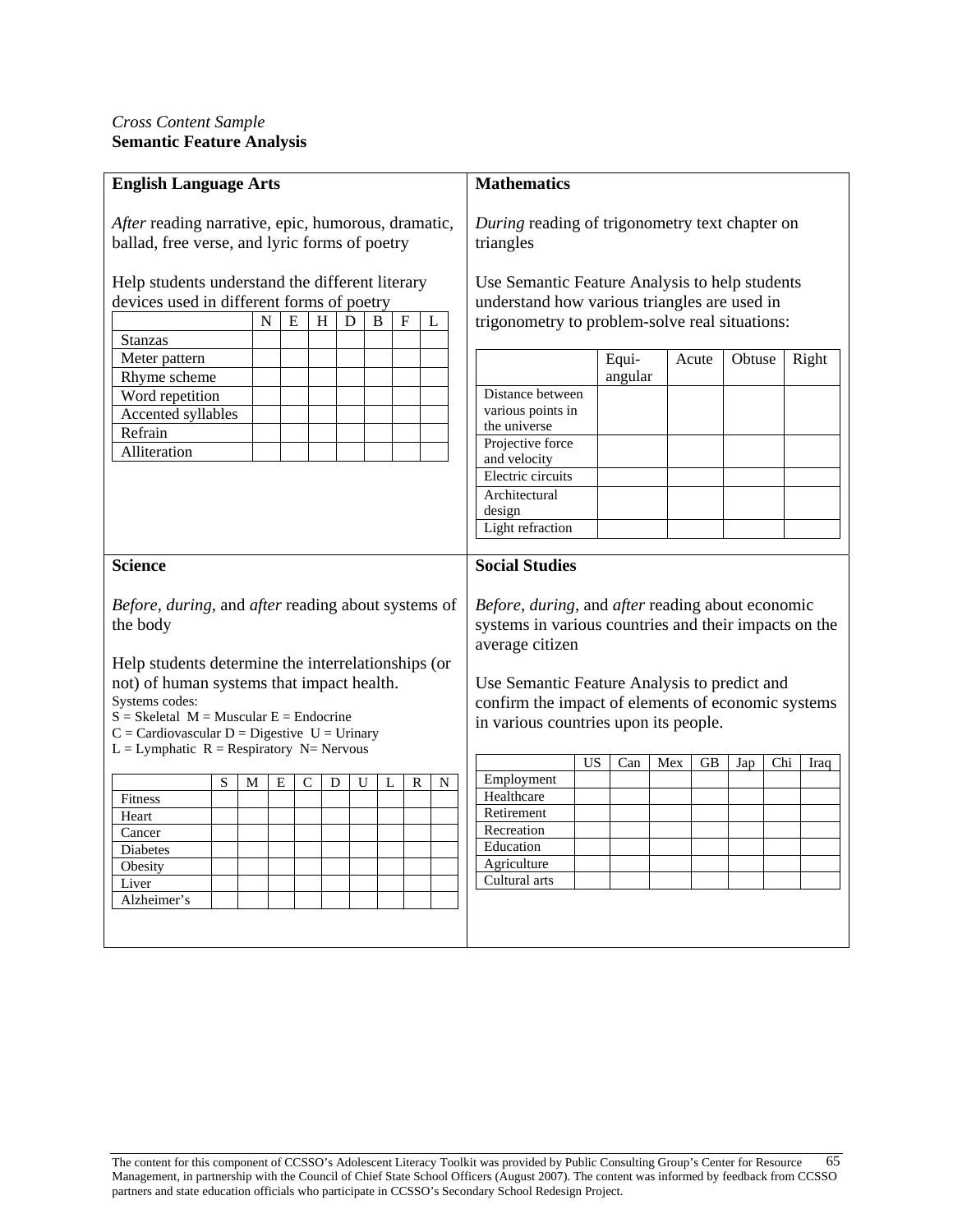## **Think-Aloud**

#### **Description**

A modeling strategy designed to help students learn how to monitor comprehension, engage actively with text, and direct their thinking as they work through the process of understanding a text.

#### **Purpose**

Use *during* reading to:

- Engage students actively in thinking about how they are constructing meaning from text
- Enhance metacognitive awareness as students consider what they know and don't know
- Help students learn specific strategies for reading comprehension
- Enhance content-area reading comprehension

### **Directions**

1. Consider what students need to know how to do during the reading task.

- What meaning do you want them to construct from the content?
- What reading comprehension strategy do you want them to learn and use?
- 2. Identify where you might pause during the passage to "think aloud" for your students.
	- Think about your own experiences related to the content/strategy.
	- Take what you know implicitly and make it explicit for students.
- 3. Mark the pauses with a sticky-note with a short notation of what you'll say.
- 4. Explicitly explain the think-aloud strategy before using it.
	- Tell students what the strategy is, why it helps, and when to use it.
	- Explain that you'll show them what's going on inside your head to construct meaning.
- 5. Read the text with the students as you do the think-aloud.
	- Have all students have a copy of the text to follow along *OR*
	- Put the text on an overhead projector so they can visually follow along.
- 6. Model the chosen thinking tasks by stopping to articulate what's going on in your head.
- 7. Give guidelines for students to practice doing a silent "think-aloud" using sticky-notes, such as:
	- Write down thoughts, questions, and connections as you read.
	- Have a "conversation" with the author. Write down what you would say to him/her.
	- Note your reading "moves"—where do you skim, have questions about words, or get confused.

- Pair students to read a passage together and present think-alouds to each other, providing feedback to each other afterwards using a checklist or rubric.
- Use a think-aloud written protocol where students tape lined paper to each page so the text lines up with spaces to write notes. As students read, they write notes on the lined paper.
- Have students pair up and compare notations and complete some kind of independent response to a question or issue from the reading or from a collection of readings.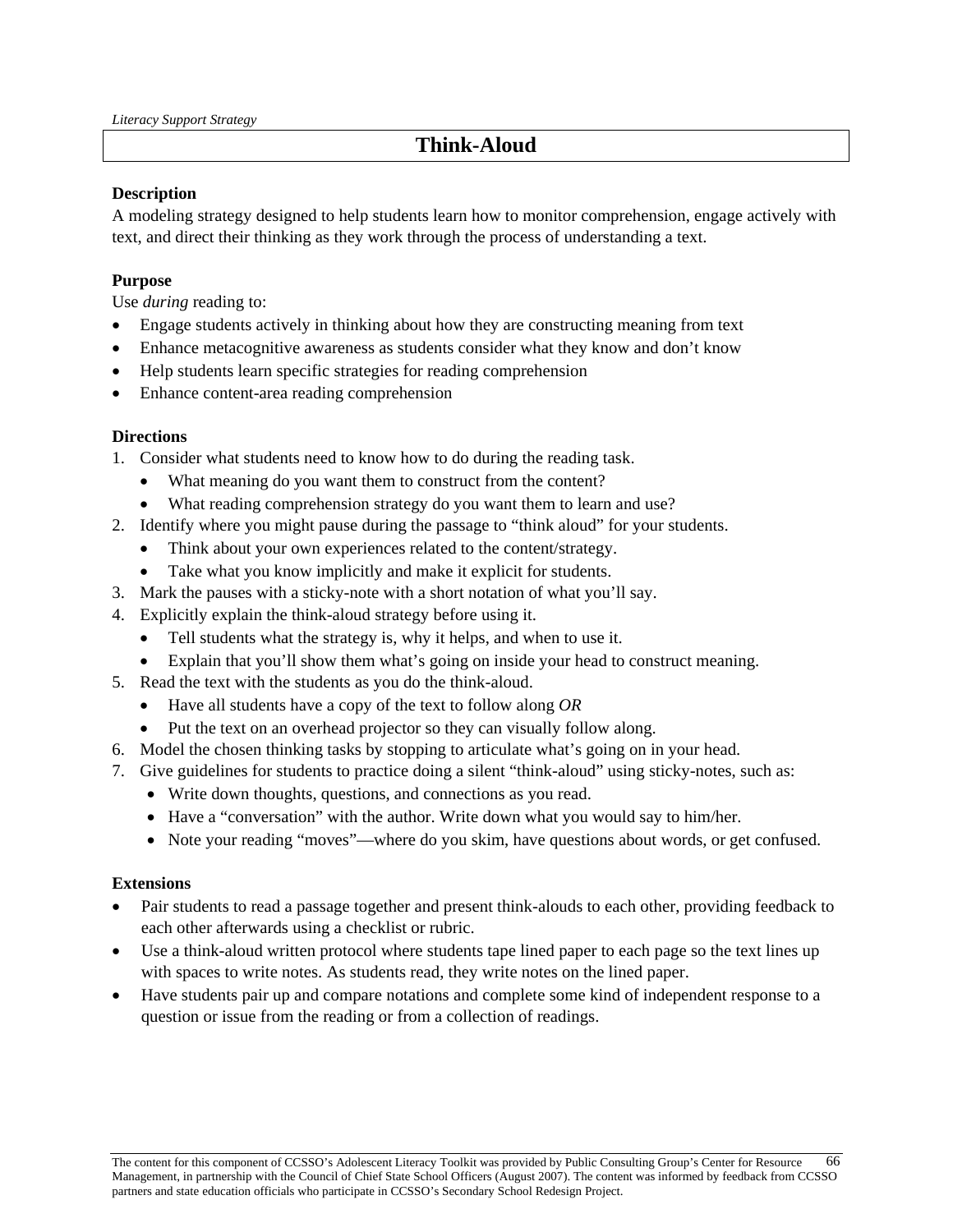#### *Cross Content Sample*  **Think-Aloud**

| <b>English Language Arts</b>                                                                                                                                                                                                                                                                                                                                                                                                                                                                                                                                                                                                                                                                                                                                                                                                                                       | <b>Mathematics</b>                                                                                                                                                                                                                                                                                                                                                                                                                                                                                                                                                                                                                                                                                                                                                                                                                                                                                                                                                                                                                                                                                                                                                                                                                                                                                                                                                                                                                                                                                                                                                                                            |  |  |  |  |
|--------------------------------------------------------------------------------------------------------------------------------------------------------------------------------------------------------------------------------------------------------------------------------------------------------------------------------------------------------------------------------------------------------------------------------------------------------------------------------------------------------------------------------------------------------------------------------------------------------------------------------------------------------------------------------------------------------------------------------------------------------------------------------------------------------------------------------------------------------------------|---------------------------------------------------------------------------------------------------------------------------------------------------------------------------------------------------------------------------------------------------------------------------------------------------------------------------------------------------------------------------------------------------------------------------------------------------------------------------------------------------------------------------------------------------------------------------------------------------------------------------------------------------------------------------------------------------------------------------------------------------------------------------------------------------------------------------------------------------------------------------------------------------------------------------------------------------------------------------------------------------------------------------------------------------------------------------------------------------------------------------------------------------------------------------------------------------------------------------------------------------------------------------------------------------------------------------------------------------------------------------------------------------------------------------------------------------------------------------------------------------------------------------------------------------------------------------------------------------------------|--|--|--|--|
| During reading of excerpts from The Odyssey                                                                                                                                                                                                                                                                                                                                                                                                                                                                                                                                                                                                                                                                                                                                                                                                                        | During reading of a chapter on linear equations                                                                                                                                                                                                                                                                                                                                                                                                                                                                                                                                                                                                                                                                                                                                                                                                                                                                                                                                                                                                                                                                                                                                                                                                                                                                                                                                                                                                                                                                                                                                                               |  |  |  |  |
| Help students learn how to construct meaning by                                                                                                                                                                                                                                                                                                                                                                                                                                                                                                                                                                                                                                                                                                                                                                                                                    | Help students connect text, examples, and exercises to                                                                                                                                                                                                                                                                                                                                                                                                                                                                                                                                                                                                                                                                                                                                                                                                                                                                                                                                                                                                                                                                                                                                                                                                                                                                                                                                                                                                                                                                                                                                                        |  |  |  |  |
| explaining what happens in your own mind, such as:                                                                                                                                                                                                                                                                                                                                                                                                                                                                                                                                                                                                                                                                                                                                                                                                                 | construct meaning by modeling the thinking, such as:                                                                                                                                                                                                                                                                                                                                                                                                                                                                                                                                                                                                                                                                                                                                                                                                                                                                                                                                                                                                                                                                                                                                                                                                                                                                                                                                                                                                                                                                                                                                                          |  |  |  |  |
| "When I was in high school, we read Homer's The Odyssey<br>and I was lost from the start. I skipped the introduction which<br>summarized the plot and had no idea about the literary devices<br>that were used. So today I'll share what I'm thinking as I read<br>as a model to help you get the most from this famous poem.<br>First, as I open the text I see there's a chart called People and<br>Places and some guidelines for reading an epic. So I read these<br>parts for background information. Now I understand that long<br>ago Odyssey didn't refer to a journey; Odysseus is the hero,<br>also known as Ulysses.                                                                                                                                                                                                                                    | "I know it's hard to read math texts, so I'm going to think<br>aloud to show you how making connections as you read helps<br>you understand things better. Turn to the chapter Systems of<br>Linear Equations. Let's read the first part together and I'll<br>explain how I figure it out by reading text, examples, and<br>problems as a chunk, instead of trying to understand every<br>sentence. First, there's a definition: An equation is termed<br>linear if in a given set of variables if each term contains only<br>one variable, to the first power, or is a constant. I think to<br>myself, I like numbers but I don't easily grasp written<br>explanations. So instead of trying to figure out this sentence<br>yet, I'll continue reading for some examples. So I read<br>Example A: $4x + y = 8$ is linear in x and y, but $4xy + y = 8$ is<br>not, due to the presence of xy. Next, I compare this example to<br>the definition. Now it makes more sense: there are two terms in<br>the first equation, 4x and y, and both have only one variable.<br>But the term 4xy has two variables. So I get that. But what<br>does it mean in the definition, to the first power? All the<br>numbers are to the first power. So I look ahead to the problems<br>to see if there's a clue. Aha, problem C: Is $5x^2 - t + 6 = 0$ a<br>linear equation? No, because it has a 2 <sup>nd</sup> power. Next, I need<br>to figure out the meaning of constant; I'm not sure, so I go to<br>the glossary to double-check my thinking. Yep, it's a number<br>on its own and an opposite to the word variable." |  |  |  |  |
| As I start reading the first section 'I am Laertes' son,<br>Odysseus,' I see that the hero will tell his own story. But<br>already I'm stuck on the next lines: 'Men hold me formidable<br>for guile in peace and war'— what does that mean? I thought<br>guile meant crafty deception. So I got a dictionary and found a<br>second meaning, cunning in attaining a goal. That makes<br>sense in war. Going on, I read that 'My home is on the peaked<br>sea-mark of Ithaca'—I'm sure he didn't mean Ithaca, New<br>York! Oh, there's a side note—it's an island off Greece.<br>Reading on, he says the rocky isle was good for a boy's<br>training, and I pictured him climbing the rocky areas and<br>pushing himself to new physical limits, overcoming fear. I love<br>to rock climb, too!"                                                                    |                                                                                                                                                                                                                                                                                                                                                                                                                                                                                                                                                                                                                                                                                                                                                                                                                                                                                                                                                                                                                                                                                                                                                                                                                                                                                                                                                                                                                                                                                                                                                                                                               |  |  |  |  |
| <b>Science</b>                                                                                                                                                                                                                                                                                                                                                                                                                                                                                                                                                                                                                                                                                                                                                                                                                                                     | <b>Social Studies</b>                                                                                                                                                                                                                                                                                                                                                                                                                                                                                                                                                                                                                                                                                                                                                                                                                                                                                                                                                                                                                                                                                                                                                                                                                                                                                                                                                                                                                                                                                                                                                                                         |  |  |  |  |
| During reading of a passage on ionic bonding                                                                                                                                                                                                                                                                                                                                                                                                                                                                                                                                                                                                                                                                                                                                                                                                                       | After reading about the US federal era                                                                                                                                                                                                                                                                                                                                                                                                                                                                                                                                                                                                                                                                                                                                                                                                                                                                                                                                                                                                                                                                                                                                                                                                                                                                                                                                                                                                                                                                                                                                                                        |  |  |  |  |
| Help students use figures and graphs to understand text<br>passages with a think-aloud:                                                                                                                                                                                                                                                                                                                                                                                                                                                                                                                                                                                                                                                                                                                                                                            | Help students skim and scan when studying for a test:                                                                                                                                                                                                                                                                                                                                                                                                                                                                                                                                                                                                                                                                                                                                                                                                                                                                                                                                                                                                                                                                                                                                                                                                                                                                                                                                                                                                                                                                                                                                                         |  |  |  |  |
| Who can draw an ionic compound? When no hands went up,<br>the teacher realized students overlooked the figures in the text<br>during the homework reading. "I'll do a Think-Aloud to show<br>you how to figure it out. So I'm you last night, reading along<br>on the page about how combining sodium ions and chloride<br>ions creates sodium chloride. So I try to picture that in my<br>mind and what I see is like stirring eggs in a cake mix where<br>the ingredients dissolve together. But is that the right image? I<br>see that the text says see Figure 7-2. I quit reading the words<br>and spend a few minutes analyzing the graphic of a cube-like<br>structure with green and gray dots. What's the point, I think?<br>Then I read the sidebar explaining the figure, and I see it asks:<br>How many sodium ions surround each chloride ion? Hmm, I | Noting that students were complaining about too much<br>homework, especially studying for tests, the teacher asked how<br>many were re-reading the entire chapter. Almost all students<br>were. To help them see how to skim and scan, she modeled the<br>process with a think-aloud. "We just read Chapter 6 on the<br>Federal Era. So I start my studying by going to the Table of<br>Contents to check what I already know. Yes, I think I'm clear<br>about Section 1, the new government at work: I understand the<br>Bill of Rights, the judiciary and executive offices, but I don't<br>recall Hamilton's fiscal program. So I look up that page and<br>quickly read just the first sentence of every paragraph until I<br>see in the fifth paragraph that his program included three<br>recommendations. I jot these in my notes.                                                                                                                                                                                                                                                                                                                                                                                                                                                                                                                                                                                                                                                                                                                                                                      |  |  |  |  |
| didn't even look for a pattern like that. That's cool-no matter<br>which chloride ion I look at all over the 3D cube, there are<br>always 3 sodium ions around it. And vice versa when chloride<br>ions surround the sodium ions. So that's what they mean by<br>balancing the electrical charges."                                                                                                                                                                                                                                                                                                                                                                                                                                                                                                                                                                | Returning to the Table of Contents, I see that I'm confident<br>about the next set of topics, but I recall the teacher<br>emphasizing the Alien and Sedition Acts, so I'll brush up on<br>those, too. And then I'll reread the summary at the end of the<br>chapter----that will help me on the essay."                                                                                                                                                                                                                                                                                                                                                                                                                                                                                                                                                                                                                                                                                                                                                                                                                                                                                                                                                                                                                                                                                                                                                                                                                                                                                                       |  |  |  |  |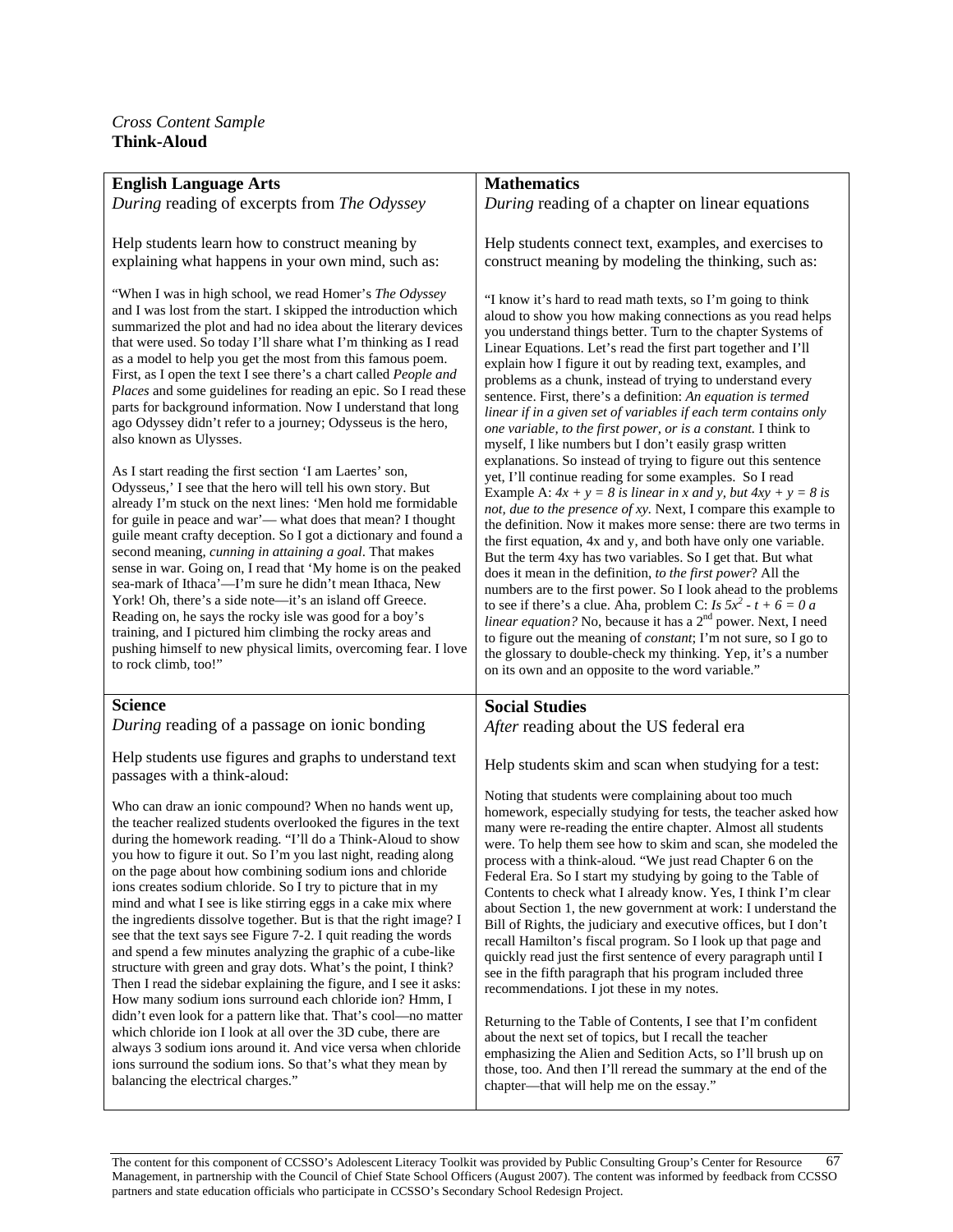# **Triple-Entry Vocabulary Journal**

### **Description**

A strategy for learning new vocabulary that uses a three-column note taking format with columns for a word in context, definition in one's own words, and a picture, memory aid, or phrase related to the word.

### **Purpose**

Use *before*, *during*, and *after* reading to:

- Help students understand key words when reading text that may limit comprehension if they are not known
- Provide a more interactive way to learn new vocabulary than "assign, define, and test"
- Provide a way for students to cognitively process new words, resulting in more retention
- Help students develop a customized glossary to the text that provides words in context, applicable definitions, and personalized memory/study aids

#### **Directions**

- 1. Determine the key words that students should understand while reading a selection.
- 2. Have students divide a notebook page into three columns. Label the columns:
	- Word in context
	- Definition in my own words
	- Picture, memory aid, phrase

Example of the Triple-Entry Vocabulary Journal format

| <b>Word in Context</b> | <b>Definition in My Own Words</b> | Picture, Memory Aid, Phrase |  |  |  |
|------------------------|-----------------------------------|-----------------------------|--|--|--|
|                        |                                   |                             |  |  |  |
|                        |                                   |                             |  |  |  |
|                        |                                   |                             |  |  |  |

- 3. Model the strategy with several words.
	- In the first column, write down the sentence(s) within which the word is found, and underline or circle the word. Note the page on which you found the word.
	- Look up the word in the dictionary. Choose the meaning that fits the context of the word in your text. Write down a definition of the word in your own words in the second column.
	- In the third column, draw an image, jot a phrase, or create a memory device that will help you remember the word and its meaning.
- 4. Have students practice the strategy, sharing their definitions and memory aids.

- Have students select words they don't know while reading. Assign a predetermined number of total words and/or how many words per page/section/chapter the student should select to enter in their triple-entry journal for each reading selection.
- Jigsaw the word list to be found in a particular section of text and distribute different words to different students in small groups. Students then look through the text for the words before reading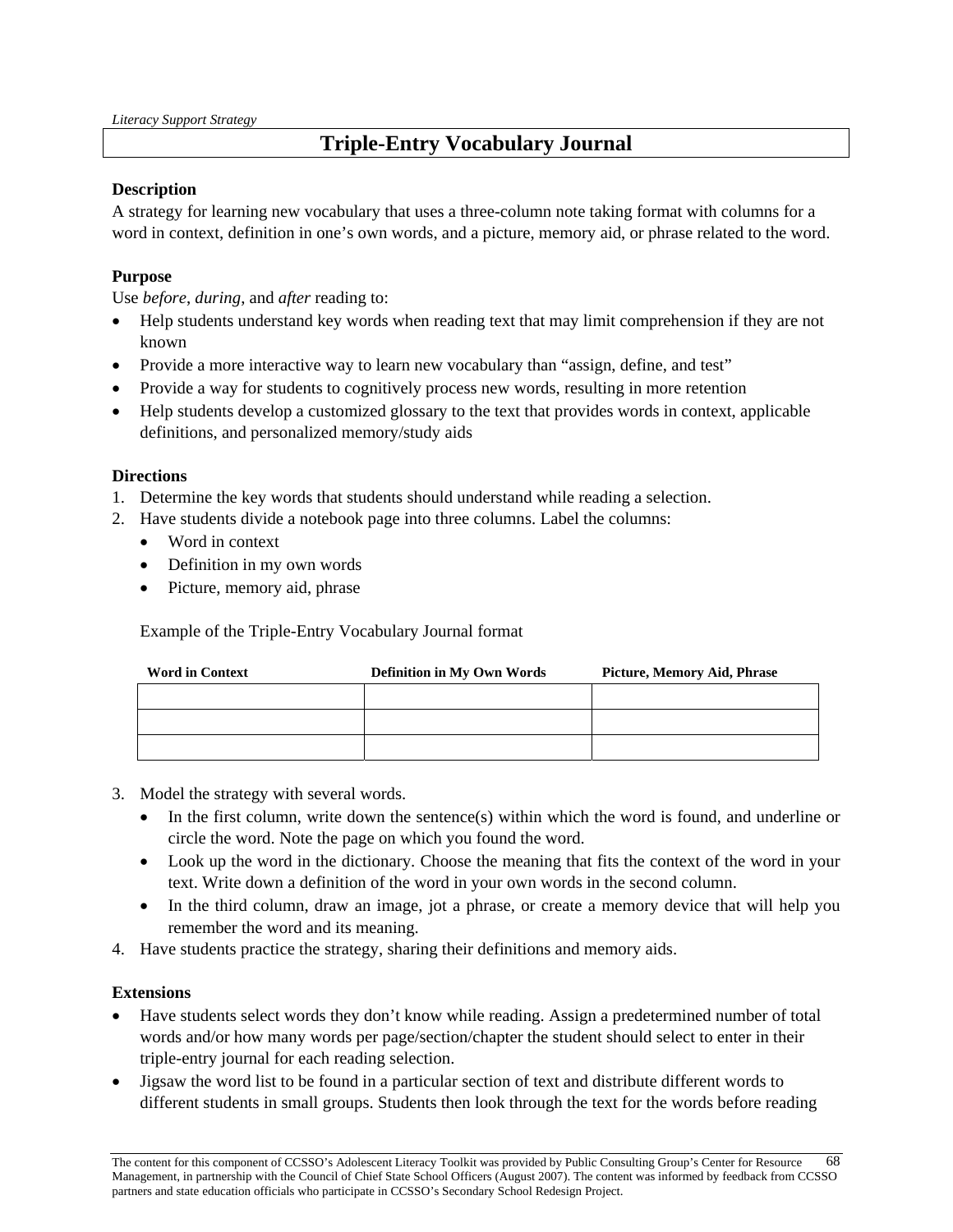the selection to find the words, write them in the context of the sentence, and complete the strategy. Then the students in each group discuss and teach each other the words they will need to know for the text they are going to read.

• Have students compare and contrast each others' responses and discuss the words they found and did not know, supporting the development of word knowledge.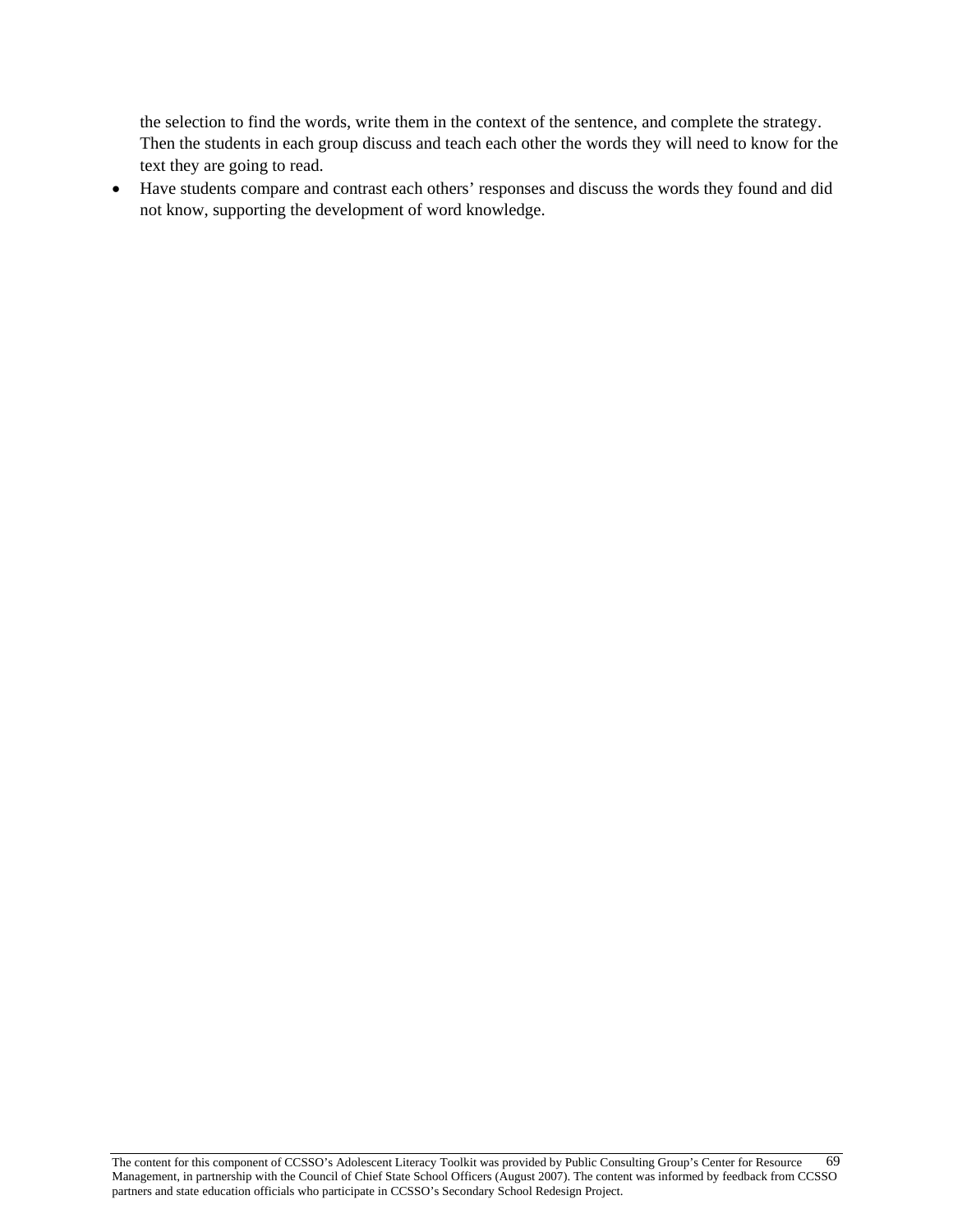#### *Cross Content Sample*  **Triple-Entry Vocabulary Journal**

| <b>English Language Arts</b>                     |                        |                | <b>Mathematics</b>                                 |                        |                    |  |
|--------------------------------------------------|------------------------|----------------|----------------------------------------------------|------------------------|--------------------|--|
| During reading of Romeo and Juliet               |                        |                | During reading of each unit in Geometry            |                        |                    |  |
| Use the strategy to help students expand         |                        |                | Use the strategy throughout the course as a study  |                        |                    |  |
| descriptive vocabulary and identify where        |                        |                | guide to help students understand and visualize    |                        |                    |  |
| dramatic conventions are used, such as:          |                        |                | geometry terms, properties, and theorems, such as: |                        |                    |  |
|                                                  |                        |                |                                                    |                        |                    |  |
| <b>Act III Words</b>                             | <b>Your Definition</b> | Your Memory    | Angle                                              | <b>Your Definition</b> | <b>Your Memory</b> |  |
|                                                  |                        | Picture/Phrase | Relationships                                      |                        | Picture/Phrase     |  |
| banish                                           |                        |                | adjacent angles                                    |                        |                    |  |
| beseech                                          |                        |                | vertical angles                                    |                        |                    |  |
| tidings                                          |                        |                | linear pair                                        |                        |                    |  |
| vile                                             |                        |                |                                                    |                        |                    |  |
|                                                  |                        |                | Segment                                            | <b>Your Definition</b> | Your Memory        |  |
| Dramatic                                         | <b>Your Definition</b> | Your Memory    | Relationships                                      |                        | Picture/Phrase     |  |
| Convention                                       |                        | Picture/Phrase | Reflexive property<br>Symmetric property           |                        |                    |  |
| Concealment                                      |                        |                | Transitive property                                |                        |                    |  |
| Soliloquy                                        |                        |                |                                                    |                        |                    |  |
|                                                  |                        |                |                                                    |                        |                    |  |
|                                                  |                        |                |                                                    |                        |                    |  |
| <b>Science</b>                                   |                        |                | <b>Social Studies</b>                              |                        |                    |  |
|                                                  |                        |                |                                                    |                        |                    |  |
| During reading of chapter on the blood           |                        |                | During reading about the Federal Era in US History |                        |                    |  |
| composition of the cardiovascular system         |                        |                |                                                    |                        |                    |  |
|                                                  |                        |                | Help students compare and contrast foreign affairs |                        |                    |  |
|                                                  |                        |                | under the Washington and Adams administrations     |                        |                    |  |
| Help students compare types of blood composition |                        |                |                                                    |                        |                    |  |
|                                                  |                        |                |                                                    |                        |                    |  |
| Blood<br>composition                             | <b>Your Definition</b> | Your Memory    | <b>Treaties and Acts</b>                           | Your                   | <b>Your Memory</b> |  |
| type                                             |                        | Picture/Phrase |                                                    | Definition             | Picture/Phrase     |  |
| <b>Basophils</b>                                 |                        |                | Jay's Treaty                                       |                        |                    |  |
| Eosinophils                                      |                        |                | Pickney's Treaty                                   |                        |                    |  |
| Lymphocytes                                      |                        |                | Naturalization Act                                 |                        |                    |  |
| Monocytes                                        |                        |                | Alien Act                                          |                        |                    |  |
| Neutrophils                                      |                        |                | <b>Alient Enemies Act</b>                          |                        |                    |  |
|                                                  |                        |                | Sedition Act                                       |                        |                    |  |
|                                                  |                        |                |                                                    |                        |                    |  |
|                                                  |                        |                |                                                    |                        |                    |  |
|                                                  |                        |                |                                                    |                        |                    |  |
|                                                  |                        |                |                                                    |                        |                    |  |
|                                                  |                        |                |                                                    |                        |                    |  |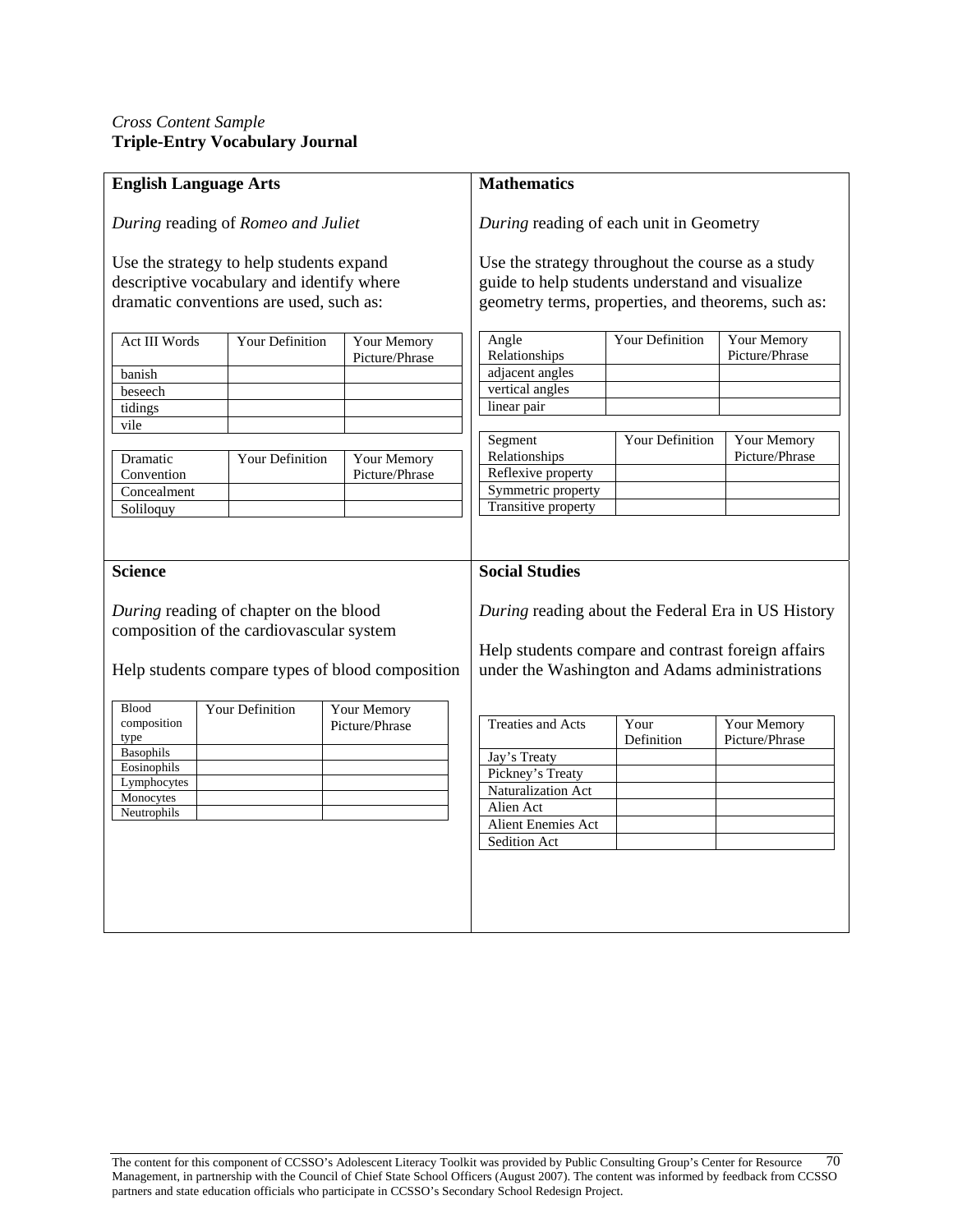# **Two-Column Note Taking**

#### **Description**

A two-column note taking strategy that can be used with text, lectures, or when viewing media presentations to help students organize their thinking about specific content. It is sometimes called a double-entry journal when used with fictional text or when the focus is on a student's personal response to the text instead of on "taking notes."

#### **Purpose**

Use *during* and *after* reading to:

- Create a user-friendly system to record important ideas, related details, and the relationships between concepts
- Help students remember important points and deepen their understanding of content
- Help students organize information and thoughts for thinking, writing, studying, or presenting

#### **Directions**

- 1. Students divide their paper into two columns with a 1:2 ratio.
- 2. Mark the columns with the appropriate headings.

*Ideas for possible headings:* 

| Column 1  | Column 2   | Column <sub>1</sub> | Column 2   |
|-----------|------------|---------------------|------------|
| Passage   | Response   | Keyword             | Definition |
| Character | Decision   | Main idea           | Detail     |
| Quote     | Importance | Cause               | Effect     |
|           |            | Concept             | Example    |
|           |            | Issue               | Connection |

#### Fiction: Nonfiction:

| Column 1     | Column 2               |
|--------------|------------------------|
| Keyword      | Definition             |
| Main idea    | Detail                 |
| Cause        | Effect                 |
| Concept      | Example                |
| <i>Issue</i> | Connection to own life |

- 3. Model how to do the following: In the left-hand column, write a sentence, quote, or key word from the selection along with the page number. In the right-hand column, write the definition, give an example, and make a connection to your life.
- 4. Provide the specific words, quotes, etc., in the left-hand column that you want students to respond to while reading/listening.
- 5. Have students complete two-column notes independently, making sure the headings fit the reading/purpose for reading.

#### **Extensions**

- Students share their responses with others and solicit feedback.
- Students can use two-column notes as study guides, support for writing essays/summaries, or to take notes from films or lectures.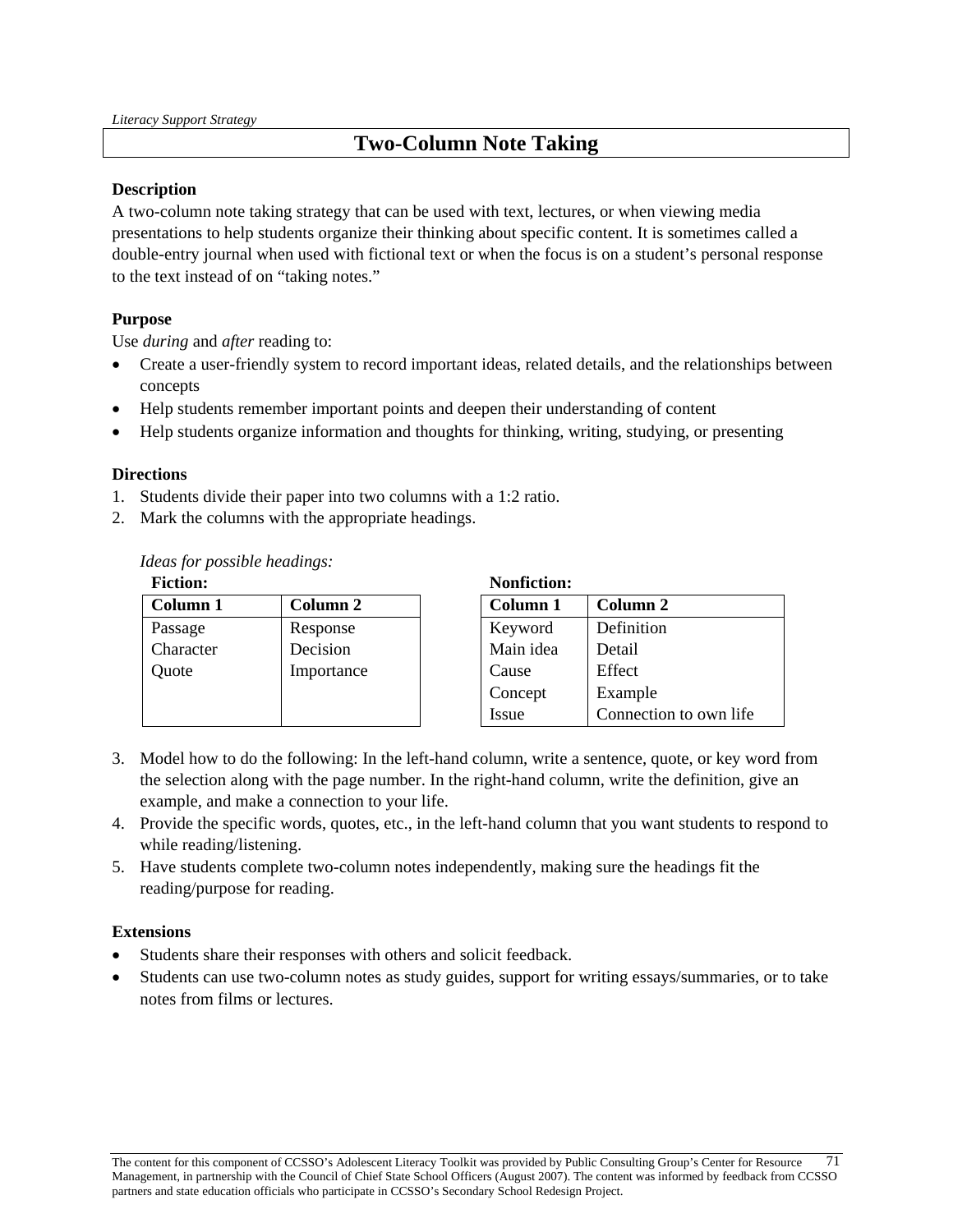#### *Cross Content Sample*  **Two-Column Note Taking**

| <b>English Language Arts</b>                                                               |                                                                                                                       | <b>Mathematics</b>                                                                                                              |                                    |                                                                                       |
|--------------------------------------------------------------------------------------------|-----------------------------------------------------------------------------------------------------------------------|---------------------------------------------------------------------------------------------------------------------------------|------------------------------------|---------------------------------------------------------------------------------------|
| After reading a collection of short stories from South<br>Africa                           |                                                                                                                       | During reading of text information<br>Over time, help students take two column notes,<br>showing them how to change the headers |                                    |                                                                                       |
| Help students connect to very different life styles by<br>responding to unique quotations. |                                                                                                                       |                                                                                                                                 | according to the specific content. |                                                                                       |
| <b>Somehow Tenderness Survives</b>                                                         |                                                                                                                       | Examples:                                                                                                                       |                                    |                                                                                       |
| Quote and page<br>number                                                                   | <b>Connection (This reminds me of)</b><br>Question (I wonder)<br>Confusion (I don't understand)                       | Formula                                                                                                                         |                                    | Definition and/or<br>Example                                                          |
| "The cold went through<br>my shirt and shorts."                                            | I thought it was HOT in Africa!                                                                                       |                                                                                                                                 |                                    |                                                                                       |
| p. 9<br>"The white man stares<br>until I lower my eyes.                                    | The white man demands respect<br>from Les. But not from his own                                                       | Vocabulary                                                                                                                      |                                    | Picture/Symbol                                                                        |
| Well he said"<br>p. 18                                                                     | boys. Is it all about color?                                                                                          | Function                                                                                                                        |                                    | Graph                                                                                 |
| "Hey Kliptop" "Bloody<br>Kaffir" "Hottentot"                                               | I wonder if Americans started<br>using derogatory names towards<br>African Americans because it<br>started in Africa? | Problem                                                                                                                         |                                    | <b>Factoring Process</b>                                                              |
| <b>Science</b>                                                                             |                                                                                                                       | <b>Social Studies</b>                                                                                                           |                                    |                                                                                       |
| After reading each chapter and completing the<br>related lab or applied task               |                                                                                                                       | During reading about the powers of the presidency<br>in U.S. history                                                            |                                    |                                                                                       |
| Have students keep a weekly journal to record their                                        |                                                                                                                       | Have students take notes as they read about the                                                                                 |                                    |                                                                                       |
| understanding of how science changes cause varied<br>effects and reactions.                |                                                                                                                       | powers of the presidency and explain presidential<br>implementation of the power.                                               |                                    |                                                                                       |
| Weekly topic:                                                                              |                                                                                                                       | Power<br>The                                                                                                                    |                                    | Implementation of the power<br>The President appoints the heads of the                |
| Example: Magnetism                                                                         |                                                                                                                       | President is                                                                                                                    |                                    | departments who together make up the                                                  |
| Cause<br>Motion of electric charge                                                         | Effect<br>Produces a magnetic field                                                                                   | chief<br>executive                                                                                                              |                                    | Cabinet. The President is responsible for<br>the conduct of everyone in the executive |
| Interactions among                                                                         | Large clusters of the atoms                                                                                           |                                                                                                                                 | branch.                            |                                                                                       |
| adjacent iron atoms                                                                        | line up with each other                                                                                               | The<br>President is                                                                                                             |                                    | The President has direct responsibility<br>for the conduct of foreign affairs and     |
| A magnet is broken into                                                                    | Each piece retains equally                                                                                            | chief                                                                                                                           |                                    | shares this power with the Senate, which                                              |
| two pieces<br>Placing pieces of iron in                                                    | strong poles<br>A permanent magnet is                                                                                 | diplomat                                                                                                                        |                                    | approves treaties and confirms the                                                    |
| strong magnetic fields or                                                                  | made                                                                                                                  |                                                                                                                                 | appointment of diplomats.          |                                                                                       |
| stroking a piece of iron                                                                   |                                                                                                                       | The                                                                                                                             | The President controls all         |                                                                                       |
| with a magnet                                                                              |                                                                                                                       | President is                                                                                                                    |                                    | correspondence between the U.S. and                                                   |
|                                                                                            |                                                                                                                       | commander                                                                                                                       |                                    | foreign governments and requests a                                                    |
|                                                                                            |                                                                                                                       | in chief                                                                                                                        |                                    | declaration of war when relations reach<br>the point where war must be declared.      |

The content for this component of CCSSO's Adolescent Literacy Toolkit was provided by Public Consulting Group's Center for Resource Management, in partnership with the Council of Chief State School Officers (August 2007). The content was informed by feedback from CCSSO partners and state education officials who participate in CCSSO's Secondary School Redesign Project. 72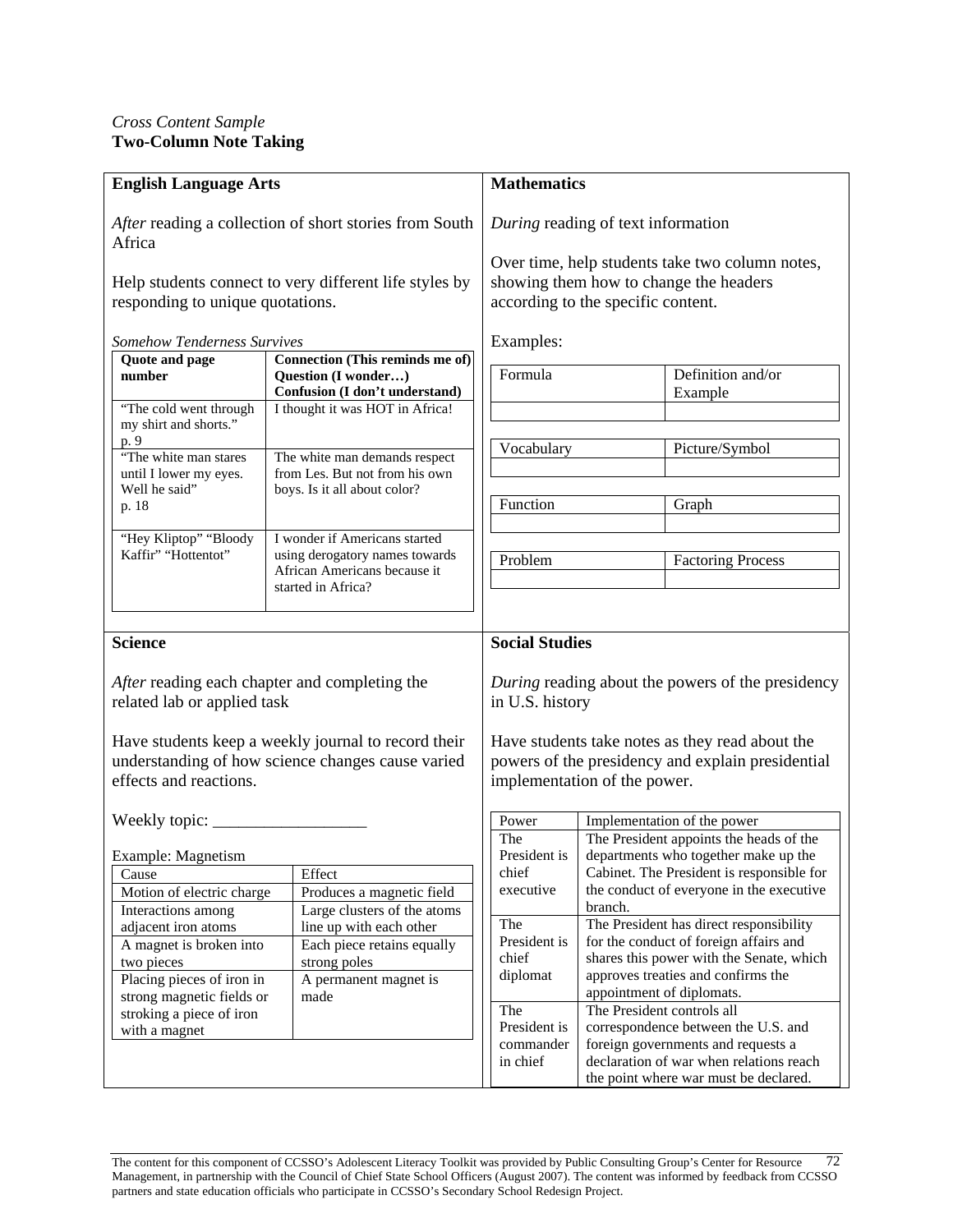### **Word Sort**

#### **Description**

Word sort is a classification strategy where the teacher provides lists of words that students cluster together in meaningful ways to evolve main ideas or determine conceptual relationships (closed sort). The students may also sort the words by characteristics and meanings and then label the categories (open sort). (Gillet and Kita, 1979)

#### **Purpose**

Use *before* and *after* reading to:

- Help students learn vocabulary by comparing, contrasting, and classifying words based on characteristics or meanings
- Help students recognize the relationships and differences between terms that are related to the same concept
- Develop students' ability to reason through analysis, classification, induction, and analogy
- Enhance students' interest in vocabulary development through a multi-sensory experience as they read, write, and manipulate words while sharing their thinking with others
- Develop divergent thinking when open sort is used

#### **Directions**

- 1. Have students copy vocabulary terms onto index cards, one word per card.
- 2. Have students sort the words into categories, either by providing the categories (closed sort) or having the students generate the categories (open sort).
- 3. Have students share the reasoning and evidence for the way the vocabulary is sorted.

| txample |
|---------|
|---------|

| <b>Topic: Geometry-Solids, Circles, and Transformations</b> |                   |                     |  |
|-------------------------------------------------------------|-------------------|---------------------|--|
| <b>Words to Sort</b>                                        |                   |                     |  |
| pyramids                                                    | radius            | translation         |  |
| prism                                                       | diameter          | lines of symmetry   |  |
| reflection                                                  | surface area      | isometric drawing   |  |
| circumference                                               | volume            | cone                |  |
| rotation                                                    | pi                | rotational symmetry |  |
| <b>Categories</b>                                           |                   |                     |  |
| polyhedrons                                                 | circles/cylinders | transformations     |  |

Source: Weizer, 2003. Used with permission.

#### **Extensions**

- Have students sort the words into a Venn diagram, then summarize their findings in a quick write.
- Differentiation suggestion: Match the complexity of the vocabulary terms used in the sorts to students' varied instructional levels.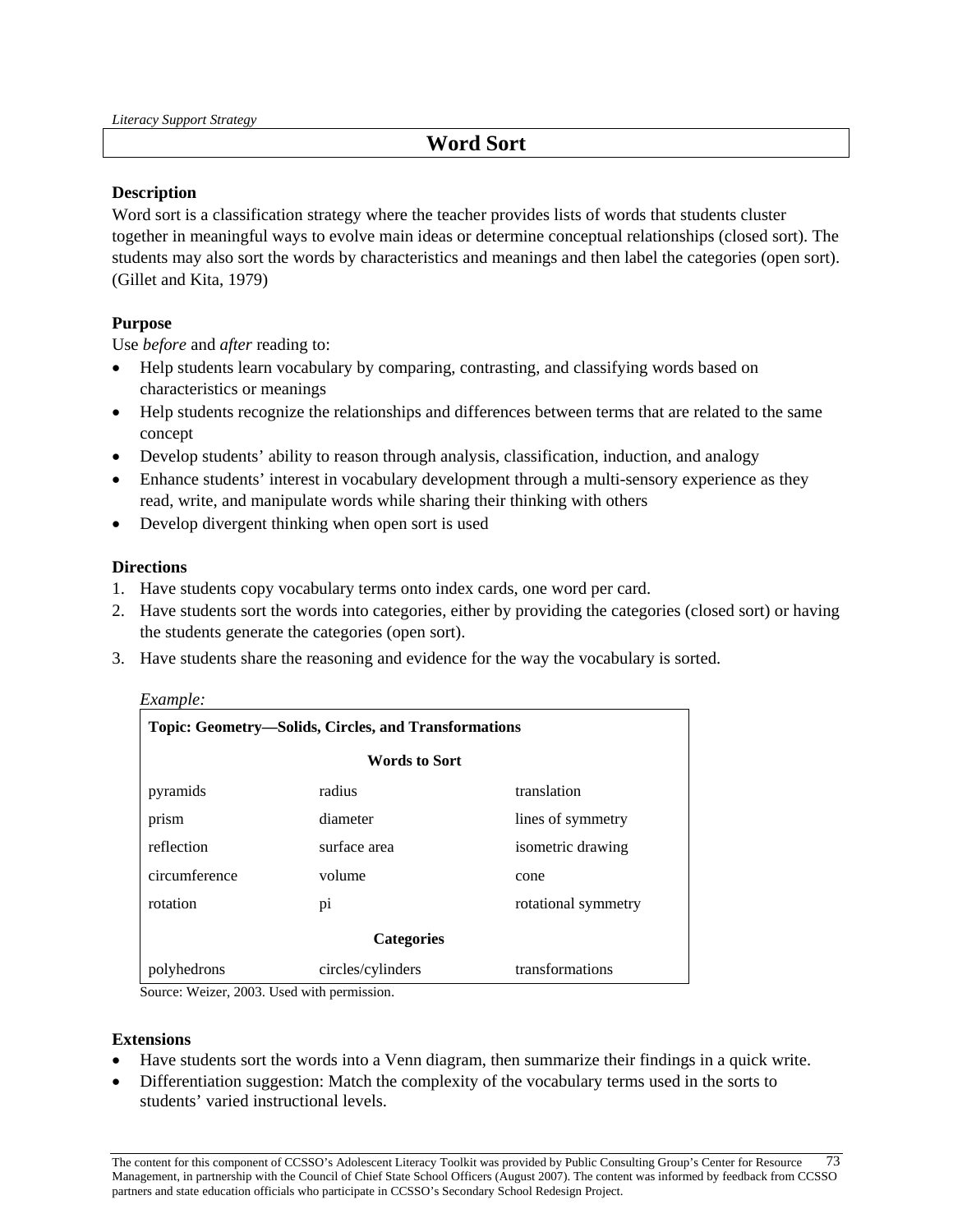*Cross Content Sample*  **Word Sort** 

| <b>English Language Arts</b>                                                                                                                                                                                                                                                                                                                                                                                                                                      |                                                                                                                                                                                                                                                                                                                                                                                                                                                                                                                                            |  |
|-------------------------------------------------------------------------------------------------------------------------------------------------------------------------------------------------------------------------------------------------------------------------------------------------------------------------------------------------------------------------------------------------------------------------------------------------------------------|--------------------------------------------------------------------------------------------------------------------------------------------------------------------------------------------------------------------------------------------------------------------------------------------------------------------------------------------------------------------------------------------------------------------------------------------------------------------------------------------------------------------------------------------|--|
| Before, during, and after reading Anne Frank's The<br>Diary of a Young Girl<br>Use the Word Sort to show how descriptive words<br>support plot, theme, and characterization.<br>Categories: Illness, mood, personality trait<br>Words to sort:<br>fatalistic<br>dejected<br>melancholy<br>despondent<br>hypochondria<br>pensive<br>diphtheria<br>jocular<br>poignant<br>fanatic<br>malaria<br>superficial                                                         | <b>Mathematics</b><br>Before, during, and after reading text information<br>about circles, cylinders, polyhedrons, and<br>transformations<br>Have students self-assess their understanding of<br>various math terms through a Word Sort.<br>Categories: Circles/cylinders, polyhedrons,<br>transformations<br>Words to sort:<br>circumference<br>rotations<br>pi<br>prism<br>rotational symmetry<br>cone<br>surface area<br>diameter<br>pyramids<br>isometric drawing<br>radius<br>translation<br>line of symmetry<br>reflection<br>volume |  |
| <b>Science</b><br>Before reading chapters about chemistry, botany,<br>and genetics in an Integrated Science course<br>Use the Word Sort to assess student understanding<br>of the various science fields<br>Categories: Chemistry, botany, genetics<br>Words to sort:<br>abnormal<br>flagellum<br>polarity<br>adaptation<br>gene<br>sac<br>agglutination<br>infusion<br>solvent<br>nutrient<br>annual<br>synthetic<br>photosynthesis<br>transpiration<br>cyclical | <b>Social Studies</b><br>Before, during, and after reading various articles,<br>viewing period art, and listening to music from the<br>Renaissance and the Reformation<br>Use the Word Sort as a beginning point for<br>comparative analysis of the two periods<br>Categories: Renaissance, Reformation<br>Words to sort:<br>annul<br>indulgence<br>ghetto<br>patron<br>gravity<br>perspective<br>heliocentric<br>predestination<br>humanism<br>recant<br>theology                                                                         |  |

The content for this component of CCSSO's Adolescent Literacy Toolkit was provided by Public Consulting Group's Center for Resource Management, in partnership with the Council of Chief State School Officers (August 2007). The content was informed by feedback from CCSSO partners and state education officials who participate in CCSSO's Secondary School Redesign Project. 74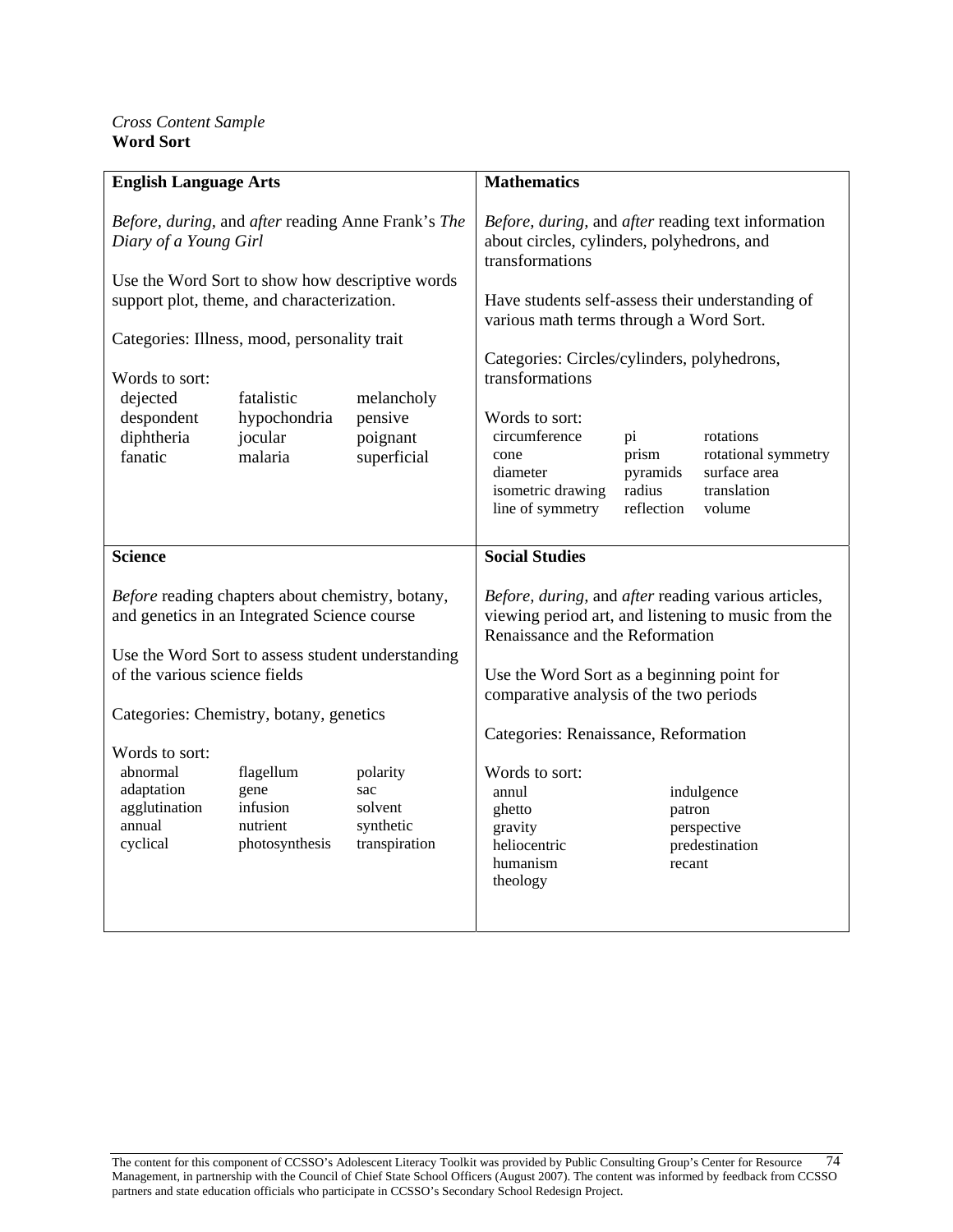## **Word Study**

#### **Description**

The word study strategy is a way of analyzing the structure of unknown words to derive the meaning by decomposing words into prefixes, roots, and suffixes that are within words. It is often combined with contextual analysis of the sentence or passage.

#### **Purpose**

Use *before* or *during* reading to:

- Define unknown words
- Make words memorable through understanding the origins of the words

#### **Directions**

- 1. Identify words in an upcoming reading selection that can be analyzed by word parts.
- 2. Focus instruction on identifying the root word and seeing how the prefix and suffix function together with the root to create word meaning.
- 3. Have students practice covering the prefixes and suffixes to see the root words, then follow with practice in adding and removing prefixes and suffixes.
- 4. Once students are comfortable with the word parts strategy, teach them the specific word parts that relate to the content area and topic(s) of learning by providing practice with many words with the same prefix or suffix. This process of comparing words helps students more than memorizing an abstract definition.

#### **Extensions**

- Combine word study with instruction in context clues.
- Use vocabulary instruction strategies as appropriate to the specific words, such as word study for a simple word like chimneysweep or a concept definition map for more complex words like freedom.
- Focus instruction on multiple words by teaching a specific term along with other words that share the same root or the same prefix/suffix to show the links between words and to reinforce other words related to the same concept.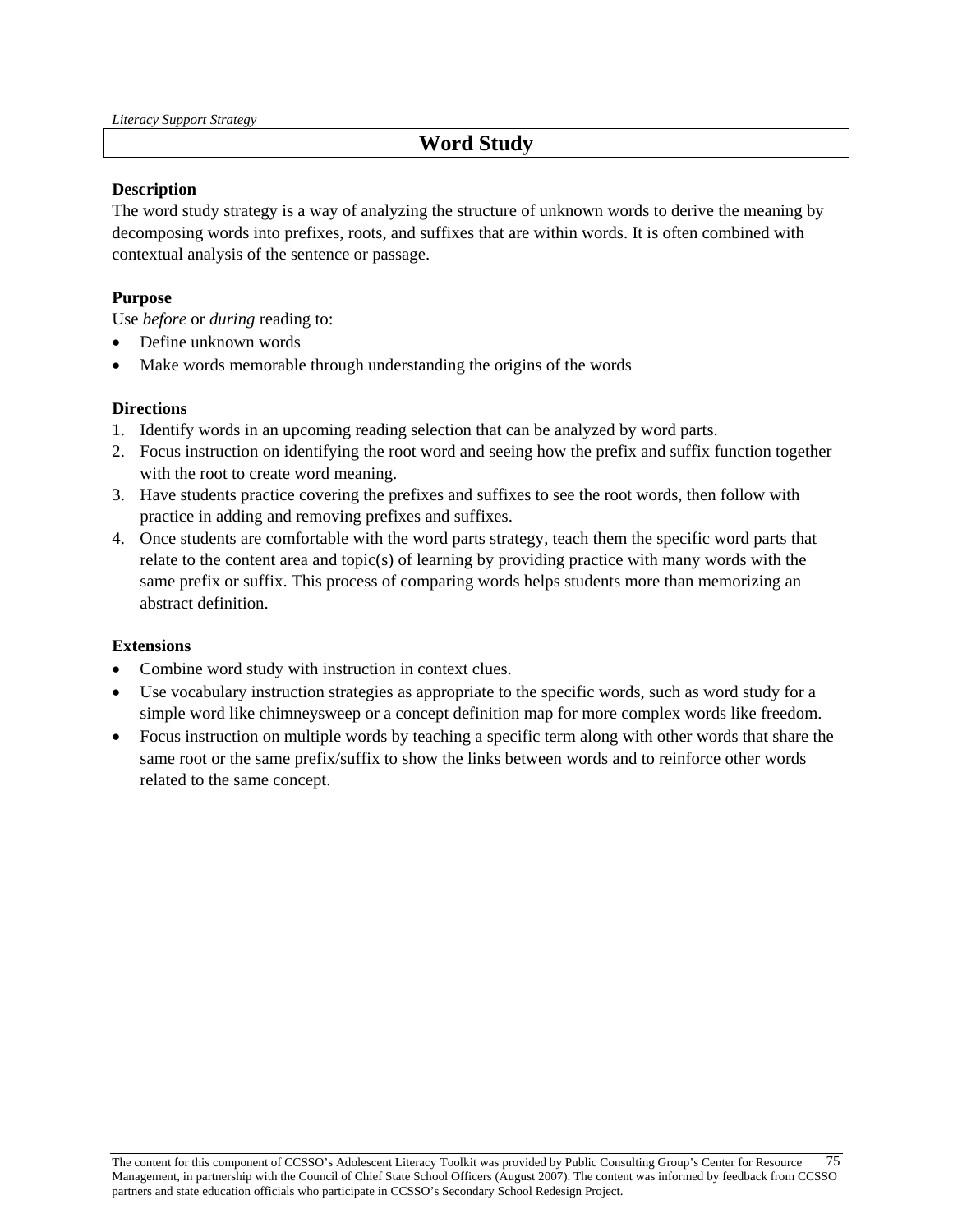#### *Cross Content Sample*  **Word Study**

| <b>English Language Arts</b>                                                                                                                                                                                                                   | <b>Mathematics</b>                                                                                                                                                                                        |  |  |
|------------------------------------------------------------------------------------------------------------------------------------------------------------------------------------------------------------------------------------------------|-----------------------------------------------------------------------------------------------------------------------------------------------------------------------------------------------------------|--|--|
| During study of roots as a vocabulary development<br>strategy<br>Have students partner together to brainstorm lists<br>of words that contain frequently used roots.                                                                            | After reading a chapter on measurements<br>Have students work in small groups to figure out<br>the meanings of words with the Greek root meter or<br>metr, which means measure.                           |  |  |
| Examples:<br>terr = land, earth<br>terrarium, subterranean, terrace, Mediterranean, territory<br>$volv = to roll$<br>revolver, involvement, revolve, evolve<br>$mal(e) = bad$<br>malaise, malady, malaria, malicious, malignant, maladjusted   | Examples:<br>meter<br>diameter<br>metronome<br>barometer<br>geometry<br>metric<br>perimeter<br>dioptometer<br>symmetry<br>metrical<br>metrology<br>anemometer<br>thermometer<br>sphygmomanometer          |  |  |
| <b>Science</b>                                                                                                                                                                                                                                 | <b>Social Studies</b>                                                                                                                                                                                     |  |  |
| During and after reading scientific text                                                                                                                                                                                                       | During various geography units                                                                                                                                                                            |  |  |
| Create a word wall for key roots related to the<br>science course, adding words throughout the year<br>that include the root.<br>Examples:                                                                                                     | Review roots that are common in geography, such<br>as geo, cosm, poli, terr, and popul. Have students<br>keep a list of geography words with these roots as<br>they read text chapters.                   |  |  |
|                                                                                                                                                                                                                                                | Example:                                                                                                                                                                                                  |  |  |
| $Centr(Greek) = center$<br>centrifugal, centripetal, concentric, centralize                                                                                                                                                                    | geo (the earth)<br>geography, geology,<br>geocentric                                                                                                                                                      |  |  |
| Derm $(Greek) = skin$<br>dermatitis, hypodermic, taxidermy, endoderm, dermis,<br>pachyderm, ectoderm<br>$Bio (Greek) = life$<br>Biology, antibiotic, biosphere, biodegradable, biopsy,<br>biochemical, bioluminescence, biometrics, amphibious | cosmopolitan, cosmos<br>cosm (universe, world)<br>metropolis, cosmopolitan<br>poli (city, state)<br>territory, Mediterranean,<br>terr (to roll)<br>subterranean<br>popul (people)<br>population, populous |  |  |
|                                                                                                                                                                                                                                                |                                                                                                                                                                                                           |  |  |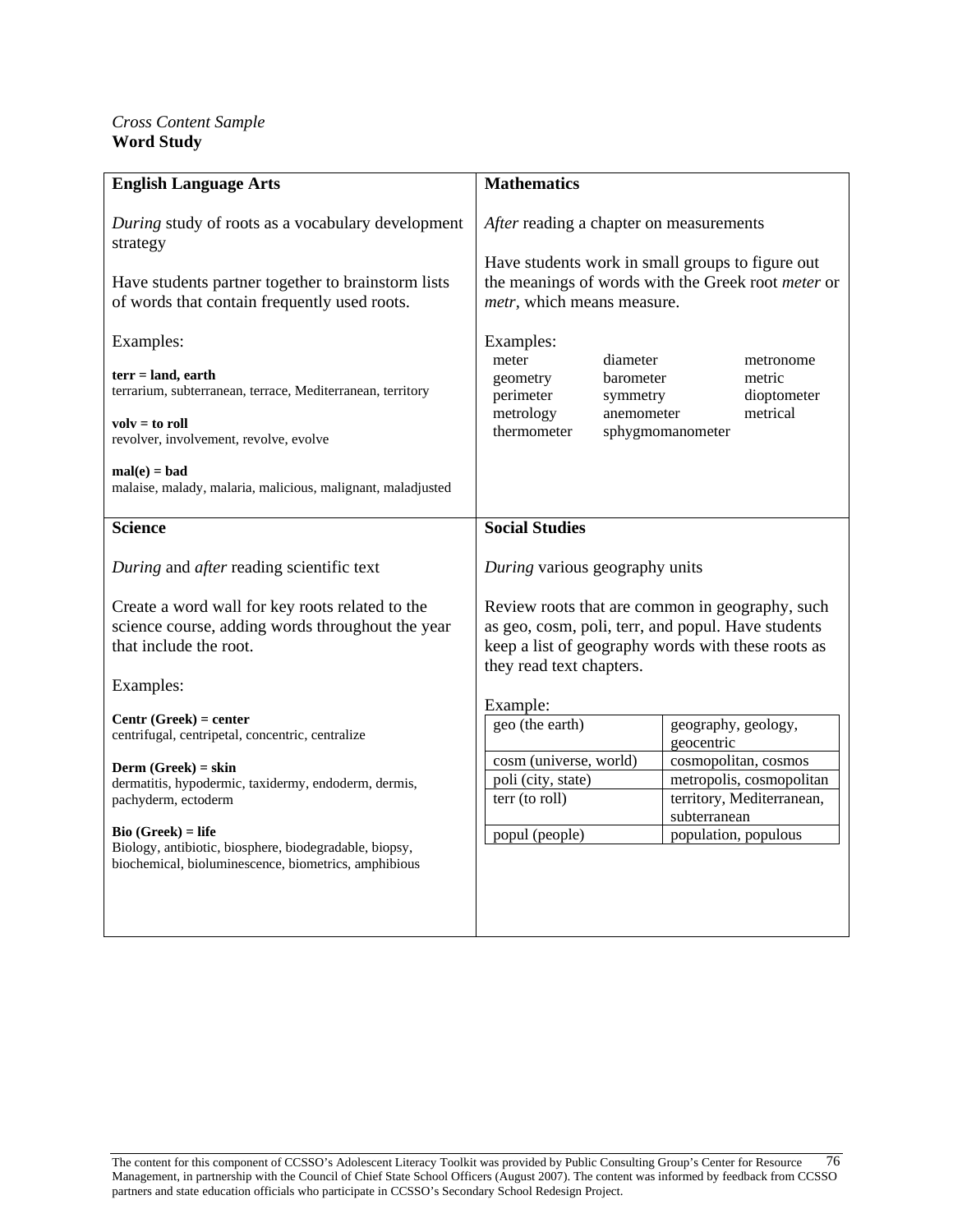### **Resources for Further Discussion**

The following is a partial list of references that have influenced the thoughts and concepts expressed in this document. Professional book studies can become a prime opportunity to continue the discussion of how to best support adolescents as you endeavor to increase students' content knowledge, graduation rate, and readiness for post-secondary education required for the  $21<sup>st</sup>$  century workplace.

- ACT. (2006). *Reading between the lines: What the ACT reveals about college readiness in reading.* Iowa City: Author.
- Alabama Reading Initiative. (2007). *Best practices in adolescent literacy, grades 4–12.* Montgomery, AL: Alabama State Department of Education.
- Alvermann, D. E. (2001). *Effective literacy instruction for adolescents.* (Executive summary and paper). Chicago: National Reading Conference. Available from http://www.nrconline.org/publications/alverwhite2.pdf
- Bacevich, A., & Salinger, T. (2006). *Lessons and recommendations from the Alabama reading initiative: Sustaining focus on secondary reading.* Washington, DC: American Institutes for Research.
- Biancarosa, G., & Snow, C. E. (2004). *Reading next: A vision for action and research in middle and high school literacy.* Washington, DC: Alliance for Excellent Education (AEE).
- Buehl, D. R. (2001). *Classroom strategies for interactive learning* (2<sup>nd</sup> ed.). Newark, DE: International Reading Association (IRA).
- Dunn, R., & Dunn, K. (1993). *Teaching secondary students through their individual learning styles.* Boston: Allyn and Bacon.
- Erlauer, B. (2003). *The brain compatible classroom: Using what we know about learning to improve teaching.* Alexandria, VA: Association for Supervision and Learning.
- Fuentes, P. (1998). Reading comprehension in mathematics. *The Clearing House.* 72*(2*). 81–88.
- Gardner, H. (1993). *Frames of mind: The theory of multiple intelligences.* New York: Basic Books.
- Graham, S., & Perin, D. (2007). *Writing next: Effective strategies to improve writing of adolescents in middle and high schools.* [Report]. Washington, DC: AEE.
- Greenleaf, C., & Schoenback, R. (2004). Building capacity for the responsive teaching of reading in the academic disciplines: Strategic inquiry designs for middle and high school teachers' professional development. In D. Strickland and M. L. Kamil (Eds.). *Improving reading achievement through professional development* (97–127). Norwood, MA: Christopher-Gordon Publishers.
- Guthrie, J. T. (2001). Contexts for engagement and motivation in reading. *Reading Online.* Available from http://www.readingonline.org/articles/handbook/Guthrie/index.html.
- Guthrie, J. T., & Knowles, K. T. (2001). Promoting reading motivation. In L. Verhoeven & C. Snow (Eds.). *Literacy and motivation: Reading engagement in individuals and groups* (173). Mahwah, NJ: Lawrence Erlbaum.

The content for this component of CCSSO's Adolescent Literacy Toolkit was provided by Public Consulting Group's Center for Resource Management, in partnership with the Council of Chief State School Officers (August 2007). The content was informed by feedback from CCSSO partners and state education officials who participate in CCSSO's Secondary School Redesign Project. 77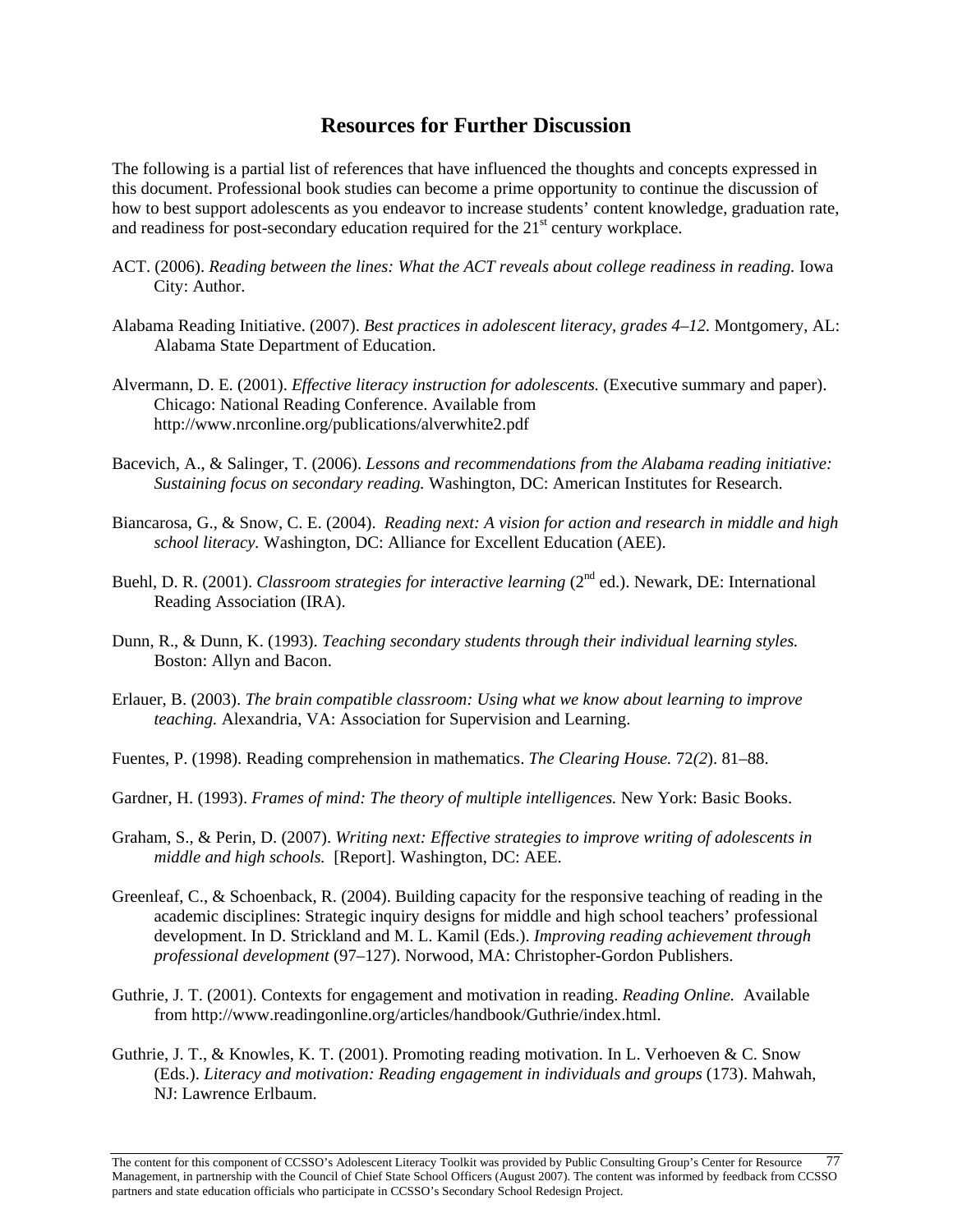- Guthrie, J. T., & Wigfield, A. (Eds.). (1997). *Reading engagement: Motivating readers through integrated instruction.* Newark, DE: IRA
- Harvey, S., & Goudvis, A. (2000). *Strategies that work: Teaching comprehension to enhance understanding.* Portland, ME: Stenhouse.
- Heller, R., & Greenleaf, C. (2007). *Literacy instruction in the content areas: Getting to the core of middle and high school improvement.* Washington, DC: AEE.
- Irvin, J. L., Buehl, D., & Klemp, R. (2007). *Reading and the high school student: Strategies to enhance literacy* (2<sup>nd</sup> ed.). Boston: Allyn and Bacon.
- Irvin, J., Meltzer, J., & Dukes, M. (2007). *Taking action on adolescent literacy: An implementation guide for school leaders.* Alexandria, VA: Association for Supervision and Curriculum Development (ASCD).
- Kamil, M. (2003). *Adolescents and literacy: Reading for the 21<sup>st</sup> century.* Washington, DC: AEE.
- Langer, J. (2002). *Effective literacy instruction: Building successful reading and writing programs.* Urbana, IL: National Council of Teachers of English.
- Marzano, R. (1992). *A different kind of classroom: Teaching with dimensions of learning.* Alexandria, VA: ASCD.
- Marzano, R. J. (2001). *Classroom instruction that works: Research-based strategies for increasing student achievement.* Alexandria, VA: ASCD.
- Meltzer, J. (with Smith, N., & Clark, H). (2002). *Adolescent literacy resources: Linking research and practice.* Providence, RI: Northeast and Islands Regional Educational Laboratory at Brown University.
- National Association of Secondary School Principals (NASSP). (2005). *Creating a culture of literacy: A guide for middle and high school principals.* Reston, VA: Author.
- National Association State Boards of Education. (2005). *Reading at risk: The state response to the crisis in adolescent literacy.* Alexandria, VA: Author.
- National Center for Educational Statistics. (2005). *National assessment of educational progress*. Washington, DC: US Department of Education.
- National Council of Teachers of English. (2006). *NCTE principles of adolescent literacy.* Washington, DC: Author.
- National Governors Association. (2005). *Reading to achieve: A governor's guide to adolescent literacy.* Washington, DC: Author.
- National School Boards Association (2006). *The next chapter: A school board guide to improving adolescent literacy.* Alexandria, VA: Author.
- Snow, C., Griffin, P., & Burns, S. (Eds.). (2005). *Knowledge to support the teaching of reading: Preparing teachers for a changing world.* San Francisco: Jossey-Bass.

The content for this component of CCSSO's Adolescent Literacy Toolkit was provided by Public Consulting Group's Center for Resource Management, in partnership with the Council of Chief State School Officers (August 2007). The content was informed by feedback from CCSSO partners and state education officials who participate in CCSSO's Secondary School Redesign Project. 78